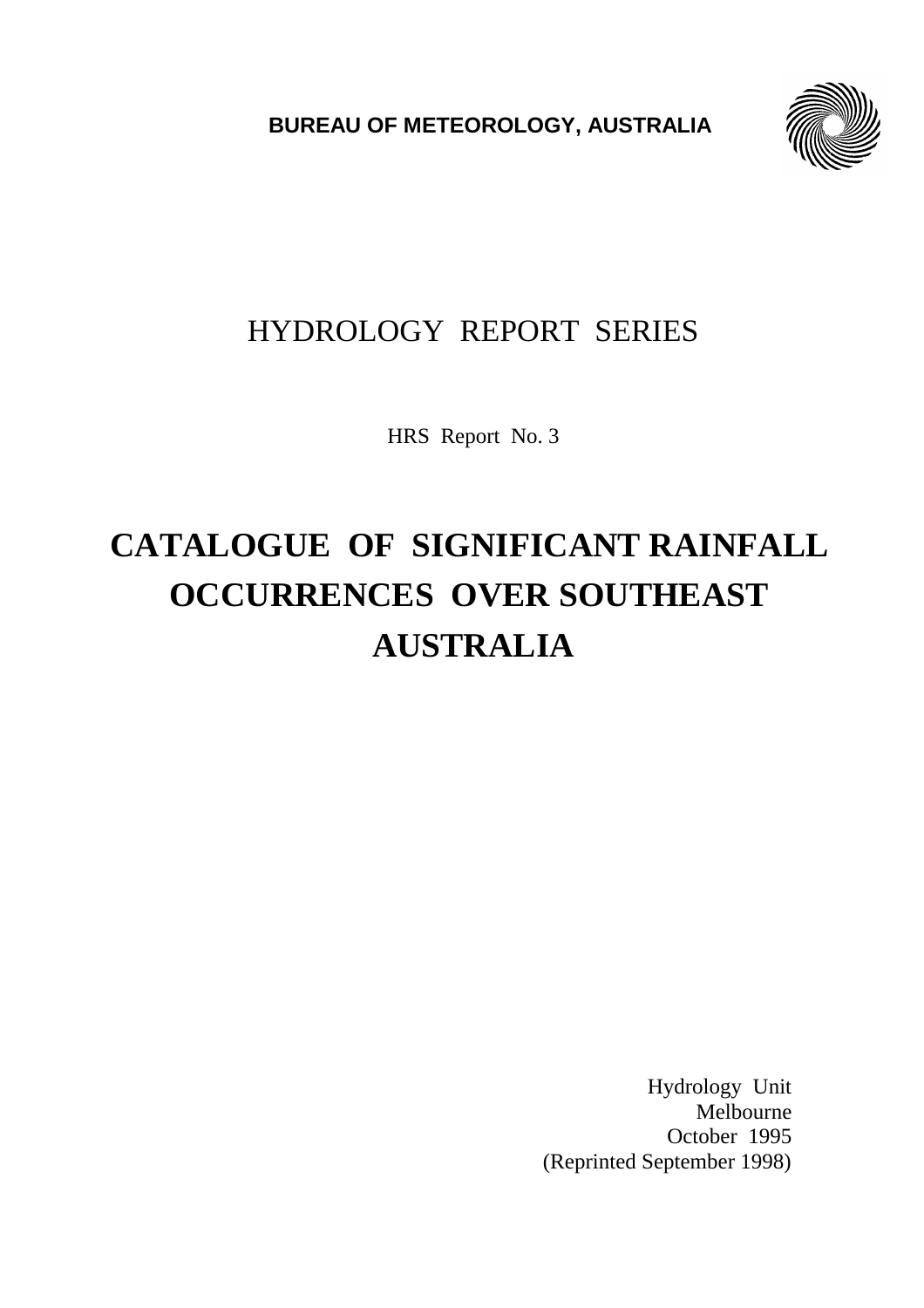# **BUREAU OF METEOROLOGY, AUSTRALIA**



Hydrometeorological Advisory Service www.bom.gov.au/hydro/has

# HYDROLOGY REPORT SERIES

HRS Report No. 3

# **CATALOGUE OF SIGNIFICANT RAINFALL OCCURRENCES OVER SOUTHEAST AUSTRALIA**

**J. MEIGHEN and M. R. KENNEDY**

Hydrology Unit Melbourne October 1995 (Reprinted September 1998)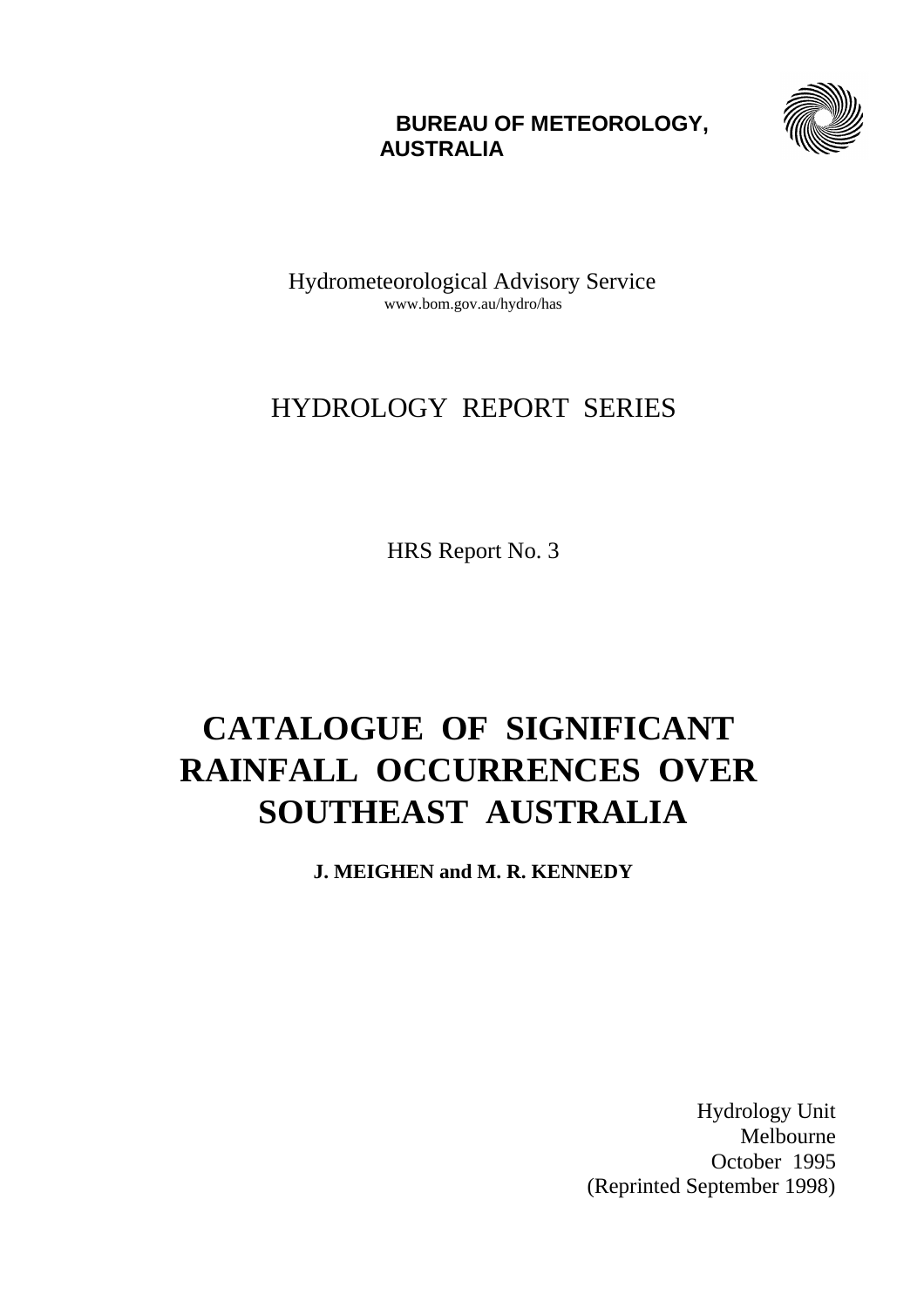# **TABLE OF CONTENTS**

|    | Page                                                                        |  |
|----|-----------------------------------------------------------------------------|--|
| 1. |                                                                             |  |
| 2. |                                                                             |  |
| 3. |                                                                             |  |
| 4. | Maximum Proportions of Total Rainfall at Standard Durations  37             |  |
| 5. |                                                                             |  |
| 6. |                                                                             |  |
|    |                                                                             |  |
|    | Appendix: Information About the Data Used in Deriving Temporal Patterns  67 |  |

(i) CATALOGUE OF SIGNIFICANT RAINFALL OCCURRENCES OVER SOUTHEAST AUSTRALIA OCTOBER 1995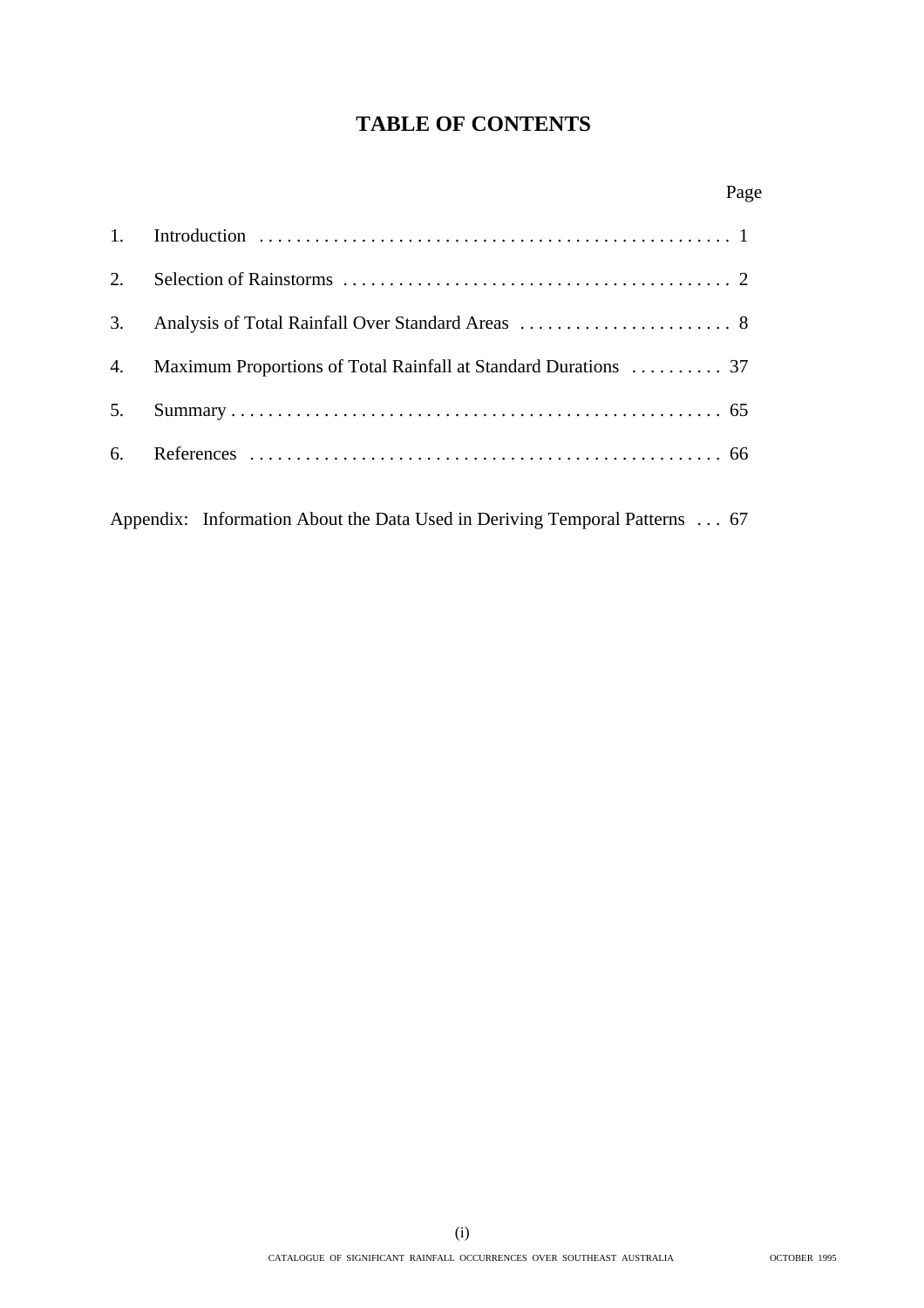# **LIST OF TABLES**

| TABLE 1.  |                                                                                                                                             |  |
|-----------|---------------------------------------------------------------------------------------------------------------------------------------------|--|
| TABLE 2.  |                                                                                                                                             |  |
| TABLE 3.  | Maximum Percentage of Total Rainfall at Standard Durations and Areas  40                                                                    |  |
| TABLE A1. | Number of Observation Sites and the Weight Assigned to the 3-Hourly<br>Temporal Pattern Information for Each Standard Area in Each Storm 69 |  |
| TABLE A2. | Sites or Regions of the Sources of Temporal Pattern                                                                                         |  |
| TABLE A3. | Reports and Studies Used to Supplement Bureau of Meteorology                                                                                |  |

# **LIST OF FIGURES**

| FIGURE 1. |                                                                                  |  |
|-----------|----------------------------------------------------------------------------------|--|
|           |                                                                                  |  |
|           | FIGURE 3. Parallelograms of Standard Areas Fitted to a Rainfall Distribution  39 |  |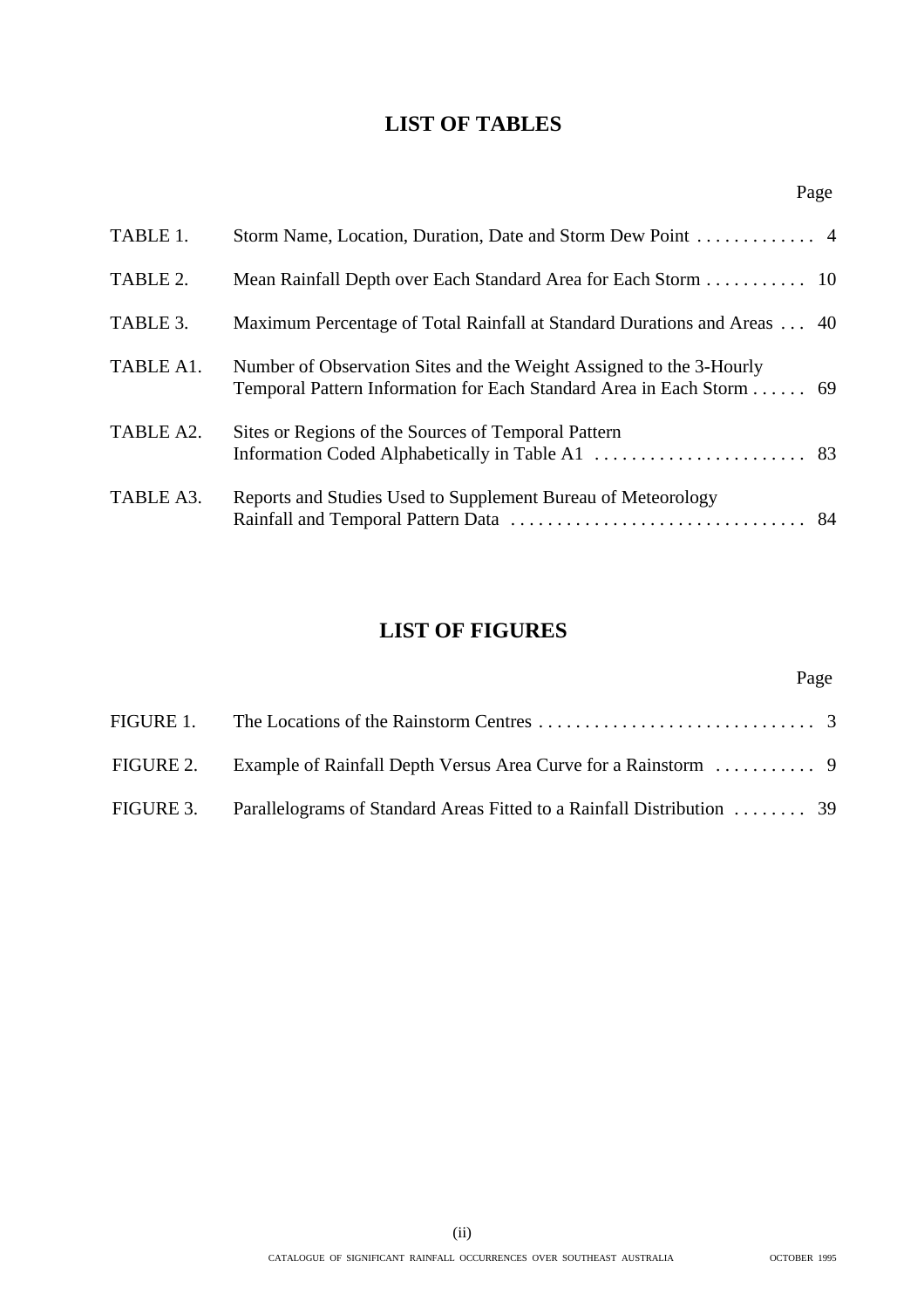# **1. INTRODUCTION**

The purpose of this report is to provide areal rainfall depths and maximum percentages of total rainfall depth at standard durations derived from data recorded in actual events over a wide range of areas and durations for use by design engineers and agricultural scientists.

This report is a collection of rainfall data recorded in significant rainfall events which have occurred over southeastern Australia. A catalogue of this type has not previously been available for Australia and this report is the first one to present rainstorm data for a large part of the continent. These data were originally processed for a project on the estimation of probable maximum precipitation over southeastern Australia (Kennedy et al.,1988). A more detailed description of the collection, correcting and analysis of the data is to be found in the report on the development of the Generalised Southeast Australia Method (GSAM) of probable maximum precipitation estimation (Bureau of Meteorology, 1996).

The data include a listing of all the rainstorms analysed; the mean rainfall depth over a number of standard areas within each rainstorm and the maximum percentages of total rainfall depth at standard durations for each area up to a duration of 96-hours. Further information relevant to the derivation of the maximum percentages of total rainfall is given in the Appendix.

The terms rainstorms and storms as used in this catalogue denote events selected purely on the significant amount and extent of the rainfall produced. They are not to be confused with the localised thunderstorms which may be significant because of high winds or local flooding.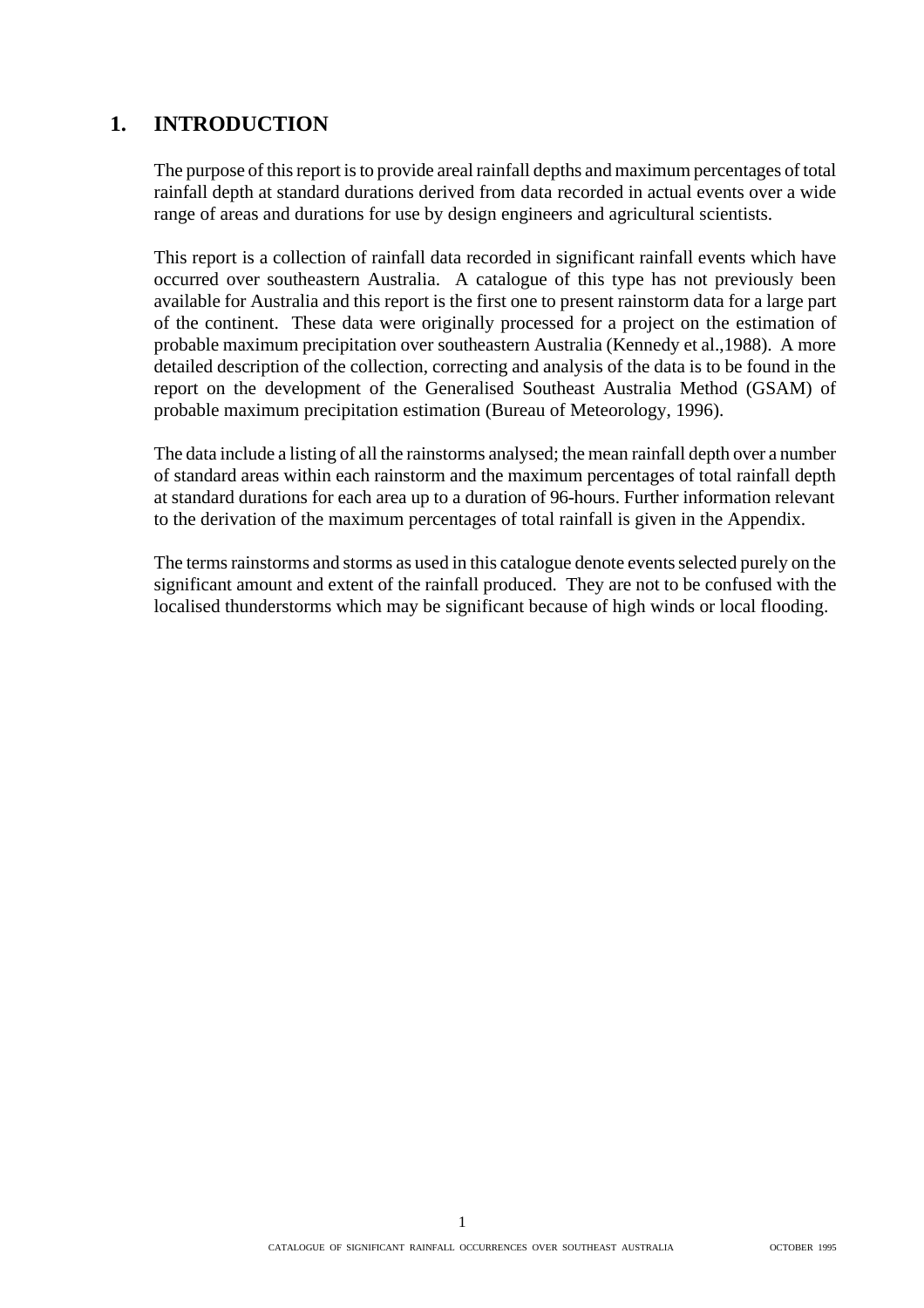# **2. SELECTION OF RAINSTORMS**

Rainstorm dates were selected using several sources: reports by the Bureau of Meteorology and others on specific rainstorms and floods, Probable Maximum Precipitation (PMP) studies using the *in situ* or storm transposition methods, computerised searches of the daily rainfall archives for durations of 1 to 5 days and rainfall about the dates of some major floods were all examined. The most significant of the rainstorms detected were subjected to further analysis.

Details of the rainstorms selected are given in Table 1. The locations of the rainstorm centres are shown in Figure 1. The rainstorm durations ranged from 24 hours to 7 days although most had durations of 5 days or less. Some single events were significant at a number of durations and so these are listed separately for each duration. The total areas covered by the rainstorms varied from 10 000 km² to over 60 000 km². There are 110 rainstorms in this catalogue, most of which occurred along the east coast but a significant number occurred inland and over South Australia.

## **Key to Table 1.**

## **Storm Name:**

This is an 8 character code used to uniquely identify each event, especially within computer programs. It consists of 2 characters to represent the region, 1 numeral to represent the duration, 3 characters to represent the month and 2 numerals to represent the year.

## **Region:**

The region name was chosen by the analyst. It refers to the region of the rainstorm, the biggest town within that region or the site of the highest rainfall observation during the rainstorm.

## **State:**

The state of Australia over which most of the rain fell.

## **Storm Duration:**

The storm duration is the number of days of accumulated rainfall analysed. Each 'day' being the 24 hours from 9:00 am to 9:00 am.

## **Date Ended:**

The storm duration ended at 9:00 am on this date.

## **Storm Dew Point:**

This is the surface dew point temperature observed within the rainstorm region and in the direction of moisture inflow just before any precipitation was observed. The value was derived by manual inspection of archival material which required considerable interpretation. These data were especially difficult to find for the earlier rainstorms.

## **Approximate Storm Centre:**

Usually the latitude and longitude of the centre of the innermost isohyet of the rainstorm. For some multi-centred rainstorms this approximate centre is not the centre for which the temporal pattern was derived. This occurred where the temporal pattern was derived using the centre with the highest non-topographical rainfall component.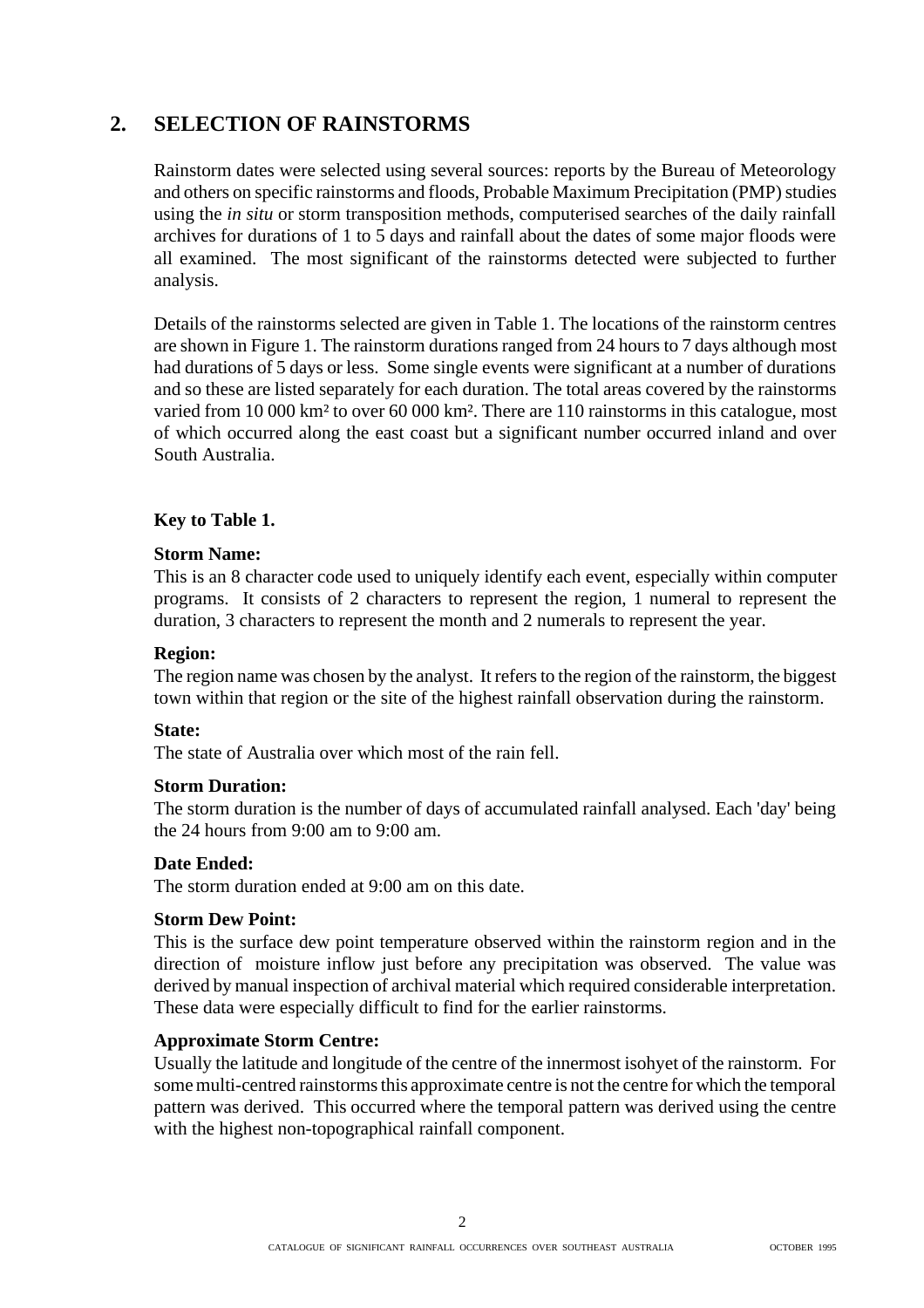

Figure 1. The Locations of the Rainstorm Centres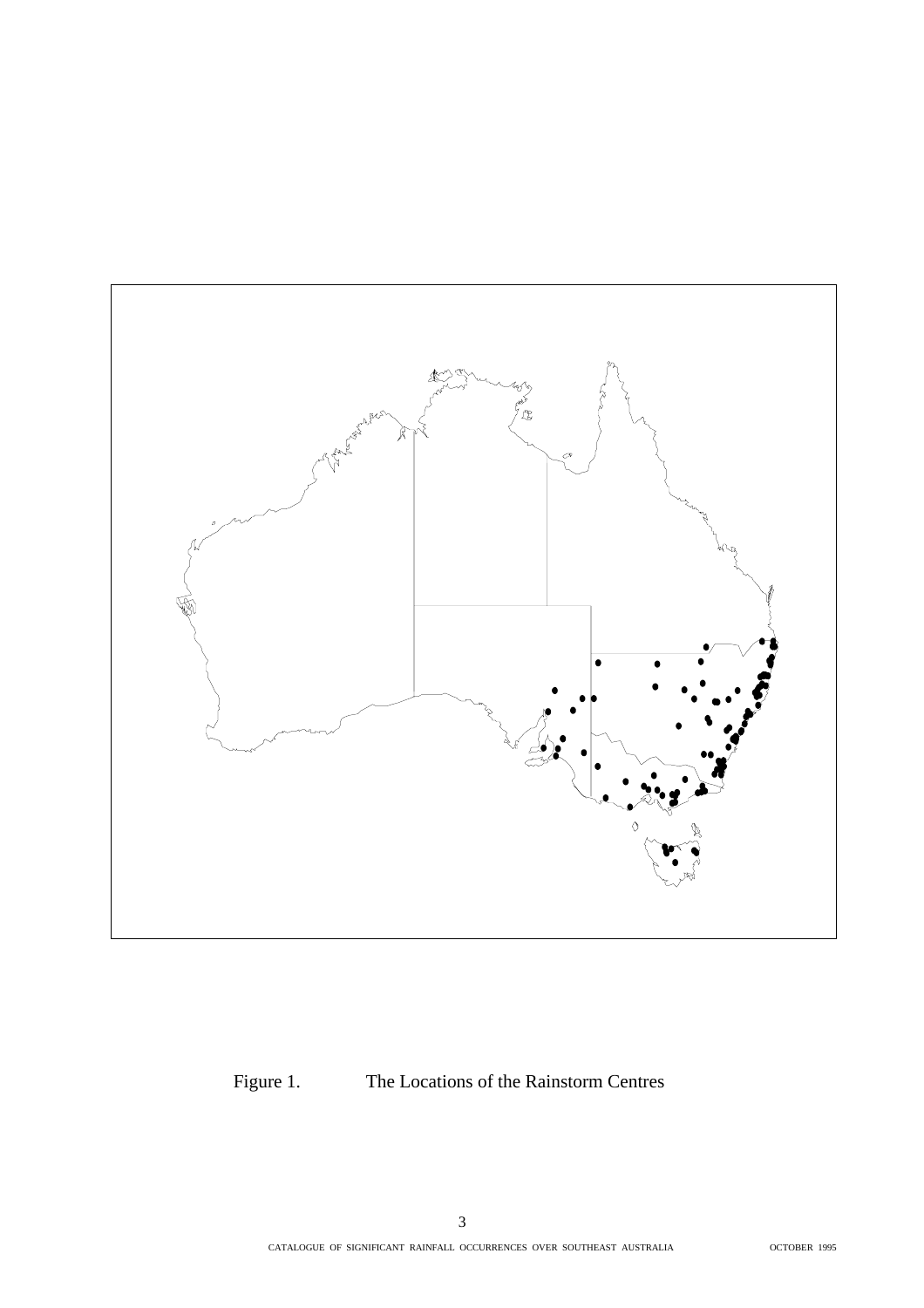|                   |                    |                             | <b>Storm</b><br><b>Duration</b><br>(days) | <b>Date</b>  | <b>Storm</b><br>Dew      | Approximate<br><b>Storm Centre</b> |                          |
|-------------------|--------------------|-----------------------------|-------------------------------------------|--------------|--------------------------|------------------------------------|--------------------------|
| <b>Storm Name</b> | <b>Region</b>      | <b>State</b>                |                                           | <b>Ended</b> | Point<br>$({}^{\circ}C)$ | Lat.<br>$({}^{\circ}S)$            | Long.<br>$({}^{\circ}E)$ |
| TR1APR89          | Truro              | <b>SA</b>                   | $\mathbf{1}$                              | 2/4/1889     | 14.5                     | 34.38                              | 139.10                   |
| ST4APR89          | <b>Stirling</b>    | <b>SA</b>                   | $\overline{4}$                            | 17/4/1889    | 12.5                     | 35.00                              | 138.76                   |
| SY6MAY89          | Sydney             | <b>NSW</b>                  | 6                                         | 29/5/1889    | 12.0                     | 33.94                              | 151.16                   |
| HA3MAR93          | Hastings           | <b>NSW</b>                  | 3                                         | 10/3/1893    | 19.0                     | 31.04                              | 152.53                   |
| MP4MAR93          | Morpeth            | <b>NSW</b>                  | $\overline{4}$                            | 10/3/1893    | 19.0                     | 32.65                              | 151.64                   |
| BU5DEC93          | Butcher's Ridge    | <b>VIC</b>                  | 5                                         | 31/12/1893   | 14.0                     | 37.35                              | 148.55                   |
| CO2FEB96          | Cobar              | <b>NSW</b>                  | $\sqrt{2}$                                | 12/2/1896    | 14.0                     | 31.09                              | 145.36                   |
| UL4FEB98          | Ulladulla          | <b>NSW</b>                  | $\overline{4}$                            | 15/2/1898    | 19.5                     | 34.33                              | 150.75                   |
| OR1MAR00          | Orange             | <b>NSW</b>                  | 1                                         | 21/3/1900    | 19.0                     | 33.09                              | 148.91                   |
| WA7APR01          | Warragul           | <b>VIC</b>                  | 7                                         | 26/4/1901    | 11.0                     | 37.97                              | 146.72                   |
| SY4JUL04          | Sydney             | <b>NSW</b>                  | $\overline{4}$                            | 12/7/1904    | 10.5                     | 34.27                              | 150.84                   |
| WV1MAR10          | Western            | <b>VIC</b>                  | 1                                         | 6/3/1910     | 15.5                     | 36.11                              | 141.46                   |
| CN1JAN11          | Coonamble          | <b>NSW</b>                  | 1                                         | 12/1/1911    | 18.9                     | 30.88                              | 148.58                   |
| WO5MAR14          | Wollongong         | <b>NSW</b>                  | 5                                         | 24/3/1914    | 18.0                     | 34.37                              | 150.64                   |
| ED3FEB19          | Eden               | <b>NSW</b>                  | 3                                         | 27/2/1919    | 16.5                     | 36.64                              | 149.82                   |
| WI3MAR21          | Wilmington         | <b>SA</b>                   | 3                                         | 1/3/1921     | 17.8                     | 32.67                              | 138.09                   |
| MA2MAY21          | Maclean            | <b>NSW</b>                  | $\mathfrak{2}$                            | 16/5/1921    | 17.0                     | 29.46                              | 153.09                   |
| MA5MAY21          | Maclean            | <b>NSW</b>                  | 5                                         | 16/5/1921    | 17.0                     | 29.72                              | 153.16                   |
| KI5JUL22          | Kiama              | <b>NSW</b>                  | 5                                         | 29/7/1922    | 10.0                     | 35.92                              | 149.73                   |
| BU1MAY25          | Burrinjuck         | <b>NSW</b>                  | $\mathbf{1}$                              | 27/5/1925    | 10.5                     | 35.38                              | 149.12                   |
| BU4MAY25          | Burrinjuck         | <b>NSW</b>                  | $\overline{4}$                            | 28/5/1925    | 10.5                     | 35.78                              | 149.66                   |
| KI5MAY25          | Kiama              | <b>NSW</b>                  | 5                                         | 28/5/1925    | 13.0                     | 35.93                              | 149.80                   |
| AD3MAR26          | Alndale            | $\ensuremath{\mathsf{NSW}}$ | 3                                         | 25/3/1926    | 19.4                     | 31.90                              | 150.33                   |
| UN2FEB28          | Ungarie            | <b>NSW</b>                  | 2                                         | 18/2/1928    | 21.0                     | 33.56                              | 146.95                   |
| HI6FEB29          | Hickey's Creek     | <b>NSW</b>                  | 6                                         | 11/2/1929    | 19.0                     | 30.92                              | 152.60                   |
| MT2APR29          | Mathinna           | <b>TAS</b>                  | $\overline{2}$                            | 5/4/1929     | 13.5                     | 41.19                              | 146.00                   |
| HA1JUN30          | Hastings           | <b>NSW</b>                  | 1                                         | 19/6/1930    | 12.8                     | 31.46                              | 152.12                   |
| HA5JUN30          | Hastings           | <b>NSW</b>                  | 5                                         | 20/6/1930    | 12.8                     | 31.71                              | 152.24                   |
| WD2DEC30          | Woodend            | <b>VIC</b>                  | $\overline{2}$                            | 7/12/1930    | 18.5                     | 37.36                              | 144.59                   |
| TH1FEB31          | <b>Tweed Heads</b> | <b>NSW</b>                  | 1                                         | 6/2/1931     | 22.0                     | 28.23                              | 153.35                   |
| HA5APR31          | Hastings           | <b>NSW</b>                  | 5                                         | 25/4/1931    | 15.0                     | 32.26                              | 152.34                   |
| BH1NOV33          | Broken Hill        | <b>NSW</b>                  | 1                                         | 29/11/1933   | 17.1                     | 31.84                              | 141.19                   |
| AV2DEC33          | Avoca              | <b>VIC</b>                  | $\overline{2}$                            | 1/12/1933    | 18.5                     | 37.07                              | 143.35                   |
| BE5JAN34          | Bega               | <b>NSW</b>                  | 5                                         | 9/1/1934     | 18.0                     | 36.13                              | 149.81                   |
| WA5DEC34          | Warragul           | VIC                         | 5                                         | 3/12/1934    | 14.0                     | 37.94                              | 145.84                   |

| Table 1. | <b>Storm Name, Location, Duration, Date and Storm Dew Point.</b> |  |  |  |
|----------|------------------------------------------------------------------|--|--|--|
|          |                                                                  |  |  |  |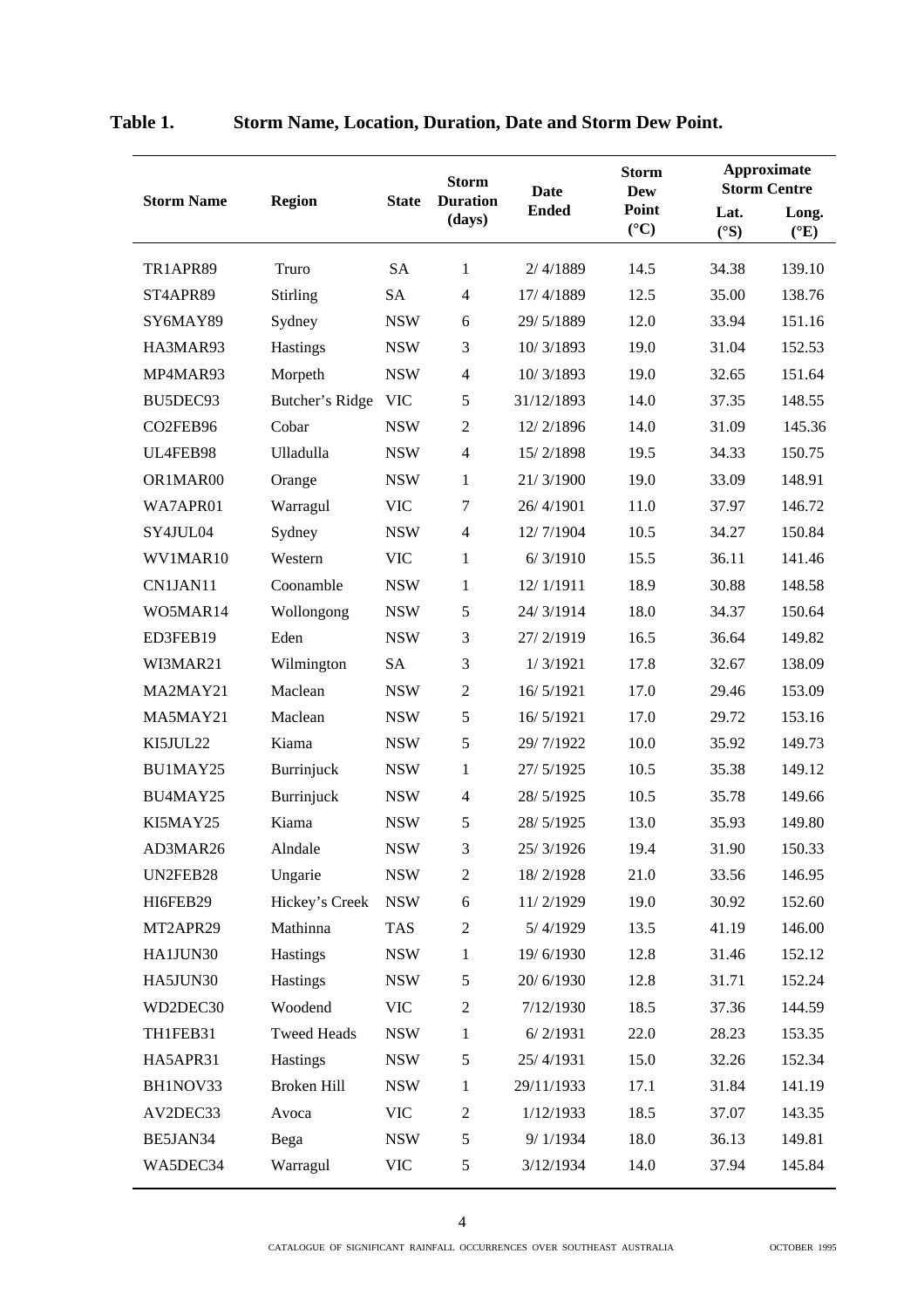|                   |                       | <b>State</b> | <b>Storm</b><br><b>Duration</b><br>(days) | <b>Date</b>  | <b>Storm</b><br><b>Dew</b> |                       | <b>Approximate</b><br><b>Storm Centre</b> |
|-------------------|-----------------------|--------------|-------------------------------------------|--------------|----------------------------|-----------------------|-------------------------------------------|
| <b>Storm Name</b> | <b>Region</b>         |              |                                           | <b>Ended</b> | Point<br>$({}^{\circ}C)$   | Lat.<br>$(^{\circ}S)$ | Long.<br>$({}^{\circ}E)$                  |
| LA2DEC35          | <b>Lakes Entrance</b> | <b>VIC</b>   | $\mathfrak{2}$                            | 27/12/1935   | 11.5                       | 37.78                 | 148.24                                    |
| ME4OCT37          | Melbourne             | <b>VIC</b>   | $\overline{4}$                            | 19/10/1937   | 11.0                       | 37.60                 | 145.50                                    |
| TA6MAR39          | Tallangatta           | <b>VIC</b>   | 6                                         | 1/3/1939     | 15.8                       | 36.93                 | 147.38                                    |
| FP3JAN41          | Fleurieu Pen.         | <b>SA</b>    | 3                                         | 26/1/1941    | 19.5                       | 35.45                 | 138.62                                    |
| WO2MAY43          | Wollongong            | <b>NSW</b>   | $\sqrt{2}$                                | 17/5/1943    | 10.5                       | 34.51                 | 150.82                                    |
| WO5MAY43          | Wollongong            | <b>NSW</b>   | 5                                         | 20/5/1943    | 10.5                       | 34.89                 | 150.32                                    |
| UL3APR45          | Ulladulla             | <b>NSW</b>   | 3                                         | 10/4/1945    | 10.0                       | 35.74                 | 149.99                                    |
| YP2FEB46          | Yorke                 | <b>SA</b>    | $\overline{2}$                            | 18/2/1946    | 13.2                       | 34.95                 | 137.78                                    |
| MO1FEB46          | Moina                 | <b>TAS</b>   | $\mathbf{1}$                              | 19/2/1946    | 15.3                       | 41.48                 | 146.09                                    |
| PO3MAR46          | Portland              | <b>VIC</b>   | 3                                         | 18/3/1946    | 13.0                       | 38.09                 | 142.00                                    |
| GF3MAR46          | Grafton               | <b>NSW</b>   | 3                                         | 26/3/1946    | 19.0                       | 29.62                 | 153.19                                    |
| NA4APR46          | Narara                | <b>NSW</b>   | $\overline{4}$                            | 19/4/1946    | 15.0                       | 33.43                 | 151.43                                    |
| TH1JAN47          | <b>Tweed Heads</b>    | <b>NSW</b>   | $\mathbf{1}$                              | 24/1/1947    | 20.0                       | 28.24                 | 152.60                                    |
| RA5JUN49          | Raymond               | <b>NSW</b>   | 5                                         | 19/6/1949    | 13.5                       | 32.79                 | 151.66                                    |
| HA5AUG49          | Hastings              | <b>NSW</b>   | 5                                         | 29/8/1949    | 14.0                       | 31.14                 | 152.38                                    |
| WP2FEB50          | Wilpena Pound         | <b>SA</b>    | $\overline{2}$                            | 3/2/1950     | 21.9                       | 31.33                 | 138.55                                    |
| AR1MAR50          | Arkaroola             | <b>SA</b>    | 1                                         | 17/3/1950    | 18.5                       | 31.84                 | 140.41                                    |
| RW4MAR50          | Rushworth             | <b>VIC</b>   | $\overline{4}$                            | 20/3/1950    | 16.8                       | 36.68                 | 145.27                                    |
| CA7MAR50          | Canberra              | <b>ACT</b>   | 7                                         | 23/3/1950    | 18.6                       | 35.35                 | 148.65                                    |
| DO1JUN50          | Dorrigo               | <b>NSW</b>   | 1                                         | 24/6/1950    | 14.0                       | 30.40                 | 152.68                                    |
| DO5JUN50          | Dorrigo               | <b>NSW</b>   | 5                                         | 26/6/1950    | 14.0                       | 30.40                 | 152.72                                    |
| WA3FEB51          | Warragul              | <b>VIC</b>   | 3                                         | 20/2/1951    | 15.5                       | 38.43                 | 146.51                                    |
| BE5JUN52          | Bega                  | <b>NSW</b>   | 5                                         | 18/6/1952    | 11.5                       | 36.31                 | 149.54                                    |
| VI5JUN52          | Victoria              | <b>VIC</b>   | 5                                         | 19/6/1952    | 10.5                       | 38.36                 | 146.71                                    |
| HA2FEB54          | Hastings              | <b>NSW</b>   | $\mathfrak{2}$                            | 21/2/1954    | 21.5                       | 30.35                 | 152.70                                    |
| TH1FEB54          | <b>Tweed Heads</b>    | <b>NSW</b>   | $\mathbf{1}$                              | 21/2/1954    | 21.5                       | 28.56                 | 153.34                                    |
| DO5FEB54          | Dorrigo               | <b>NSW</b>   | 5                                         | 22/2/1954    | 22.0                       | 30.39                 | 152.67                                    |
| DU1FEB55          | Dunedoo               | <b>NSW</b>   | 1                                         | 24/2/1955    | 22.5                       | 32.06                 | 149.58                                    |
| DU2FEB55          | Dunedoo               | <b>NSW</b>   | $\boldsymbol{2}$                          | 25/2/1955    | 22.5                       | 32.03                 | 149.40                                    |
| DU3FEB55          | Dunedoo               | <b>NSW</b>   | 3                                         | 26/2/1955    | 22.5                       | 31.33                 | 150.94                                    |
| DU4FEB55          | Dunedoo               | <b>NSW</b>   | $\overline{4}$                            | 26/2/1955    | 22.5                       | 31.86                 | 148.00                                    |
| DO1JAN59          | Dorrigo               | <b>NSW</b>   | $\mathbf{1}$                              | 22/1/1959    | 20.0                       | 30.36                 | 152.83                                    |
| DO5JAN59          | Dorrigo               | <b>NSW</b>   | 5                                         | 24/1/1959    | 20.0                       | 30.48                 | 152.48                                    |
| BA1APR59          | <b>Bathurst</b>       | <b>NSW</b>   | $\mathbf{1}$                              | 2/4/1959     | 20.5                       | 33.34                 | 149.03                                    |
| SE2APR60          | South Esk             | <b>TAS</b>   | $\overline{2}$                            | 23/4/1960    | 10.0                       | 42.16                 | 146.71                                    |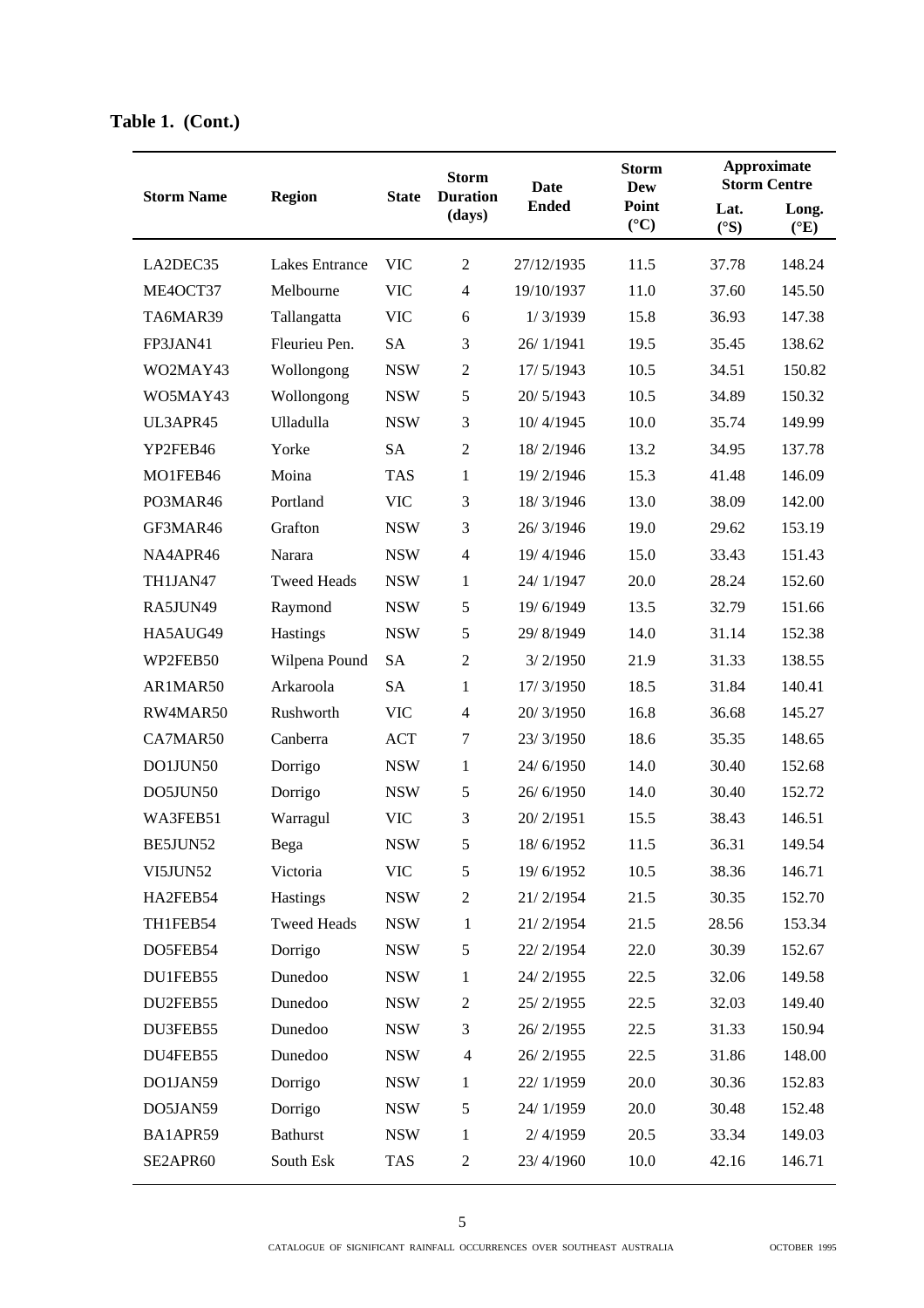| <b>Storm Name</b><br><b>Region</b><br><b>State</b><br><b>Ended</b><br>Point<br>Lat.<br>Long.<br>(days)<br>$({}^{\circ}C)$<br>$(^{\circ}S)$<br>$({}^{\circ}E)$<br>3<br>WO3NOV61<br><b>NSW</b><br>20/11/1961<br>16.5<br>34.41<br>150.63<br>Wollongong<br><b>NSW</b><br>$\overline{4}$<br>16.0<br>152.30<br>DO4MAY63<br>Dorrigo<br>10/5/1963<br>31.28<br>Blackheath<br><b>NSW</b><br>3<br>12.3<br>150.79<br>BL3JUN64<br>12/6/1964<br>34.27<br><b>VIC</b><br>$\overline{2}$<br>LA2FEB69<br>10/2/1969<br>16.0<br>35.25<br>140.52<br>Lameroo<br>$\overline{2}$<br>31/5/1969<br>11.5<br>41.41<br>148.00<br>BD2MAY69<br>Break O'Day<br><b>TAS</b><br>LI3AUG70<br>Liena<br><b>TAS</b><br>3<br>25/8/1970<br>11.5<br>146.13<br>41.57<br>VA1JAN71<br><b>VIC</b><br>$\mathbf{1}$<br>30/1/1971<br>16.0<br>146.84<br>Valencia Creek<br>37.76<br>5<br>Eden<br><b>NSW</b><br>21.7<br>150.02<br>ED5FEB71<br>8/2/1971<br>36.11<br>TH1JAN74<br>Thallon<br><b>NSW</b><br>$\mathbf{1}$<br>8/1/1974<br>24.0<br>28.60<br>148.81<br>20.0<br>MP4JAN74<br>Milparinka<br><b>SA</b><br>$\overline{4}$<br>13/1/1974<br>29.59<br>141.49<br><b>Tweed Heads</b><br><b>NSW</b><br>$\boldsymbol{2}$<br>22.0<br>153.26<br>TH2MAR74<br>11/3/1974<br>29.25<br>5<br>NC5MAR74<br>North Coast<br><b>NSW</b><br>23.0<br>30.39<br>14/3/1974<br>152.91<br>5<br>22.0<br>TH5MAR74<br><b>Tweed Heads</b><br><b>NSW</b><br>14/3/1974<br>28.55<br>153.32<br>$\overline{2}$<br><b>TAS</b><br>15.6<br>148.15<br>GE2MAR74<br>Germantown<br>23/3/1974<br>41.55<br>14.0<br>CH2APR74<br>Coffs Harbour<br><b>NSW</b><br>$\mathfrak{2}$<br>30.41<br>153.00<br>22/4/1974<br>3<br>BU3AUG74<br>Burrinjuck<br><b>NSW</b><br>29/8/1974<br>10.0<br>36.60<br>149.38<br>Wollongong<br><b>NSW</b><br>3<br>18.0<br>WO3MAR75<br>11/3/1975<br>34.35<br>150.86<br>LE1JUN75<br><b>NSW</b><br>$\mathbf{1}$<br>21/6/1975<br>10.5<br>33.67<br>150.38<br>Leura<br><b>SA</b><br>$\mathbf{1}$<br>13/12/1975<br>20.0<br>32.58<br>139.78<br>YU1DEC75<br>Yunta<br>5<br>GG5OCT76<br><b>NSW</b><br>10.0<br>149.84<br>Googong<br>18/10/1976<br>36.42<br>$\mathbf{1}$<br>Railton<br><b>TAS</b><br>27/3/1977<br>14.0<br>RA1MAR77<br>41.30<br>146.44<br>Melbourne<br><b>VIC</b><br>1<br>10.0<br>ME1APR77<br>8/4/1977<br>37.57<br>144.89<br>3<br>WO3MAR78<br><b>NSW</b><br>21/3/1978<br>18.0<br>34.40<br>150.65<br>Wollongong<br>MW4MAR78<br>Mount Wilson<br><b>NSW</b><br>21/3/1978<br>18.5<br>33.85<br>150.20<br>4<br>CA2APR78<br>14.0<br>Cabbage Tree<br><b>VIC</b><br>$\overline{2}$<br>3/4/1978<br>37.66<br>148.73<br>TA2JUN78<br><b>VIC</b><br>$\mathfrak{2}$<br>9.0<br>143.65<br>Tanybryn<br>4/6/1978<br>38.67<br><b>Stony Creek</b><br>22.0<br>SC1FEB81<br><b>NSW</b><br>1<br>7/2/1981<br>32.98<br>151.52<br>Orbost<br>26/5/1981<br>14.0<br>OB2MAY81<br><b>VIC</b><br>$\overline{2}$<br>37.72<br>148.49 |          |          |            | <b>Storm</b><br><b>Duration</b> | <b>Date</b> | <b>Storm</b><br><b>Dew</b> | <b>Approximate</b><br><b>Storm Centre</b> |        |
|--------------------------------------------------------------------------------------------------------------------------------------------------------------------------------------------------------------------------------------------------------------------------------------------------------------------------------------------------------------------------------------------------------------------------------------------------------------------------------------------------------------------------------------------------------------------------------------------------------------------------------------------------------------------------------------------------------------------------------------------------------------------------------------------------------------------------------------------------------------------------------------------------------------------------------------------------------------------------------------------------------------------------------------------------------------------------------------------------------------------------------------------------------------------------------------------------------------------------------------------------------------------------------------------------------------------------------------------------------------------------------------------------------------------------------------------------------------------------------------------------------------------------------------------------------------------------------------------------------------------------------------------------------------------------------------------------------------------------------------------------------------------------------------------------------------------------------------------------------------------------------------------------------------------------------------------------------------------------------------------------------------------------------------------------------------------------------------------------------------------------------------------------------------------------------------------------------------------------------------------------------------------------------------------------------------------------------------------------------------------------------------------------------------------------------------------------------------------------------------------------------------------------------------------------------------------------------------------------------------------------------------------------------------------------------------------------------------------------------------------------------------------------------------------------------------------------|----------|----------|------------|---------------------------------|-------------|----------------------------|-------------------------------------------|--------|
|                                                                                                                                                                                                                                                                                                                                                                                                                                                                                                                                                                                                                                                                                                                                                                                                                                                                                                                                                                                                                                                                                                                                                                                                                                                                                                                                                                                                                                                                                                                                                                                                                                                                                                                                                                                                                                                                                                                                                                                                                                                                                                                                                                                                                                                                                                                                                                                                                                                                                                                                                                                                                                                                                                                                                                                                                          |          |          |            |                                 |             |                            |                                           |        |
|                                                                                                                                                                                                                                                                                                                                                                                                                                                                                                                                                                                                                                                                                                                                                                                                                                                                                                                                                                                                                                                                                                                                                                                                                                                                                                                                                                                                                                                                                                                                                                                                                                                                                                                                                                                                                                                                                                                                                                                                                                                                                                                                                                                                                                                                                                                                                                                                                                                                                                                                                                                                                                                                                                                                                                                                                          |          |          |            |                                 |             |                            |                                           |        |
|                                                                                                                                                                                                                                                                                                                                                                                                                                                                                                                                                                                                                                                                                                                                                                                                                                                                                                                                                                                                                                                                                                                                                                                                                                                                                                                                                                                                                                                                                                                                                                                                                                                                                                                                                                                                                                                                                                                                                                                                                                                                                                                                                                                                                                                                                                                                                                                                                                                                                                                                                                                                                                                                                                                                                                                                                          |          |          |            |                                 |             |                            |                                           |        |
|                                                                                                                                                                                                                                                                                                                                                                                                                                                                                                                                                                                                                                                                                                                                                                                                                                                                                                                                                                                                                                                                                                                                                                                                                                                                                                                                                                                                                                                                                                                                                                                                                                                                                                                                                                                                                                                                                                                                                                                                                                                                                                                                                                                                                                                                                                                                                                                                                                                                                                                                                                                                                                                                                                                                                                                                                          |          |          |            |                                 |             |                            |                                           |        |
|                                                                                                                                                                                                                                                                                                                                                                                                                                                                                                                                                                                                                                                                                                                                                                                                                                                                                                                                                                                                                                                                                                                                                                                                                                                                                                                                                                                                                                                                                                                                                                                                                                                                                                                                                                                                                                                                                                                                                                                                                                                                                                                                                                                                                                                                                                                                                                                                                                                                                                                                                                                                                                                                                                                                                                                                                          |          |          |            |                                 |             |                            |                                           |        |
|                                                                                                                                                                                                                                                                                                                                                                                                                                                                                                                                                                                                                                                                                                                                                                                                                                                                                                                                                                                                                                                                                                                                                                                                                                                                                                                                                                                                                                                                                                                                                                                                                                                                                                                                                                                                                                                                                                                                                                                                                                                                                                                                                                                                                                                                                                                                                                                                                                                                                                                                                                                                                                                                                                                                                                                                                          |          |          |            |                                 |             |                            |                                           |        |
|                                                                                                                                                                                                                                                                                                                                                                                                                                                                                                                                                                                                                                                                                                                                                                                                                                                                                                                                                                                                                                                                                                                                                                                                                                                                                                                                                                                                                                                                                                                                                                                                                                                                                                                                                                                                                                                                                                                                                                                                                                                                                                                                                                                                                                                                                                                                                                                                                                                                                                                                                                                                                                                                                                                                                                                                                          |          |          |            |                                 |             |                            |                                           |        |
|                                                                                                                                                                                                                                                                                                                                                                                                                                                                                                                                                                                                                                                                                                                                                                                                                                                                                                                                                                                                                                                                                                                                                                                                                                                                                                                                                                                                                                                                                                                                                                                                                                                                                                                                                                                                                                                                                                                                                                                                                                                                                                                                                                                                                                                                                                                                                                                                                                                                                                                                                                                                                                                                                                                                                                                                                          |          |          |            |                                 |             |                            |                                           |        |
|                                                                                                                                                                                                                                                                                                                                                                                                                                                                                                                                                                                                                                                                                                                                                                                                                                                                                                                                                                                                                                                                                                                                                                                                                                                                                                                                                                                                                                                                                                                                                                                                                                                                                                                                                                                                                                                                                                                                                                                                                                                                                                                                                                                                                                                                                                                                                                                                                                                                                                                                                                                                                                                                                                                                                                                                                          |          |          |            |                                 |             |                            |                                           |        |
|                                                                                                                                                                                                                                                                                                                                                                                                                                                                                                                                                                                                                                                                                                                                                                                                                                                                                                                                                                                                                                                                                                                                                                                                                                                                                                                                                                                                                                                                                                                                                                                                                                                                                                                                                                                                                                                                                                                                                                                                                                                                                                                                                                                                                                                                                                                                                                                                                                                                                                                                                                                                                                                                                                                                                                                                                          |          |          |            |                                 |             |                            |                                           |        |
|                                                                                                                                                                                                                                                                                                                                                                                                                                                                                                                                                                                                                                                                                                                                                                                                                                                                                                                                                                                                                                                                                                                                                                                                                                                                                                                                                                                                                                                                                                                                                                                                                                                                                                                                                                                                                                                                                                                                                                                                                                                                                                                                                                                                                                                                                                                                                                                                                                                                                                                                                                                                                                                                                                                                                                                                                          |          |          |            |                                 |             |                            |                                           |        |
|                                                                                                                                                                                                                                                                                                                                                                                                                                                                                                                                                                                                                                                                                                                                                                                                                                                                                                                                                                                                                                                                                                                                                                                                                                                                                                                                                                                                                                                                                                                                                                                                                                                                                                                                                                                                                                                                                                                                                                                                                                                                                                                                                                                                                                                                                                                                                                                                                                                                                                                                                                                                                                                                                                                                                                                                                          |          |          |            |                                 |             |                            |                                           |        |
|                                                                                                                                                                                                                                                                                                                                                                                                                                                                                                                                                                                                                                                                                                                                                                                                                                                                                                                                                                                                                                                                                                                                                                                                                                                                                                                                                                                                                                                                                                                                                                                                                                                                                                                                                                                                                                                                                                                                                                                                                                                                                                                                                                                                                                                                                                                                                                                                                                                                                                                                                                                                                                                                                                                                                                                                                          |          |          |            |                                 |             |                            |                                           |        |
|                                                                                                                                                                                                                                                                                                                                                                                                                                                                                                                                                                                                                                                                                                                                                                                                                                                                                                                                                                                                                                                                                                                                                                                                                                                                                                                                                                                                                                                                                                                                                                                                                                                                                                                                                                                                                                                                                                                                                                                                                                                                                                                                                                                                                                                                                                                                                                                                                                                                                                                                                                                                                                                                                                                                                                                                                          |          |          |            |                                 |             |                            |                                           |        |
|                                                                                                                                                                                                                                                                                                                                                                                                                                                                                                                                                                                                                                                                                                                                                                                                                                                                                                                                                                                                                                                                                                                                                                                                                                                                                                                                                                                                                                                                                                                                                                                                                                                                                                                                                                                                                                                                                                                                                                                                                                                                                                                                                                                                                                                                                                                                                                                                                                                                                                                                                                                                                                                                                                                                                                                                                          |          |          |            |                                 |             |                            |                                           |        |
|                                                                                                                                                                                                                                                                                                                                                                                                                                                                                                                                                                                                                                                                                                                                                                                                                                                                                                                                                                                                                                                                                                                                                                                                                                                                                                                                                                                                                                                                                                                                                                                                                                                                                                                                                                                                                                                                                                                                                                                                                                                                                                                                                                                                                                                                                                                                                                                                                                                                                                                                                                                                                                                                                                                                                                                                                          |          |          |            |                                 |             |                            |                                           |        |
|                                                                                                                                                                                                                                                                                                                                                                                                                                                                                                                                                                                                                                                                                                                                                                                                                                                                                                                                                                                                                                                                                                                                                                                                                                                                                                                                                                                                                                                                                                                                                                                                                                                                                                                                                                                                                                                                                                                                                                                                                                                                                                                                                                                                                                                                                                                                                                                                                                                                                                                                                                                                                                                                                                                                                                                                                          |          |          |            |                                 |             |                            |                                           |        |
|                                                                                                                                                                                                                                                                                                                                                                                                                                                                                                                                                                                                                                                                                                                                                                                                                                                                                                                                                                                                                                                                                                                                                                                                                                                                                                                                                                                                                                                                                                                                                                                                                                                                                                                                                                                                                                                                                                                                                                                                                                                                                                                                                                                                                                                                                                                                                                                                                                                                                                                                                                                                                                                                                                                                                                                                                          |          |          |            |                                 |             |                            |                                           |        |
|                                                                                                                                                                                                                                                                                                                                                                                                                                                                                                                                                                                                                                                                                                                                                                                                                                                                                                                                                                                                                                                                                                                                                                                                                                                                                                                                                                                                                                                                                                                                                                                                                                                                                                                                                                                                                                                                                                                                                                                                                                                                                                                                                                                                                                                                                                                                                                                                                                                                                                                                                                                                                                                                                                                                                                                                                          |          |          |            |                                 |             |                            |                                           |        |
|                                                                                                                                                                                                                                                                                                                                                                                                                                                                                                                                                                                                                                                                                                                                                                                                                                                                                                                                                                                                                                                                                                                                                                                                                                                                                                                                                                                                                                                                                                                                                                                                                                                                                                                                                                                                                                                                                                                                                                                                                                                                                                                                                                                                                                                                                                                                                                                                                                                                                                                                                                                                                                                                                                                                                                                                                          |          |          |            |                                 |             |                            |                                           |        |
|                                                                                                                                                                                                                                                                                                                                                                                                                                                                                                                                                                                                                                                                                                                                                                                                                                                                                                                                                                                                                                                                                                                                                                                                                                                                                                                                                                                                                                                                                                                                                                                                                                                                                                                                                                                                                                                                                                                                                                                                                                                                                                                                                                                                                                                                                                                                                                                                                                                                                                                                                                                                                                                                                                                                                                                                                          |          |          |            |                                 |             |                            |                                           |        |
|                                                                                                                                                                                                                                                                                                                                                                                                                                                                                                                                                                                                                                                                                                                                                                                                                                                                                                                                                                                                                                                                                                                                                                                                                                                                                                                                                                                                                                                                                                                                                                                                                                                                                                                                                                                                                                                                                                                                                                                                                                                                                                                                                                                                                                                                                                                                                                                                                                                                                                                                                                                                                                                                                                                                                                                                                          |          |          |            |                                 |             |                            |                                           |        |
|                                                                                                                                                                                                                                                                                                                                                                                                                                                                                                                                                                                                                                                                                                                                                                                                                                                                                                                                                                                                                                                                                                                                                                                                                                                                                                                                                                                                                                                                                                                                                                                                                                                                                                                                                                                                                                                                                                                                                                                                                                                                                                                                                                                                                                                                                                                                                                                                                                                                                                                                                                                                                                                                                                                                                                                                                          |          |          |            |                                 |             |                            |                                           |        |
|                                                                                                                                                                                                                                                                                                                                                                                                                                                                                                                                                                                                                                                                                                                                                                                                                                                                                                                                                                                                                                                                                                                                                                                                                                                                                                                                                                                                                                                                                                                                                                                                                                                                                                                                                                                                                                                                                                                                                                                                                                                                                                                                                                                                                                                                                                                                                                                                                                                                                                                                                                                                                                                                                                                                                                                                                          |          |          |            |                                 |             |                            |                                           |        |
|                                                                                                                                                                                                                                                                                                                                                                                                                                                                                                                                                                                                                                                                                                                                                                                                                                                                                                                                                                                                                                                                                                                                                                                                                                                                                                                                                                                                                                                                                                                                                                                                                                                                                                                                                                                                                                                                                                                                                                                                                                                                                                                                                                                                                                                                                                                                                                                                                                                                                                                                                                                                                                                                                                                                                                                                                          |          |          |            |                                 |             |                            |                                           |        |
|                                                                                                                                                                                                                                                                                                                                                                                                                                                                                                                                                                                                                                                                                                                                                                                                                                                                                                                                                                                                                                                                                                                                                                                                                                                                                                                                                                                                                                                                                                                                                                                                                                                                                                                                                                                                                                                                                                                                                                                                                                                                                                                                                                                                                                                                                                                                                                                                                                                                                                                                                                                                                                                                                                                                                                                                                          |          |          |            |                                 |             |                            |                                           |        |
|                                                                                                                                                                                                                                                                                                                                                                                                                                                                                                                                                                                                                                                                                                                                                                                                                                                                                                                                                                                                                                                                                                                                                                                                                                                                                                                                                                                                                                                                                                                                                                                                                                                                                                                                                                                                                                                                                                                                                                                                                                                                                                                                                                                                                                                                                                                                                                                                                                                                                                                                                                                                                                                                                                                                                                                                                          |          |          |            |                                 |             |                            |                                           |        |
|                                                                                                                                                                                                                                                                                                                                                                                                                                                                                                                                                                                                                                                                                                                                                                                                                                                                                                                                                                                                                                                                                                                                                                                                                                                                                                                                                                                                                                                                                                                                                                                                                                                                                                                                                                                                                                                                                                                                                                                                                                                                                                                                                                                                                                                                                                                                                                                                                                                                                                                                                                                                                                                                                                                                                                                                                          |          |          |            |                                 |             |                            |                                           |        |
|                                                                                                                                                                                                                                                                                                                                                                                                                                                                                                                                                                                                                                                                                                                                                                                                                                                                                                                                                                                                                                                                                                                                                                                                                                                                                                                                                                                                                                                                                                                                                                                                                                                                                                                                                                                                                                                                                                                                                                                                                                                                                                                                                                                                                                                                                                                                                                                                                                                                                                                                                                                                                                                                                                                                                                                                                          |          |          |            |                                 |             |                            |                                           |        |
|                                                                                                                                                                                                                                                                                                                                                                                                                                                                                                                                                                                                                                                                                                                                                                                                                                                                                                                                                                                                                                                                                                                                                                                                                                                                                                                                                                                                                                                                                                                                                                                                                                                                                                                                                                                                                                                                                                                                                                                                                                                                                                                                                                                                                                                                                                                                                                                                                                                                                                                                                                                                                                                                                                                                                                                                                          |          |          |            |                                 |             |                            |                                           |        |
|                                                                                                                                                                                                                                                                                                                                                                                                                                                                                                                                                                                                                                                                                                                                                                                                                                                                                                                                                                                                                                                                                                                                                                                                                                                                                                                                                                                                                                                                                                                                                                                                                                                                                                                                                                                                                                                                                                                                                                                                                                                                                                                                                                                                                                                                                                                                                                                                                                                                                                                                                                                                                                                                                                                                                                                                                          | CO3OCT82 | Comboyne | <b>NSW</b> | 3                               | 12/10/1982  | 17.0                       | 31.03                                     | 152.85 |
| DT1MAR83<br>20.2<br>Dutton<br>SA<br>1<br>3/3/1983<br>34.36<br>139.09                                                                                                                                                                                                                                                                                                                                                                                                                                                                                                                                                                                                                                                                                                                                                                                                                                                                                                                                                                                                                                                                                                                                                                                                                                                                                                                                                                                                                                                                                                                                                                                                                                                                                                                                                                                                                                                                                                                                                                                                                                                                                                                                                                                                                                                                                                                                                                                                                                                                                                                                                                                                                                                                                                                                                     |          |          |            |                                 |             |                            |                                           |        |
| Fords Bridge<br><b>NSW</b><br>18.4<br>FB2MAR83<br>$\overline{2}$<br>21/3/1983<br>29.67<br>145.50                                                                                                                                                                                                                                                                                                                                                                                                                                                                                                                                                                                                                                                                                                                                                                                                                                                                                                                                                                                                                                                                                                                                                                                                                                                                                                                                                                                                                                                                                                                                                                                                                                                                                                                                                                                                                                                                                                                                                                                                                                                                                                                                                                                                                                                                                                                                                                                                                                                                                                                                                                                                                                                                                                                         |          |          |            |                                 |             |                            |                                           |        |
| $\boldsymbol{2}$<br>19.0<br>DA2FEB84<br>Dapto<br><b>NSW</b><br>19/2/1984<br>34.44<br>150.73                                                                                                                                                                                                                                                                                                                                                                                                                                                                                                                                                                                                                                                                                                                                                                                                                                                                                                                                                                                                                                                                                                                                                                                                                                                                                                                                                                                                                                                                                                                                                                                                                                                                                                                                                                                                                                                                                                                                                                                                                                                                                                                                                                                                                                                                                                                                                                                                                                                                                                                                                                                                                                                                                                                              |          |          |            |                                 |             |                            |                                           |        |
| 10/7/1985<br>11.0<br>DO2JUL85<br>Dorrigo<br><b>NSW</b><br>2<br>31.62<br>152.43                                                                                                                                                                                                                                                                                                                                                                                                                                                                                                                                                                                                                                                                                                                                                                                                                                                                                                                                                                                                                                                                                                                                                                                                                                                                                                                                                                                                                                                                                                                                                                                                                                                                                                                                                                                                                                                                                                                                                                                                                                                                                                                                                                                                                                                                                                                                                                                                                                                                                                                                                                                                                                                                                                                                           |          |          |            |                                 |             |                            |                                           |        |
| Sydney<br>6/ 8/1986<br>10.0<br>151.21<br>SY1AUG86<br><b>NSW</b><br>1<br>33.87                                                                                                                                                                                                                                                                                                                                                                                                                                                                                                                                                                                                                                                                                                                                                                                                                                                                                                                                                                                                                                                                                                                                                                                                                                                                                                                                                                                                                                                                                                                                                                                                                                                                                                                                                                                                                                                                                                                                                                                                                                                                                                                                                                                                                                                                                                                                                                                                                                                                                                                                                                                                                                                                                                                                            |          |          |            |                                 |             |                            |                                           |        |
| Sydney<br>7/8/1986<br>10.0<br>150.83<br>SY4AUG86<br><b>NSW</b><br>$\overline{4}$<br>34.22                                                                                                                                                                                                                                                                                                                                                                                                                                                                                                                                                                                                                                                                                                                                                                                                                                                                                                                                                                                                                                                                                                                                                                                                                                                                                                                                                                                                                                                                                                                                                                                                                                                                                                                                                                                                                                                                                                                                                                                                                                                                                                                                                                                                                                                                                                                                                                                                                                                                                                                                                                                                                                                                                                                                |          |          |            |                                 |             |                            |                                           |        |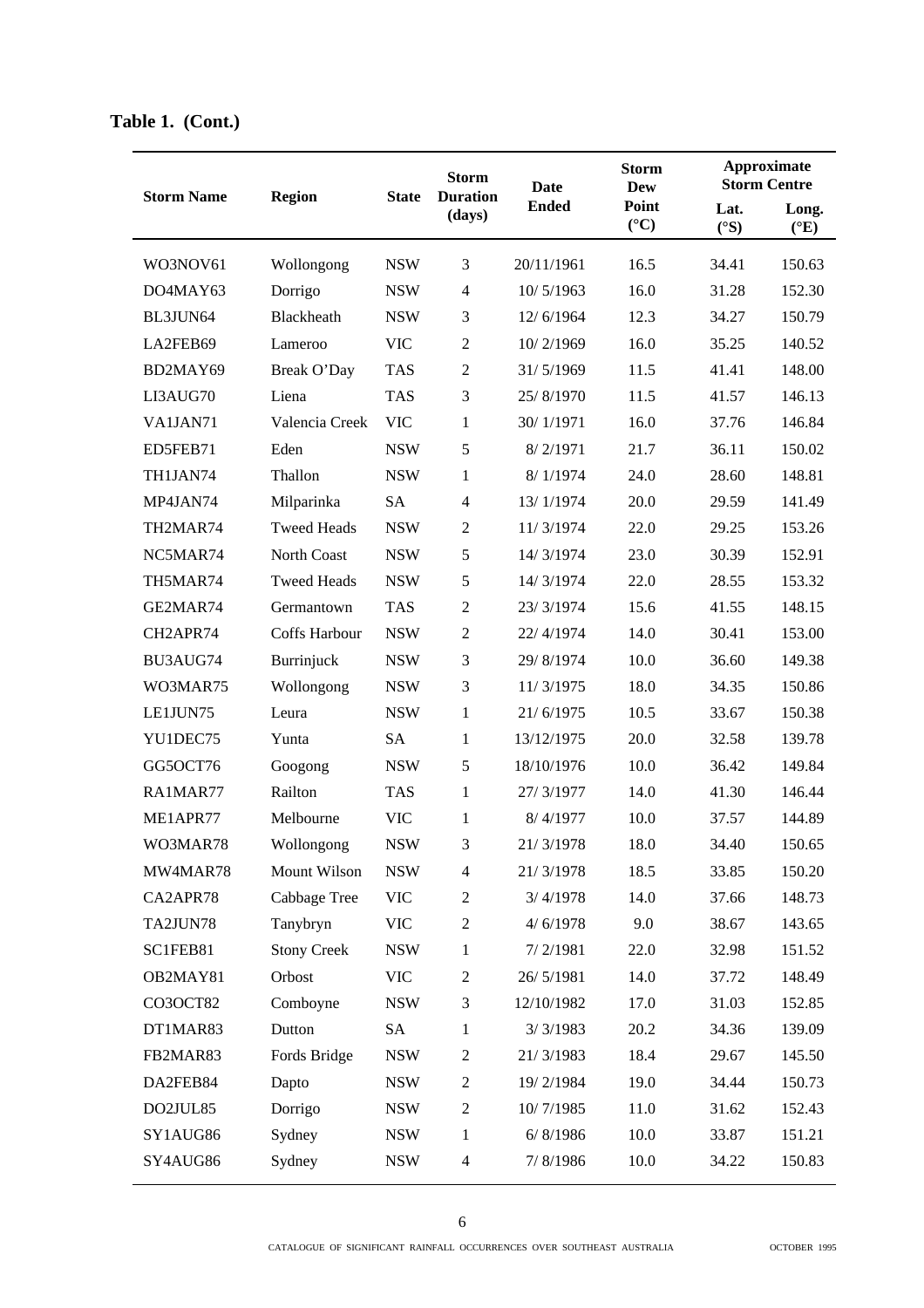|                   | <b>Region</b> |              | <b>Storm</b><br><b>Duration</b><br>(days) | <b>Date</b><br><b>Ended</b> | <b>Storm</b><br>Dew      |                      | Approximate<br><b>Storm Centre</b> |
|-------------------|---------------|--------------|-------------------------------------------|-----------------------------|--------------------------|----------------------|------------------------------------|
| <b>Storm Name</b> |               | <b>State</b> |                                           |                             | Point<br>$({}^{\circ}C)$ | Lat.<br>$(^\circ S)$ | Long.<br>$({}^{\circ}E)$           |
| SP4MAY87          | Springbrook   | <b>NSW</b>   | $\overline{4}$                            | 12/5/1987                   | 15.4                     | 28.56                | 153.46                             |
| NY3APR89          | Nyngan        | <b>NSW</b>   | 3                                         | 3/4/1989                    | 17.0                     | 31.29                | 147.33                             |
| NE3FEB90          | Newcastle     | <b>NSW</b>   | 3                                         | 4/2/1990                    | 21.0                     | 32.83                | 151.81                             |
| NY7APR90          | Nyngan        | <b>NSW</b>   | 7                                         | 14/4/1990                   | 20.5                     | 29.51                | 148.45                             |
| GI3APR90          | Gippsland     | <b>VIC</b>   | 3                                         | 22/4/1990                   | 14.5                     | 37.88                | 146.51                             |

**Table 1. (Cont.)**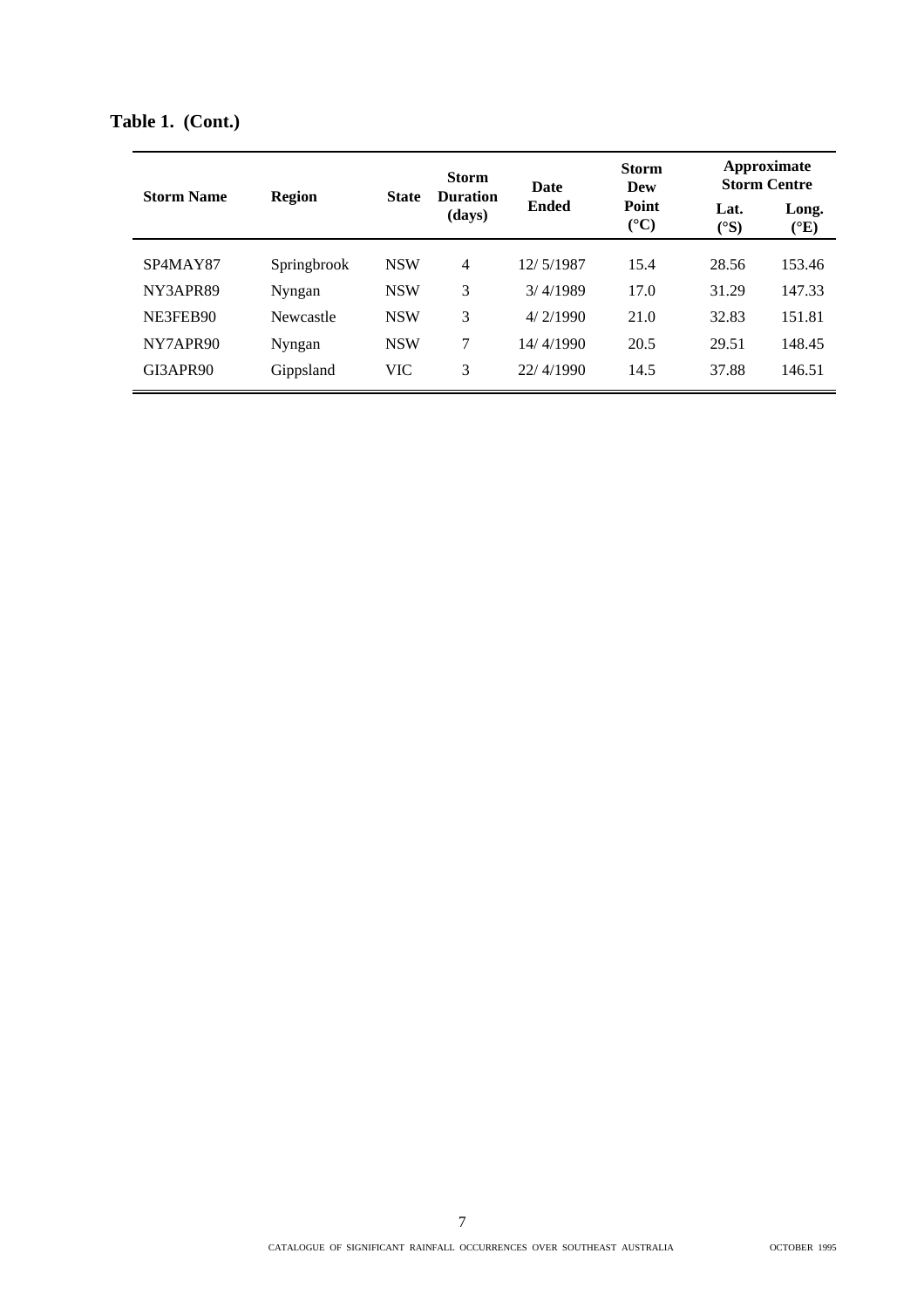# **3. ANALYSIS OF TOTAL RAINFALL OVER STANDARD AREAS**

Observations of daily rainfall were extracted from the Bureau of Meteorology computer archive. Using these and unofficial data when available (listed in Appendix, Table A3), the rainfall totals were plotted at a scale to match a topographic map of the region. These totals were extensively checked and corrected in order to include as much data as possible. Isohyets were drawn using the topographic map as an underlay to provide guidance as to the direction of moisture inflow, especially in areas of little or no data. The isohyets were then digitised and a Laplacian smoothing splines surface (Canterford et al.,1985) was fitted to the digitised data. Values of the total rainfall could then be obtained at grid points with a typical spacing of 0.0125 of a degree covering the analysed area.

Each event was analysed for the total rainstorm duration. If the centre of the rainstorm moved significantly during this time or there was more than one burst of heavy rain within the total duration, the event was analysed and processed separately for two or more durations.

A curve of rainfall depth versus area was constructed from the grid point data for each rainstorm. This was done by taking small, regular class intervals of rainfall depth and calculating the area (as represented by the number of grid points) of the rainstorm falling within each interval. Cumulative storm depth and area totals were then plotted to give the depth-area curve (Figure 2). The mean rainfall depth was then obtained at each of ten standard areas. These areas being 10, 100, 500, 1000, 2500, 5000, 10 000, 20 000, 40 000 and 60 000 km². The areas were selected to cover the range of catchment sizes for which Probable Maximum Precipitation (PMP) estimates were required.

The report on the development of the Generalised Southeast Australia Method of PMP estimation (Bureau of Meteorology, 1996) gives more information about this procedure.

## **Key to Table 2**

## **Storm Name:**

As for Table 1.

## **Date :**

As for Date Ended in Table 1.

#### **Duration:**

As for Storm Duration in Table 1.

#### **Area:**

Standard area in square kilometres, at which rainfall depths were derived from each rainstorm's isohyetal analysis.

## **Depth:**

The rainfall depth in millimetres, at each of the standard areas.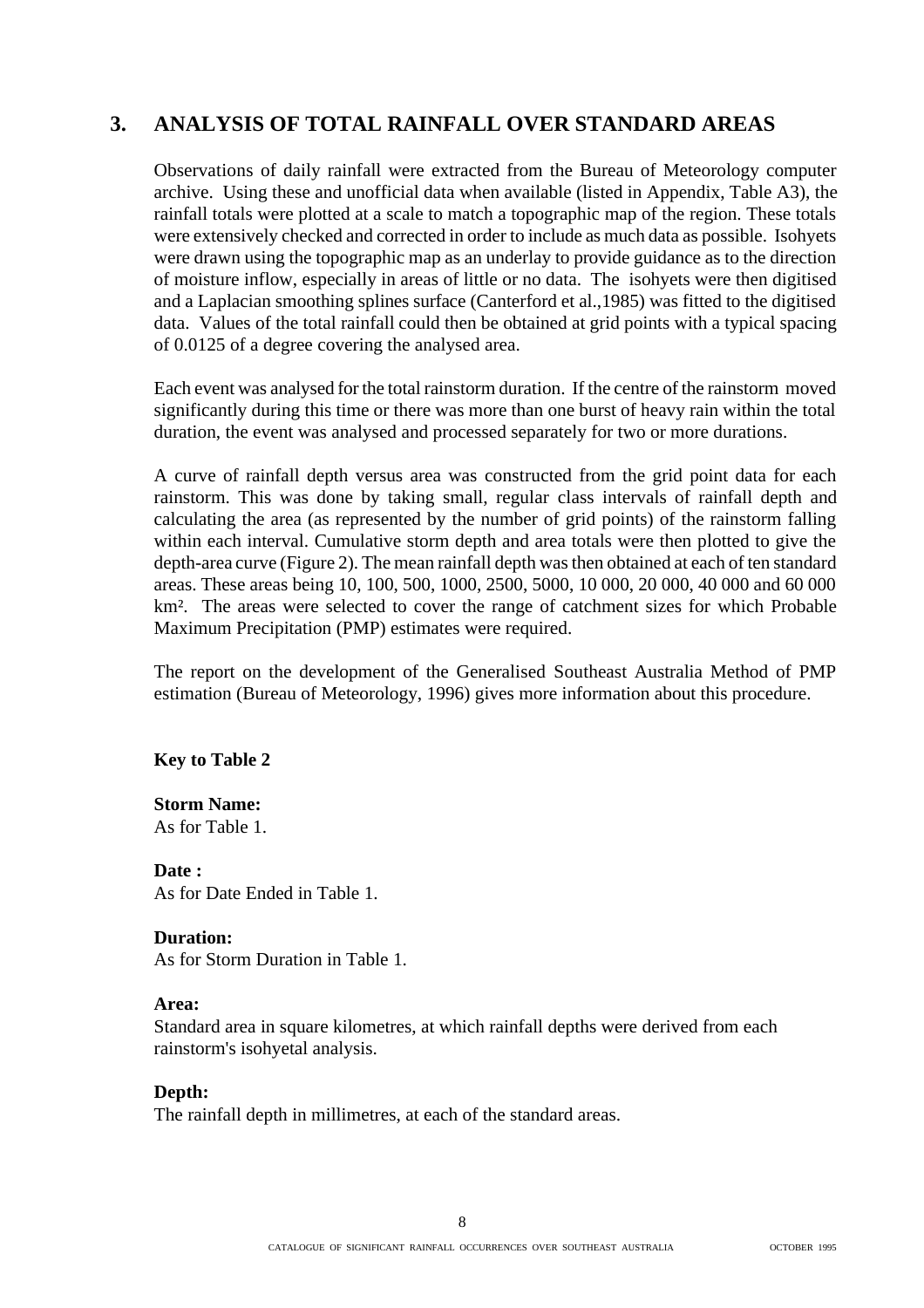

Figure 2. Example of Rainfall Depth Versus Area Curve for a Rainstorm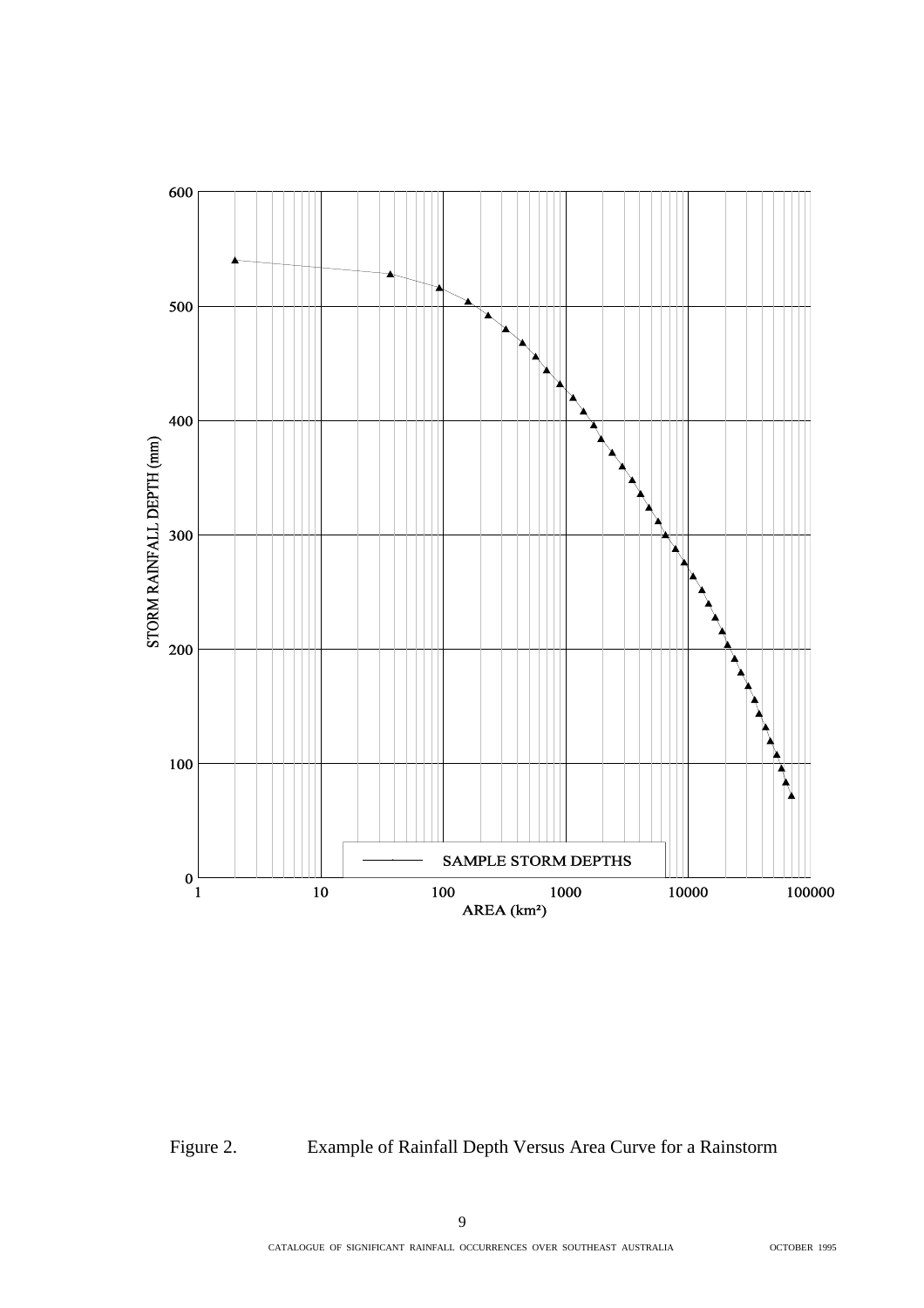| <b>Storm</b> | <b>Date</b> | <b>Duration</b> | Area               | Depth |
|--------------|-------------|-----------------|--------------------|-------|
| <b>Name</b>  |             | (Days)          | (km <sup>2</sup> ) | (mm)  |
|              |             |                 |                    |       |
| TR1APR89     | 2/4/1889    | $\mathbf 1$     | 10                 | 139   |
|              |             |                 | 100                | 136   |
|              |             |                 | 500                | 130   |
|              |             |                 | 1000               | 124   |
|              |             |                 | 2500               | 111   |
|              |             |                 | 5000               | 102   |
|              |             |                 | 10000              | 93    |
|              |             |                 | 20000              | 85    |
|              |             |                 | 40000              | 74    |
|              |             |                 | 60000              | 66    |
| ST4APR89     | 17/4/1889   | $\overline{4}$  | 10                 | 231   |
|              |             |                 | 100                | 220   |
|              |             |                 | 500                | 200   |
|              |             |                 |                    |       |
|              |             |                 | 1000               | 188   |
|              |             |                 | 2500               | 165   |
|              |             |                 | 5000               | 145   |
|              |             |                 | 10000              | 126   |
|              |             |                 | 20000              | 104   |
|              |             |                 | 40000              | 75    |
| SY6MAY89     | 29/5/1889   | $\sqrt{6}$      | 10                 | 616   |
|              |             |                 | 100                | 612   |
|              |             |                 | 500                | 610   |
|              |             |                 | 1000               | 609   |
|              |             |                 | 2500               | 603   |
|              |             |                 | 5000               | 576   |
|              |             |                 | 10000              | 515   |
|              |             |                 | 20000              | 412   |
| HA3MAR93     | 10/3/1893   | 3               | 10                 | 532   |
|              |             |                 | 100                | 521   |
|              |             |                 | 500                | 490   |
|              |             |                 |                    |       |
|              |             |                 | 1000<br>2500       | 456   |
|              |             |                 |                    | 395   |
|              |             |                 | 5000               | 340   |
|              |             |                 | 10000              | 274   |
|              |             |                 | 20000              | 204   |
| MP4MAR93     | 10/3/1893   | $\overline{4}$  | 10                 | 681   |
|              |             |                 | 100                | 651   |
|              |             |                 | 500                | 549   |
|              |             |                 | 1000               | 496   |
|              |             |                 | 2500               | 430   |
|              |             |                 | 5000               | 383   |
|              |             |                 | 10000              | 328   |
|              |             |                 |                    |       |

# **Table 2. Mean Rainfall Depth over Each Standard Area for Each Storm.**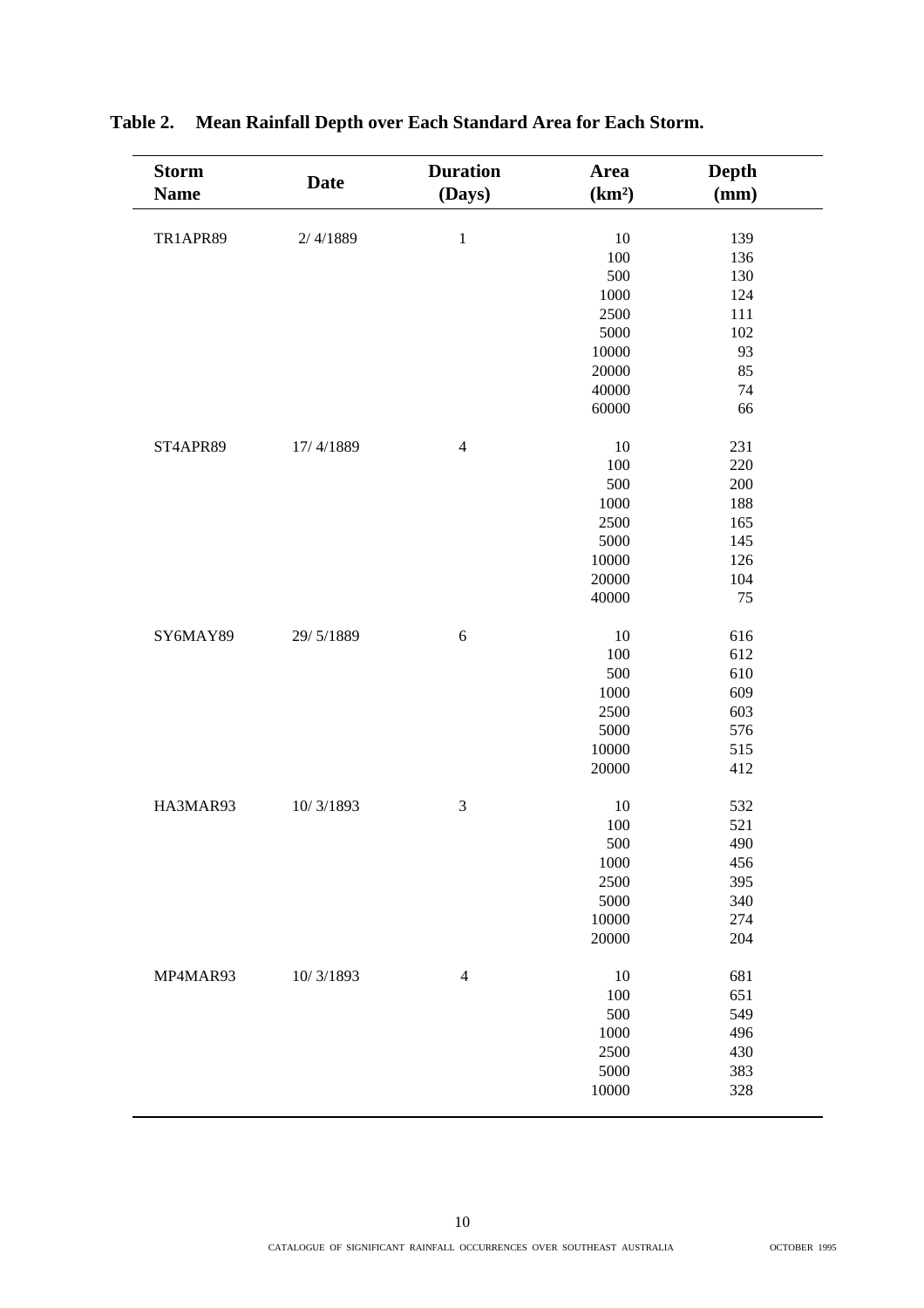| <b>Storm</b> | <b>Date</b> | <b>Duration</b> | Area               | <b>Depth</b> |
|--------------|-------------|-----------------|--------------------|--------------|
| <b>Name</b>  |             | (Days)          | (km <sup>2</sup> ) | (mm)         |
|              |             |                 |                    |              |
| BU5DEC93     | 31/12/1893  | $\sqrt{5}$      | 10                 | 556          |
|              |             |                 | 100                | 554          |
|              |             |                 | 500                | 535          |
|              |             |                 | 1000               | 513          |
|              |             |                 | 2500               | 474          |
|              |             |                 | 5000               | 432          |
|              |             |                 | 10000              | 377          |
|              |             |                 | 20000              | 306          |
|              |             |                 | 40000              | 232          |
|              |             |                 | 60000              | 189          |
| CO2FEB96     | 12/2/1896   | $\sqrt{2}$      | 10                 | 306          |
|              |             |                 | 100                | 294          |
|              |             |                 | 500                | 249          |
|              |             |                 | 1000               | 230          |
|              |             |                 | 2500               | 214          |
|              |             |                 | 5000               | 202          |
|              |             |                 | 10000              | 188          |
|              |             |                 | 20000              | 173          |
|              |             |                 | 40000              | 154          |
|              |             |                 | 60000              | 137          |
| UL4FEB98     | 15/2/1898   | $\overline{4}$  | 10                 | 756          |
|              |             |                 | 100                | 751          |
|              |             |                 | 500                | 733          |
|              |             |                 | 1000               | 715          |
|              |             |                 | 2500               | 661          |
|              |             |                 | 5000               | 594          |
|              |             |                 | 10000              | 506          |
|              |             |                 | 20000              | 407          |
|              |             |                 | 40000              | 297          |
|              |             |                 | 60000              | 233          |
| OR1MAR00     | 21/3/1900   | $\mathbf{1}$    | 10                 | 199          |
|              |             |                 | 100                | 192          |
|              |             |                 | 500                | 167          |
|              |             |                 | 1000               | 146          |
|              |             |                 | 2500               | 118          |
|              |             |                 | 5000               | 102          |
|              |             |                 | 10000              | 87           |
|              |             |                 | 20000              | 65           |
|              |             |                 |                    |              |
|              |             |                 | 40000<br>60000     | 43<br>$30\,$ |
|              |             |                 |                    |              |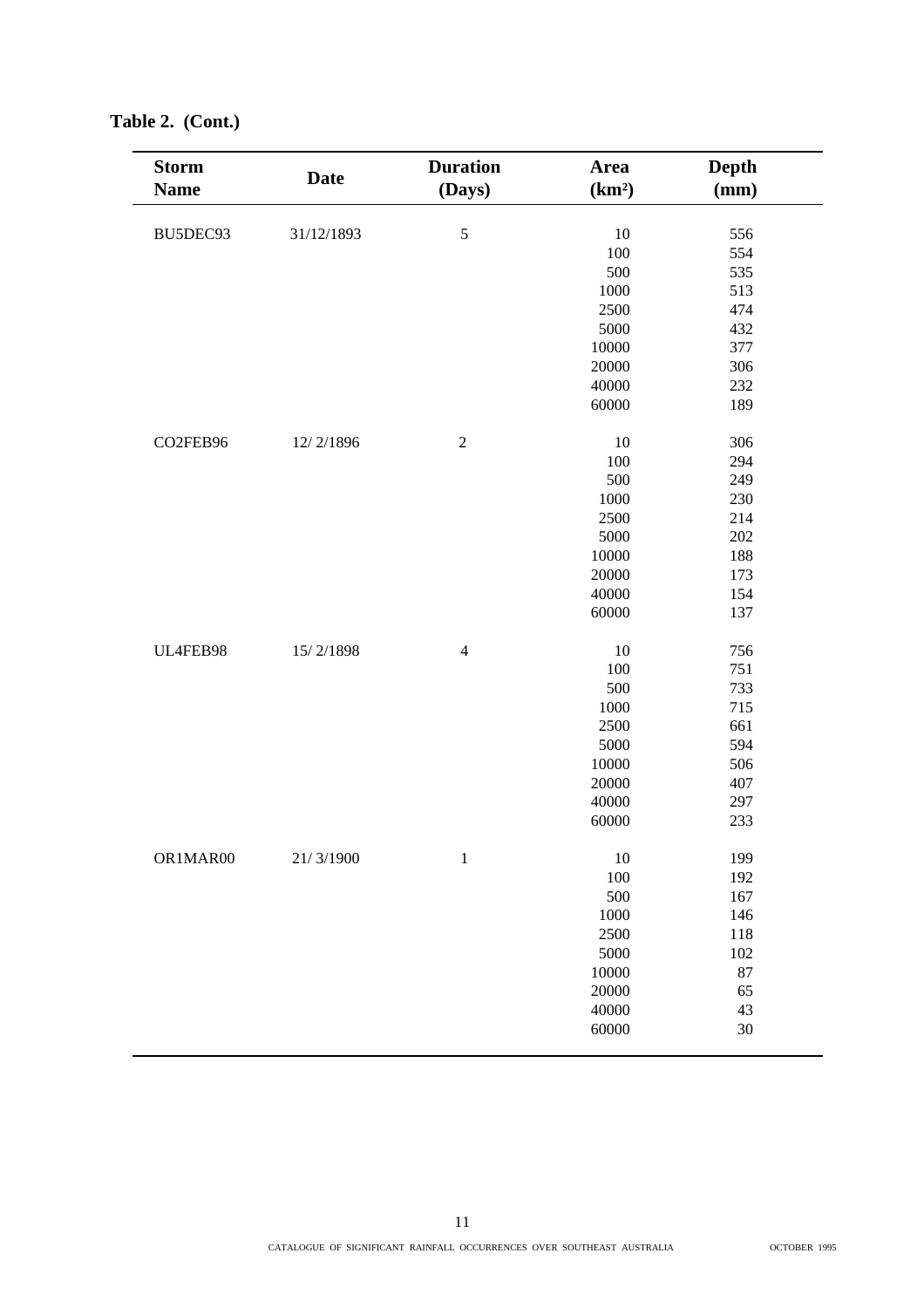| <b>Storm</b><br><b>Name</b> | <b>Date</b> | <b>Duration</b><br>(Days) | Area<br>(km <sup>2</sup> ) | Depth<br>(mm) |
|-----------------------------|-------------|---------------------------|----------------------------|---------------|
| WA7APR01                    | 26/4/1901   | $\overline{7}$            | $10\,$                     | 373           |
|                             |             |                           |                            | 364           |
|                             |             |                           | 100<br>500                 | 350           |
|                             |             |                           |                            | 333           |
|                             |             |                           | 1000<br>2500               | 312           |
|                             |             |                           |                            |               |
|                             |             |                           | 5000                       | 286           |
|                             |             |                           | 10000                      | 250           |
|                             |             |                           | 20000                      | 206           |
| SY4JUL04                    | 12/7/1904   | $\overline{4}$            | 10                         | 548           |
|                             |             |                           | 100                        | 540           |
|                             |             |                           | 500                        | 533           |
|                             |             |                           | 1000                       | 518           |
|                             |             |                           | 2500                       | 470           |
|                             |             |                           | 5000                       | 409           |
|                             |             |                           | 10000                      | 346           |
|                             |             |                           | 20000                      | 273           |
| WV1MAR10                    | 6/3/1910    | $1\,$                     | 10                         | 203           |
|                             |             |                           | 100                        | 197           |
|                             |             |                           | 500                        | 180           |
|                             |             |                           | 1000                       | 168           |
|                             |             |                           | 2500                       | 157           |
|                             |             |                           | 5000                       | 149           |
|                             |             |                           | 10000                      | 137           |
|                             |             |                           | 20000                      | 122           |
|                             |             |                           | 40000                      | 106           |
|                             |             |                           | 60000                      | 96            |
| CN1JAN11                    | 12/1/1911   | $\,1\,$                   | 10                         | 146           |
|                             |             |                           | 100                        | 145           |
|                             |             |                           | 500                        | 143           |
|                             |             |                           | 1000                       | 142           |
|                             |             |                           |                            |               |
|                             |             |                           | 2500<br>5000               | 138<br>133    |
|                             |             |                           | 10000                      | 125           |
|                             |             |                           | 20000                      | 115           |
|                             |             |                           | 40000                      | 104           |
|                             |             |                           | 60000                      | 96            |
|                             |             |                           |                            |               |
| WO5MAR14                    | 24/3/1914   | $\sqrt{5}$                | 10                         | 744           |
|                             |             |                           | 100                        | 726           |
|                             |             |                           | 500                        | 695           |
|                             |             |                           | 1000                       | 657           |
|                             |             |                           | 2500                       | 591           |
|                             |             |                           | 5000                       | 532           |
|                             |             |                           | 10000                      | 450           |
|                             |             |                           | 20000                      | 344           |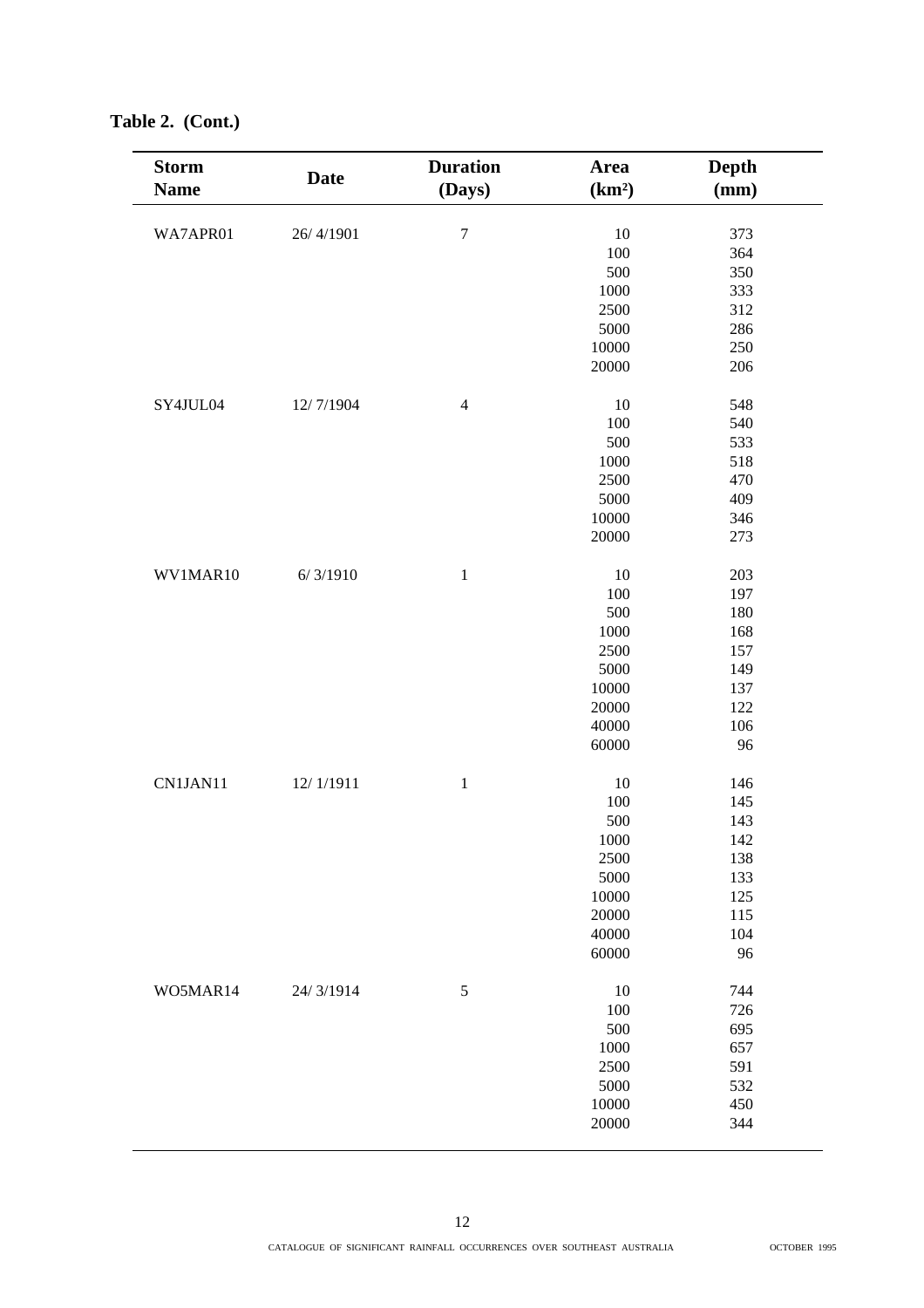| <b>Storm</b><br><b>Name</b> | <b>Date</b> | <b>Duration</b><br>(Days) | Area<br>(km <sup>2</sup> ) | <b>Depth</b><br>(mm) |
|-----------------------------|-------------|---------------------------|----------------------------|----------------------|
|                             |             |                           |                            |                      |
| ED3FEB19                    | 27/2/1919   | 3                         | 10                         | 728                  |
|                             |             |                           | 100                        | 706                  |
|                             |             |                           | 500                        | 641                  |
|                             |             |                           | 1000                       | 605                  |
|                             |             |                           | 2500                       | 527                  |
|                             |             |                           | 5000                       | 451                  |
|                             |             |                           | 10000                      | 366                  |
|                             |             |                           | 20000                      | 252                  |
| WI3MAR21                    | 1/3/1921    | $\mathfrak 3$             | 10                         | 270                  |
|                             |             |                           | 100                        | 259                  |
|                             |             |                           | 500                        | 239                  |
|                             |             |                           | 1000                       | 231                  |
|                             |             |                           | 2500                       | 220                  |
|                             |             |                           | 5000                       | 211                  |
|                             |             |                           | 10000                      | 204                  |
|                             |             |                           | 20000                      | 197                  |
|                             |             |                           | 40000                      | 189                  |
|                             |             |                           | 60000                      | 179                  |
|                             |             |                           |                            |                      |
| MA2MAY21                    | 16/5/1921   | $\sqrt{2}$                | $10\,$                     | 422                  |
|                             |             |                           | 100                        | 418                  |
|                             |             |                           | 500                        | 413                  |
|                             |             |                           | 1000                       | 411                  |
|                             |             |                           | 2500                       | 406                  |
|                             |             |                           | 5000                       | 392                  |
|                             |             |                           | 10000                      | 352                  |
|                             |             |                           | 20000                      | 266                  |
| MA5MAY21                    | 16/5/1921   | 5                         | 10                         | 735                  |
|                             |             |                           | 100                        | 729                  |
|                             |             |                           | 500                        | 719                  |
|                             |             |                           | 1000                       | 702                  |
|                             |             |                           | 2500                       | 650                  |
|                             |             |                           | 5000                       | 584                  |
|                             |             |                           | 10000                      | 493                  |
|                             |             |                           | 20000                      | 382                  |
|                             |             |                           | 40000                      | 266                  |
| KI5JUL22                    | 29/7/1922   | $\sqrt{5}$                | 10                         | 628                  |
|                             |             |                           | 100                        | 623                  |
|                             |             |                           | 500                        | 609                  |
|                             |             |                           | 1000                       | 594                  |
|                             |             |                           | 2500                       | 556                  |
|                             |             |                           | 5000                       | 514                  |
|                             |             |                           | 10000                      | 441                  |
|                             |             |                           | 20000                      | 337                  |
|                             |             |                           |                            |                      |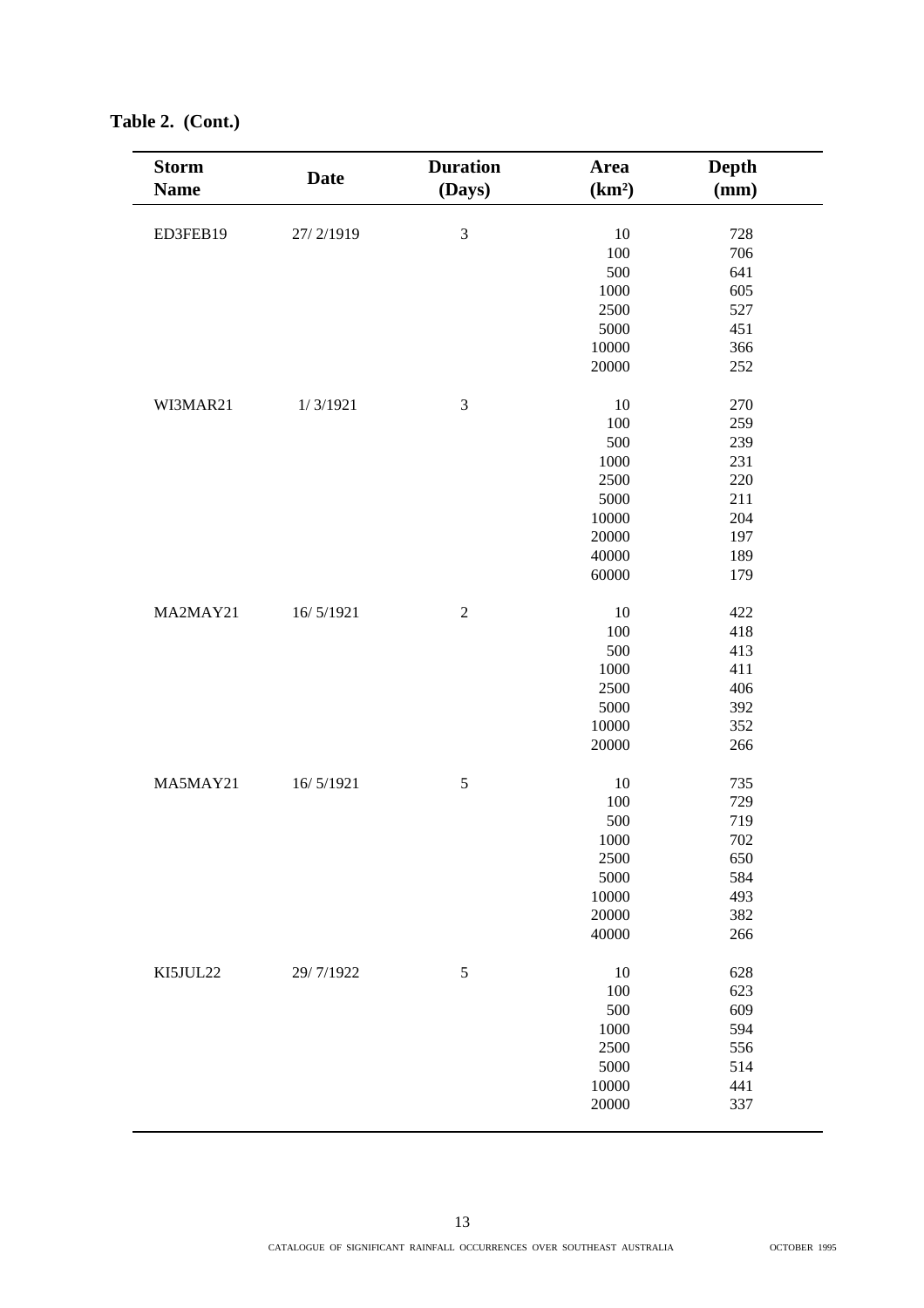| <b>Storm</b><br><b>Name</b> | <b>Date</b> | <b>Duration</b><br>(Days) | Area<br>(km <sup>2</sup> ) | Depth<br>(mm) |
|-----------------------------|-------------|---------------------------|----------------------------|---------------|
|                             |             |                           |                            |               |
| BU1MAY25                    | 27/5/1925   | $\,1\,$                   | $10\,$                     | 266           |
|                             |             |                           | 100                        | 262           |
|                             |             |                           | 500                        | 241           |
|                             |             |                           | 1000                       | 226           |
|                             |             |                           | 2500                       | 208           |
|                             |             |                           | 5000                       | 194           |
|                             |             |                           | 10000                      | 173           |
|                             |             |                           | 20000                      | 139           |
|                             |             |                           | 40000                      | 84            |
| BU4MAY25                    | 28/5/1925   | $\overline{4}$            | 10                         | 430           |
|                             |             |                           | 100                        | 423           |
|                             |             |                           | 500                        | 410           |
|                             |             |                           | 1000                       | 390           |
|                             |             |                           | 2500                       | 339           |
|                             |             |                           | 5000                       | 300           |
|                             |             |                           | 10000                      | 259           |
|                             |             |                           | 20000                      | 211           |
|                             |             |                           | 40000                      | 136           |
| KI5MAY25                    | 28/5/1925   | $\sqrt{5}$                | 10                         | 726           |
|                             |             |                           | 100                        | 721           |
|                             |             |                           | 500                        | 710           |
|                             |             |                           | 1000                       | 681           |
|                             |             |                           | 2500                       | 608           |
|                             |             |                           | 5000                       | 529           |
|                             |             |                           | 10000                      | 422           |
|                             |             |                           | 20000                      | 311           |
| AD3MAR26                    | 25/3/1926   | $\mathfrak{Z}$            | 10                         | 263           |
|                             |             |                           | 100                        | 260           |
|                             |             |                           | 500                        | 244           |
|                             |             |                           | 1000                       | 233           |
|                             |             |                           | 2500                       | 220           |
|                             |             |                           | 5000                       | 211           |
|                             |             |                           | 10000                      | 202           |
|                             |             |                           | 20000                      | 194           |
|                             |             |                           | 40000                      | 185           |
|                             |             |                           | 60000                      | 176           |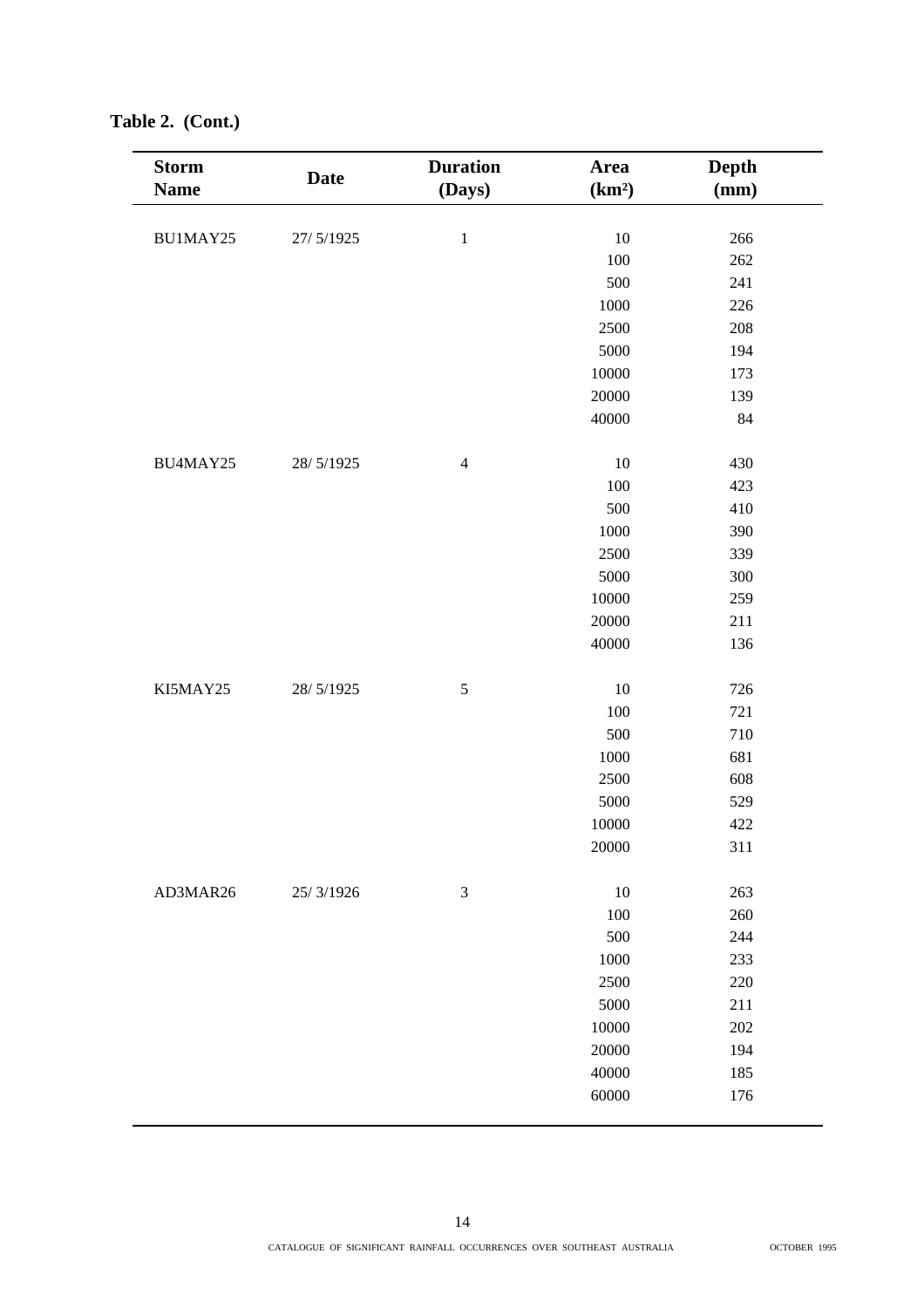| <b>Storm</b><br><b>Name</b> | <b>Date</b> | <b>Duration</b><br>(Days) | Area               | <b>Depth</b><br>(mm) |
|-----------------------------|-------------|---------------------------|--------------------|----------------------|
|                             |             |                           | (km <sup>2</sup> ) |                      |
| UN2FEB28                    | 18/2/1928   | $\overline{c}$            | 10                 | 255                  |
|                             |             |                           | 100                | 251                  |
|                             |             |                           | 500                | 225                  |
|                             |             |                           | 1000               | 206                  |
|                             |             |                           | 2500               | 184                  |
|                             |             |                           | 5000               | 170                  |
|                             |             |                           | 10000              | 152                  |
|                             |             |                           | 20000              | 130                  |
|                             |             |                           | 40000              | $110\,$              |
|                             |             |                           | 60000              | 97                   |
|                             |             |                           |                    |                      |
| HI6FEB29                    | 11/2/1929   | 6                         | 10                 | 859                  |
|                             |             |                           | 100                | 851                  |
|                             |             |                           | 500                | 838                  |
|                             |             |                           | 1000               | 828                  |
|                             |             |                           | 2500               | 797                  |
|                             |             |                           | 5000               | 745                  |
|                             |             |                           | 10000              | 671                  |
|                             |             |                           | 20000              | 573                  |
|                             |             |                           | 40000              | 408                  |
|                             |             |                           | 60000              | 303                  |
|                             |             |                           |                    |                      |
| MT2APR29                    | 5/4/1929    | $\sqrt{2}$                | 10                 | 462                  |
|                             |             |                           | 100                | 459                  |
|                             |             |                           | 500                | 439                  |
|                             |             |                           | 1000               | 413                  |
|                             |             |                           | 2500               | 359                  |
|                             |             |                           | 5000               | 313                  |
|                             |             |                           | 10000              | 262                  |
|                             |             |                           | 20000              | 213                  |
|                             |             |                           | 40000              | 154                  |
|                             |             |                           |                    |                      |
| HA1JUN30                    | 19/6/1930   | $1\,$                     | 10                 | 415                  |
|                             |             |                           | 100                | 412                  |
|                             |             |                           | 500                | 407                  |
|                             |             |                           | 1000               | 320                  |
|                             |             |                           | 2500               | 347                  |
|                             |             |                           | 5000               | 297                  |
|                             |             |                           | 10000              | 234                  |
|                             |             |                           | 20000              | 164                  |
|                             |             |                           |                    |                      |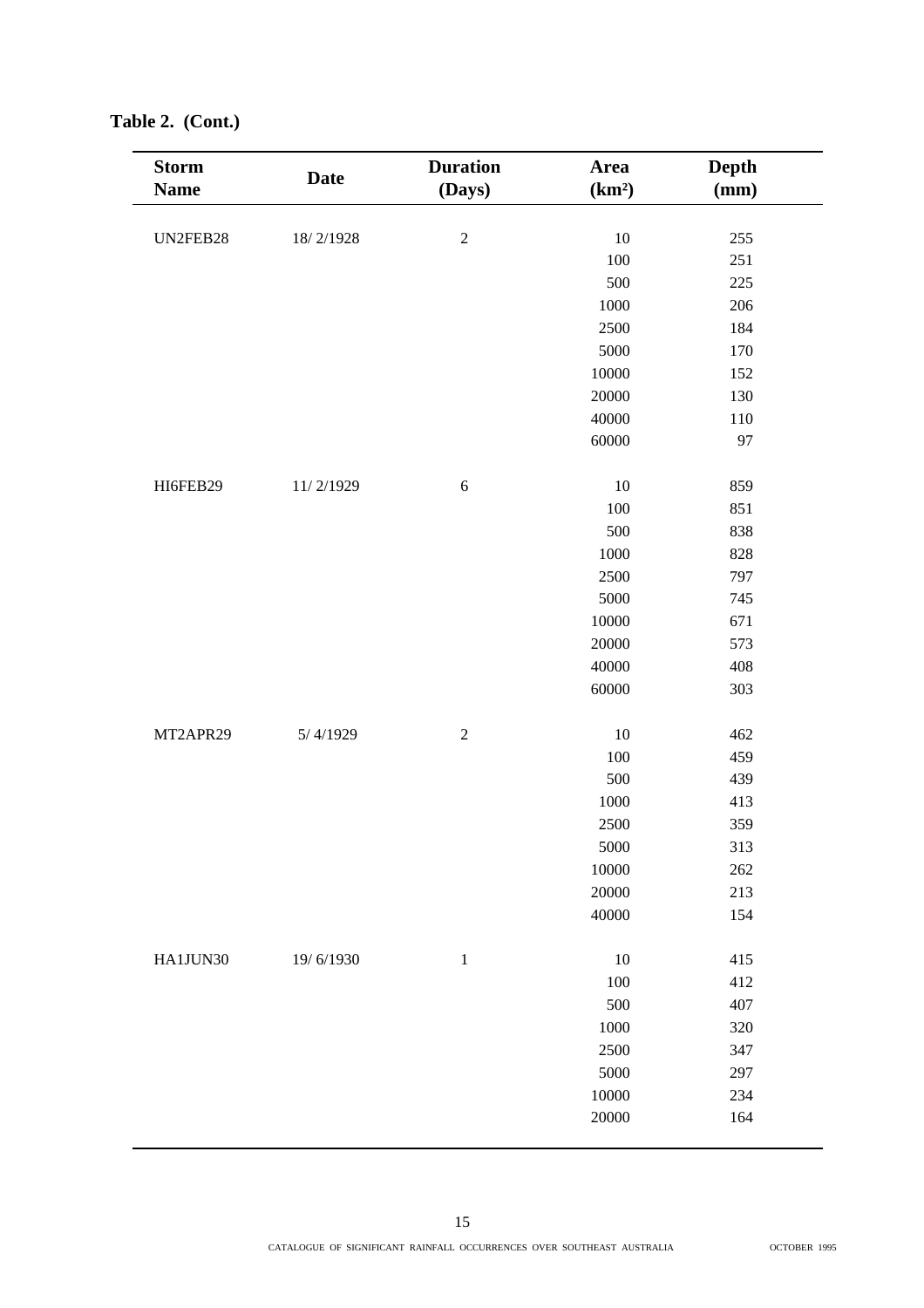| <b>Storm</b><br><b>Name</b> | <b>Date</b> | <b>Duration</b><br>(Days) | Area<br>(km <sup>2</sup> ) | <b>Depth</b><br>(mm) |
|-----------------------------|-------------|---------------------------|----------------------------|----------------------|
| HA5JUN30                    | 20/6/1930   | $\sqrt{5}$                | $10\,$                     | 648                  |
|                             |             |                           | 100                        | 641                  |
|                             |             |                           | 500                        | 624                  |
|                             |             |                           | 1000                       | 611                  |
|                             |             |                           | 2500                       | 561                  |
|                             |             |                           | 5000                       | 501                  |
|                             |             |                           | 10000                      | 424                  |
|                             |             |                           | 20000                      | 327                  |
| WD2DEC30                    | 7/12/1930   | $\sqrt{2}$                | 10                         | 190                  |
|                             |             |                           | 100                        | 182                  |
|                             |             |                           | 500                        | 165                  |
|                             |             |                           | 1000                       | 155                  |
|                             |             |                           | 2500                       | 139                  |
|                             |             |                           | 5000                       | 128                  |
|                             |             |                           | 10000                      | 114                  |
| TH1FEB31                    | 6/2/1931    | $\,1\,$                   | $10\,$                     | 612                  |
|                             |             |                           | 100                        | 567                  |
|                             |             |                           | 500                        | 511                  |
|                             |             |                           | 1000                       | 476                  |
|                             |             |                           | 2500                       | 423                  |
|                             |             |                           | 5000                       | 363                  |
|                             |             |                           | 10000                      | 277                  |
|                             |             |                           | 20000                      | 179                  |
| HA5APR31                    | 25/4/1931   | $\sqrt{5}$                | $10\,$                     | 718                  |
|                             |             |                           | 100                        | 701                  |
|                             |             |                           | 500                        | 642                  |
|                             |             |                           | 1000                       | 610                  |
|                             |             |                           | 2500                       | 558                  |
|                             |             |                           | 5000                       | 501                  |
|                             |             |                           | 10000                      | 426                  |
|                             |             |                           | 20000                      | 347                  |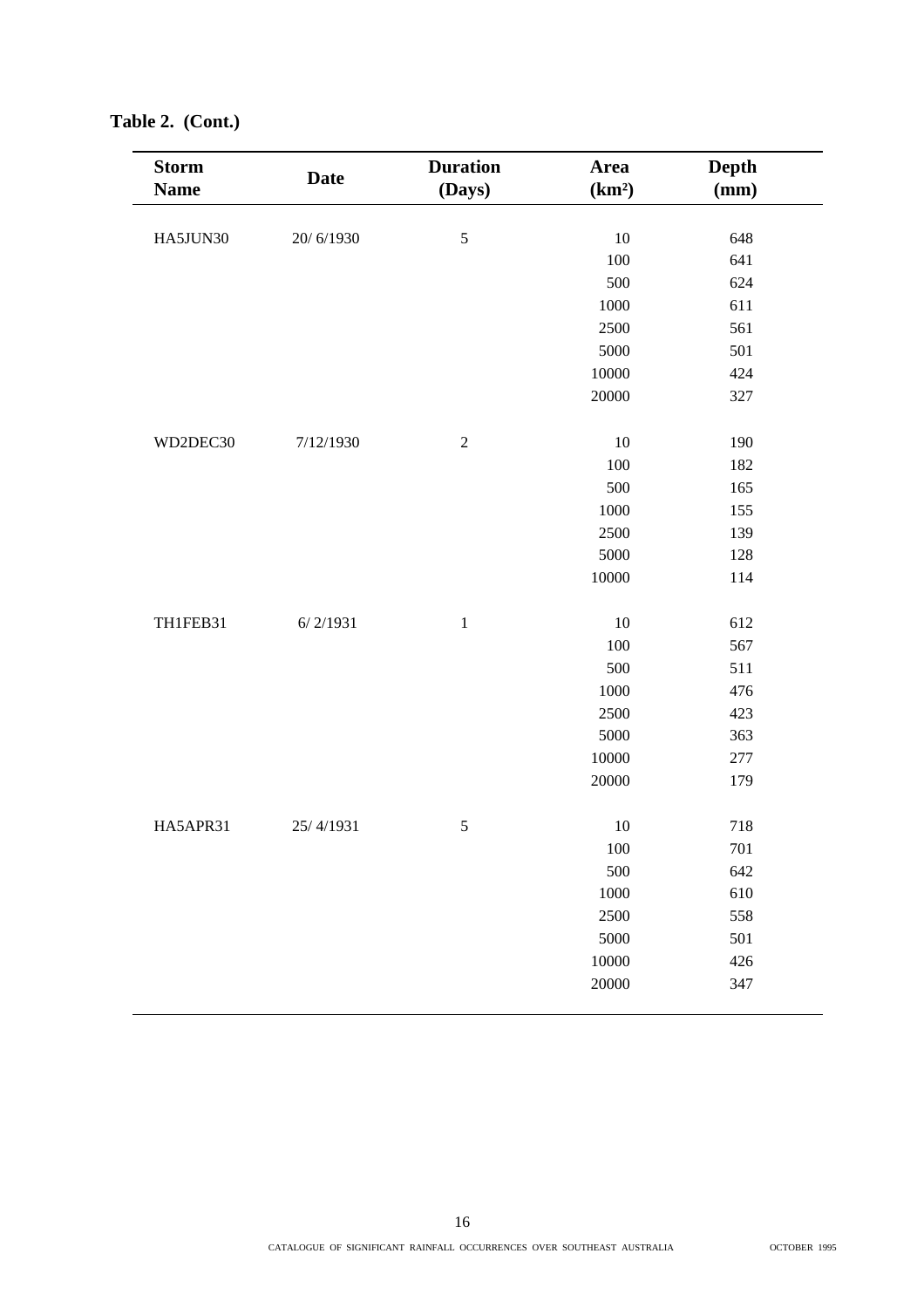| <b>Storm</b> | <b>Date</b> | <b>Duration</b> | Area               | <b>Depth</b> |
|--------------|-------------|-----------------|--------------------|--------------|
| <b>Name</b>  |             | (Days)          | (km <sup>2</sup> ) | (mm)         |
| BH1NOV33     | 29/11/1933  | $1\,$           | 10                 | 166          |
|              |             |                 | 100                | 162          |
|              |             |                 | 500                | 150          |
|              |             |                 | 1000               | 142          |
|              |             |                 | 2500               | 133          |
|              |             |                 | 5000               | 124          |
|              |             |                 | 10000              | 116          |
|              |             |                 | 20000              | 107          |
|              |             |                 | 40000              | 92           |
|              |             |                 | 60000              | 82           |
|              |             |                 |                    |              |
| AV2DEC33     | 1/12/1933   | $\overline{c}$  | 10                 | 231          |
|              |             |                 | 100                | 229          |
|              |             |                 | 500                | 219          |
|              |             |                 | 1000               | 210          |
|              |             |                 | 2500               | 193          |
|              |             |                 | 5000               | 171          |
|              |             |                 | 10000              | 147          |
|              |             |                 | 20000              | 117          |
|              |             | 40000           | 83                 |              |
|              |             |                 |                    |              |
| BE5JAN34     | 9/1/1934    | $\sqrt{5}$      | 10                 | 647          |
|              |             |                 | 100                | 638          |
|              |             |                 | 500                | 622          |
|              |             |                 | 1000               | 601          |
|              |             |                 | 2500               | 540          |
|              |             |                 | 5000               | 478          |
|              |             |                 | 10000              | 393          |
|              |             |                 | 20000              | 301          |
|              |             |                 |                    |              |
| WA5DEC34     | 3/12/1934   | $\mathfrak{S}$  | 10                 | 401          |
|              |             |                 | 100                | 374          |
|              |             |                 | 500                | 338          |
|              |             |                 | 1000               | 324          |
|              |             |                 | 2500               | 304          |
|              |             |                 | 5000               | 281          |
|              |             |                 | 10000              | 251          |
|              |             |                 | 20000              | 214          |
|              |             |                 |                    |              |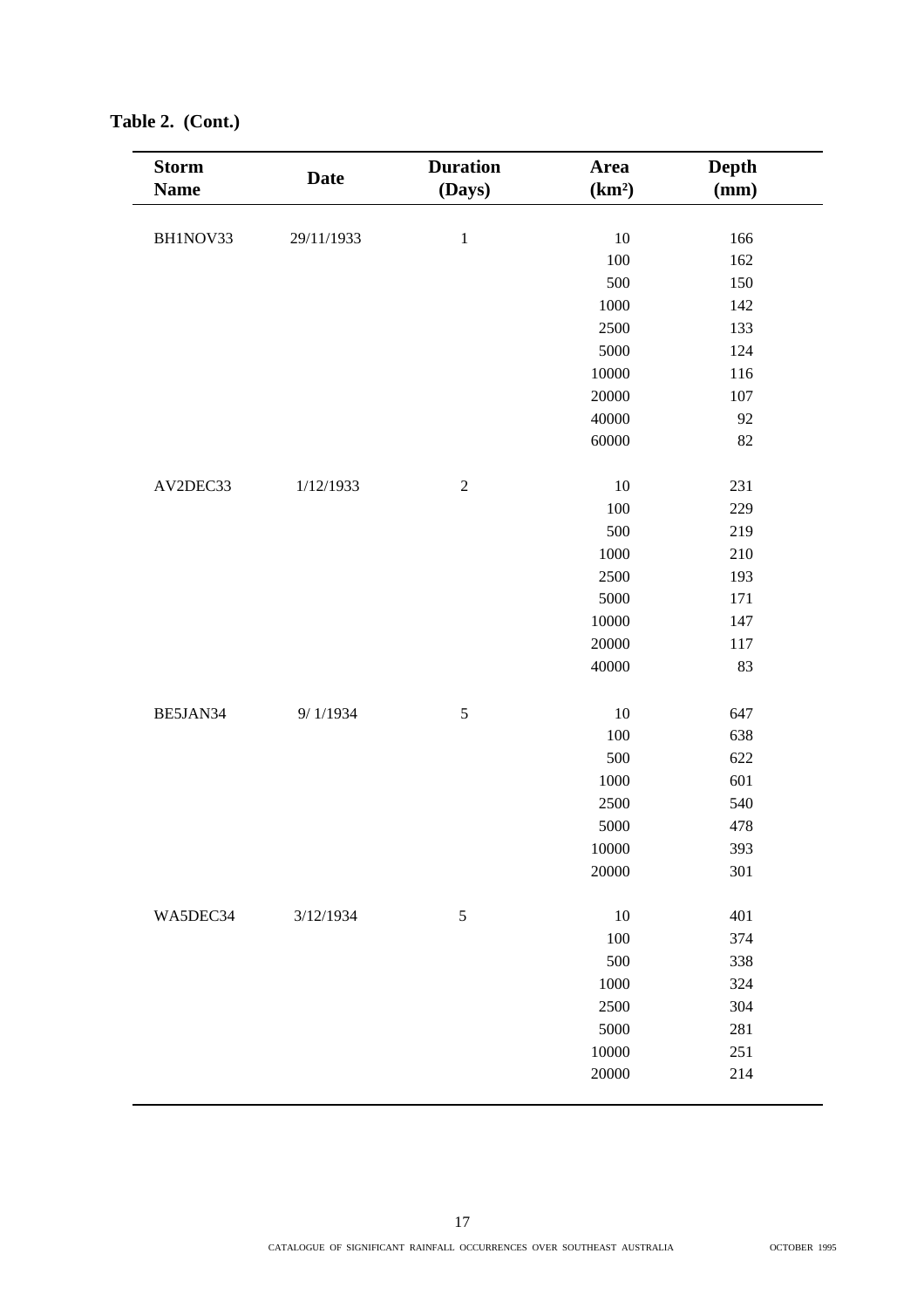| <b>Storm</b> | <b>Date</b> | <b>Duration</b> | Area               | <b>Depth</b> |
|--------------|-------------|-----------------|--------------------|--------------|
| <b>Name</b>  |             | (Days)          | (km <sup>2</sup> ) | (mm)         |
| LA2DEC35     | 27/12/1935  | $\sqrt{2}$      | $10\,$             | 323          |
|              |             |                 | 100                | 321          |
|              |             |                 | 500                | 309          |
|              |             |                 | 1000               | 290          |
|              |             |                 | 2500               | 254          |
|              |             |                 | 5000               | 223          |
|              |             |                 | 10000              | 184          |
|              |             |                 | 20000              | 138          |
|              |             |                 |                    |              |
| ME4OCT37     | 19/10/1937  | $\overline{4}$  | 10                 | 315          |
|              |             |                 | 100                | 297          |
|              |             |                 | 500                | 270          |
|              |             |                 | 1000               | 250          |
|              |             |                 | 2500               | 218          |
|              |             |                 | 5000               | 184          |
|              |             |                 | 10000              | 148          |
|              |             |                 | 20000              | 114          |
| TA6MAR39     | 1/3/1939    | 6               | 10                 | 287          |
|              |             |                 | 100                | 284          |
|              |             |                 | 500                | 277          |
|              |             |                 | 1000               | 269          |
|              |             |                 | 2500               | 254          |
|              |             |                 | 5000               | 237          |
|              |             |                 | 10000              | 218          |
|              |             |                 | 20000              | 199          |
|              |             |                 | 40000              | 173          |
|              |             |                 | 60000              | 151          |
| FP3JAN41     | 26/1/1941   | $\mathfrak{Z}$  | 10                 | 383          |
|              |             |                 | 100                | 370          |
|              |             |                 | 500                | 317          |
|              |             |                 | 1000               | 278          |
|              |             |                 | 2500               | 236          |
|              |             |                 | 5000               | 203          |
|              |             |                 | 10000              | 174          |
|              |             |                 | 20000              | 146          |
|              |             |                 | 40000              | 117          |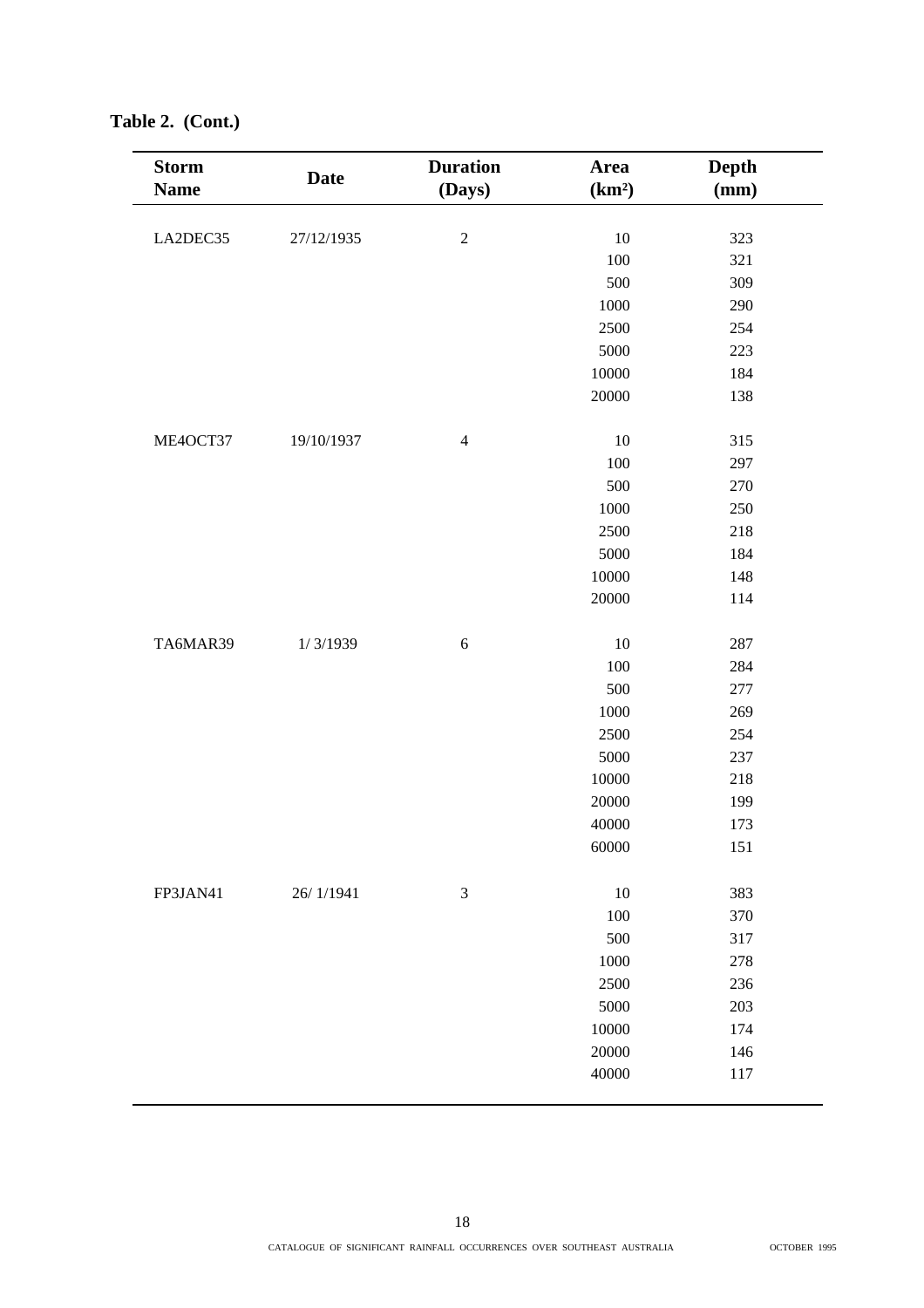| <b>Storm</b> | <b>Date</b> | <b>Duration</b> | Area               | <b>Depth</b> |
|--------------|-------------|-----------------|--------------------|--------------|
| <b>Name</b>  |             | (Days)          | (km <sup>2</sup> ) | (mm)         |
| WO2MAY43     | 17/5/1943   | $\sqrt{2}$      | 10                 | 525          |
|              |             |                 | 100                | 519          |
|              |             |                 | 500                | 491          |
|              |             |                 | 1000               | 462          |
|              |             |                 | 2500               | 394          |
|              |             |                 | 5000               | 327          |
|              |             |                 | 10000              | 254          |
|              |             |                 | 20000              | 190          |
|              |             |                 | 40000              | 129          |
|              |             |                 |                    |              |
| WO5MAY43     | 20/5/1943   | $\sqrt{5}$      | 10                 | 827          |
|              |             |                 | 100                | 817          |
|              |             |                 | 500                | 790          |
|              |             |                 | 1000               | 757          |
|              |             |                 | 2500               | 691          |
|              |             |                 | 5000               | 607          |
|              |             |                 | 10000              | 493          |
|              |             |                 | 20000              | 372          |
| UL3APR45     | 10/4/1945   | $\mathfrak 3$   | 10                 | 521          |
|              |             |                 | 100                | 518          |
|              |             |                 | 500                | 513          |
|              |             |                 | 1000               | 507          |
|              |             |                 | 2500               | 470          |
|              |             |                 | 5000               | 426          |
|              |             |                 | 10000              | 359          |
|              |             |                 | 20000              | 265          |
| YP2FEB46     | 18/2/1946   | $\sqrt{2}$      | $10\,$             | 227          |
|              |             |                 | 100                | 224          |
|              |             |                 | 500                | 217          |
|              |             |                 | 1000               | 214          |
|              |             |                 | 2500               | 209          |
|              |             |                 | 5000               | 204          |
|              |             |                 | 10000              | 195          |
|              |             |                 | 20000              | 182          |
|              |             |                 | 40000              | 169          |
|              |             |                 | 60000              | 161          |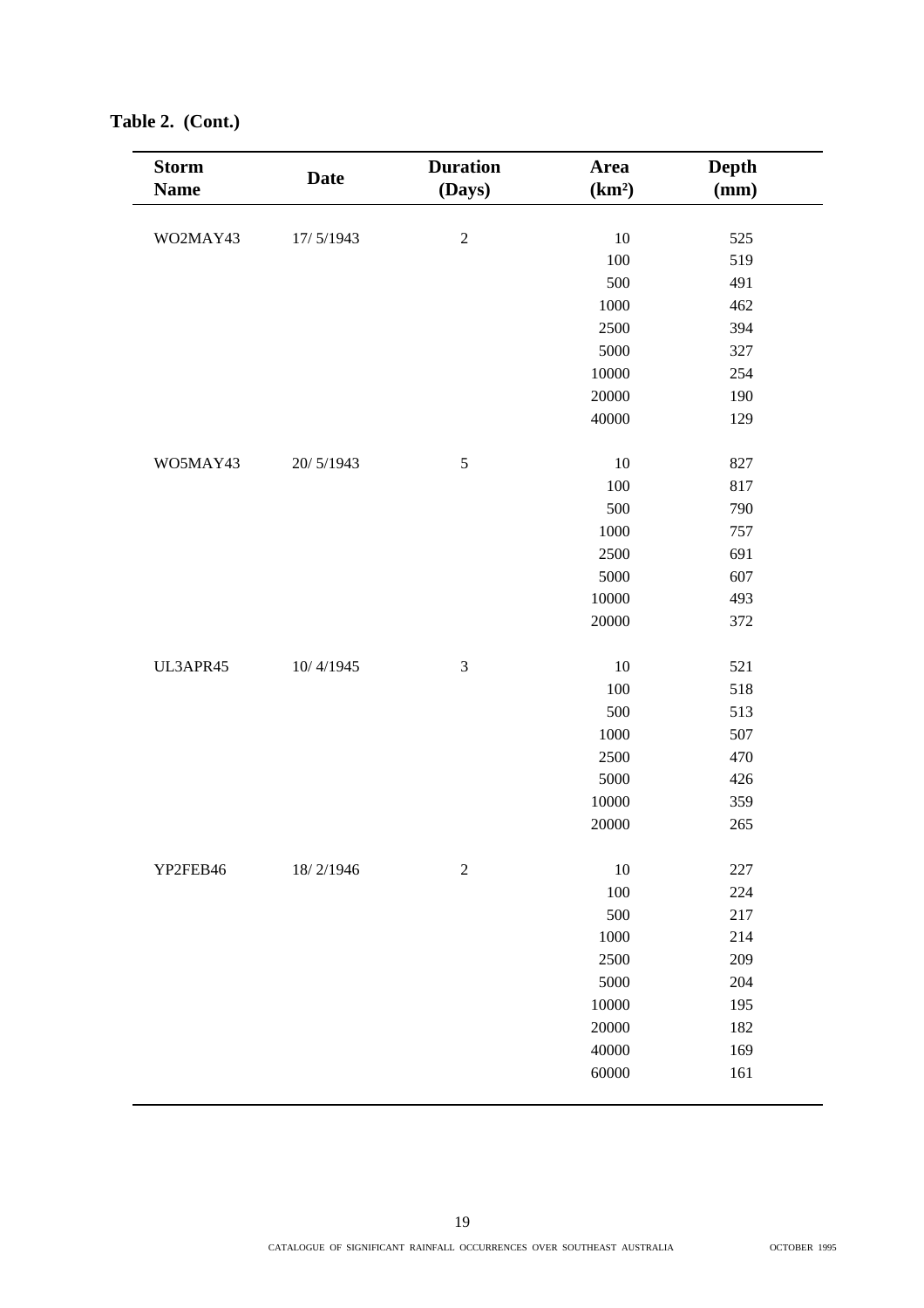| <b>Storm</b><br><b>Name</b> | <b>Date</b> | <b>Duration</b><br>(Days) | Area<br>(km <sup>2</sup> ) | <b>Depth</b><br>(mm) |
|-----------------------------|-------------|---------------------------|----------------------------|----------------------|
|                             |             |                           |                            |                      |
| MO1FEB46                    | 19/2/1946   | $\mathbf 1$               | 10                         | 174                  |
|                             |             |                           | 100                        | 171                  |
|                             |             |                           | 500                        | 163                  |
|                             |             |                           | 1000                       | 160                  |
|                             |             |                           | 2500                       | 152                  |
|                             |             |                           | 5000                       | 142                  |
|                             |             |                           | 10000                      | 131                  |
|                             |             |                           | 20000                      | 117                  |
|                             |             |                           | 40000                      | 98                   |
|                             |             |                           | 60000                      | $81\,$               |
| PO3MAR46                    | 18/3/1946   | $\mathfrak{Z}$            | 10                         | 315                  |
|                             |             |                           | 100                        | 312                  |
|                             |             |                           | 500                        | 308                  |
|                             |             |                           | 1000                       | 302                  |
|                             |             |                           | 2500                       | 281                  |
|                             |             |                           | 5000                       | 255                  |
|                             |             |                           | 10000                      | 217                  |
|                             |             |                           | 20000                      | 167                  |
| GF3MAR46                    | 26/3/1946   | $\mathfrak 3$             | 10                         | 644                  |
|                             |             |                           | 100                        | 632                  |
|                             |             |                           | 500                        | 582                  |
|                             |             |                           | 1000                       | 553                  |
|                             |             |                           | 2500                       | 504                  |
|                             |             |                           | 5000                       | 454                  |
|                             |             |                           | 10000                      | 403                  |
|                             |             |                           | 20000                      | 337                  |
| NA4APR46                    | 19/4/1946   | $\overline{4}$            | 10                         | 591                  |
|                             |             |                           | 100                        | 588                  |
|                             |             |                           | 500                        | 578                  |
|                             |             |                           | 1000                       | 558                  |
|                             |             |                           | 2500                       | 511                  |
|                             |             |                           | 5000                       | 465                  |
|                             |             |                           | 10000                      | 413                  |
|                             |             |                           | 20000                      | 338                  |
|                             |             |                           | 40000                      | 243                  |
|                             |             |                           | 60000                      | 186                  |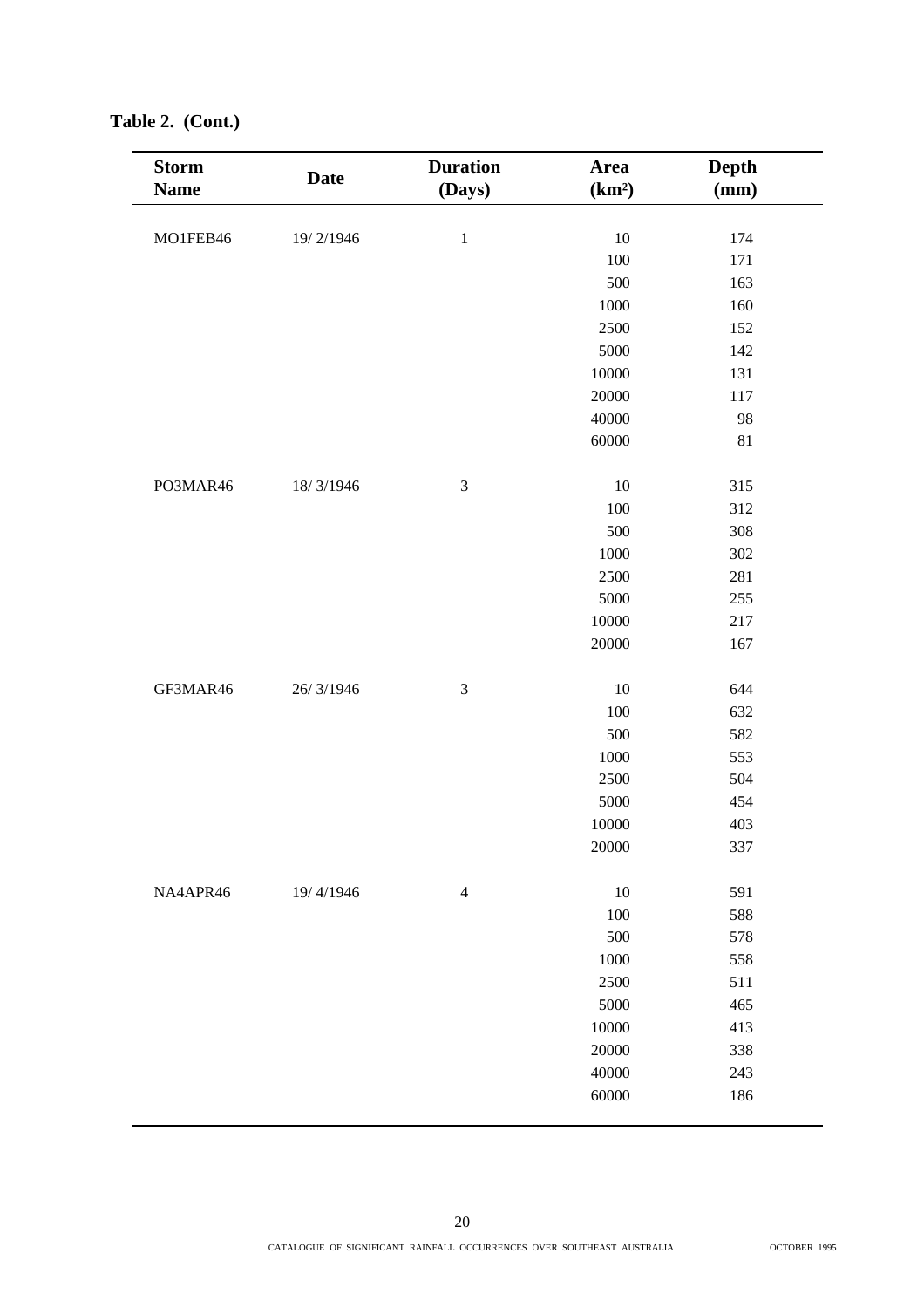| <b>Storm</b><br><b>Name</b> | <b>Date</b> | <b>Duration</b><br>(Days) | Area<br>(km <sup>2</sup> ) | <b>Depth</b><br>(mm) |
|-----------------------------|-------------|---------------------------|----------------------------|----------------------|
|                             |             |                           |                            |                      |
| TH1JAN47                    | 24/1/1947   | $\,1\,$                   | $10\,$                     | 538                  |
|                             |             |                           | 100                        | 496                  |
|                             |             |                           | 500                        | 409                  |
|                             |             |                           | 1000                       | 367                  |
|                             |             |                           | 2500                       | 313                  |
|                             |             |                           | 5000                       | 255                  |
|                             |             |                           | 10000                      | 205                  |
| RA5JUN49                    | 19/6/1949   | $\sqrt{5}$                | $10\,$                     | 535                  |
|                             |             |                           | 100                        | 527                  |
|                             |             |                           | 500                        | 501                  |
|                             |             |                           | 1000                       | 482                  |
|                             |             |                           | 2500                       | 457                  |
|                             |             |                           | 5000                       | 429                  |
|                             |             |                           | 10000                      | 391                  |
|                             |             |                           | 20000                      | 334                  |
|                             |             |                           | 40000                      | 249                  |
|                             |             |                           | 60000                      | 189                  |
| HA5AUG49                    | 29/8/1949   | $\sqrt{5}$                | 10                         | 619                  |
|                             |             |                           | 100                        | 616                  |
|                             |             |                           | 500                        | 614                  |
|                             |             |                           | 1000                       | 607                  |
|                             |             |                           | 2500                       | 572                  |
|                             |             |                           | 5000                       | 513                  |
|                             |             |                           | 10000                      | 445                  |
|                             |             |                           | 20000                      | 342                  |
|                             |             |                           | 40000                      | 228                  |
| WP2FEB50                    | 3/2/1950    | $\boldsymbol{2}$          | 10                         | 245                  |
|                             |             |                           | 100                        | 243                  |
|                             |             |                           | 500                        | 229                  |
|                             |             |                           | 1000                       | 214                  |
|                             |             |                           | 2500                       | 192                  |
|                             |             |                           | 5000                       | 175                  |
|                             |             |                           | 10000                      | 157                  |
|                             |             |                           | 20000                      | 139                  |
|                             |             |                           | 40000                      | 119                  |
|                             |             |                           | 60000                      | 109                  |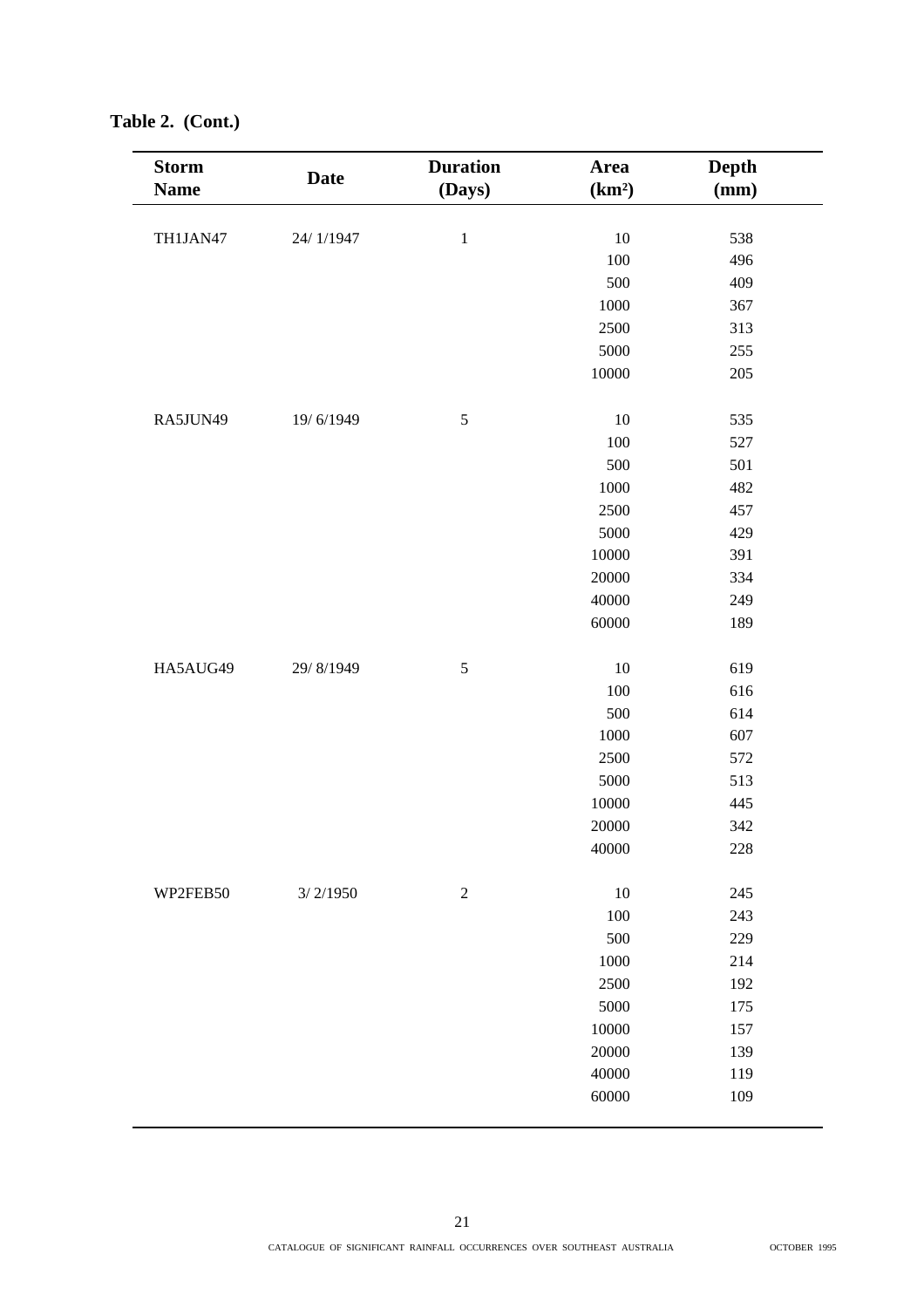| <b>Storm</b><br><b>Name</b> | <b>Date</b> | <b>Duration</b><br>(Days) | Area<br>(km <sup>2</sup> ) | Depth<br>(mm) |
|-----------------------------|-------------|---------------------------|----------------------------|---------------|
|                             |             |                           |                            |               |
| AR1MAR50                    | 17/3/1950   | $\,1\,$                   | $10\,$                     | 160           |
|                             |             |                           | 100                        | 160           |
|                             |             |                           | 500                        | 158           |
|                             |             |                           | 1000                       | 157           |
|                             |             |                           | 2500                       | 156           |
|                             |             |                           | 5000                       | 155           |
|                             |             |                           | 10000                      | 150           |
|                             |             |                           | 20000                      | 140           |
|                             |             |                           | 40000                      | 126           |
|                             |             |                           | 60000                      | 115           |
| RW4MAR50                    | 20/3/1950   | $\overline{4}$            | 10                         | 278           |
|                             |             |                           | 100                        | 274           |
|                             |             |                           | 500                        | 267           |
|                             |             |                           | 1000                       | 259           |
|                             |             |                           | 2500                       | 244           |
|                             |             |                           | 5000                       | 226           |
|                             |             |                           | 10000                      | 205           |
|                             |             |                           | 20000                      | 180           |
|                             |             |                           | 40000                      | 148           |
|                             |             |                           | 60000                      | 124           |
| CA7MAR50                    | 23/3/1950   | $\boldsymbol{7}$          | 10                         | 411           |
|                             |             |                           | 100                        | 403           |
|                             |             |                           | 500                        | 380           |
|                             |             |                           | 1000                       | 365           |
|                             |             |                           | 2500                       | 340           |
|                             |             |                           | 5000                       | 313           |
|                             |             |                           | 10000                      | 284           |
|                             |             |                           | 20000                      | 257           |
|                             |             |                           | 40000                      | 229           |
|                             |             |                           | 60000                      | 207           |
| DO1JUN50                    | 24/6/1950   | $\,1\,$                   | 10                         | 631           |
|                             |             |                           | 100                        | 612           |
|                             |             |                           | 500                        | 539           |
|                             |             |                           | 1000                       | 481           |
|                             |             |                           | 2500                       | 390           |
|                             |             |                           | 5000                       | 319           |
|                             |             |                           | $10000\,$                  | 245           |
|                             |             |                           | 20000                      | 177           |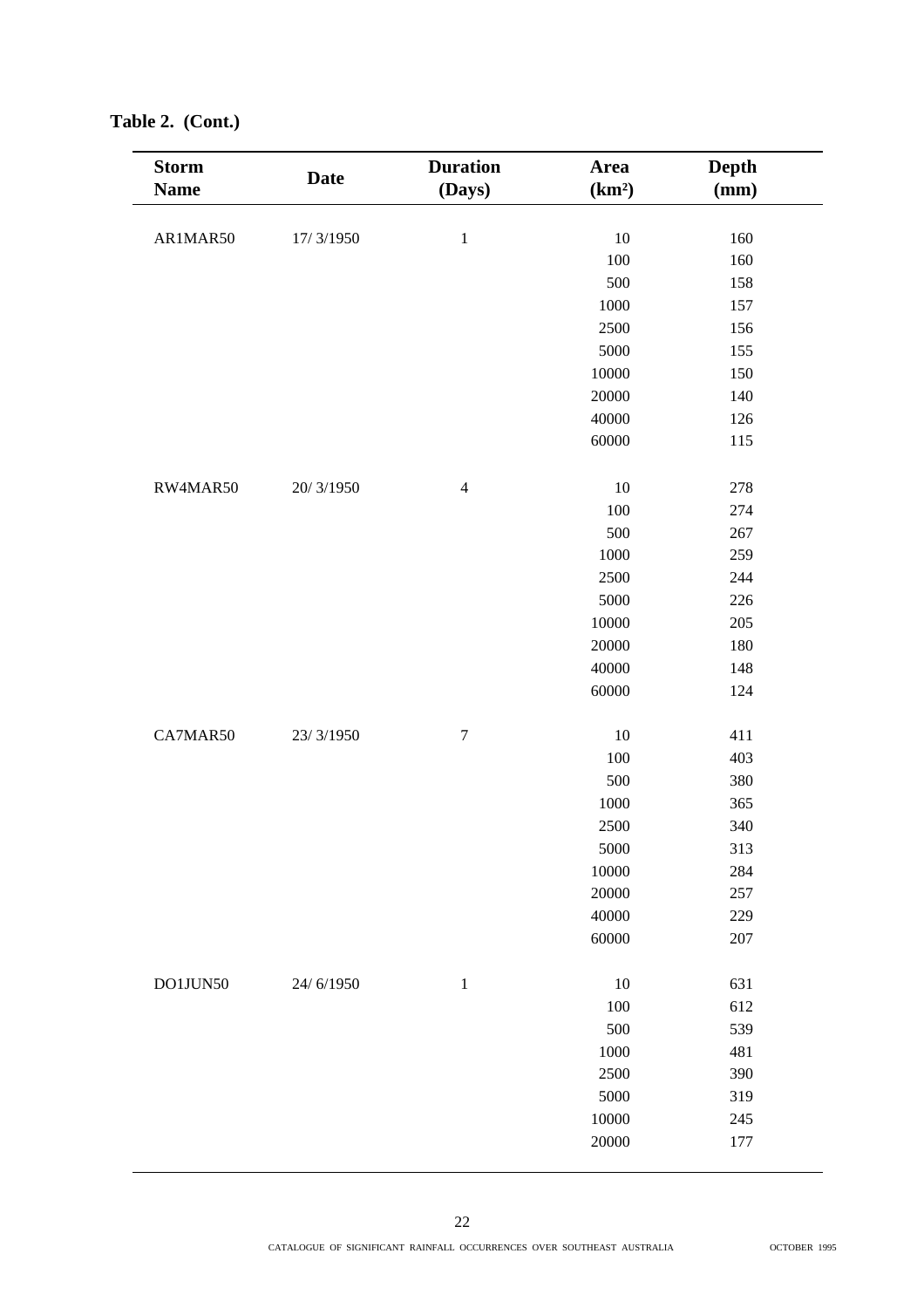| <b>Storm</b><br><b>Name</b> | <b>Date</b> | <b>Duration</b><br>(Days) | Area<br>(km <sup>2</sup> ) | <b>Depth</b><br>(mm) |
|-----------------------------|-------------|---------------------------|----------------------------|----------------------|
| DO5JUN50                    | 26/6/1950   | 5                         | 10                         | 1024                 |
|                             |             |                           | 100                        | 978                  |
|                             |             |                           | 500                        | 858                  |
|                             |             |                           | 1000                       | 789                  |
|                             |             |                           | 2500                       | 666                  |
|                             |             |                           | 5000                       | 558                  |
|                             |             |                           | 10000                      | 466                  |
|                             |             |                           | 20000                      | 373                  |
|                             |             |                           | 40000                      | 264                  |
|                             |             |                           |                            |                      |
| WA3FEB51                    | 20/2/1951   | $\mathfrak 3$             | 10                         | 530                  |
|                             |             |                           | 100                        | 477                  |
|                             |             |                           | 500                        | 366                  |
|                             |             |                           | 1000                       | 317                  |
|                             |             |                           | 2500                       | 257                  |
|                             |             |                           | 5000                       | 209                  |
|                             |             |                           | 10                         | 530                  |
| BE5JUN52                    | 18/6/1952   | $\sqrt{5}$                |                            |                      |
|                             |             |                           | 100                        | 522                  |
|                             |             |                           | 500                        | 516                  |
|                             |             |                           | 1000                       | 510                  |
|                             |             |                           | 2500                       | 485                  |
|                             |             |                           | 5000                       | 447                  |
|                             |             |                           | 10000                      | 382                  |
|                             |             |                           | 20000                      | 277                  |
| VI5JUN52                    | 19/6/1952   | $\sqrt{5}$                | 10                         | 557                  |
|                             |             |                           | 100                        | 501                  |
|                             |             |                           | 500                        | 407                  |
|                             |             |                           | 1000                       | 362                  |
|                             |             |                           | 2500                       | 292                  |
|                             |             |                           | 5000                       | 247                  |
|                             |             |                           | 10000                      | 205                  |
|                             |             |                           | 20000                      | 162                  |
|                             |             |                           | 40000                      | 120                  |
|                             |             |                           | 60000                      | 95                   |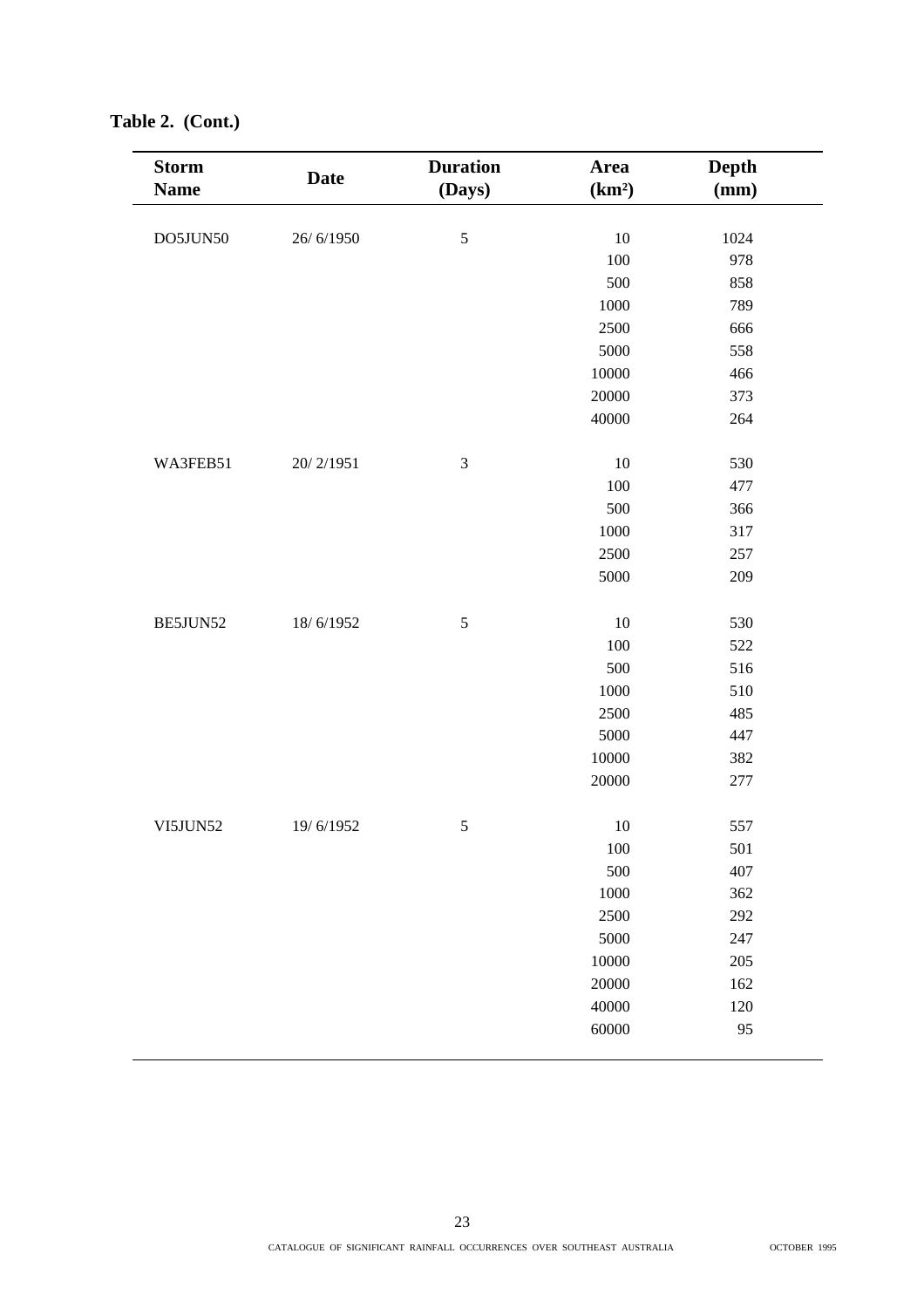| <b>Storm</b><br><b>Name</b> | <b>Date</b> | <b>Duration</b><br>(Days) | Area<br>(km <sup>2</sup> ) | Depth<br>(mm) |
|-----------------------------|-------------|---------------------------|----------------------------|---------------|
|                             |             |                           |                            |               |
| HA2FEB54                    | 21/2/1954   | $\sqrt{2}$                | 10                         | 837           |
|                             |             |                           | 100                        | 751           |
|                             |             |                           | 500                        | 648           |
|                             |             |                           | 1000                       | 609           |
|                             |             |                           | 2500                       | 557           |
|                             |             |                           | 5000                       | 494           |
|                             |             |                           | 10000                      | 415           |
|                             |             |                           | 20000                      | 335           |
|                             |             |                           | 40000                      | 224           |
| TH1FEB54                    | 21/2/1954   | $\mathbf 1$               | 10                         | 521           |
|                             |             |                           | 100                        | 502           |
|                             |             |                           | 500                        | 441           |
|                             |             |                           | 1000                       | 403           |
|                             |             |                           | 2500                       | 353           |
|                             |             |                           | 5000                       | 317           |
|                             |             |                           | 10000                      | 259           |
|                             |             |                           | 20000                      | 177           |
| DO5FEB54                    | 22/2/1954   | $\sqrt{5}$                | 10                         | 1023          |
|                             |             |                           | 100                        | 991           |
|                             |             |                           | 500                        | 814           |
|                             |             |                           | 1000                       | 720           |
|                             |             |                           | 2500                       | 615           |
|                             |             |                           | 5000                       | 547           |
|                             |             |                           | 10000                      | 466           |
|                             |             |                           | 20000                      | 360           |
|                             |             |                           | 40000                      | 253           |
| DU1FEB55                    | 24/2/1955   | $\mathbf{1}$              | 10                         | 310           |
|                             |             |                           | 100                        | 306           |
|                             |             |                           | 500                        | 295           |
|                             |             |                           | 1000                       | 284           |
|                             |             |                           | 2500                       | 265           |
|                             |             |                           | 5000                       | 247           |
|                             |             |                           | 10000                      | 227           |
|                             |             |                           | 20000                      | 207           |
|                             |             |                           | 40000                      | 181           |
|                             |             |                           | 60000                      | 164           |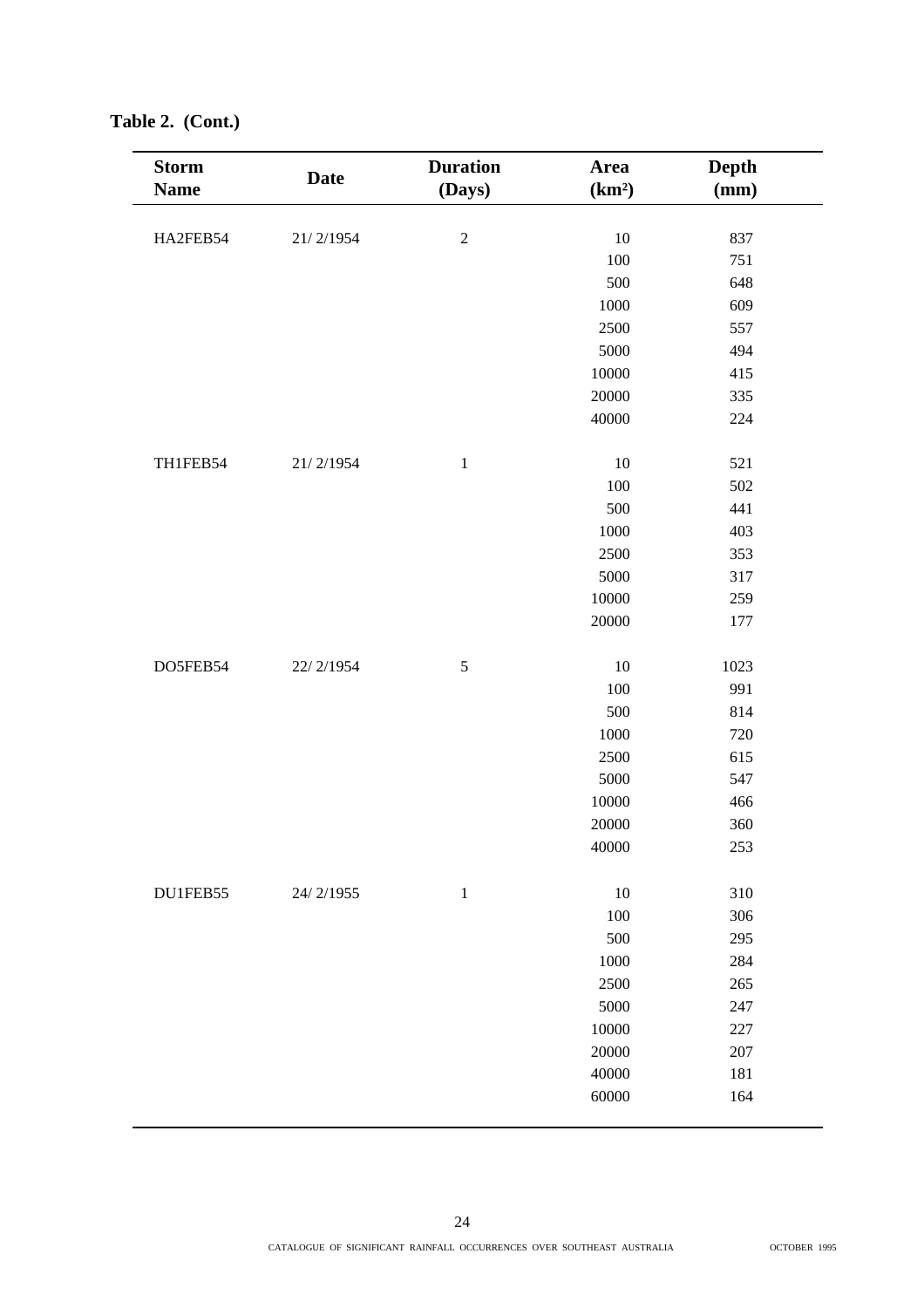| <b>Storm</b><br><b>Name</b> | <b>Date</b> | <b>Duration</b><br>(Days) | Area<br>(km <sup>2</sup> ) | Depth<br>(mm) |
|-----------------------------|-------------|---------------------------|----------------------------|---------------|
| DU2FEB55                    | 25/2/1955   | $\sqrt{2}$                | $10\,$                     | 331           |
|                             |             |                           | 100                        | 329           |
|                             |             |                           | 500                        | 325           |
|                             |             |                           | 1000                       | 320           |
|                             |             |                           | 2500                       | 313           |
|                             |             |                           | 5000                       | 307           |
|                             |             |                           | 10000                      | 295           |
|                             |             |                           | 20000                      | 275           |
|                             |             |                           | 40000                      | 244           |
|                             |             |                           | 60000                      | 223           |
|                             |             |                           |                            |               |
| DU3FEB55                    | 26/2/1955   | $\mathfrak{Z}$            | 10                         | 382           |
|                             |             |                           | 100                        | 380           |
|                             |             |                           | 500                        | 365           |
|                             |             |                           | 1000                       | 357           |
|                             |             |                           | 2500                       | 346           |
|                             |             |                           | 5000                       | 333           |
|                             |             |                           | 10000                      | 317           |
|                             |             |                           | 20000                      | 298           |
|                             |             |                           | 40000                      | 274           |
|                             |             |                           | 60000                      | 255           |
| DU4FEB55                    | 26/2/1955   | $\overline{4}$            | 10                         | 363           |
|                             |             |                           | 100                        | 362           |
|                             |             |                           | 500                        | 359           |
|                             |             |                           | 1000                       | 357           |
|                             |             |                           | 2500                       | 351           |
|                             |             |                           | 5000                       | 342           |
|                             |             |                           | 10000                      | 329           |
|                             |             |                           | 20000                      | 309           |
|                             |             |                           | 40000                      | 284           |
|                             |             |                           | 60000                      | 266           |
|                             |             |                           |                            |               |
| DO1JAN59                    | 22/1/1959   | $\mathbf{1}$              | 10                         | 524           |
|                             |             |                           | 100                        | 503           |
|                             |             |                           | 500                        | 444           |
|                             |             |                           | 1000                       | 406           |
|                             |             |                           | 2500                       | 356           |
|                             |             |                           | 5000                       | 319           |
|                             |             |                           | 10000                      | 267           |
|                             |             |                           | 20000                      | 201           |
|                             |             |                           | 40000                      | 129           |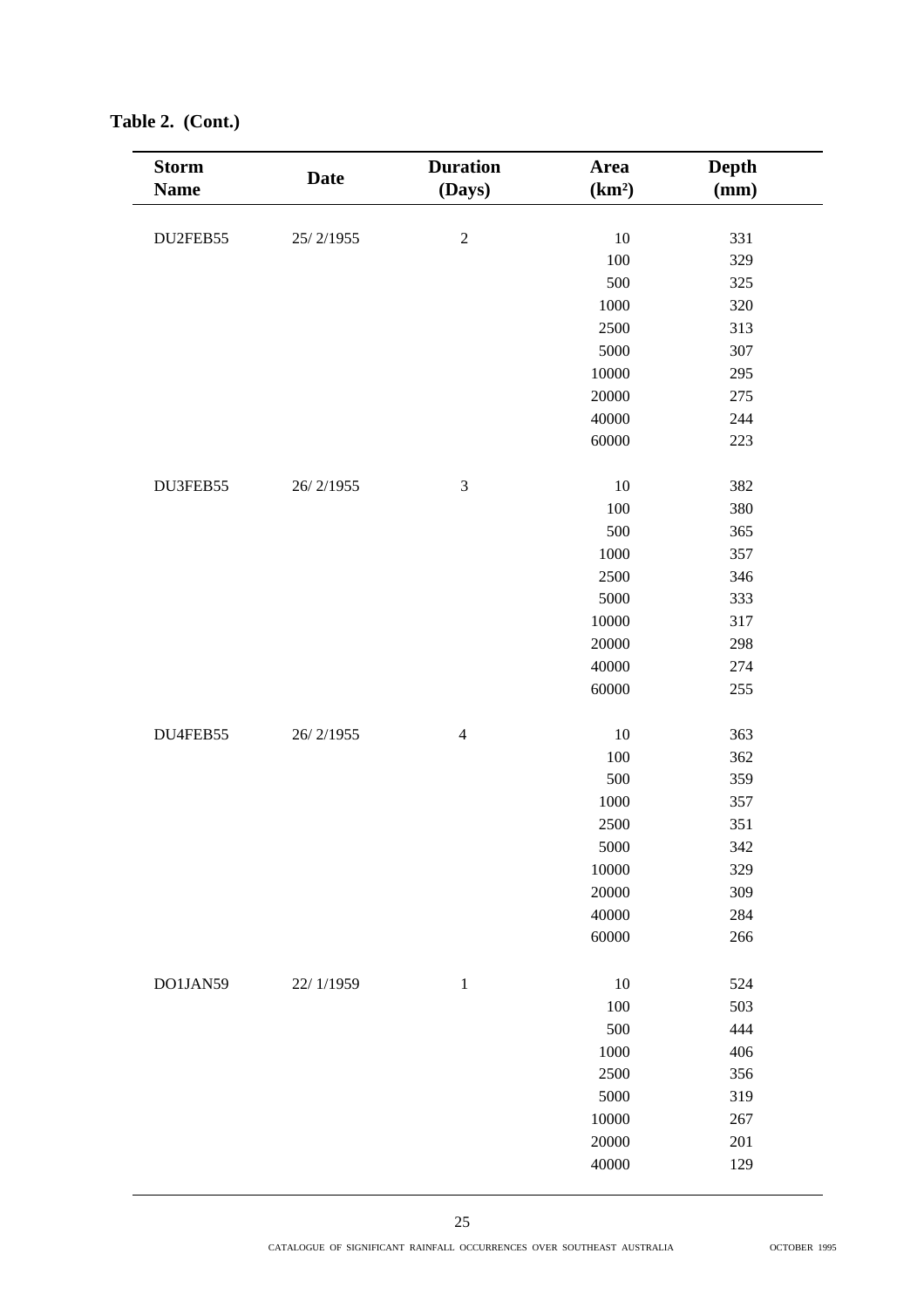| <b>Storm</b> |             | <b>Duration</b> | <b>Area</b>        | <b>Depth</b> |
|--------------|-------------|-----------------|--------------------|--------------|
| <b>Name</b>  | <b>Date</b> | (Days)          | (km <sup>2</sup> ) | (mm)         |
|              |             |                 |                    |              |
| DO5JAN59     | 24/1/1959   | $\sqrt{5}$      | $10\,$             | 724          |
|              |             |                 | 100                | 707          |
|              |             |                 | 500                | 655          |
|              |             |                 | 1000               | 614          |
|              |             |                 | 2500               | 546          |
|              |             |                 | 5000               | 485          |
|              |             |                 | 10000              | 421          |
|              |             |                 | 20000              | 336          |
|              |             |                 | 40000              | 243          |
|              |             |                 |                    |              |
| BA1APR59     | 2/4/1959    | $\,1\,$         | $10\,$             | 142          |
|              |             |                 | 100                | 133          |
|              |             |                 | 500                | 122          |
|              |             |                 | 1000               | 117          |
|              |             |                 | 2500               | 110          |
|              |             |                 | 5000               | 104          |
|              |             |                 | 10000              | 93           |
|              |             |                 | 20000              | 75           |
|              |             |                 |                    |              |
| SE2APR60     | 23/4/1960   | $\sqrt{2}$      | $10\,$             | 377          |
|              |             |                 | 100                | 361          |
|              |             |                 | 500                | 311          |
|              |             |                 | 1000               | 291          |
|              |             |                 | 2500               | 268          |
|              |             |                 | 5000               | 251          |
|              |             |                 | 10000              | 229          |
|              |             |                 | 20000              | 204          |
|              |             |                 | 40000              | 171          |
|              |             |                 |                    |              |
| WO3NOV61     | 20/11/1961  | $\mathfrak{Z}$  | 10                 | 835          |
|              |             |                 | 100                | 824          |
|              |             |                 | 500                | 720          |
|              |             |                 | $1000\,$           | 638          |
|              |             |                 | 2500               | 494          |
|              |             |                 |                    |              |
| DO4MAY63     | 10/5/1963   | $\overline{4}$  | 10                 | 729          |
|              |             |                 | 100                | 715          |
|              |             |                 | 500                | 658          |
|              |             |                 | 1000               | 623          |
|              |             |                 |                    |              |
|              |             |                 | 2500               | 560          |
|              |             |                 | 5000               | 515          |
|              |             |                 | 10000              | 455          |
|              |             |                 | 20000              | 370          |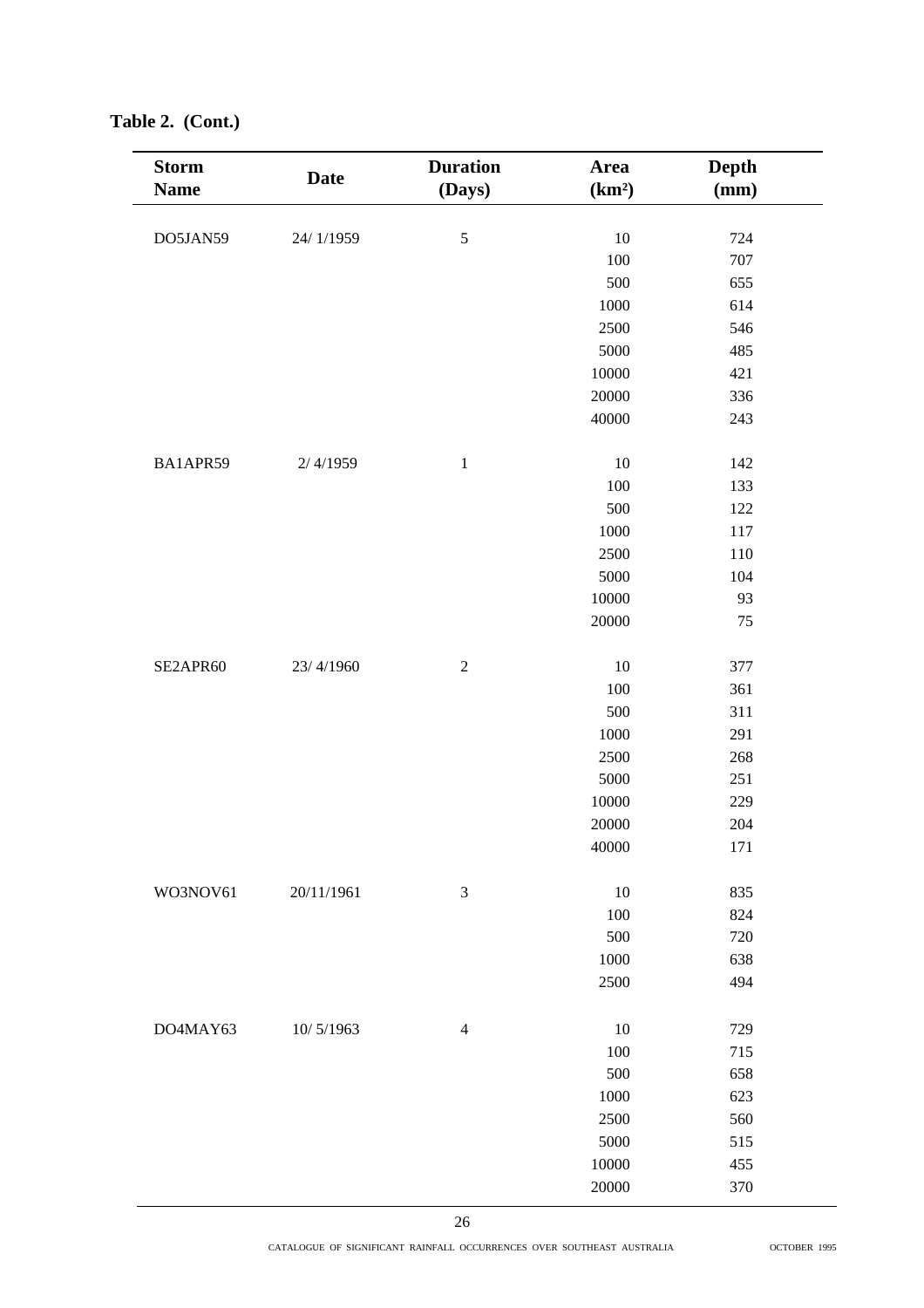| <b>Storm</b><br><b>Name</b> | <b>Date</b> | <b>Duration</b><br>(Days) | Area<br>(km <sup>2</sup> ) | Depth<br>(mm) |  |
|-----------------------------|-------------|---------------------------|----------------------------|---------------|--|
|                             |             |                           |                            |               |  |
| BL3JUN64                    | 12/6/1964   | 3                         | $10\,$<br>100              | 554           |  |
|                             |             |                           | 500                        | 544<br>499    |  |
|                             |             |                           | 1000                       | 467           |  |
|                             |             |                           | 2500                       | 416           |  |
|                             |             |                           | 5000                       | 373           |  |
|                             |             |                           | 10000                      | 329           |  |
|                             |             |                           | 20000                      | 276           |  |
|                             |             |                           | 40000                      | 205           |  |
|                             |             |                           | 60000                      | 161           |  |
|                             |             |                           |                            |               |  |
| LA2FEB69                    | 10/2/1969   | $\overline{2}$            | $10\,$                     | 161           |  |
|                             |             |                           | 100                        | 157           |  |
|                             |             |                           | 500                        | 146           |  |
|                             |             |                           | 1000                       | 140           |  |
|                             |             |                           | 2500                       | 134           |  |
|                             |             |                           | 5000                       | 128           |  |
|                             |             |                           | 10000                      | 120           |  |
|                             |             |                           | 20000                      | 109           |  |
|                             |             |                           | 40000                      | 92            |  |
|                             |             |                           | 60000                      | 80            |  |
|                             |             |                           |                            |               |  |
| BD2MAY69                    | 31/5/1969   | $\overline{2}$            | 10                         | 333           |  |
|                             |             |                           | 100                        | 331           |  |
|                             |             |                           | 500                        | 322           |  |
|                             |             |                           | 1000                       | 310           |  |
|                             |             |                           | 2500                       | 279           |  |
|                             |             |                           | 5000                       | 236           |  |
|                             |             |                           | 10000                      | 182           |  |
|                             |             |                           | 20000                      | 131           |  |
|                             |             |                           | 40000                      | 90            |  |
|                             |             |                           | 60000                      | $70\,$        |  |
| LI3AUG70                    | 25/8/1970   | $\mathfrak{Z}$            | $10\,$                     | 312           |  |
|                             |             |                           | 100                        | 309           |  |
|                             |             |                           | 500                        | 284           |  |
|                             |             |                           | 1000                       | 262           |  |
|                             |             |                           | 2500                       | 225           |  |
|                             |             |                           | 5000                       | 189           |  |
|                             |             |                           | 10000                      | 153           |  |
|                             |             |                           | 20000                      | 119           |  |
|                             |             |                           | 40000                      | $84\,$        |  |
|                             |             |                           | 60000                      | 66            |  |
|                             |             |                           |                            |               |  |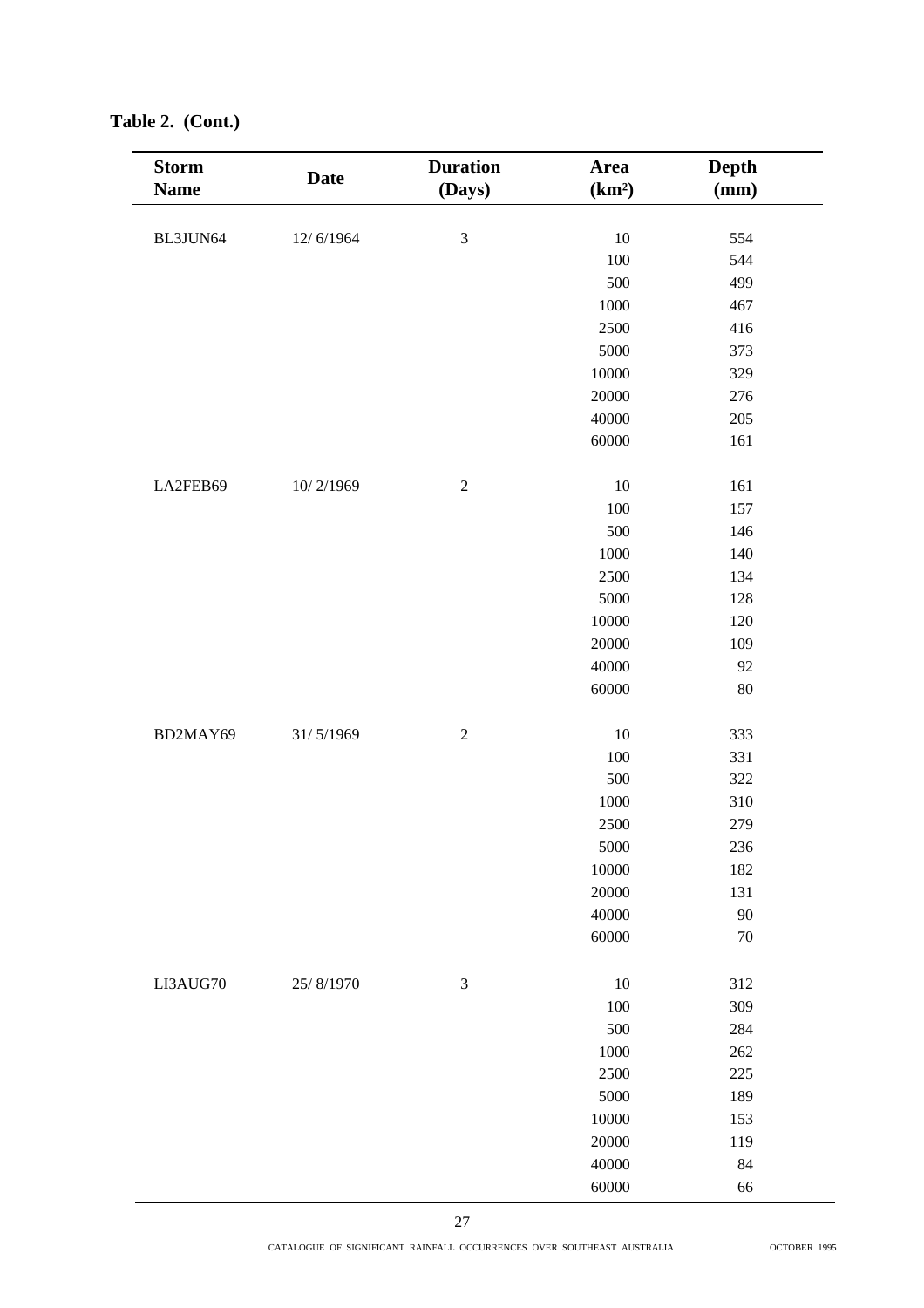| <b>Storm</b><br><b>Name</b> | <b>Date</b> | <b>Duration</b><br>(Days) | Area<br>(km <sup>2</sup> ) | Depth<br>(mm) |
|-----------------------------|-------------|---------------------------|----------------------------|---------------|
|                             |             |                           |                            |               |
| VA1JAN71                    | 30/1/1971   | $\mathbf 1$               | 10                         | 252           |
|                             |             |                           | 100                        | 249           |
|                             |             |                           | 500                        | 238           |
|                             |             |                           | 1000                       | 227           |
|                             |             |                           | 2500                       | 197           |
|                             |             |                           | 5000                       | 156           |
|                             |             |                           | 10000                      | 117           |
|                             |             |                           | 20000                      | 82            |
| ED5FEB71                    | 8/2/1971    | $\sqrt{5}$                | 10                         | 722           |
|                             |             |                           | 100                        | 715           |
|                             |             |                           | 500                        | 705           |
|                             |             |                           | 1000                       | 692           |
|                             |             |                           | 2500                       | 640           |
|                             |             |                           | 5000                       | 573           |
|                             |             |                           | 10000                      | 470           |
|                             |             |                           | 20000                      | 320           |
| TH1JAN74                    | 8/1/1974    | $\,1\,$                   | 10                         | 355           |
|                             |             |                           | 100                        | 354           |
|                             |             |                           | 500                        | 333           |
|                             |             |                           | 1000                       | 316           |
|                             |             |                           | 2500                       | 286           |
|                             |             |                           | 5000                       | 257           |
|                             |             |                           | 10000                      | 224           |
|                             |             |                           | 20000                      | 190           |
|                             |             |                           | 40000                      | 162           |
|                             |             |                           | 60000                      | 145           |
| MP4JAN74                    | 13/1/1974   | $\overline{4}$            | 10                         | 360           |
|                             |             |                           | 100                        | 357           |
|                             |             |                           | 500                        | 351           |
|                             |             |                           | 1000                       | 347           |
|                             |             |                           | 2500                       | 334           |
|                             |             |                           | 5000                       | 317           |
|                             |             |                           | 10000                      | 296           |
|                             |             |                           | 20000                      | 269           |
|                             |             |                           | 40000                      | 232           |
|                             |             |                           | 60000                      | 209           |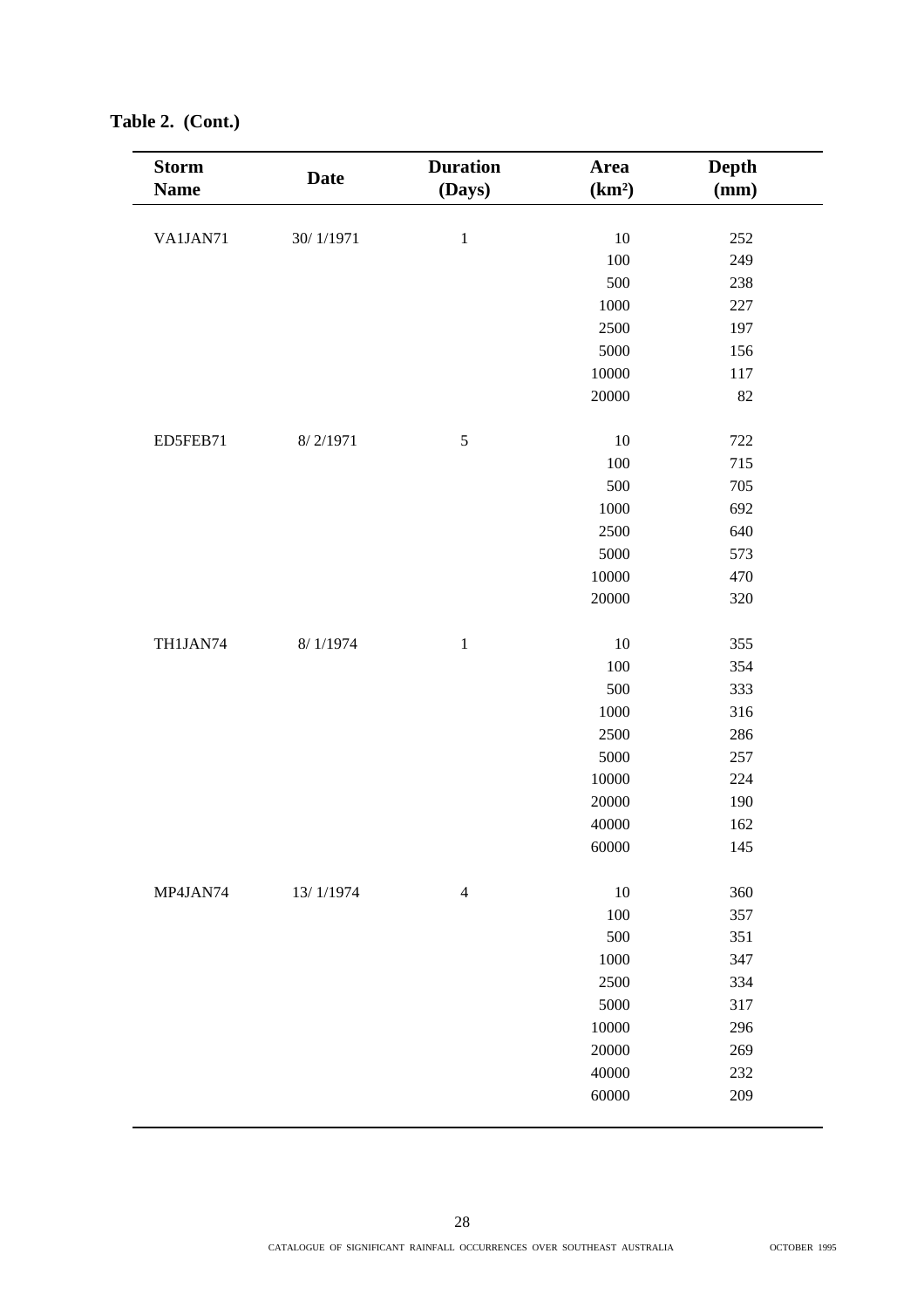| <b>Storm</b><br><b>Name</b> | <b>Date</b> | <b>Duration</b><br>(Days) | Area<br>(km <sup>2</sup> ) | Depth<br>(mm) |
|-----------------------------|-------------|---------------------------|----------------------------|---------------|
| TH2MAR74                    | 11/3/1974   | $\sqrt{2}$                | 10                         | 728           |
|                             |             |                           | 100                        | 717           |
|                             |             |                           | 500                        | 704           |
|                             |             |                           | 1000                       | 687           |
|                             |             |                           | 2500                       | 633           |
|                             |             |                           | 5000                       | 571           |
|                             |             |                           | 10000                      | 500           |
|                             |             |                           | 20000                      | 412           |
|                             |             |                           |                            |               |
|                             |             |                           | 40000                      | 280           |
| NC5MAR74                    | 14/3/1974   | $\sqrt{5}$                | 10                         | 937           |
|                             |             |                           | 100                        | 911           |
|                             |             |                           | 500                        | 842           |
|                             |             |                           | 1000                       | 794           |
|                             |             |                           | 2500                       | 712           |
|                             |             |                           | 5000                       | 650           |
|                             |             |                           | 10000                      | 582           |
|                             |             |                           | 20000                      | 499           |
|                             |             |                           | 40000                      | 346           |
| TH5MAR74                    | 14/3/1974   | $\sqrt{5}$                | 10                         | 1086          |
|                             |             |                           | 100                        | 1033          |
|                             |             |                           | 500                        | 903           |
|                             |             |                           | 1000                       | 840           |
|                             |             |                           | 2500                       | 745           |
|                             |             |                           | 5000                       | 667           |
|                             |             |                           | 10000                      | 583           |
|                             |             |                           | 20000                      | 449           |
|                             |             |                           |                            |               |
| GE2MAR74                    | 23/3/1974   | $\sqrt{2}$                | 10                         | 434           |
|                             |             |                           | 100                        | 367           |
|                             |             |                           | 500                        | 286           |
|                             |             |                           | 1000                       | 233           |
|                             |             |                           | 2500                       | 143           |
|                             |             |                           | 5000                       | 87            |
|                             |             |                           | 10000                      | $47\,$        |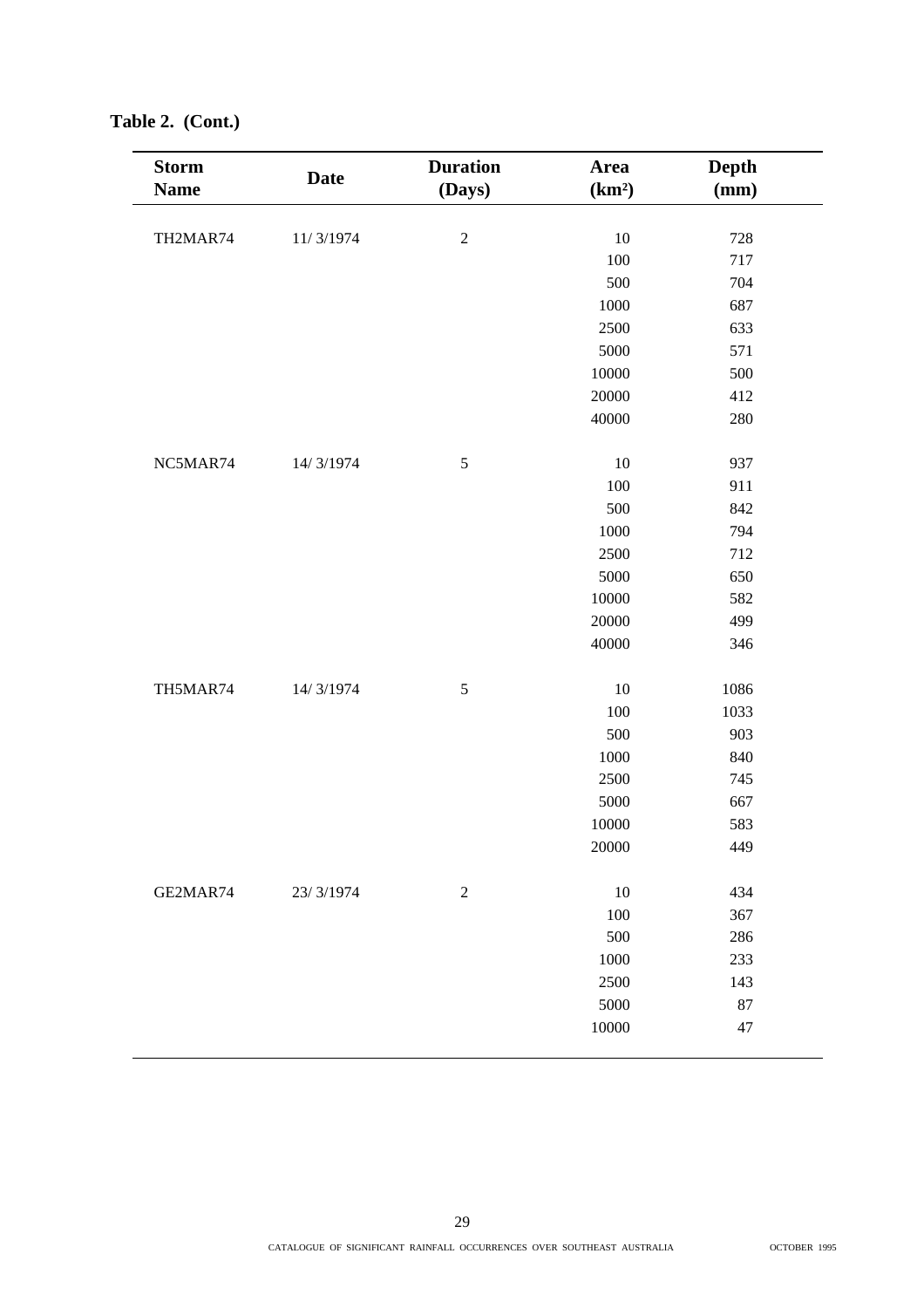| <b>Storm</b> | <b>Date</b> | <b>Duration</b> | Area               | <b>Depth</b> |
|--------------|-------------|-----------------|--------------------|--------------|
| <b>Name</b>  |             | (Days)          | (km <sup>2</sup> ) | (mm)         |
|              |             |                 |                    |              |
| CH2APR74     | 22/4/1974   | $\sqrt{2}$      | 10                 | 313          |
|              |             |                 | 100                | 312          |
|              |             |                 | 500                | 304          |
|              |             |                 | 1000               | 291          |
|              |             |                 | 2500               | 254          |
|              |             |                 | 5000               | 224          |
|              |             |                 | 10000              | 167          |
|              |             |                 |                    |              |
| BU3AUG74     | 29/8/1974   | $\mathfrak{Z}$  | 10                 | 520          |
|              |             |                 | 100                | 515          |
|              |             |                 | 500                | 498          |
|              |             |                 | 1000               | 477          |
|              |             |                 | 2500               | 433          |
|              |             |                 | 5000               | 390          |
|              |             |                 | 10000              | 314          |
|              |             |                 | 20000              | 237          |
|              |             |                 | 40000              | 169          |
|              |             |                 | 60000              | 133          |
|              |             |                 |                    |              |
| WO3MAR75     | 11/3/1975   | $\mathfrak 3$   | 10                 | 725          |
|              |             |                 | 100                | 651          |
|              |             |                 | 500                | 555          |
|              |             |                 | 1000               | 474          |
|              |             |                 | 2500               | 308          |
|              |             |                 | 5000               | 182          |
|              |             |                 |                    |              |
| LE1JUN75     | 21/6/1975   | $\,1$           | 10                 | 328          |
|              |             |                 | 100                | 307          |
|              |             |                 | 500                | 270          |
|              |             |                 | 1000               | 258          |
|              |             |                 | 2500               | 240          |
|              |             |                 | 5000               | 221          |
|              |             |                 | 10000              | 193          |
|              |             |                 | 20000              | 156          |
|              |             |                 | 40000              | 117          |
|              |             |                 |                    |              |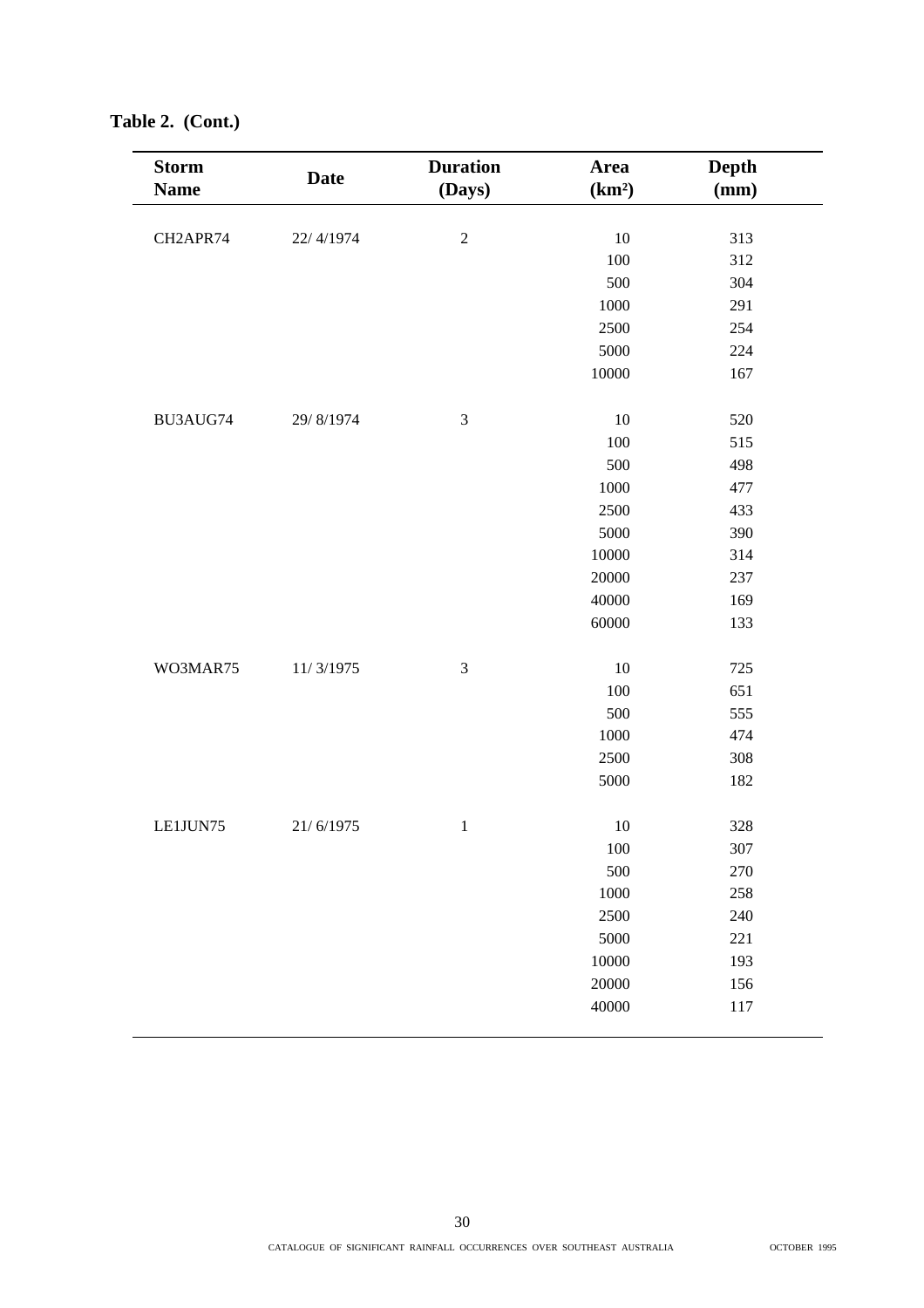| <b>Storm</b><br><b>Name</b> | <b>Date</b> | <b>Duration</b><br>(Days) | Area<br>(km <sup>2</sup> ) | Depth<br>(mm) |  |
|-----------------------------|-------------|---------------------------|----------------------------|---------------|--|
|                             |             |                           |                            |               |  |
| YU1DEC75                    | 13/12/1975  | $\,1\,$                   | 10<br>100                  | 157<br>154    |  |
|                             |             |                           | 500                        | 147           |  |
|                             |             |                           | 1000                       | 141           |  |
|                             |             |                           | 2500                       | 127           |  |
|                             |             |                           | 5000                       | 112           |  |
|                             |             |                           | $10000\,$                  | 95            |  |
|                             |             |                           | 20000                      | 79            |  |
|                             |             |                           | 40000                      | 63            |  |
|                             |             |                           | 60000                      | 54            |  |
|                             |             |                           |                            |               |  |
| GG5OCT76                    | 18/10/1976  | $\sqrt{5}$                | 10                         | 733           |  |
|                             |             |                           | 100                        | 704           |  |
|                             |             |                           | 500                        | 654           |  |
|                             |             |                           | 1000                       | 622           |  |
|                             |             |                           | 2500                       | 552           |  |
|                             |             |                           | 5000                       | 481           |  |
|                             |             |                           | 10000                      | 400           |  |
|                             |             |                           | 20000                      | 294           |  |
|                             |             |                           |                            |               |  |
| RA1MAR77                    | 27/3/1977   | $\,1\,$                   | $10\,$                     | 130           |  |
|                             |             |                           | 100                        | 125           |  |
|                             |             |                           | 500                        | 108           |  |
|                             |             |                           | 1000                       | 96            |  |
|                             |             |                           | 2500                       | 80            |  |
|                             |             |                           | 5000                       | 68            |  |
|                             |             |                           | 10000                      | 56            |  |
|                             |             |                           | 20000                      | 45            |  |
|                             |             |                           | 40000                      | 31            |  |
|                             |             |                           |                            |               |  |
| ME1APR77                    | 8/4/1977    | $1\,$                     | 10                         | 194           |  |
|                             |             |                           | 100                        | 186           |  |
|                             |             |                           | 500                        | 167           |  |
|                             |             |                           | 1000                       | 155           |  |
|                             |             |                           | 2500                       | 133           |  |
|                             |             |                           | 5000                       | 115           |  |
|                             |             |                           | $10000\,$                  | 90            |  |
|                             |             |                           |                            |               |  |
| WO3MAR78                    | 21/3/1978   | $\mathfrak{Z}$            | 10                         | 902           |  |
|                             |             |                           | 100                        | 831           |  |
|                             |             |                           | 500                        | 733           |  |
|                             |             |                           | 1000                       | 669           |  |
|                             |             |                           | 2500                       | 559           |  |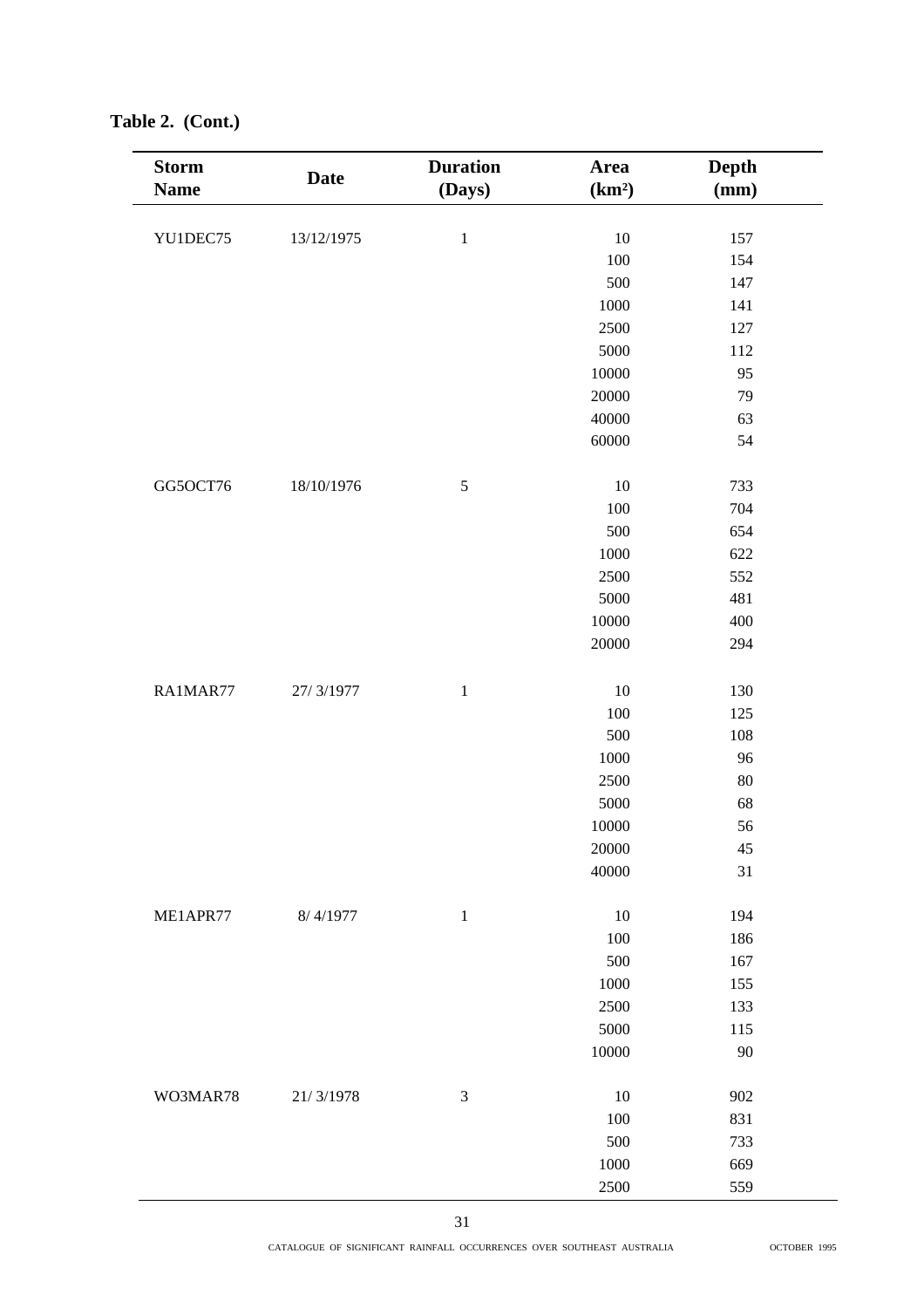| <b>Storm</b><br><b>Name</b> | <b>Date</b> | <b>Duration</b><br>(Days) | Area<br>(km <sup>2</sup> ) | <b>Depth</b><br>(mm) |
|-----------------------------|-------------|---------------------------|----------------------------|----------------------|
|                             |             |                           |                            |                      |
| MW4MAR78                    | 21/3/1978   | $\overline{4}$            | $10\,$                     | 871                  |
|                             |             |                           | 100                        | 842                  |
|                             |             |                           | 500                        | 732                  |
|                             |             |                           | 1000                       | 671                  |
|                             |             |                           | 2500                       | 612                  |
|                             |             |                           | 5000                       | 549                  |
|                             |             |                           | 10000                      | 461                  |
|                             |             |                           | 20000                      | 367                  |
|                             |             |                           | 40000                      | 261                  |
| CA2APR78                    | 3/4/1978    | $\sqrt{2}$                | $10\,$                     | 351                  |
|                             |             |                           | 100                        | 349                  |
|                             |             |                           | 500                        | 338                  |
|                             |             |                           | 1000                       | 325                  |
|                             |             |                           | 2500                       | 290                  |
|                             |             |                           | 5000                       | 250                  |
|                             |             |                           | 10000                      | 199                  |
|                             |             |                           | 20000                      | 138                  |
| TA2JUN78                    | 4/6/1978    | $\overline{2}$            | $10\,$                     | 345                  |
|                             |             |                           | 100                        | 335                  |
|                             |             |                           | 500                        | 274                  |
|                             |             |                           | 1000                       | 226                  |
|                             |             |                           | 2500                       | 150                  |
|                             |             |                           | 5000                       | 106                  |
|                             |             |                           | 10000                      | $71\,$               |
|                             |             |                           |                            |                      |
| SC1FEB81                    | 7/2/1981    | $\,1\,$                   | $10\,$                     | 422                  |
|                             |             |                           | $100\,$                    | 402                  |
|                             |             |                           | 500                        | 308                  |
|                             |             |                           | 1000                       | 250                  |
|                             |             |                           | 2500                       | 174                  |
|                             |             |                           | 5000                       | 123                  |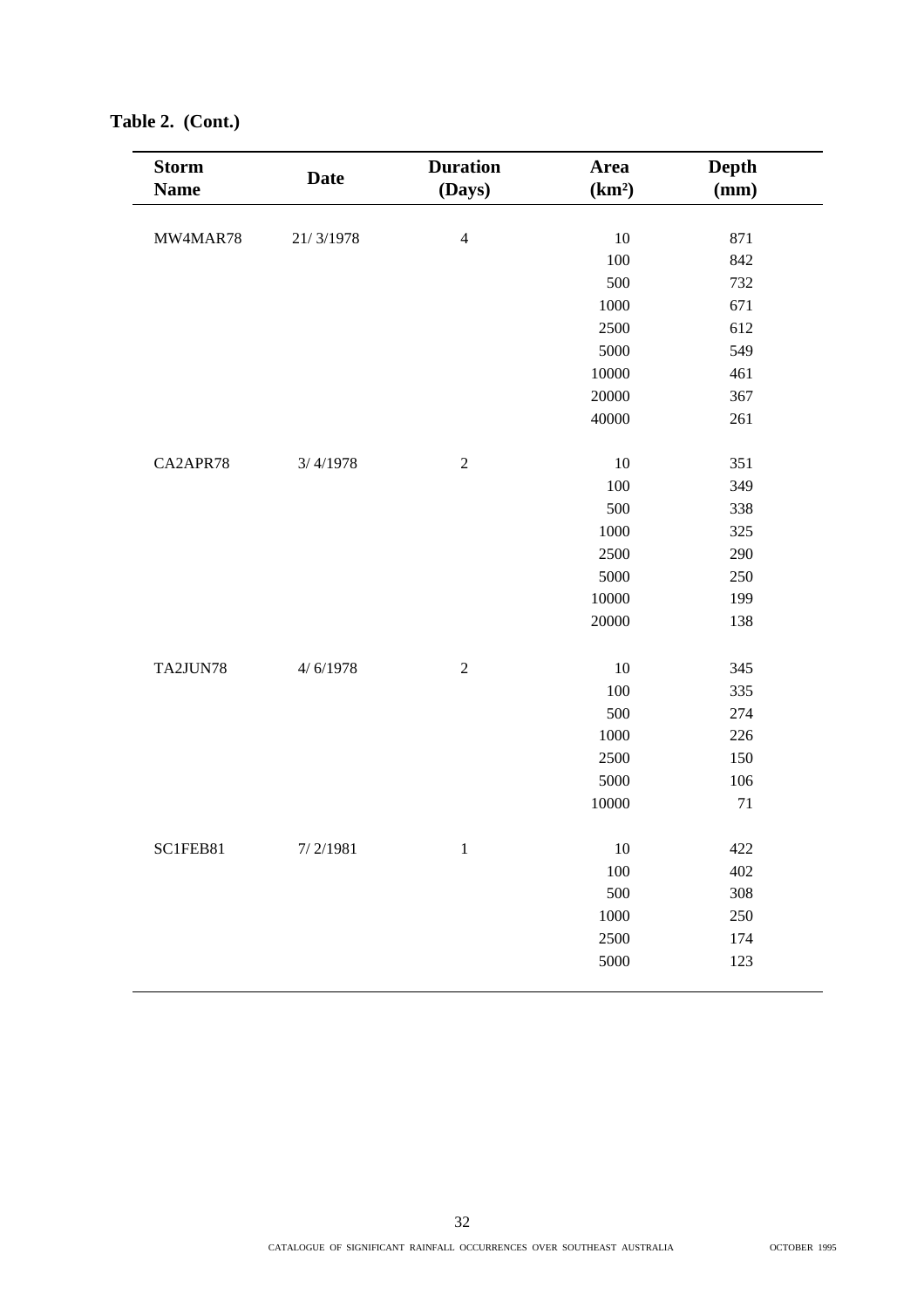| <b>Storm</b> | <b>Date</b> | <b>Duration</b> | Area               | <b>Depth</b> |
|--------------|-------------|-----------------|--------------------|--------------|
| <b>Name</b>  |             | (Days)          | (km <sup>2</sup> ) | (mm)         |
|              |             |                 |                    |              |
| OB2MAY81     | 26/5/1981   | $\sqrt{2}$      | $10\,$             | 287          |
|              |             |                 | 100                | 284          |
|              |             |                 | 500                | 270          |
|              |             |                 | 1000               | 259          |
|              |             |                 | 2500               | 236          |
|              |             |                 | 5000               | 210          |
|              |             |                 | 10000              | 179          |
|              |             |                 | 20000              | 149          |
|              |             |                 | 40000              | 117          |
|              |             |                 | 60000              | 96           |
|              |             |                 |                    |              |
| CO3OCT82     | 12/10/1982  | $\mathfrak{Z}$  | 10                 | 504          |
|              |             |                 | 100                | 466          |
|              |             |                 | 500                | 413          |
|              |             |                 | 1000               | 386          |
|              |             |                 | 2500               | 349          |
|              |             |                 | 5000               | 319          |
|              |             |                 | 10000              | 283          |
|              |             |                 | 20000              | 236          |
|              |             |                 | 40000              | 181          |
|              |             |                 | 60000              | 142          |
|              |             |                 |                    |              |
| DT1MAR83     | 3/3/1983    | $\mathbf 1$     | $10\,$             | 156          |
|              |             |                 | 100                | 148          |
|              |             |                 | 500                | 119          |
|              |             |                 | 1000               | 101          |
|              |             |                 | 2500               | 79           |
|              |             |                 | 5000               | 64           |
|              |             |                 | 10000              | 48           |
|              |             |                 | 20000              | 31           |
|              |             |                 |                    |              |
| FB2MAR83     | 21/3/1983   | $\sqrt{2}$      | 10                 | 181          |
|              |             |                 | 100                | 181          |
|              |             |                 | 500                | 177          |
|              |             |                 | 1000               | 175          |
|              |             |                 | 2500               | 169          |
|              |             |                 | 5000               | 162          |
|              |             |                 | 10000              | 155          |
|              |             |                 | 20000              | 148          |
|              |             |                 | 40000              | 140          |
|              |             |                 | 60000              | 133          |
|              |             |                 |                    |              |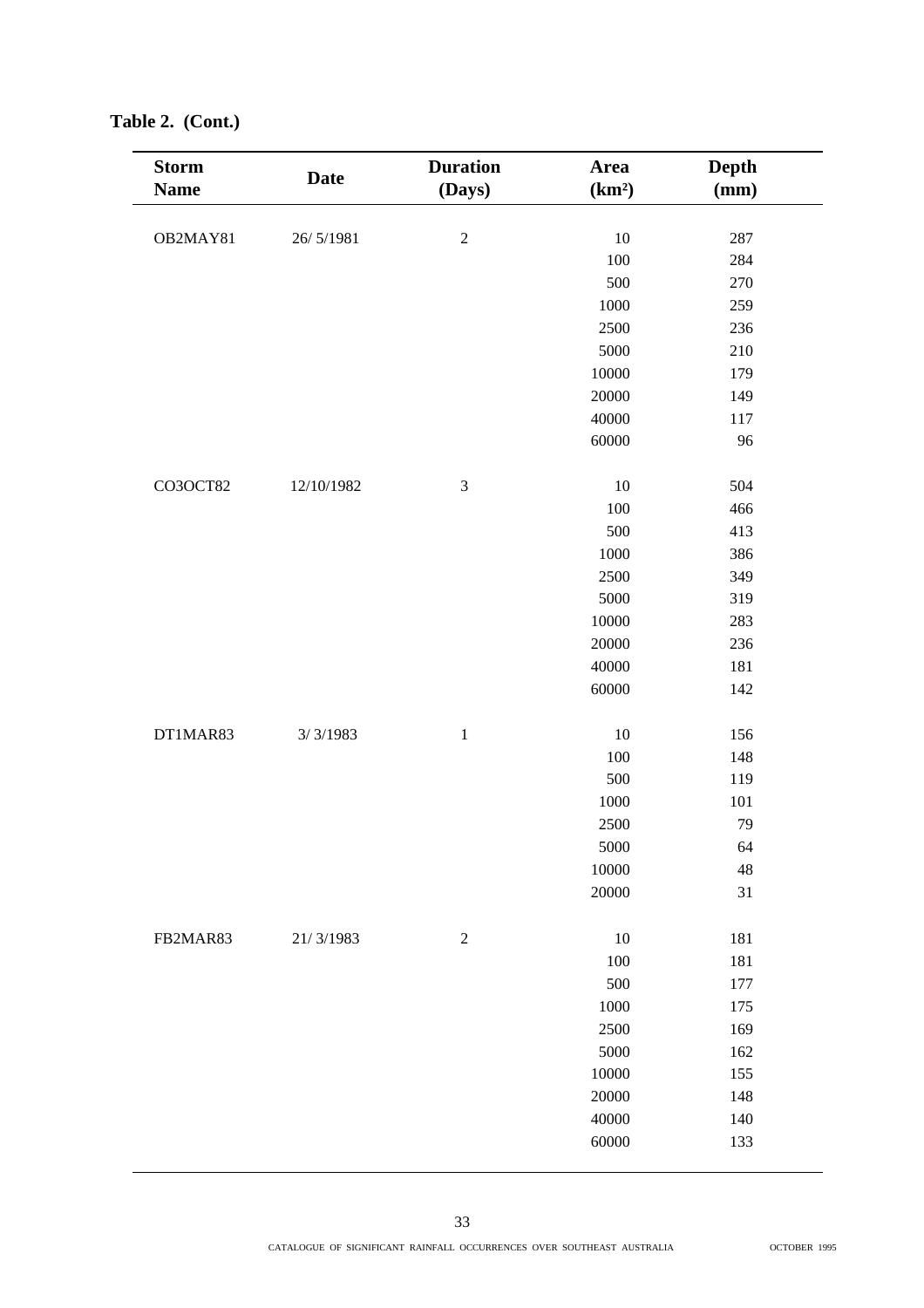| <b>Storm</b><br><b>Date</b><br><b>Name</b> |           | <b>Duration</b><br>(Days) | Area<br>(km <sup>2</sup> ) | Depth<br>(mm) |  |
|--------------------------------------------|-----------|---------------------------|----------------------------|---------------|--|
| DA2FEB84                                   | 19/2/1984 | $\sqrt{2}$                | 10                         | 789           |  |
|                                            |           |                           | 100                        |               |  |
|                                            |           |                           |                            | 715<br>471    |  |
|                                            |           |                           | 500                        |               |  |
|                                            |           |                           | 1000                       | 375           |  |
|                                            |           |                           | 2500                       | 254           |  |
|                                            |           |                           | 5000                       | 172           |  |
|                                            |           |                           | 10000                      | 97            |  |
| DO2JUL85                                   | 10/7/1985 | $\sqrt{2}$                | 10                         | 465           |  |
|                                            |           |                           | 100                        | 457           |  |
|                                            |           |                           | 500                        | 427           |  |
|                                            |           |                           | 1000                       | 400           |  |
|                                            |           |                           | 2500                       | 357           |  |
|                                            |           |                           | 5000                       | 316           |  |
|                                            |           |                           | 10000                      | 271           |  |
|                                            |           |                           | 20000                      | 223           |  |
|                                            |           |                           | 40000                      | 171           |  |
|                                            |           |                           | 60000                      | 130           |  |
| SY1AUG86                                   | 6/ 8/1986 | $\mathbf 1$               | 10                         | 361           |  |
|                                            |           |                           | 100                        | 340           |  |
|                                            |           |                           | 500                        | 311           |  |
|                                            |           |                           | 1000                       | 291           |  |
|                                            |           |                           | 2500                       | 268           |  |
|                                            |           |                           | 5000                       | 251           |  |
|                                            |           |                           | 10000                      | 225           |  |
|                                            |           |                           | 20000                      | 172           |  |
| SY4AUG86                                   | 7/8/1986  | $\overline{4}$            | 10                         | 576           |  |
|                                            |           |                           | 100                        | 560           |  |
|                                            |           |                           | 500                        | 522           |  |
|                                            |           |                           | 1000                       | 502           |  |
|                                            |           |                           | 2500                       | 471           |  |
|                                            |           |                           | 5000                       | 439           |  |
|                                            |           |                           | 10000                      | 390           |  |
|                                            |           |                           | 20000                      | 312           |  |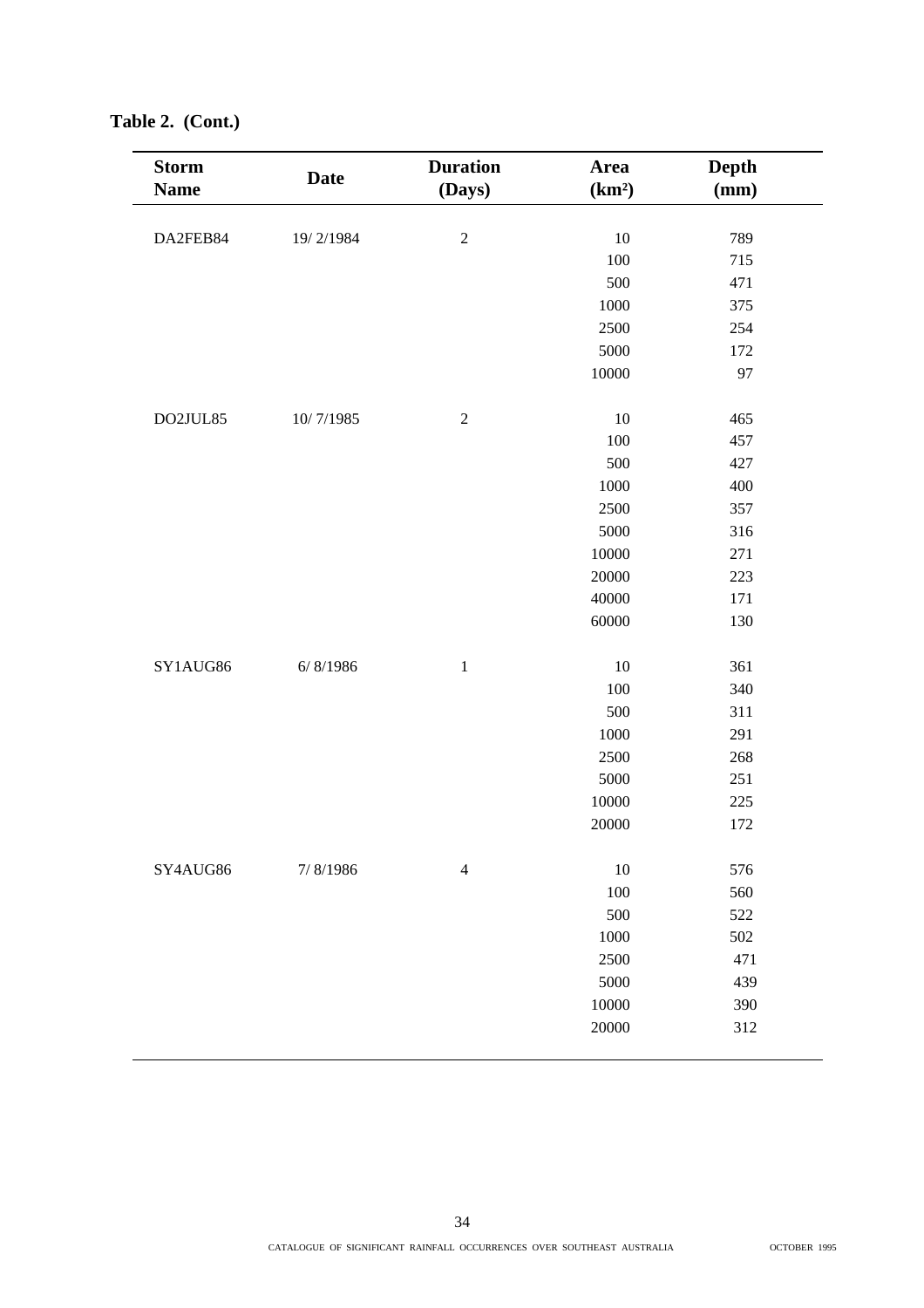| <b>Storm</b><br><b>Name</b> | <b>Date</b> | <b>Duration</b><br>(Days) | Area<br>(km <sup>2</sup> ) | Depth<br>(mm) |
|-----------------------------|-------------|---------------------------|----------------------------|---------------|
| SP4MAY87                    | 12/5/1987   | $\overline{4}$            | $10\,$                     | 795           |
|                             |             |                           | $100\,$                    | 751           |
|                             |             |                           | 500                        | 658           |
|                             |             |                           | 1000                       | 592           |
|                             |             |                           | 2500                       | 476           |
|                             |             |                           | 5000                       | 376           |
|                             |             |                           | $10000\,$                  | 292           |
|                             |             |                           | 20000                      | 199           |
| NY3APR89                    | 3/4/1989    | $\mathfrak{Z}$            | $10\,$                     | 446           |
|                             |             |                           | 100                        | 440           |
|                             |             |                           | 500                        | 417           |
|                             |             |                           | 1000                       | 395           |
|                             |             |                           | 2500                       | 361           |
|                             |             |                           | 5000                       | 318           |
|                             |             |                           | 10000                      | 256           |
|                             |             |                           | 20000                      | 193           |
|                             |             |                           | 40000                      | 137           |
|                             |             |                           | 60000                      | 106           |
| NE3FEB90                    | 4/2/1990    | $\mathfrak{Z}$            | $10\,$                     | 520           |
|                             |             |                           | 100                        | 510           |
|                             |             |                           | 500                        | 476           |
|                             |             |                           | 1000                       | 463           |
|                             |             |                           | 2500                       | 442           |
|                             |             |                           | 5000                       | 414           |
|                             |             |                           | $10000\,$                  | 374           |
|                             |             |                           | 20000                      | 321           |
|                             |             |                           | 40000                      | 244           |
| NY7APR90                    | 14/4/1990   | $\overline{7}$            | $10\,$                     | 405           |
|                             |             |                           | 100                        | 399           |
|                             |             |                           | 500                        | 377           |
|                             |             |                           | 1000                       | 356           |
|                             |             |                           | 2500                       | 312           |
|                             |             |                           | 5000                       | 282           |
|                             |             |                           | 10000                      | 257           |
|                             |             |                           | 20000                      | 233           |
|                             |             |                           | 40000                      | 208           |
|                             |             |                           | 60000                      | 192           |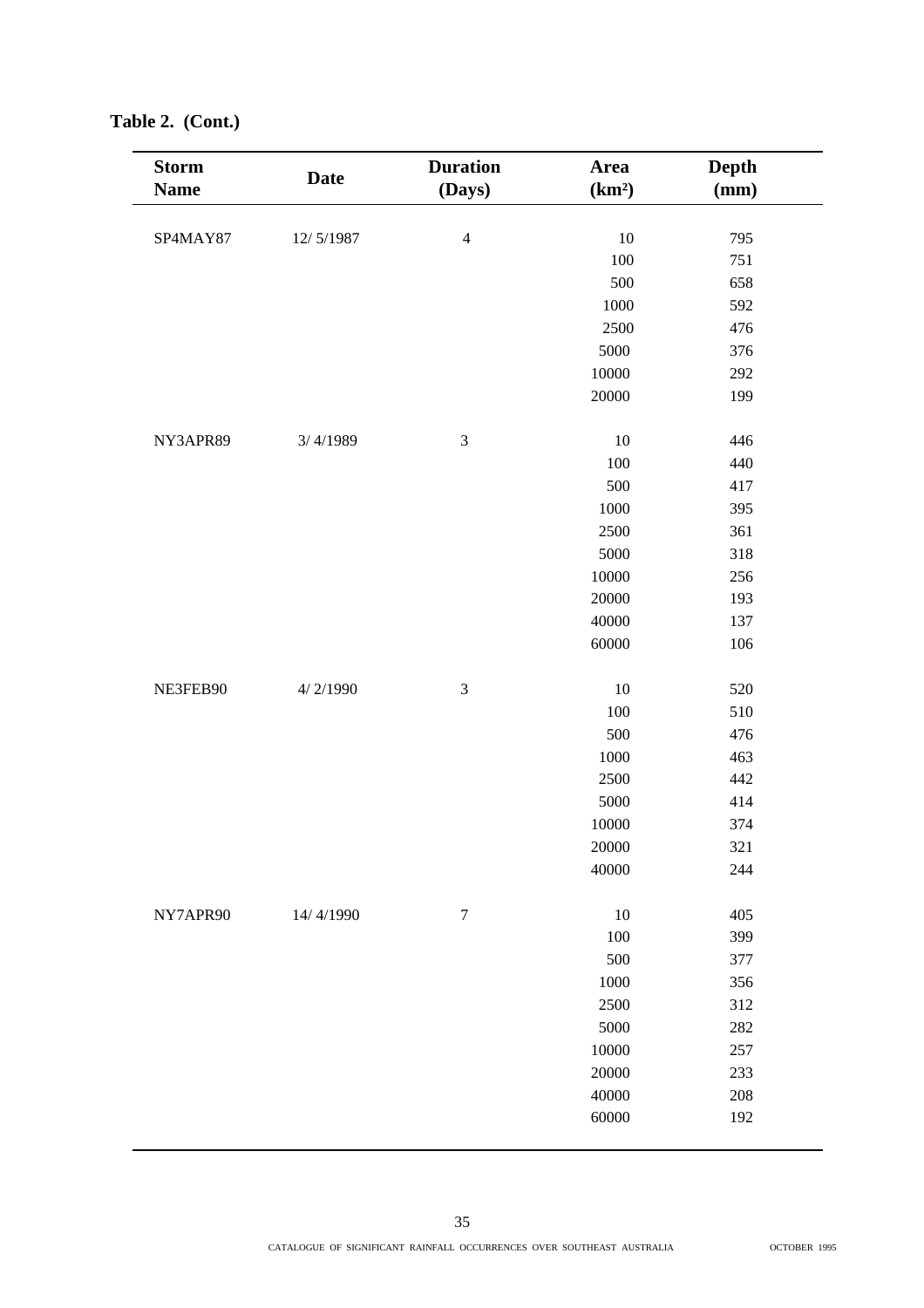| <b>Storm</b><br><b>Name</b> | <b>Date</b> | <b>Duration</b><br>(Days) | Area<br>(km <sup>2</sup> ) | <b>Depth</b><br>(mm) |
|-----------------------------|-------------|---------------------------|----------------------------|----------------------|
| GI3APR90                    | 22/4/1990   | 3                         | 10                         | 373                  |
|                             |             |                           | 100                        | 363                  |
|                             |             |                           | 500                        | 333                  |
|                             |             |                           | 1000                       | 322                  |
|                             |             |                           | 2500                       | 299                  |
|                             |             |                           | 5000                       | 270                  |
|                             |             |                           | 10000                      | 233                  |
|                             |             |                           | 20000                      | 184                  |
|                             |             |                           | 40000                      | 130                  |
|                             |             |                           | 60000                      | 98                   |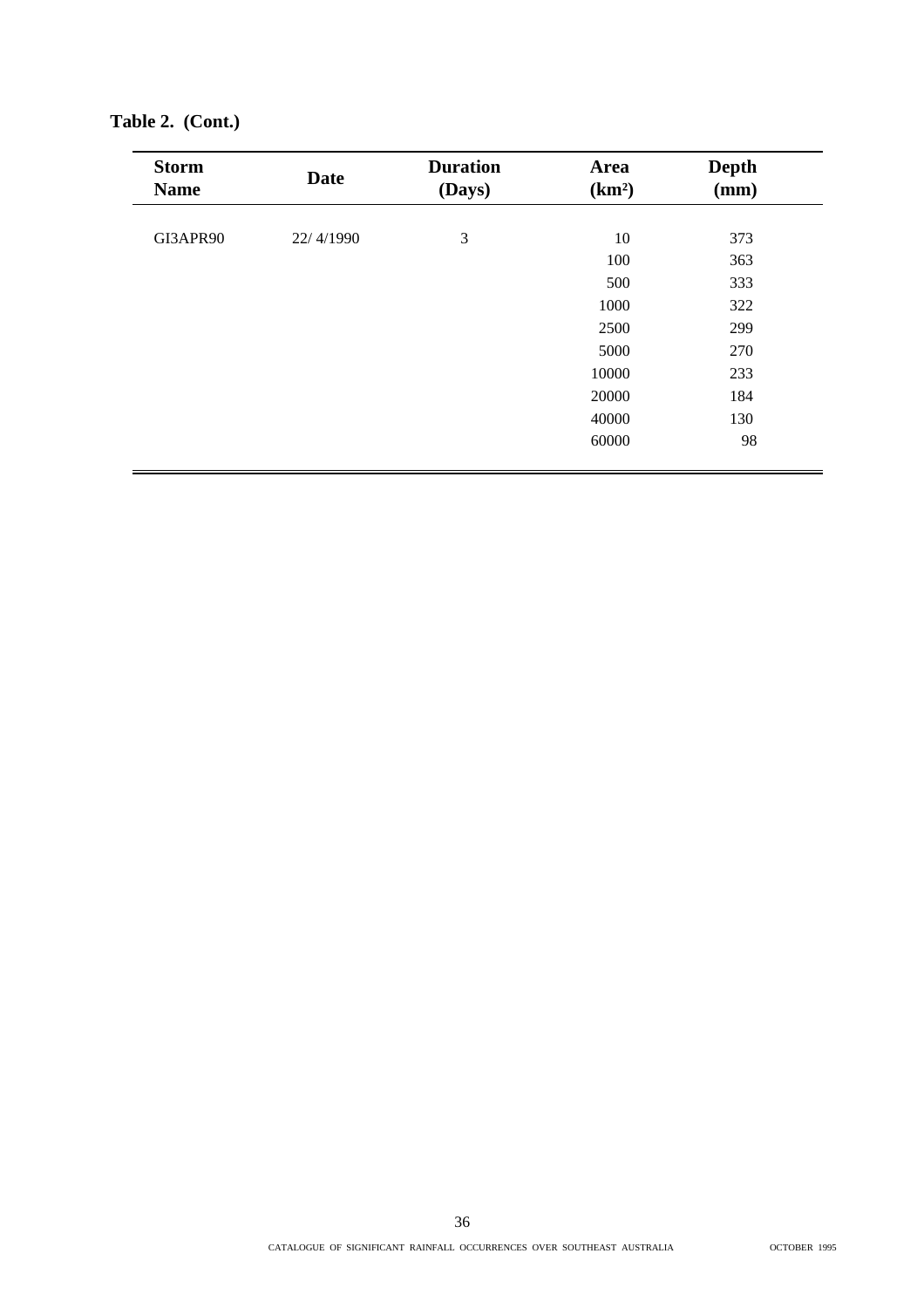## **4. MAXIMUM PROPORTION OF TOTAL RAINFALL AT STANDARD DURATIONS**

The maximum proportion of the total rainfall that fell within a standard duration was calculated at each standard duration and area for all the significant rainfall events. The results, expressed in percentages, are given in Table 3. To calculate these percentages, a temporal pattern was derived for the rainstorms.

The temporal pattern is the variation in time of rainfall within the total duration of each rainstorm for each standard area. These temporal patterns were obtained by using daily data and pluviograph data. Three-hourly data from the synoptic stations operated by the Bureau of Meteorology were also used when available. Storm studies and PMP reports were another source of temporal distribution data.

The daily rainfall data (9:00 am to 9:00 am) for the selected rainstorm dates were collected and checked for both temporal and spatial consistency. The corrected daily rainfall data were then used to calculate the spatially weighted (Thiesson, 1911) average daily rainfall and hence an average daily rainfall (9:00 am to 9:00 am) temporal pattern for each of the standard areas.

The standard areas were set at 100, 500, 1 000, 2 500, 10 000, 20 000, 40 000 and 60 000 km². Parallelograms of areas approximating the standard areas (Figure 3) were drawn about the centre of the rainstorm in a way that enclosed the maximum number of corrected high rainfall totals. An outer parallelogram was also specified to allow for the influence of rainfall stations near the border of the standard area parallelograms.

The next step was to derive a three hourly rainfall pattern for each standard area of the rainstorm. This was done by collecting and checking three hourly data from all possible sources and then manually weighting them for (i) their consistency with the average daily rainfall temporal patterns for the standard areas and (ii) the geographical relevance of their location to these areas. More information about the sources of data and weightings used to derive the temporal patterns is given in the Appendix.

The maximum proportions of rainfall at the standard durations (24-, 36-, 48-, 72- and 96 hours) were then calculated from these temporal patterns. They are expressed as a percentage of the total rainfall and presented in Table 3. The actual rainfall depth at various durations can be obtained by multiplying the total rainfall given in Table 2 by the percentage given for the required area in Table 3. As temporal patterns were not derived for a standard area of 10 km², the percentages derived for 100 km² may be applied to the 10 km² depths.

The temporal patterns for each rainstorm were calculated for the whole duration of the event but the maximum proportion percentages in Table 3 are only given for durations up to 96 hours. Temporal patterns for longer durations may represent multiple rainfall events.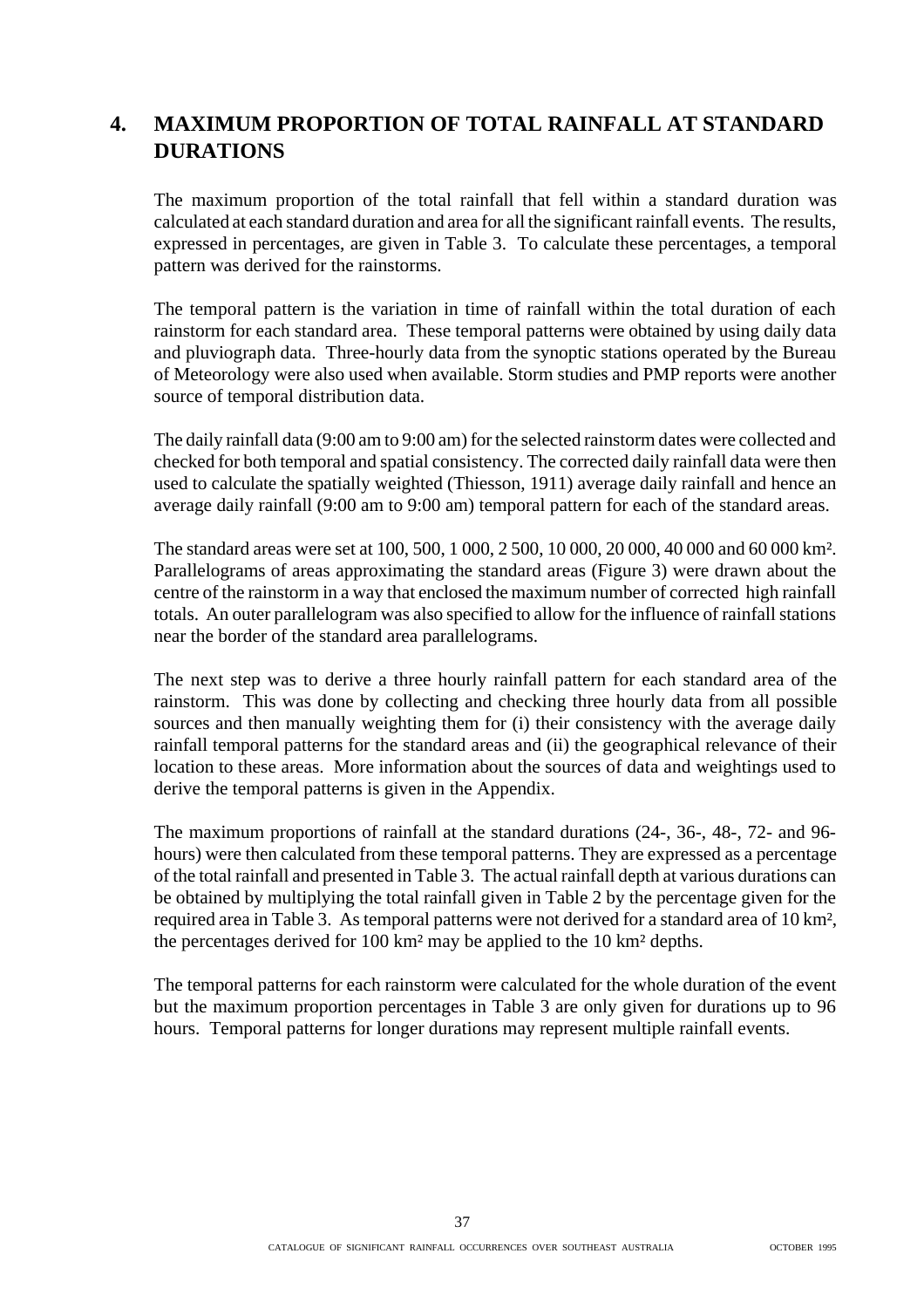#### **Key to Table 3**

#### **Storm Name:**

As for Table 1.

#### **Date Ended:**

As for Table 1.

#### **Duration:**

Despite being quoted in hours instead of days, these durations are for 9:00 am to 9:00 am raindays as in Table 1.

#### **Area:**

The temporal patterns used to calculate these maximum proportions were derived at areas approximating the standard areas and then adjusted to correspond to the standard areas.

#### **24h% etc.**

These percentages show the highest percentage of the total storm rainfall that fell in that particular duration. For rainstorms *without* 3-hourly observations they refer to the 9:00 am to 9:00 am period while for the rainstorms *with* 3-hourly observations they refer to any 24-hour period; 0:00 to 0:00, 3:00 to 3:00, 6:00 to 6:00, 9:00 to 9:00, 12:00 to 12:00, 15:00 to 15:00, 18:00 to 18:00 or 21:00 to 21:00. To check if a particular event's temporal pattern is based on 3-hourly data see Table A1.

#### **36h%**

A dash in this column indicates that this rainstorm did not have 3-hourly observation data. The highest percentage of the total storm rainfall for this rainstorm is based on a temporal pattern at 24 from 9:00 am to 9:00 am.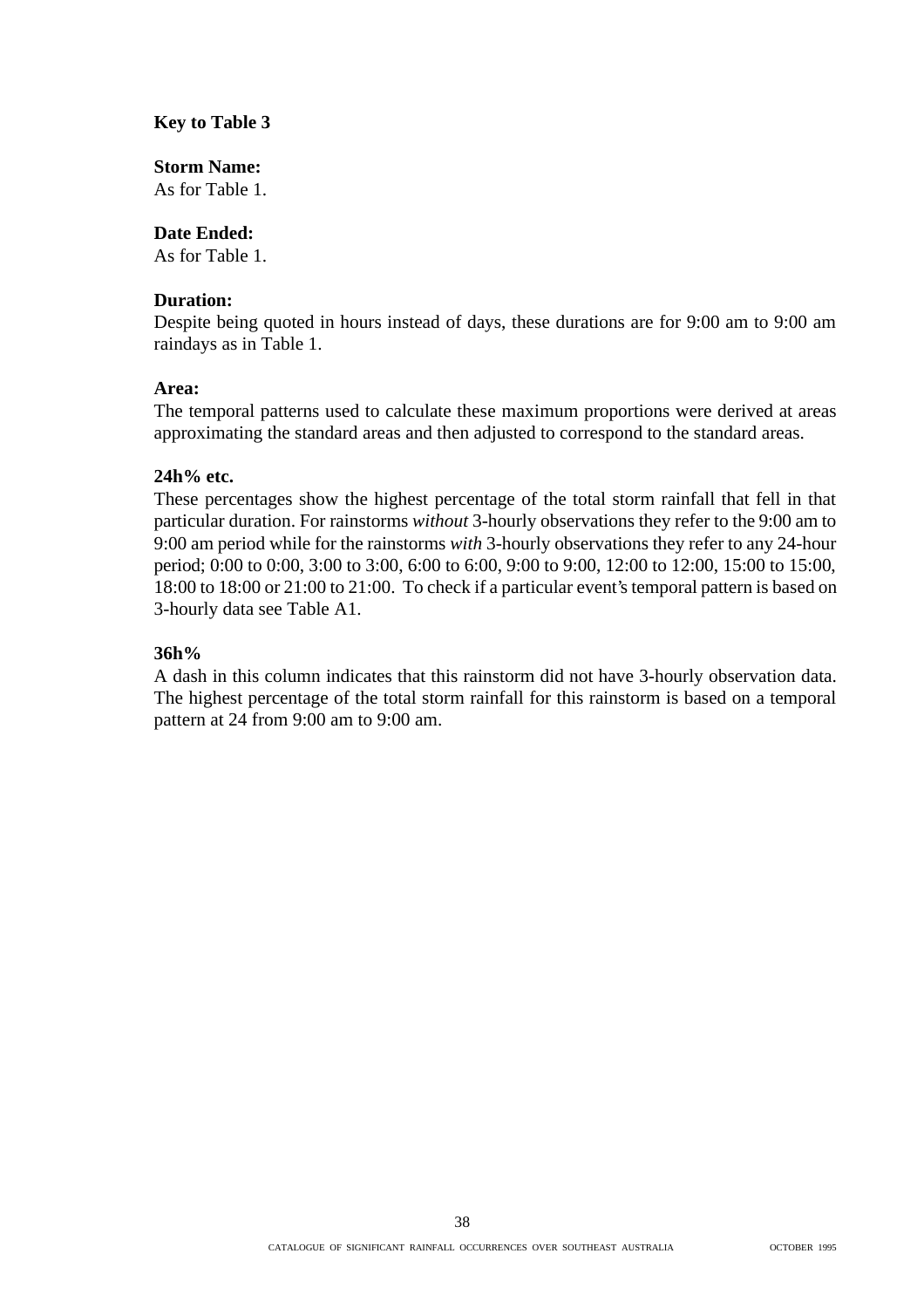

Figure 3. Parallelograms of Standard Areas Fitted to a Rainfall Distribution.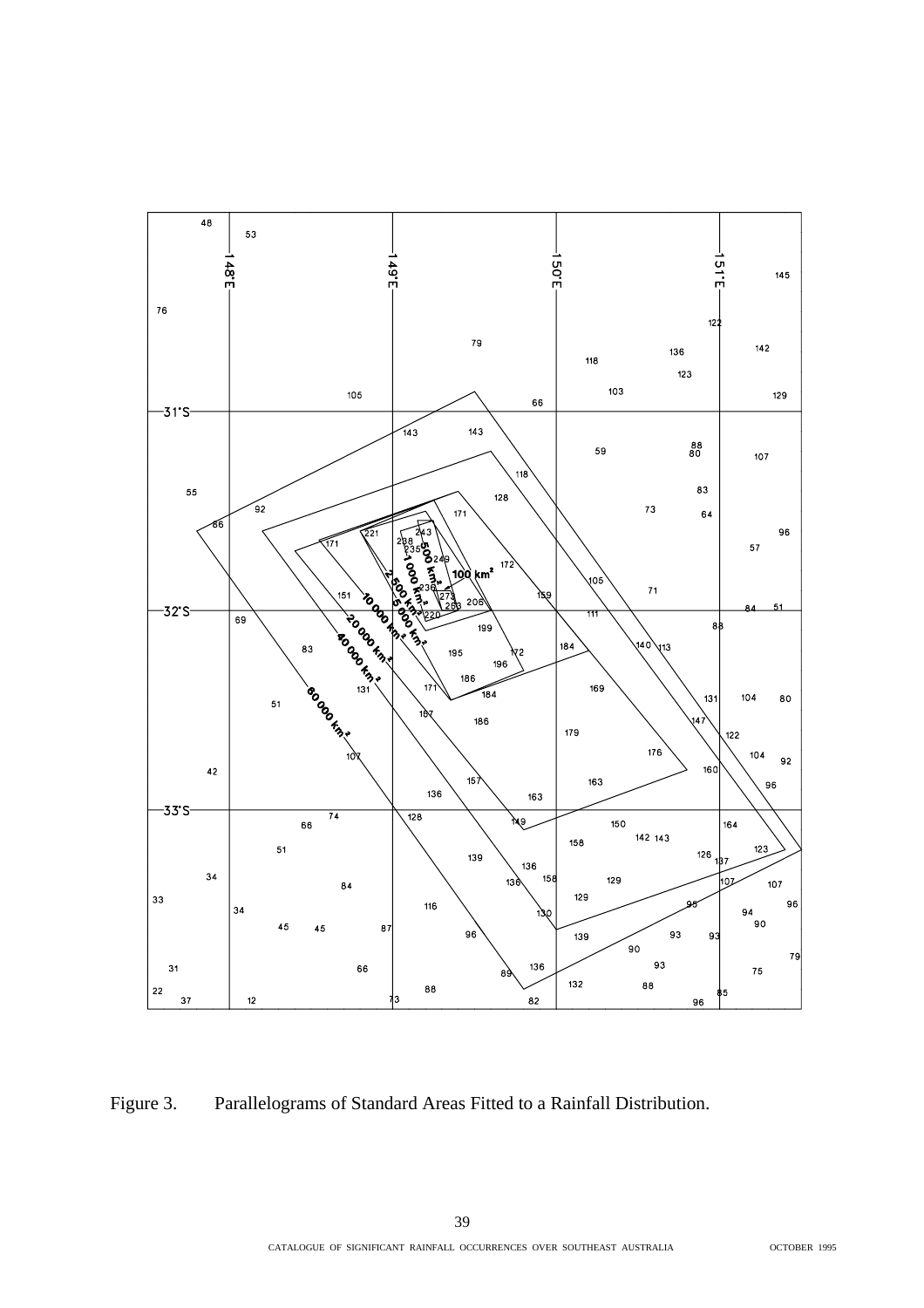| <b>STORM</b><br><b>NAME</b> | <b>DATE</b><br><b>ENDED</b> | <b>DURATION</b><br>(hours) | <b>AREA</b><br>(km <sup>2</sup> ) | 24 h<br>$\frac{0}{0}$ | 36 h<br>$\frac{0}{0}$        | 48 h<br>$\frac{0}{0}$ | 72 h<br>$\frac{0}{0}$ | 96 h<br>$\frac{0}{0}$ |
|-----------------------------|-----------------------------|----------------------------|-----------------------------------|-----------------------|------------------------------|-----------------------|-----------------------|-----------------------|
|                             |                             |                            |                                   |                       |                              |                       |                       |                       |
| TR1APR89                    | 2/4/1889                    | 24                         | 100                               | 100.0                 |                              |                       |                       |                       |
|                             |                             |                            | 500                               | 100.0                 |                              |                       |                       |                       |
|                             |                             |                            | 1000                              | 100.0                 |                              |                       |                       |                       |
|                             |                             |                            | 2500                              | 100.0                 |                              |                       |                       |                       |
|                             |                             |                            | 5000                              | 100.0                 |                              |                       |                       |                       |
|                             |                             |                            | 10000                             | 100.0                 |                              |                       |                       |                       |
|                             |                             |                            | 20000                             | 100.0                 |                              |                       |                       |                       |
|                             |                             |                            | 40000                             | 100.0                 |                              |                       |                       |                       |
|                             |                             |                            | 60000                             | 100.0                 |                              |                       |                       |                       |
| ST4APR89                    | 17/4/1889                   | 96                         | 100                               | 80.1                  | 86.9                         | 95.5                  | 99.6                  | 100.0                 |
|                             |                             |                            | 500                               | 72.1                  | 80.0                         | 91.8                  | 99.9                  | 100.0                 |
|                             |                             |                            | 1000                              | 68.1                  | 76.3                         | 89.6                  | 100.0                 | 100.0                 |
|                             |                             |                            | 2500                              | 70.0                  | 77.0                         | 87.9                  | 99.8                  | 100.0                 |
|                             |                             |                            | 5000                              | 68.4                  | 75.9                         | 88.0                  | 99.8                  | 100.0                 |
|                             |                             |                            | 10000                             | 62.0                  | 71.2                         | 87.6                  | 99.8                  | 100.0                 |
|                             |                             |                            | 20000                             | 56.7                  | 69.5                         | 87.9                  | 99.9                  | 100.0                 |
|                             |                             |                            | 40000                             | 56.4                  | 72.2                         | 89.9                  | 99.9                  | 100.0                 |
| SY6MAY89                    | 29/5/1889                   | 144                        | 100                               | 37.0                  | $\overline{\phantom{a}}$     | 65.2                  | 84.9                  | 94.9                  |
|                             |                             |                            | 500                               | 43.2                  | $\blacksquare$               | 65.7                  | 84.8                  | 92.8                  |
|                             |                             |                            | 1000                              | 45.9                  | $\overline{\phantom{a}}$     | 68.2                  | 86.1                  | 93.0                  |
|                             |                             |                            | 2500                              | 49.6                  | $\qquad \qquad \blacksquare$ | 73.4                  | 88.9                  | 95.4                  |
|                             |                             |                            | 5000                              | 48.3                  | $\qquad \qquad \blacksquare$ | 71.4                  | 88.1                  | 95.9                  |
|                             |                             |                            | 10000                             | 46.3                  | $\frac{1}{2}$                | 69.7                  | 86.0                  | 95.8                  |
|                             |                             |                            | 20000                             | 44.3                  | $\qquad \qquad \blacksquare$ | 67.5                  | 83.2                  | 95.1                  |
| HA3MAR93                    | 10/3/1893                   | 72                         | 100                               | 85.4                  | $\frac{1}{2}$                | 91.6                  | 100.0                 |                       |
|                             |                             |                            | 500                               | 85.8                  | $\overline{\phantom{a}}$     | 91.8                  | 100.0                 |                       |
|                             |                             |                            | 1000                              | 91.5                  | $\overline{a}$               | 95.1                  | 100.0                 |                       |
|                             |                             |                            | 2500                              | 81.5                  | $\qquad \qquad \blacksquare$ | 94.7                  | 100.0                 |                       |
|                             |                             |                            | 5000                              | 78.7                  | $\qquad \qquad \blacksquare$ | 93.3                  | 100.0                 |                       |
|                             |                             |                            | 10000                             | 82.9                  | $\overline{\phantom{a}}$     | 95.9                  | 100.0                 |                       |
|                             |                             |                            | 20000                             | 83.3                  | $\overline{\phantom{a}}$     | 96.1                  | 100.0                 |                       |
| MP4MAR93                    | 10/3/1893                   | 96                         | 100                               | 81.1                  | -                            | 95.5                  | 100.0                 | 100.0                 |
|                             |                             |                            | 500                               | 79.4                  | $\qquad \qquad \blacksquare$ | 93.2                  | 99.8                  | 100.0                 |
|                             |                             |                            | 1000                              | 79.3                  | $\overline{\phantom{a}}$     | 93.0                  | 99.8                  | 100.0                 |
|                             |                             |                            | 2500                              | 78.0                  | $\overline{\phantom{0}}$     | 93.7                  | 99.8                  | 100.0                 |
|                             |                             |                            | 5000                              | 72.2                  | $\frac{1}{2}$                | 93.4                  | 99.7                  | 100.0                 |
|                             |                             |                            | 10000                             | 65.7                  | $\qquad \qquad \blacksquare$ | 93.2                  | 99.8                  | 100.0                 |

| Table 3. Maximum Percentage of Total Rainfall at Standard Durations and Areas. |
|--------------------------------------------------------------------------------|
|                                                                                |

40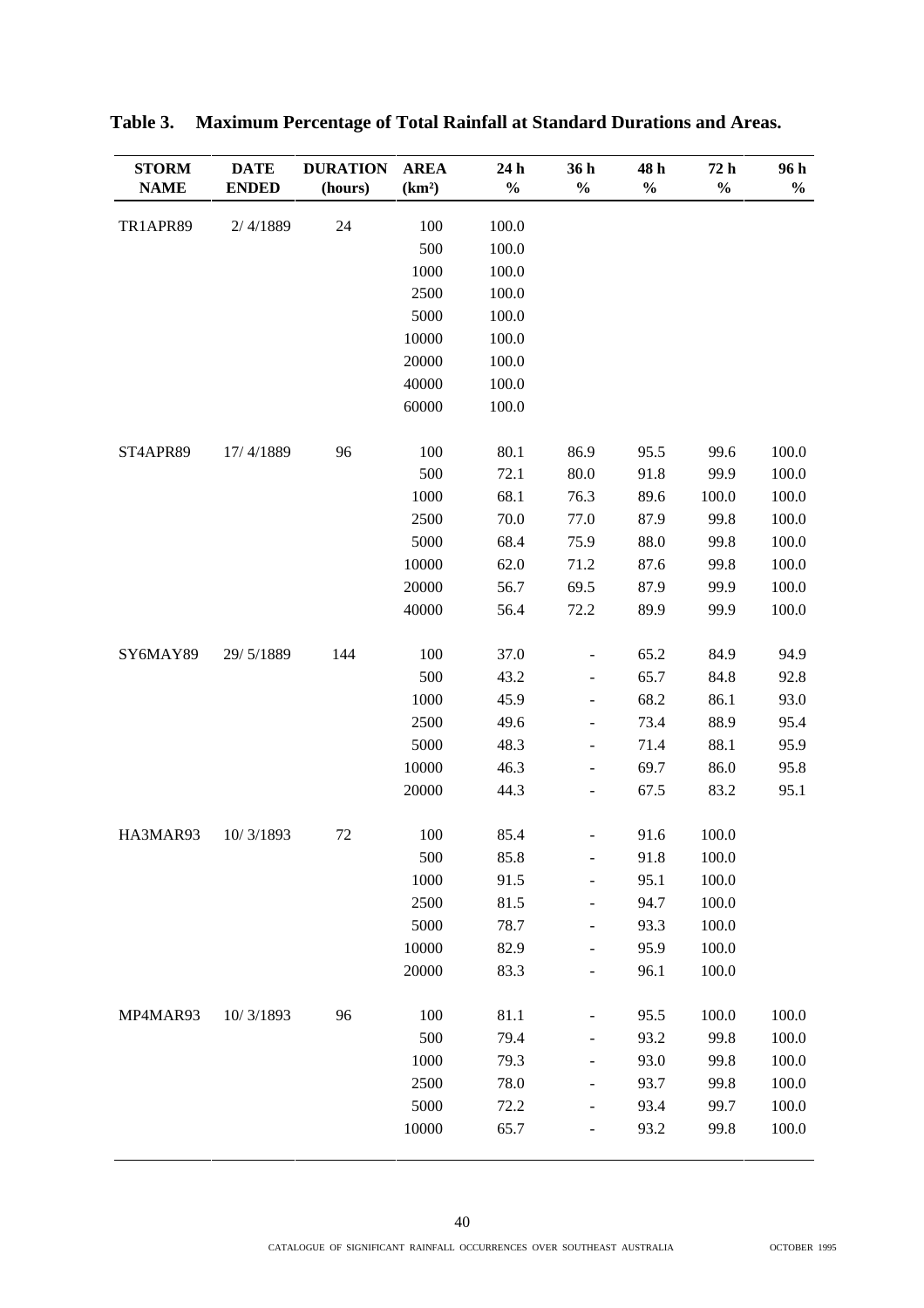| <b>STORM</b><br><b>NAME</b> | <b>DATE</b><br><b>ENDED</b> | <b>DURATION</b><br>(hours) | <b>AREA</b><br>(km <sup>2</sup> ) | 24 h<br>$\frac{0}{0}$ | 36 h<br>$\frac{0}{0}$        | 48 h<br>$\frac{0}{0}$ | 72 h<br>$\frac{0}{0}$ | 96 h<br>$\frac{0}{0}$ |
|-----------------------------|-----------------------------|----------------------------|-----------------------------------|-----------------------|------------------------------|-----------------------|-----------------------|-----------------------|
| BU5DEC93                    | 31/12/1893                  | 120                        | 100                               | 43.6                  | $\qquad \qquad \blacksquare$ | 67.2                  | 87.4                  | 96.3                  |
|                             |                             |                            | 500                               | 39.3                  | $\overline{\phantom{a}}$     | 69.1                  | 82.6                  | 95.7                  |
|                             |                             |                            | 1000                              | 39.8                  | $\blacksquare$               | 68.5                  | 82.9                  | 95.4                  |
|                             |                             |                            | 2500                              | 36.4                  | $\overline{\phantom{a}}$     | 71.2                  | 90.3                  | 96.8                  |
|                             |                             |                            | 5000                              | 40.5                  | $\overline{\phantom{a}}$     | 73.1                  | 90.9                  | 97.4                  |
|                             |                             |                            | 10000                             | 44.1                  | $\qquad \qquad \blacksquare$ | 69.5                  | 89.1                  | 97.7                  |
|                             |                             |                            | 20000                             | 47.2                  | $\overline{\phantom{a}}$     | 71.8                  | 90.4                  | 98.0                  |
|                             |                             |                            | 40000                             | 45.6                  | $\overline{\phantom{a}}$     | 72.6                  | 89.4                  | 95.5                  |
|                             |                             |                            | 60000                             | 42.9                  | $\overline{\phantom{a}}$     | 70.1                  | 86.0                  | 94.8                  |
| CO2FEB96                    | 12/2/1896                   | 48                         | 100                               | 56.3                  | $\qquad \qquad \blacksquare$ | 100.0                 |                       |                       |
|                             |                             |                            | 500                               | 56.2                  | $\frac{1}{2}$                | 100.0                 |                       |                       |
|                             |                             |                            | 1000                              | 55.4                  | $\blacksquare$               | 100.0                 |                       |                       |
|                             |                             |                            | 2500                              | 55.7                  | $\blacksquare$               | 100.0                 |                       |                       |
|                             |                             |                            | 5000                              | 60.3                  | $\frac{1}{2}$                | 100.0                 |                       |                       |
|                             |                             |                            | 10000                             | 56.1                  | $\blacksquare$               | 100.0                 |                       |                       |
|                             |                             |                            | 20000                             | 54.8                  | $\overline{\phantom{a}}$     | 100.0                 |                       |                       |
|                             |                             |                            | 40000                             | 53.8                  | $\qquad \qquad \blacksquare$ | 100.0                 |                       |                       |
|                             |                             |                            | 60000                             | 52.9                  | $\frac{1}{2}$                | 100.0                 |                       |                       |
| UL4FEB98                    | 15/2/1898                   | 96                         | 100                               | 28.1                  | $\qquad \qquad \blacksquare$ | 50.4                  | 78.4                  | 100.0                 |
|                             |                             |                            | 500                               | 29.9                  | $\qquad \qquad \blacksquare$ | 52.8                  | 79.1                  | 100.0                 |
|                             |                             |                            | 1000                              | 32.0                  | $\overline{\phantom{a}}$     | 56.2                  | 78.0                  | 100.0                 |
|                             |                             |                            | 2500                              | 32.3                  | $\overline{\phantom{a}}$     | 55.7                  | 79.5                  | 100.0                 |
|                             |                             |                            | 5000                              | 30.6                  | $\qquad \qquad \blacksquare$ | 53.7                  | 79.2                  | 100.0                 |
|                             |                             |                            | 10000                             | 31.4                  | $\overline{\phantom{a}}$     | 59.1                  | 80.7                  | 100.0                 |
|                             |                             |                            | 20000                             | 31.0                  | $\frac{1}{2}$                | 59.7                  | 79.5                  | 100.0                 |
|                             |                             |                            | 40000                             | 30.8                  | $\overline{\phantom{a}}$     | 59.5                  | 79.2                  | 100.0                 |
|                             |                             |                            | 60000                             | 30.8                  | $\overline{a}$               | 59.5                  | 79.2                  | 100.0                 |
| OR1MAR00                    | 21/3/1900                   | 24                         | 100                               | 100.0                 |                              |                       |                       |                       |
|                             |                             |                            | 500                               | 100.0                 |                              |                       |                       |                       |
|                             |                             |                            | 1000                              | 100.0                 |                              |                       |                       |                       |
|                             |                             |                            | 2500                              | 100.0                 |                              |                       |                       |                       |
|                             |                             |                            | 5000                              | 100.0                 |                              |                       |                       |                       |
|                             |                             |                            | 10000                             | 100.0                 |                              |                       |                       |                       |
|                             |                             |                            | 20000                             | 100.0                 |                              |                       |                       |                       |
|                             |                             |                            | 40000                             | 100.0                 |                              |                       |                       |                       |
|                             |                             |                            | 60000                             | 100.0                 |                              |                       |                       |                       |

**Table 3. (Cont.)**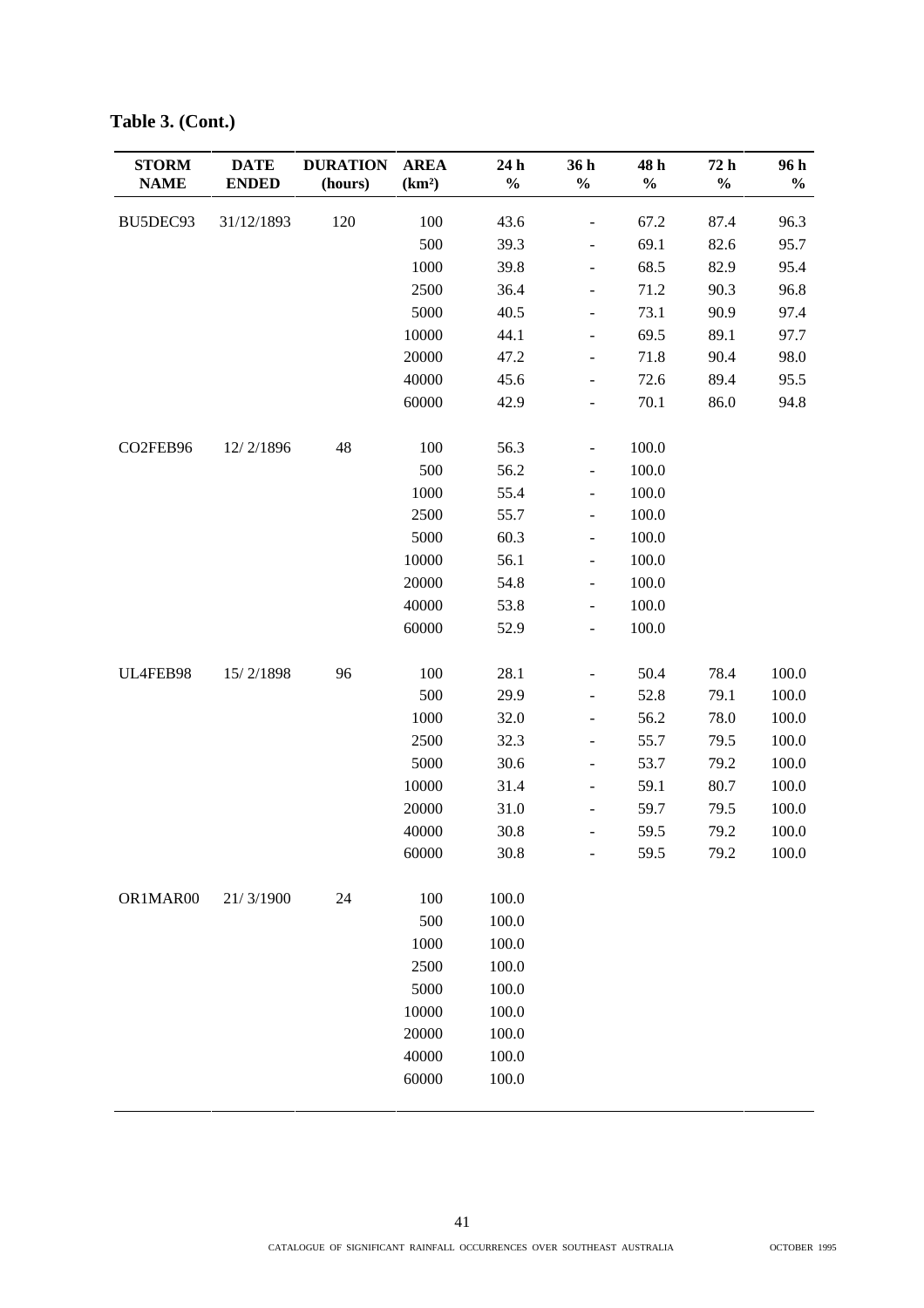| 168<br>26/4/1901<br>100<br>32.1<br>54.5<br>WA7APR01<br>72.6<br>86.9<br>$\frac{1}{2}$<br>500<br>33.0<br>56.2<br>77.5<br>90.9<br>$\qquad \qquad \blacksquare$<br>1000<br>33.2<br>59.9<br>80.6<br>89.9<br>$\overline{\phantom{a}}$<br>2500<br>34.3<br>62.7<br>80.4<br>90.1<br>$\qquad \qquad \blacksquare$<br>5000<br>63.3<br>90.8<br>33.5<br>80.3<br>$\overline{\phantom{a}}$<br>10000<br>35.0<br>61.7<br>78.8<br>90.4<br>$\blacksquare$<br>20000<br>58.9<br>90.6<br>30.9<br>75.4<br>$\overline{\phantom{a}}$<br>SY4JUL04<br>12/7/1904<br>96<br>100<br>38.5<br>74.5<br>89.1<br>100.0<br>$\qquad \qquad \blacksquare$<br>500<br>100.0<br>38.3<br>74.5<br>89.0<br>$\overline{\phantom{a}}$<br>100.0<br>1000<br>38.6<br>74.2<br>89.9<br>$\qquad \qquad \blacksquare$<br>2500<br>38.3<br>100.0<br>73.7<br>90.3<br>$\overline{\phantom{a}}$<br>100.0<br>5000<br>39.1<br>89.5<br>72.1<br>$\overline{\phantom{a}}$<br>10000<br>100.0<br>41.6<br>68.8<br>90.8<br>$\qquad \qquad \blacksquare$<br>20000<br>40.1<br>68.9<br>100.0<br>91.9<br>$\overline{a}$<br>WV1MAR10<br>24<br>100<br>100.0<br>6/3/1910<br>500<br>100.0<br>1000<br>100.0<br>2500<br>100.0<br>5000<br>100.0<br>100.0<br>10000<br>100.0<br>20000<br>40000<br>100.0<br>60000<br>100.0<br>100.0<br>CN1JAN11<br>12/1/1911<br>24<br>100<br>500<br>100.0<br>100.0<br>1000<br>100.0<br>2500<br>5000<br>100.0<br>10000<br>100.0<br>20000<br>100.0<br>100.0<br>40000<br>100.0<br>60000<br>WO5MAR14<br>24/3/1914<br>120<br>100<br>34.8<br>65.6<br>75.9<br>94.8<br>$\qquad \qquad \blacksquare$<br>500<br>93.8<br>35.7<br>64.9<br>75.7<br>$\overline{\phantom{a}}$<br>1000<br>42.6<br>67.0<br>93.6<br>79.3<br>$\qquad \qquad \blacksquare$<br>2500<br>91.9<br>37.9<br>59.5<br>74.1<br>$\overline{\phantom{a}}$<br>5000<br>33.3<br>52.5<br>89.8<br>67.5<br>$\qquad \qquad \blacksquare$<br>10000<br>88.3<br>30.1<br>51.9<br>64.2<br>$\qquad \qquad \blacksquare$<br>20000<br>27.2<br>86.5<br>45.8<br>59.4<br>$\overline{\phantom{a}}$ | <b>STORM</b><br><b>NAME</b> | <b>DATE</b><br><b>ENDED</b> | <b>DURATION</b><br>(hours) | <b>AREA</b><br>(km <sup>2</sup> ) | 24 h<br>$\frac{0}{0}$ | 36 h<br>$\frac{0}{0}$ | 48 h<br>$\%$ | 72 h<br>$\frac{0}{0}$ | 96 h<br>$\frac{0}{0}$ |
|--------------------------------------------------------------------------------------------------------------------------------------------------------------------------------------------------------------------------------------------------------------------------------------------------------------------------------------------------------------------------------------------------------------------------------------------------------------------------------------------------------------------------------------------------------------------------------------------------------------------------------------------------------------------------------------------------------------------------------------------------------------------------------------------------------------------------------------------------------------------------------------------------------------------------------------------------------------------------------------------------------------------------------------------------------------------------------------------------------------------------------------------------------------------------------------------------------------------------------------------------------------------------------------------------------------------------------------------------------------------------------------------------------------------------------------------------------------------------------------------------------------------------------------------------------------------------------------------------------------------------------------------------------------------------------------------------------------------------------------------------------------------------------------------------------------------------------------------------------------------------------------------------------------------------------------------------------------------------------|-----------------------------|-----------------------------|----------------------------|-----------------------------------|-----------------------|-----------------------|--------------|-----------------------|-----------------------|
|                                                                                                                                                                                                                                                                                                                                                                                                                                                                                                                                                                                                                                                                                                                                                                                                                                                                                                                                                                                                                                                                                                                                                                                                                                                                                                                                                                                                                                                                                                                                                                                                                                                                                                                                                                                                                                                                                                                                                                                |                             |                             |                            |                                   |                       |                       |              |                       |                       |
|                                                                                                                                                                                                                                                                                                                                                                                                                                                                                                                                                                                                                                                                                                                                                                                                                                                                                                                                                                                                                                                                                                                                                                                                                                                                                                                                                                                                                                                                                                                                                                                                                                                                                                                                                                                                                                                                                                                                                                                |                             |                             |                            |                                   |                       |                       |              |                       |                       |
|                                                                                                                                                                                                                                                                                                                                                                                                                                                                                                                                                                                                                                                                                                                                                                                                                                                                                                                                                                                                                                                                                                                                                                                                                                                                                                                                                                                                                                                                                                                                                                                                                                                                                                                                                                                                                                                                                                                                                                                |                             |                             |                            |                                   |                       |                       |              |                       |                       |
|                                                                                                                                                                                                                                                                                                                                                                                                                                                                                                                                                                                                                                                                                                                                                                                                                                                                                                                                                                                                                                                                                                                                                                                                                                                                                                                                                                                                                                                                                                                                                                                                                                                                                                                                                                                                                                                                                                                                                                                |                             |                             |                            |                                   |                       |                       |              |                       |                       |
|                                                                                                                                                                                                                                                                                                                                                                                                                                                                                                                                                                                                                                                                                                                                                                                                                                                                                                                                                                                                                                                                                                                                                                                                                                                                                                                                                                                                                                                                                                                                                                                                                                                                                                                                                                                                                                                                                                                                                                                |                             |                             |                            |                                   |                       |                       |              |                       |                       |
|                                                                                                                                                                                                                                                                                                                                                                                                                                                                                                                                                                                                                                                                                                                                                                                                                                                                                                                                                                                                                                                                                                                                                                                                                                                                                                                                                                                                                                                                                                                                                                                                                                                                                                                                                                                                                                                                                                                                                                                |                             |                             |                            |                                   |                       |                       |              |                       |                       |
|                                                                                                                                                                                                                                                                                                                                                                                                                                                                                                                                                                                                                                                                                                                                                                                                                                                                                                                                                                                                                                                                                                                                                                                                                                                                                                                                                                                                                                                                                                                                                                                                                                                                                                                                                                                                                                                                                                                                                                                |                             |                             |                            |                                   |                       |                       |              |                       |                       |
|                                                                                                                                                                                                                                                                                                                                                                                                                                                                                                                                                                                                                                                                                                                                                                                                                                                                                                                                                                                                                                                                                                                                                                                                                                                                                                                                                                                                                                                                                                                                                                                                                                                                                                                                                                                                                                                                                                                                                                                |                             |                             |                            |                                   |                       |                       |              |                       |                       |
|                                                                                                                                                                                                                                                                                                                                                                                                                                                                                                                                                                                                                                                                                                                                                                                                                                                                                                                                                                                                                                                                                                                                                                                                                                                                                                                                                                                                                                                                                                                                                                                                                                                                                                                                                                                                                                                                                                                                                                                |                             |                             |                            |                                   |                       |                       |              |                       |                       |
|                                                                                                                                                                                                                                                                                                                                                                                                                                                                                                                                                                                                                                                                                                                                                                                                                                                                                                                                                                                                                                                                                                                                                                                                                                                                                                                                                                                                                                                                                                                                                                                                                                                                                                                                                                                                                                                                                                                                                                                |                             |                             |                            |                                   |                       |                       |              |                       |                       |
|                                                                                                                                                                                                                                                                                                                                                                                                                                                                                                                                                                                                                                                                                                                                                                                                                                                                                                                                                                                                                                                                                                                                                                                                                                                                                                                                                                                                                                                                                                                                                                                                                                                                                                                                                                                                                                                                                                                                                                                |                             |                             |                            |                                   |                       |                       |              |                       |                       |
|                                                                                                                                                                                                                                                                                                                                                                                                                                                                                                                                                                                                                                                                                                                                                                                                                                                                                                                                                                                                                                                                                                                                                                                                                                                                                                                                                                                                                                                                                                                                                                                                                                                                                                                                                                                                                                                                                                                                                                                |                             |                             |                            |                                   |                       |                       |              |                       |                       |
|                                                                                                                                                                                                                                                                                                                                                                                                                                                                                                                                                                                                                                                                                                                                                                                                                                                                                                                                                                                                                                                                                                                                                                                                                                                                                                                                                                                                                                                                                                                                                                                                                                                                                                                                                                                                                                                                                                                                                                                |                             |                             |                            |                                   |                       |                       |              |                       |                       |
|                                                                                                                                                                                                                                                                                                                                                                                                                                                                                                                                                                                                                                                                                                                                                                                                                                                                                                                                                                                                                                                                                                                                                                                                                                                                                                                                                                                                                                                                                                                                                                                                                                                                                                                                                                                                                                                                                                                                                                                |                             |                             |                            |                                   |                       |                       |              |                       |                       |
|                                                                                                                                                                                                                                                                                                                                                                                                                                                                                                                                                                                                                                                                                                                                                                                                                                                                                                                                                                                                                                                                                                                                                                                                                                                                                                                                                                                                                                                                                                                                                                                                                                                                                                                                                                                                                                                                                                                                                                                |                             |                             |                            |                                   |                       |                       |              |                       |                       |
|                                                                                                                                                                                                                                                                                                                                                                                                                                                                                                                                                                                                                                                                                                                                                                                                                                                                                                                                                                                                                                                                                                                                                                                                                                                                                                                                                                                                                                                                                                                                                                                                                                                                                                                                                                                                                                                                                                                                                                                |                             |                             |                            |                                   |                       |                       |              |                       |                       |
|                                                                                                                                                                                                                                                                                                                                                                                                                                                                                                                                                                                                                                                                                                                                                                                                                                                                                                                                                                                                                                                                                                                                                                                                                                                                                                                                                                                                                                                                                                                                                                                                                                                                                                                                                                                                                                                                                                                                                                                |                             |                             |                            |                                   |                       |                       |              |                       |                       |
|                                                                                                                                                                                                                                                                                                                                                                                                                                                                                                                                                                                                                                                                                                                                                                                                                                                                                                                                                                                                                                                                                                                                                                                                                                                                                                                                                                                                                                                                                                                                                                                                                                                                                                                                                                                                                                                                                                                                                                                |                             |                             |                            |                                   |                       |                       |              |                       |                       |
|                                                                                                                                                                                                                                                                                                                                                                                                                                                                                                                                                                                                                                                                                                                                                                                                                                                                                                                                                                                                                                                                                                                                                                                                                                                                                                                                                                                                                                                                                                                                                                                                                                                                                                                                                                                                                                                                                                                                                                                |                             |                             |                            |                                   |                       |                       |              |                       |                       |
|                                                                                                                                                                                                                                                                                                                                                                                                                                                                                                                                                                                                                                                                                                                                                                                                                                                                                                                                                                                                                                                                                                                                                                                                                                                                                                                                                                                                                                                                                                                                                                                                                                                                                                                                                                                                                                                                                                                                                                                |                             |                             |                            |                                   |                       |                       |              |                       |                       |
|                                                                                                                                                                                                                                                                                                                                                                                                                                                                                                                                                                                                                                                                                                                                                                                                                                                                                                                                                                                                                                                                                                                                                                                                                                                                                                                                                                                                                                                                                                                                                                                                                                                                                                                                                                                                                                                                                                                                                                                |                             |                             |                            |                                   |                       |                       |              |                       |                       |
|                                                                                                                                                                                                                                                                                                                                                                                                                                                                                                                                                                                                                                                                                                                                                                                                                                                                                                                                                                                                                                                                                                                                                                                                                                                                                                                                                                                                                                                                                                                                                                                                                                                                                                                                                                                                                                                                                                                                                                                |                             |                             |                            |                                   |                       |                       |              |                       |                       |
|                                                                                                                                                                                                                                                                                                                                                                                                                                                                                                                                                                                                                                                                                                                                                                                                                                                                                                                                                                                                                                                                                                                                                                                                                                                                                                                                                                                                                                                                                                                                                                                                                                                                                                                                                                                                                                                                                                                                                                                |                             |                             |                            |                                   |                       |                       |              |                       |                       |
|                                                                                                                                                                                                                                                                                                                                                                                                                                                                                                                                                                                                                                                                                                                                                                                                                                                                                                                                                                                                                                                                                                                                                                                                                                                                                                                                                                                                                                                                                                                                                                                                                                                                                                                                                                                                                                                                                                                                                                                |                             |                             |                            |                                   |                       |                       |              |                       |                       |
|                                                                                                                                                                                                                                                                                                                                                                                                                                                                                                                                                                                                                                                                                                                                                                                                                                                                                                                                                                                                                                                                                                                                                                                                                                                                                                                                                                                                                                                                                                                                                                                                                                                                                                                                                                                                                                                                                                                                                                                |                             |                             |                            |                                   |                       |                       |              |                       |                       |
|                                                                                                                                                                                                                                                                                                                                                                                                                                                                                                                                                                                                                                                                                                                                                                                                                                                                                                                                                                                                                                                                                                                                                                                                                                                                                                                                                                                                                                                                                                                                                                                                                                                                                                                                                                                                                                                                                                                                                                                |                             |                             |                            |                                   |                       |                       |              |                       |                       |
|                                                                                                                                                                                                                                                                                                                                                                                                                                                                                                                                                                                                                                                                                                                                                                                                                                                                                                                                                                                                                                                                                                                                                                                                                                                                                                                                                                                                                                                                                                                                                                                                                                                                                                                                                                                                                                                                                                                                                                                |                             |                             |                            |                                   |                       |                       |              |                       |                       |
|                                                                                                                                                                                                                                                                                                                                                                                                                                                                                                                                                                                                                                                                                                                                                                                                                                                                                                                                                                                                                                                                                                                                                                                                                                                                                                                                                                                                                                                                                                                                                                                                                                                                                                                                                                                                                                                                                                                                                                                |                             |                             |                            |                                   |                       |                       |              |                       |                       |
|                                                                                                                                                                                                                                                                                                                                                                                                                                                                                                                                                                                                                                                                                                                                                                                                                                                                                                                                                                                                                                                                                                                                                                                                                                                                                                                                                                                                                                                                                                                                                                                                                                                                                                                                                                                                                                                                                                                                                                                |                             |                             |                            |                                   |                       |                       |              |                       |                       |
|                                                                                                                                                                                                                                                                                                                                                                                                                                                                                                                                                                                                                                                                                                                                                                                                                                                                                                                                                                                                                                                                                                                                                                                                                                                                                                                                                                                                                                                                                                                                                                                                                                                                                                                                                                                                                                                                                                                                                                                |                             |                             |                            |                                   |                       |                       |              |                       |                       |
|                                                                                                                                                                                                                                                                                                                                                                                                                                                                                                                                                                                                                                                                                                                                                                                                                                                                                                                                                                                                                                                                                                                                                                                                                                                                                                                                                                                                                                                                                                                                                                                                                                                                                                                                                                                                                                                                                                                                                                                |                             |                             |                            |                                   |                       |                       |              |                       |                       |
|                                                                                                                                                                                                                                                                                                                                                                                                                                                                                                                                                                                                                                                                                                                                                                                                                                                                                                                                                                                                                                                                                                                                                                                                                                                                                                                                                                                                                                                                                                                                                                                                                                                                                                                                                                                                                                                                                                                                                                                |                             |                             |                            |                                   |                       |                       |              |                       |                       |
|                                                                                                                                                                                                                                                                                                                                                                                                                                                                                                                                                                                                                                                                                                                                                                                                                                                                                                                                                                                                                                                                                                                                                                                                                                                                                                                                                                                                                                                                                                                                                                                                                                                                                                                                                                                                                                                                                                                                                                                |                             |                             |                            |                                   |                       |                       |              |                       |                       |
|                                                                                                                                                                                                                                                                                                                                                                                                                                                                                                                                                                                                                                                                                                                                                                                                                                                                                                                                                                                                                                                                                                                                                                                                                                                                                                                                                                                                                                                                                                                                                                                                                                                                                                                                                                                                                                                                                                                                                                                |                             |                             |                            |                                   |                       |                       |              |                       |                       |
|                                                                                                                                                                                                                                                                                                                                                                                                                                                                                                                                                                                                                                                                                                                                                                                                                                                                                                                                                                                                                                                                                                                                                                                                                                                                                                                                                                                                                                                                                                                                                                                                                                                                                                                                                                                                                                                                                                                                                                                |                             |                             |                            |                                   |                       |                       |              |                       |                       |
|                                                                                                                                                                                                                                                                                                                                                                                                                                                                                                                                                                                                                                                                                                                                                                                                                                                                                                                                                                                                                                                                                                                                                                                                                                                                                                                                                                                                                                                                                                                                                                                                                                                                                                                                                                                                                                                                                                                                                                                |                             |                             |                            |                                   |                       |                       |              |                       |                       |
|                                                                                                                                                                                                                                                                                                                                                                                                                                                                                                                                                                                                                                                                                                                                                                                                                                                                                                                                                                                                                                                                                                                                                                                                                                                                                                                                                                                                                                                                                                                                                                                                                                                                                                                                                                                                                                                                                                                                                                                |                             |                             |                            |                                   |                       |                       |              |                       |                       |
|                                                                                                                                                                                                                                                                                                                                                                                                                                                                                                                                                                                                                                                                                                                                                                                                                                                                                                                                                                                                                                                                                                                                                                                                                                                                                                                                                                                                                                                                                                                                                                                                                                                                                                                                                                                                                                                                                                                                                                                |                             |                             |                            |                                   |                       |                       |              |                       |                       |
|                                                                                                                                                                                                                                                                                                                                                                                                                                                                                                                                                                                                                                                                                                                                                                                                                                                                                                                                                                                                                                                                                                                                                                                                                                                                                                                                                                                                                                                                                                                                                                                                                                                                                                                                                                                                                                                                                                                                                                                |                             |                             |                            |                                   |                       |                       |              |                       |                       |
|                                                                                                                                                                                                                                                                                                                                                                                                                                                                                                                                                                                                                                                                                                                                                                                                                                                                                                                                                                                                                                                                                                                                                                                                                                                                                                                                                                                                                                                                                                                                                                                                                                                                                                                                                                                                                                                                                                                                                                                |                             |                             |                            |                                   |                       |                       |              |                       |                       |

**Table 3. (Cont.)**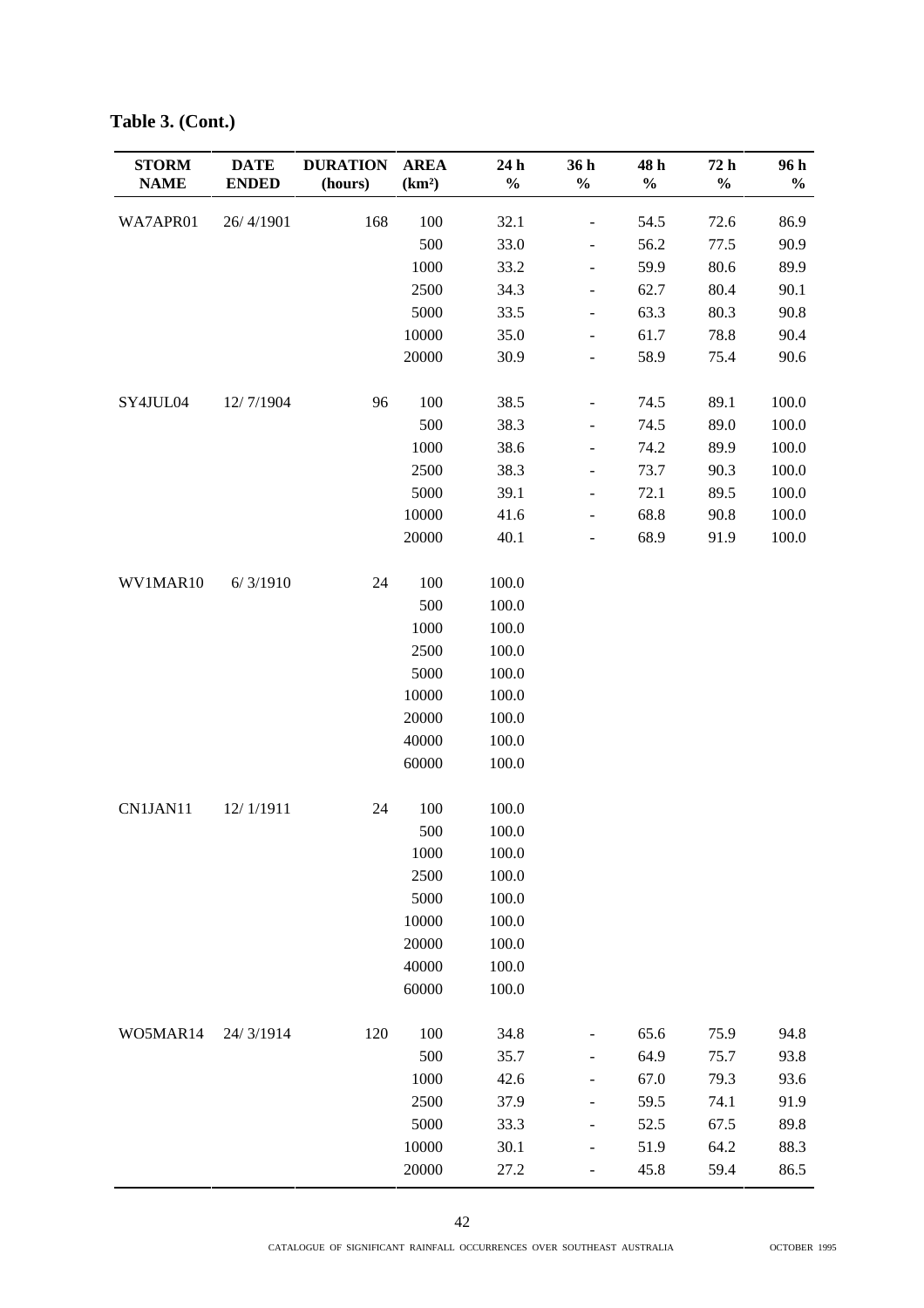| <b>STORM</b> | <b>DATE</b>  | <b>DURATION</b> | <b>AREA</b>        | 24 h          | 36 h                         | 48 h          | 72 h          | 96 h          |
|--------------|--------------|-----------------|--------------------|---------------|------------------------------|---------------|---------------|---------------|
| <b>NAME</b>  | <b>ENDED</b> | (hours)         | (km <sup>2</sup> ) | $\frac{0}{0}$ | $\frac{0}{0}$                | $\frac{0}{0}$ | $\frac{0}{0}$ | $\frac{0}{0}$ |
| ED3FEB19     | 27/2/1919    | 72              | 100                | 67.2          | $\qquad \qquad \blacksquare$ | 95.2          | 100.0         |               |
|              |              |                 | 500                | 69.5          | $\overline{\phantom{a}}$     | 95.7          | 100.0         |               |
|              |              |                 | 1000               | 68.6          | $\qquad \qquad \blacksquare$ | 95.1          | 100.0         |               |
|              |              |                 | 2500               | 61.3          | $\overline{\phantom{m}}$     | 92.0          | 100.0         |               |
|              |              |                 | 5000               | 56.1          |                              | 85.0          | 100.0         |               |
|              |              |                 | 10000              | 60.9          | $\frac{1}{2}$                | 89.1          | 100.0         |               |
|              |              |                 | 20000              | 61.0          | $\qquad \qquad \blacksquare$ | 89.1          | 100.0         |               |
| WI3MAR21     | 1/3/1921     | 72              | 100                | 98.9          | 98.9                         | 98.9          | 100.0         |               |
|              |              |                 | 500                | 98.7          | 98.7                         | 98.7          | 100.0         |               |
|              |              |                 | 1000               | 98.3          | 98.3                         | 98.3          | 100.0         |               |
|              |              |                 | 2500               | 95.9          | 95.9                         | 95.9          | 100.0         |               |
|              |              |                 | 5000               | 92.9          | 92.9                         | 92.9          | 100.0         |               |
|              |              |                 | 10000              | 94.4          | 94.4                         | 94.4          | 100.0         |               |
|              |              |                 | 20000              | 93.6          | 93.6                         | 93.6          | 100.0         |               |
|              |              |                 | 40000              | 93.6          | 93.6                         | 93.6          | 100.0         |               |
|              |              |                 | 60000              | 89.0          | 89.0                         | 89.0          | 100.0         |               |
| MA2MAY21     | 16/5/1921    | 48              | 100                | 63.3          | $\blacksquare$               | 100.0         |               |               |
|              |              |                 | 500                | 56.9          | $\overline{\phantom{a}}$     | 100.0         |               |               |
|              |              |                 | 1000               | 52.2          | $\qquad \qquad \blacksquare$ | 100.0         |               |               |
|              |              |                 | 2500               | 55.0          | $\overline{\phantom{a}}$     | 100.0         |               |               |
|              |              |                 | 5000               | 54.2          | $\qquad \qquad \blacksquare$ | 100.0         |               |               |
|              |              |                 | 10000              | 51.5          | $\overline{\phantom{a}}$     | 100.0         |               |               |
|              |              |                 | 20000              | 51.2          | $\overline{\phantom{a}}$     | 100.0         |               |               |
|              |              |                 |                    |               |                              |               |               |               |
| MA5MAY21     | 16/5/1921    | 120             | 100                | 37.7          | $\overline{\phantom{a}}$     | 62.3          | 93.7          | 93.8          |
|              |              |                 | 500                | 36.8          | $\overline{\phantom{a}}$     | 64.5          | 97.5          | 97.7          |
|              |              |                 | 1000               | 37.2          |                              | 64.4          | 97.8          | 98.1          |
|              |              |                 | 2500               | 36.2          |                              | 63.7          | 98.2          | 98.6          |
|              |              |                 | 5000               | 37.7          | $\qquad \qquad \blacksquare$ | 66.7          | 98.6          | 99.0          |
|              |              |                 | 10000              | 35.2          | $\frac{1}{2}$                | 64.9          | 96.8          | 99.1          |
|              |              |                 | 20000              | 34.3          | $\overline{\phantom{a}}$     | 64.2          | 96.2          | 99.1          |
|              |              |                 | 40000              | 34.3          |                              | 64.2          | 96.2          | 99.1          |
| KI5JUL22     | 29/7/1922    | 120             | 100                | 33.3          |                              | 63.7          | 75.4          | 88.3          |
|              |              |                 | 500                | 31.3          |                              | 60.9          | 77.0          | 89.3          |
|              |              |                 | 1000               | 31.2          | $\overline{\phantom{a}}$     | 61.5          | 77.4          | 89.1          |
|              |              |                 | 2500               | 31.8          |                              | 57.2          | 79.7          | 90.2          |
|              |              |                 | 5000               | 34.4          | $\qquad \qquad \blacksquare$ | 58.8          | 81.8          | 91.9          |
|              |              |                 | 10000              | 36.0          | $\frac{1}{2}$                | 63.3          | 82.3          | 91.7          |
|              |              |                 | 20000              | 32.6          | $\overline{\phantom{0}}$     | 57.3          | 75.0          | 88.8          |
|              |              |                 |                    |               |                              |               |               |               |

**Table 3. (Cont.)**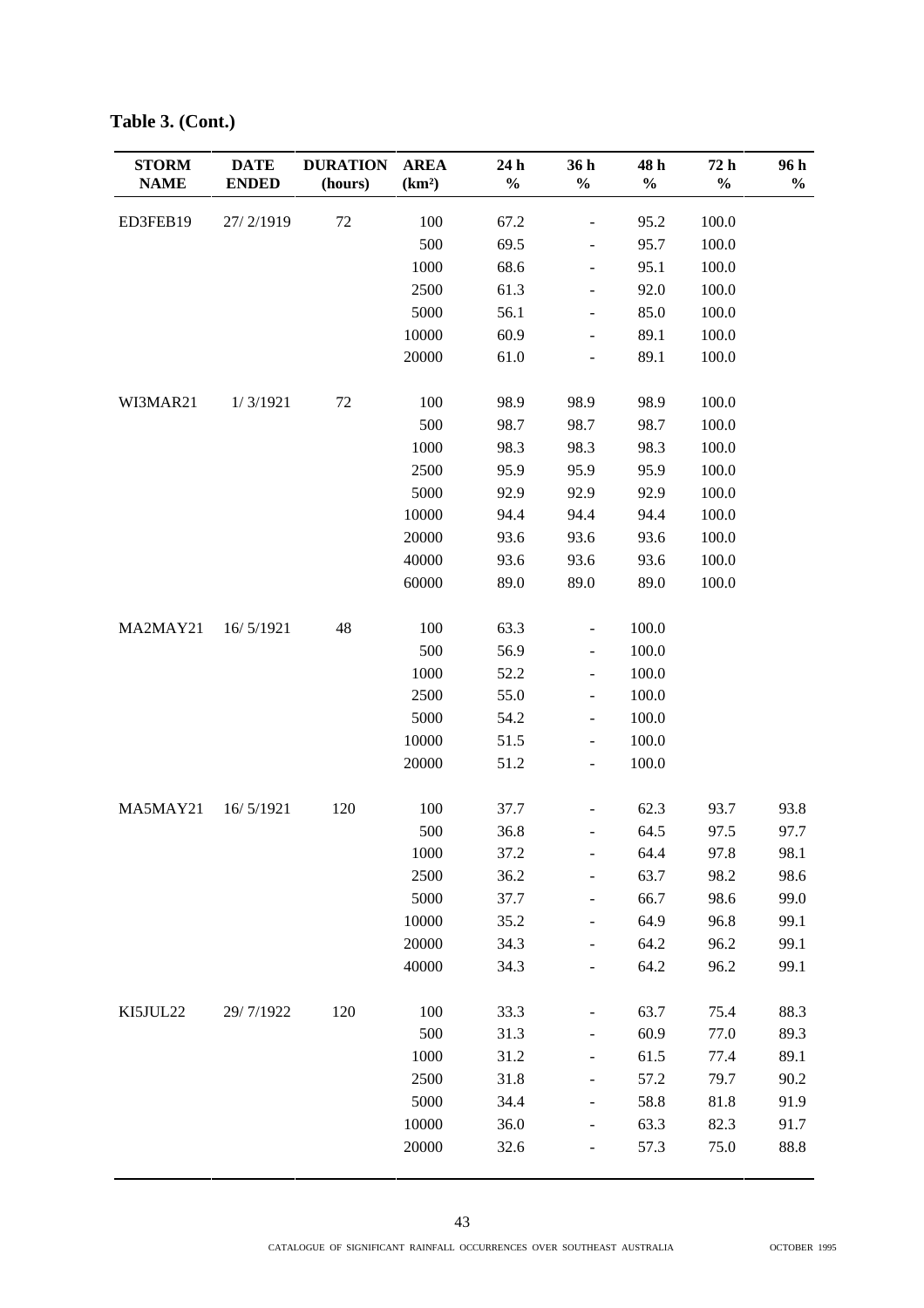| <b>STORM</b><br><b>NAME</b> | <b>DATE</b><br><b>ENDED</b> | <b>DURATION</b><br>(hours) | <b>AREA</b><br>(km <sup>2</sup> ) | 24 h<br>$\%$ | 36h<br>$\frac{0}{0}$         | 48h<br>$\frac{0}{0}$ | 72 h<br>$\frac{0}{0}$ | 96 h<br>$\frac{0}{0}$ |
|-----------------------------|-----------------------------|----------------------------|-----------------------------------|--------------|------------------------------|----------------------|-----------------------|-----------------------|
| BU1MAY25                    | 27/5/1925                   | 24                         | 100                               | 100.0        |                              |                      |                       |                       |
|                             |                             |                            | 500                               | 100.0        |                              |                      |                       |                       |
|                             |                             |                            | 1000                              | 100.0        |                              |                      |                       |                       |
|                             |                             |                            | 2500                              | 100.0        |                              |                      |                       |                       |
|                             |                             |                            | 5000                              | 100.0        |                              |                      |                       |                       |
|                             |                             |                            | 10000                             | 100.0        |                              |                      |                       |                       |
|                             |                             |                            | 20000                             | 100.0        |                              |                      |                       |                       |
|                             |                             |                            | 40000                             | 100.0        |                              |                      |                       |                       |
| BU4MAY25                    | 28/5/1925                   | 96                         | 100                               | 80.5         | 94.1                         | 99.1                 | 100.0                 | 100.0                 |
|                             |                             |                            | 500                               | 78.8         | 93.3                         | 98.7                 | 99.7                  | 100.0                 |
|                             |                             |                            | 1000                              | 78.2         | 93.0                         | 98.6                 | 99.6                  | 100.0                 |
|                             |                             |                            | 2500                              | 80.1         | 93.6                         | 98.5                 | 99.5                  | 100.0                 |
|                             |                             |                            | 5000                              | 81.4         | 94.5                         | 98.7                 | 99.4                  | 100.0                 |
|                             |                             |                            | 10000                             | 80.7         | 94.8                         | 98.6                 | 99.3                  | 100.0                 |
|                             |                             |                            | 20000                             | 77.4         | 91.8                         | 96.1                 | 96.9                  | 100.0                 |
|                             |                             |                            | 40000                             | 73.4         | 89.6                         | 94.1                 | 94.8                  | 100.0                 |
| KI5MAY25                    | 28/5/1925                   | 120                        | 100                               | 56.0         | $\frac{1}{2}$                | 84.4                 | 97.4                  | 100.0                 |
|                             |                             |                            | 500                               | 42.7         | $\blacksquare$               | 79.3                 | 91.1                  | 99.6                  |
|                             |                             |                            | 1000                              | 47.2         | $\overline{\phantom{0}}$     | 81.7                 | 92.6                  | 99.6                  |
|                             |                             |                            | 2500                              | 49.3         | $\frac{1}{2}$                | 80.6                 | 91.0                  | 99.6                  |
|                             |                             |                            | 5000                              | 51.2         | $\frac{1}{2}$                | $80.0\,$             | 92.1                  | 99.9                  |
|                             |                             |                            | 10000                             | 50.5         | $\blacksquare$               | 79.2                 | 91.2                  | 99.8                  |
|                             |                             |                            | 20000                             | 50.2         | $\frac{1}{2}$                | 78.9                 | 90.8                  | 99.8                  |
| AD3MAR26                    | 25/3/1926                   | 72                         | 100                               | 51.9         | $\frac{1}{2}$                | 85.1                 | 100.0                 |                       |
|                             |                             |                            | 500                               | 53.2         | $\overline{\phantom{0}}$     | 87.8                 | 100.0                 |                       |
|                             |                             |                            | 1000                              | 53.5         | -                            | 88.4                 | 100.0                 |                       |
|                             |                             |                            | 2500                              | 53.7         |                              | 89.5                 | 100.0                 |                       |
|                             |                             |                            | 5000                              | 54.9         | $\qquad \qquad \blacksquare$ | 90.5                 | 100.0                 |                       |
|                             |                             |                            | 10000                             | 56.1         | $\overline{\phantom{0}}$     | 91.2                 | 100.0                 |                       |
|                             |                             |                            | 20000                             | 55.2         | $\overline{\phantom{0}}$     | 91.9                 | 100.0                 |                       |
|                             |                             |                            | 40000                             | 51.4         | $\qquad \qquad \blacksquare$ | 90.6                 | 100.0                 |                       |
|                             |                             |                            | 60000                             | 47.6         |                              | 89.9                 | 100.0                 |                       |

**Table 3. (Cont.)**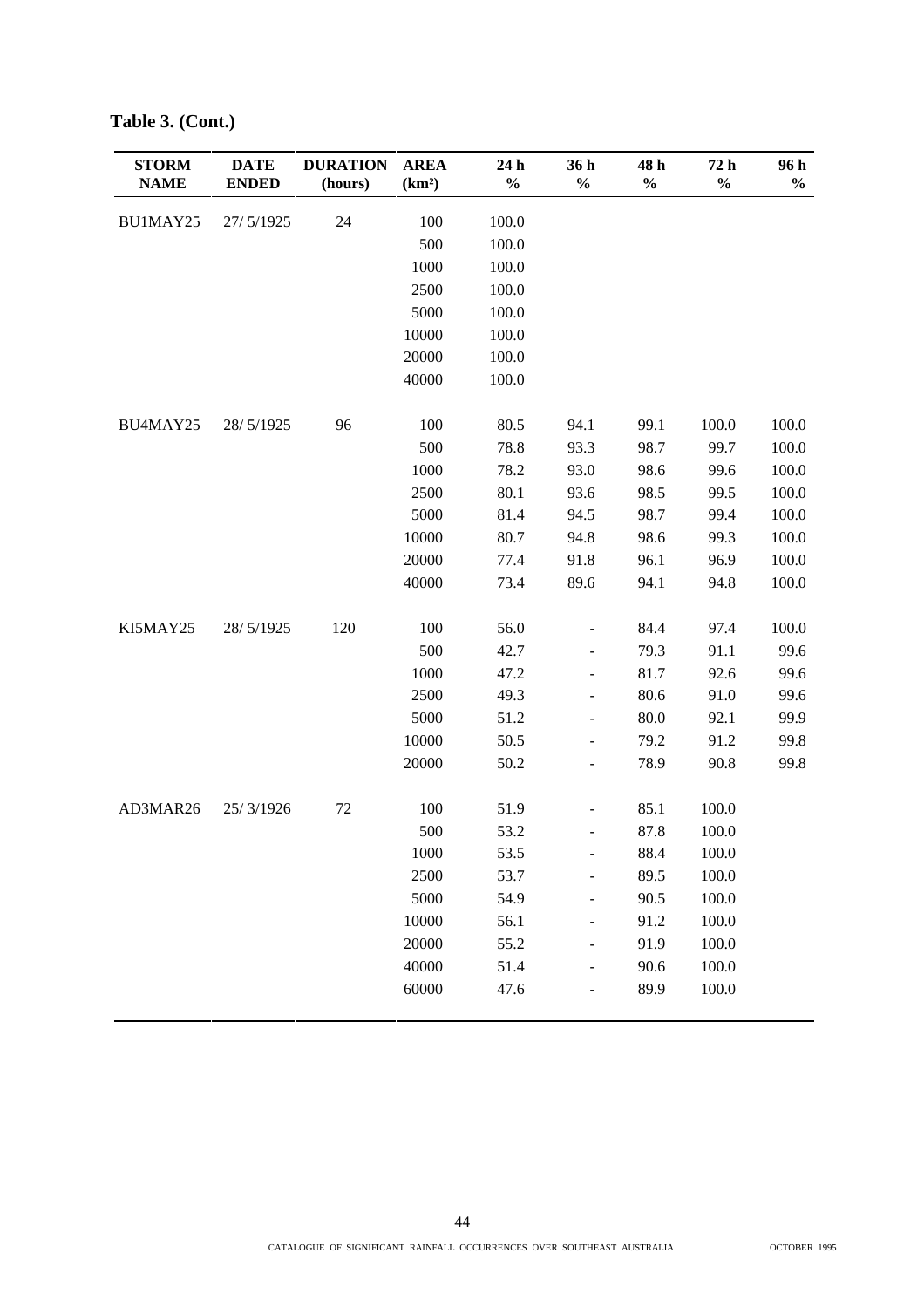| <b>STORM</b><br><b>NAME</b> | <b>DATE</b><br><b>ENDED</b> | <b>DURATION</b><br>(hours) | <b>AREA</b><br>(km <sup>2</sup> ) | 24 h<br>$\%$ | 36h<br>$\frac{0}{0}$         | 48 h<br>$\%$ | 72 h<br>$\frac{0}{0}$ | 96 h<br>$\frac{0}{0}$ |
|-----------------------------|-----------------------------|----------------------------|-----------------------------------|--------------|------------------------------|--------------|-----------------------|-----------------------|
| UN2FEB28                    | 18/2/1928                   | 48                         | 100                               | 71.7         | $\overline{\phantom{0}}$     | 100.0        |                       |                       |
|                             |                             |                            | 500                               | 70.8         | $\frac{1}{2}$                | 100.0        |                       |                       |
|                             |                             |                            | 1000                              | 71.0         | $\overline{\phantom{a}}$     | 100.0        |                       |                       |
|                             |                             |                            | 2500                              | 59.6         | $\frac{1}{2}$                | 100.0        |                       |                       |
|                             |                             |                            | 5000                              | 55.5         | $\overline{\phantom{0}}$     | 100.0        |                       |                       |
|                             |                             |                            | 10000                             | 53.3         | $\blacksquare$               | 100.0        |                       |                       |
|                             |                             |                            | 20000                             | 59.2         | $\blacksquare$               | 100.0        |                       |                       |
|                             |                             |                            | 40000                             | 60.0         | $\overline{\phantom{0}}$     | 100.0        |                       |                       |
|                             |                             |                            | 60000                             | 60.6         | $\overline{\phantom{0}}$     | 100.0        |                       |                       |
| HI6FEB29                    | 11/2/1929                   | 144                        | 100                               | 40.1         | $\frac{1}{2}$                | 64.3         | 85.4                  | 97.1                  |
|                             |                             |                            | 500                               | 37.2         | $\qquad \qquad \blacksquare$ | 65.6         | 81.9                  | 97.7                  |
|                             |                             |                            | 1000                              | 38.8         | $\overline{\phantom{0}}$     | 67.7         | 82.9                  | 95.9                  |
|                             |                             |                            | 2500                              | 32.0         | $\overline{\phantom{a}}$     | 63.2         | 82.5                  | 94.9                  |
|                             |                             |                            | 5000                              | 31.2         | $\overline{\phantom{0}}$     | 62.1         | 82.9                  | 94.5                  |
|                             |                             |                            | 10000                             | 31.4         | $\overline{\phantom{0}}$     | 60.7         | 81.9                  | 93.2                  |
|                             |                             |                            | 20000                             | 31.8         | $\overline{\phantom{a}}$     | 60.7         | 80.1                  | 91.5                  |
|                             |                             |                            | 40000                             | 32.2         | $\overline{\phantom{0}}$     | 59.6         | 77.3                  | 89.7                  |
|                             |                             |                            | 60000                             | 31.5         | $\frac{1}{2}$                | 57.5         | 75.4                  | 88.5                  |
| MT2APR29                    | 5/4/1929                    | 48                         | 100                               | 67.1         | 84.4                         | 100.0        |                       |                       |
|                             |                             |                            | 500                               | 68.7         | 84.2                         | 100.0        |                       |                       |
|                             |                             |                            | 1000                              | 66.4         | 84.5                         | 100.0        |                       |                       |
|                             |                             |                            | 2500                              | 64.5         | 84.8                         | 100.0        |                       |                       |
|                             |                             |                            | 5000                              | 63.9         | 84.8                         | 100.0        |                       |                       |
|                             |                             |                            | 10000                             | 62.7         | 84.9                         | 100.0        |                       |                       |
|                             |                             |                            | 20000                             | 63.0         | 84.9                         | 100.0        |                       |                       |
|                             |                             |                            | 40000                             | 65.4         | 84.7                         | 100.0        |                       |                       |
| HA1JUN30                    | 19/6/1930                   | 24                         | 100                               | 100.0        |                              |              |                       |                       |
|                             |                             |                            | 500                               | 100.0        |                              |              |                       |                       |
|                             |                             |                            | 1000                              | 100.0        |                              |              |                       |                       |
|                             |                             |                            | 2500                              | 100.0        |                              |              |                       |                       |
|                             |                             |                            | 5000                              | 100.0        |                              |              |                       |                       |
|                             |                             |                            | 10000                             | 100.0        |                              |              |                       |                       |
|                             |                             |                            | 20000                             | 100.0        |                              |              |                       |                       |

**Table 3. (Cont.)**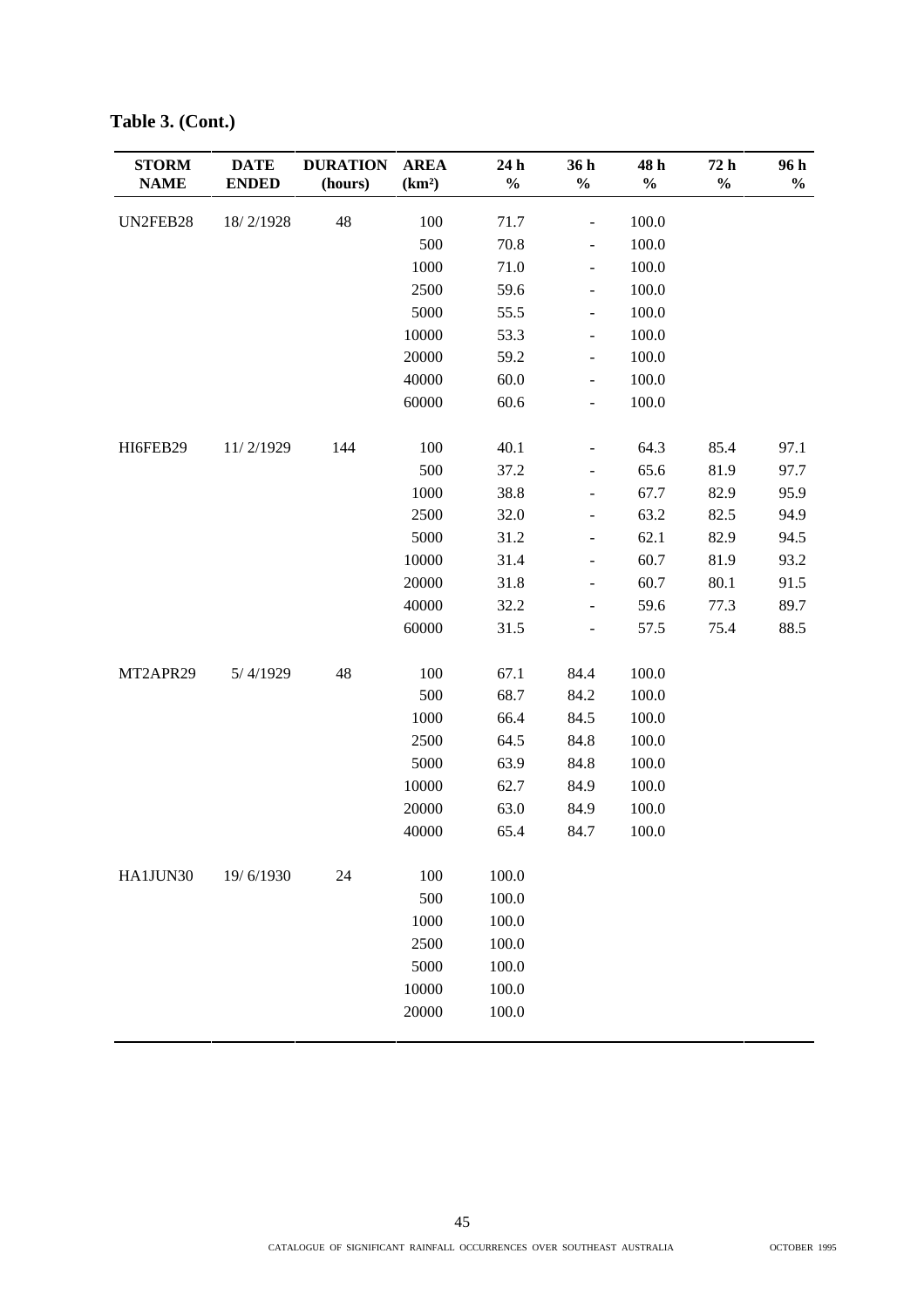| <b>STORM</b><br><b>NAME</b> | <b>DATE</b><br><b>ENDED</b> | <b>DURATION</b><br>(hours) | <b>AREA</b><br>(km <sup>2</sup> ) | 24 h<br>$\%$ | 36 h<br>$\frac{0}{0}$        | 48 h<br>$\frac{1}{2}$ | 72 h<br>$\frac{0}{0}$ | 96 h<br>$\frac{0}{0}$ |
|-----------------------------|-----------------------------|----------------------------|-----------------------------------|--------------|------------------------------|-----------------------|-----------------------|-----------------------|
| HA5JUN30                    | 20/6/1930                   | 120                        | 100                               | 47.4         | $\qquad \qquad -$            | 86.8                  | 95.9                  | 98.1                  |
|                             |                             |                            | 500                               | 43.7         | $\overline{\phantom{a}}$     | 86.7                  | 94.5                  | 97.6                  |
|                             |                             |                            | 1000                              | 46.8         | $\overline{\phantom{0}}$     | 86.1                  | 93.9                  | 97.5                  |
|                             |                             |                            | 2500                              | 49.8         | $\overline{\phantom{a}}$     | 84.5                  | 92.0                  | 96.8                  |
|                             |                             |                            | 5000                              | 47.9         | $\overline{\phantom{a}}$     | 82.1                  | 91.1                  | 97.1                  |
|                             |                             |                            | 10000                             | 45.5         | $\overline{\phantom{0}}$     | 78.2                  | 89.3                  | 96.1                  |
|                             |                             |                            | 20000                             | 44.8         | $\frac{1}{2}$                | 77.0                  | 88.7                  | 95.8                  |
| WD2DEC30                    | 7/12/1930                   | 48                         | 100                               | 90.8         | 98.2                         | 100.0                 |                       |                       |
|                             |                             |                            | 500                               | 89.9         | 98.1                         | 100.0                 |                       |                       |
|                             |                             |                            | 1000                              | 85.7         | 97.6                         | 100.0                 |                       |                       |
|                             |                             |                            | 2500                              | 85.2         | 97.6                         | 100.0                 |                       |                       |
|                             |                             |                            | 5000                              | 82.2         | 97.0                         | 100.0                 |                       |                       |
|                             |                             |                            | 10000                             | 71.4         | 95.0                         | 100.0                 |                       |                       |
| TH1FEB31                    | 6/2/1931                    | 24                         | 100                               | 100.0        |                              |                       |                       |                       |
|                             |                             |                            | 500                               | 100.0        |                              |                       |                       |                       |
|                             |                             |                            | 1000                              | 100.0        |                              |                       |                       |                       |
|                             |                             |                            | 2500                              | 100.0        |                              |                       |                       |                       |
|                             |                             |                            | 5000                              | 100.0        |                              |                       |                       |                       |
|                             |                             |                            | 10000                             | 100.0        |                              |                       |                       |                       |
|                             |                             |                            | 20000                             | 100.0        |                              |                       |                       |                       |
| HA5APR31                    | 25/4/1931                   | 120                        | 100                               | 28.1         | $\qquad \qquad \blacksquare$ | 48.6                  | 64.8                  | 86.9                  |
|                             |                             |                            | 500                               | 32.7         | $\overline{\phantom{0}}$     | 50.7                  | 67.9                  | 85.8                  |
|                             |                             |                            | 1000                              | 32.0         | $\overline{\phantom{a}}$     | 50.5                  | 65.9                  | 84.7                  |
|                             |                             |                            | 2500                              | 27.4         | $\overline{\phantom{0}}$     | 45.6                  | 63.4                  | 84.2                  |
|                             |                             |                            | 5000                              | 27.1         | $\frac{1}{2}$                | 45.9                  | 63.6                  | 83.8                  |
|                             |                             |                            | 10000                             | 25.2         | $\frac{1}{2}$                | 43.3                  | 61.6                  | 83.4                  |
|                             |                             |                            | 20000                             | 25.4         | $\overline{\phantom{0}}$     | 44.9                  | 65.1                  | 83.1                  |
| BH1NOV33                    | 29/11/1933                  | 24                         | 100                               | 100.0        |                              |                       |                       |                       |
|                             |                             |                            | 500                               | 100.0        |                              |                       |                       |                       |
|                             |                             |                            | 1000                              | 100.0        |                              |                       |                       |                       |
|                             |                             |                            | 2500                              | 100.0        |                              |                       |                       |                       |
|                             |                             |                            | 5000                              | 100.0        |                              |                       |                       |                       |
|                             |                             |                            | 10000                             | 100.0        |                              |                       |                       |                       |
|                             |                             |                            | 20000                             | 100.0        |                              |                       |                       |                       |
|                             |                             |                            | 40000                             | 100.0        |                              |                       |                       |                       |
|                             |                             |                            | 60000                             | 100.0        |                              |                       |                       |                       |

**Table 3. (Cont.)**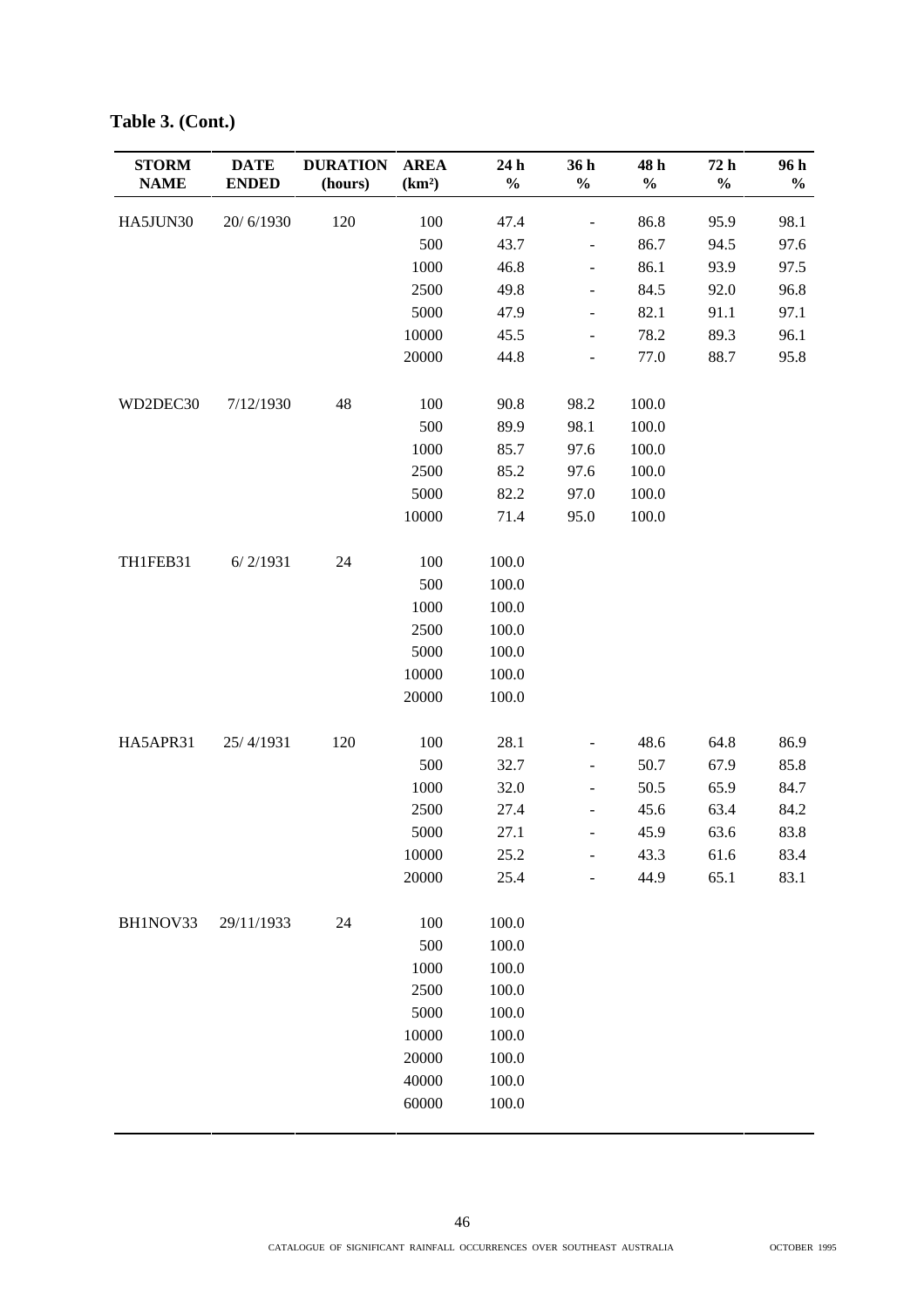| <b>STORM</b><br><b>NAME</b> | <b>DATE</b><br><b>ENDED</b> | <b>DURATION</b><br>(hours) | <b>AREA</b><br>(km <sup>2</sup> ) | 24 h<br>$\%$ | 36 h<br>$\frac{0}{0}$        | 48 h<br>$\%$ | 72 h<br>$\frac{0}{0}$ | 96 h<br>$\frac{0}{0}$ |
|-----------------------------|-----------------------------|----------------------------|-----------------------------------|--------------|------------------------------|--------------|-----------------------|-----------------------|
| AV2DEC33                    | 1/12/1933                   | 48                         | 100                               | 73.6         | 93.4                         | 100.0        |                       |                       |
|                             |                             |                            | 500                               | 69.5         | 93.1                         | 100.0        |                       |                       |
|                             |                             |                            | 1000                              | 64.8         | 93.0                         | 100.0        |                       |                       |
|                             |                             |                            | 2500                              | 63.5         | 92.9                         | 100.0        |                       |                       |
|                             |                             |                            | 5000                              | 65.7         | 90.5                         | 100.0        |                       |                       |
|                             |                             |                            | 10000                             | 66.3         | 88.8                         | 100.0        |                       |                       |
|                             |                             |                            | 20000                             | 58.2         | 85.3                         | 100.0        |                       |                       |
|                             |                             |                            | 40000                             | 56.8         | 82.7                         | 100.0        |                       |                       |
| BE5JAN34                    | 9/1/1934                    | 120                        | 100                               | 45.5         | $\qquad \qquad \blacksquare$ | 80.0         | 98.8                  | 99.7                  |
|                             |                             |                            | 500                               | 42.9         | $\overline{\phantom{a}}$     | 84.2         | 98.5                  | 99.8                  |
|                             |                             |                            | 1000                              | 45.4         | $\qquad \qquad \blacksquare$ | 86.1         | 98.4                  | 99.9                  |
|                             |                             |                            | 2500                              | 47.6         | -                            | 87.4         | 98.5                  | 100.0                 |
|                             |                             |                            | 5000                              | 45.1         | $\overline{\phantom{a}}$     | 87.2         | 98.1                  | 100.0                 |
|                             |                             |                            | 10000                             | 45.8         | $\overline{\phantom{0}}$     | 84.8         | 97.3                  | 99.6                  |
|                             |                             |                            | 20000                             | 47.3         | $\overline{\phantom{m}}$     | 82.4         | 97.0                  | 99.4                  |
| WA5DEC34                    | 3/12/1934                   | 120                        | 100                               | 84.0         | 98.3                         | 98.3         | 100.0                 | 100.0                 |
|                             |                             |                            | 500                               | 85.4         | 98.1                         | 98.3         | 99.9                  | 100.0                 |
|                             |                             |                            | 1000                              | 85.2         | 97.8                         | 98.2         | 99.6                  | 100.0                 |
|                             |                             |                            | 2500                              | 84.8         | 97.8                         | 98.1         | 99.7                  | 100.0                 |
|                             |                             |                            | 5000                              | 84.6         | 97.0                         | 97.4         | 99.3                  | 100.0                 |
|                             |                             |                            | 10000                             | 84.1         | 96.5                         | 97.6         | 99.0                  | 99.8                  |
|                             |                             |                            | 20000                             | 85.0         | 96.8                         | 97.3         | 99.3                  | 100.0                 |
| LA2DEC35                    | 27/12/1935                  | 48                         | 100                               | 58.2         | $\overline{\phantom{0}}$     | 100.0        |                       |                       |
|                             |                             |                            | 500                               | 57.0         | $\overline{\phantom{a}}$     | 100.0        |                       |                       |
|                             |                             |                            | 1000                              | 57.6         | $\qquad \qquad \blacksquare$ | 100.0        |                       |                       |
|                             |                             |                            | 2500                              | 63.3         |                              | 100.0        |                       |                       |
|                             |                             |                            | 5000                              | 67.3         |                              | 100.0        |                       |                       |
|                             |                             |                            | 10000                             | 70.8         | $\qquad \qquad \blacksquare$ | 100.0        |                       |                       |
|                             |                             |                            | 20000                             | 70.5         | $\qquad \qquad \blacksquare$ | 100.0        |                       |                       |
| ME4OCT37                    | 19/10/1937                  | 96                         | 100                               | 41.3         |                              | 78.0         | 88.9                  | 100.0                 |
|                             |                             |                            | 500                               | 37.8         |                              | 74.4         | 87.1                  | 100.0                 |
|                             |                             |                            | 1000                              | 38.3         |                              | 73.6         | 86.9                  | 100.0                 |
|                             |                             |                            | 2500                              | 38.5         |                              | 72.7         | 86.0                  | 100.0                 |
|                             |                             |                            | 5000                              | 37.6         |                              | 70.7         | 84.8                  | 100.0                 |
|                             |                             |                            | 10000                             | 34.9         |                              | 67.0         | 82.0                  | 100.0                 |
|                             |                             |                            | 20000                             | 31.7         | -                            | 60.1         | 80.3                  | 100.0                 |

**Table 3. (Cont.)**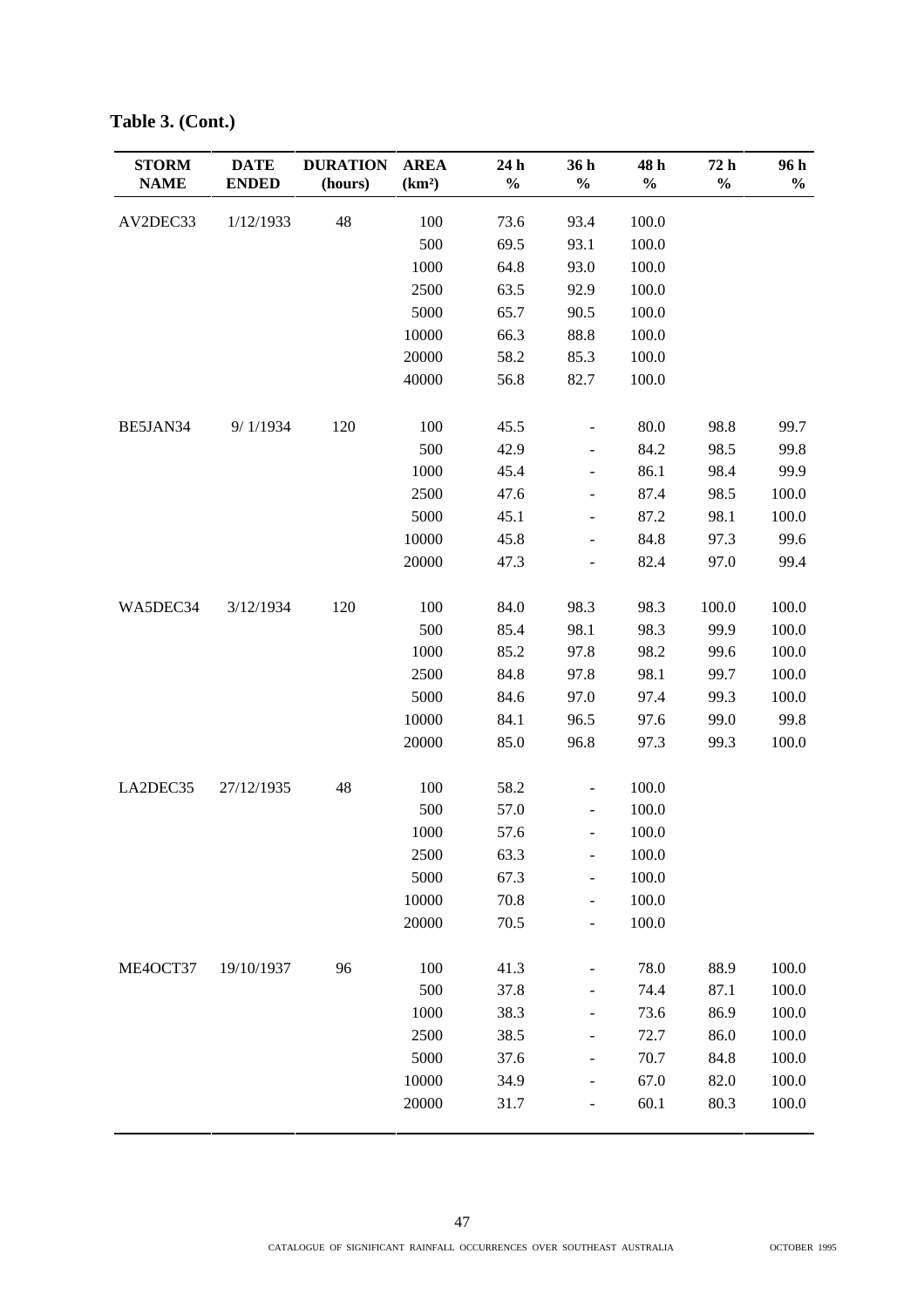| <b>STORM</b><br><b>NAME</b> | <b>DATE</b><br><b>ENDED</b> | <b>DURATION</b><br>(hours) | <b>AREA</b><br>(km <sup>2</sup> ) | 24 h<br>$\frac{0}{0}$ | 36 h<br>$\frac{0}{0}$        | 48 h<br>$\%$ | 72 h<br>$\frac{0}{0}$ | 96 h<br>$\frac{0}{0}$ |
|-----------------------------|-----------------------------|----------------------------|-----------------------------------|-----------------------|------------------------------|--------------|-----------------------|-----------------------|
|                             |                             |                            |                                   |                       |                              |              |                       |                       |
| TA6MAR39                    | 1/3/1939                    | 144                        | 100                               | 56.4                  | 76.9                         | 94.1         | 98.5                  | 99.2                  |
|                             |                             |                            | 500                               | 54.7                  | 75.6                         | 94.0         | 98.2                  | 98.7                  |
|                             |                             |                            | 1000                              | 52.0                  | 75.3                         | 94.3         | 98.1                  | 98.9                  |
|                             |                             |                            | 2500                              | 49.7                  | 74.7                         | 93.6         | 98.5                  | 98.9                  |
|                             |                             |                            | 5000                              | 48.7                  | 73.1                         | 92.9         | 98.1                  | 98.8                  |
|                             |                             |                            | 10000                             | 47.1                  | 71.4                         | 91.0         | 97.9                  | 98.6                  |
|                             |                             |                            | 20000                             | 45.0                  | 68.1                         | 85.5         | 97.3                  | 98.6                  |
|                             |                             |                            | 40000                             | 41.2                  | 60.8                         | 79.7         | 96.0                  | 98.0                  |
|                             |                             |                            | 60000                             | 43.1                  | 60.2                         | 78.8         | 94.1                  | 97.0                  |
| FP3JAN41                    | 26/1/1941                   | $72\,$                     | 100                               | 62.7                  | 86.5                         | 100.0        | 100.0                 |                       |
|                             |                             |                            | 500                               | 60.8                  | 87.1                         | 100.0        | 100.0                 |                       |
|                             |                             |                            | 1000                              | 58.9                  | 84.2                         | 100.0        | 100.0                 |                       |
|                             |                             |                            | 2500                              | 58.4                  | 83.1                         | 100.0        | 100.0                 |                       |
|                             |                             |                            | 5000                              | 60.5                  | 82.5                         | 100.0        | 100.0                 |                       |
|                             |                             |                            | 10000                             | 62.5                  | 82.6                         | 100.0        | 100.0                 |                       |
|                             |                             |                            | 20000                             | 63.2                  | 82.9                         | 100.0        | 100.0                 |                       |
|                             |                             |                            | 40000                             | 62.8                  | 84.5                         | 100.0        | 100.0                 |                       |
| WO2MAY43                    | 17/5/1943                   | 48                         | 100                               | 55.1                  | 77.5                         | 100.0        |                       |                       |
|                             |                             |                            | 500                               | 55.0                  | 77.5                         | 100.0        |                       |                       |
|                             |                             |                            | 1000                              | 56.7                  | 77.6                         | 100.0        |                       |                       |
|                             |                             |                            | 2500                              | 56.7                  | 77.5                         | 100.0        |                       |                       |
|                             |                             |                            | 5000                              | 55.7                  | 77.5                         | 100.0        |                       |                       |
|                             |                             |                            | 10000                             | 56.4                  | 77.5                         | 100.0        |                       |                       |
|                             |                             |                            | 20000                             | 60.3                  | 78.9                         | 100.0        |                       |                       |
|                             |                             |                            | 40000                             | 60.9                  | 79.1                         | 100.0        |                       |                       |
| WO5MAY43                    | 20/5/1943                   | 120                        | 100                               | 42.5                  | 57.3                         | 65.9         | 69.4                  | 72.8                  |
|                             |                             |                            | 500                               | 42.9                  | 57.9                         | 66.6         | 71.8                  | 75.2                  |
|                             |                             |                            | 1000                              | 43.2                  | 60.1                         | 72.1         | 75.5                  | 78.3                  |
|                             |                             |                            | 2500                              | 44.6                  | 61.1                         | 73.2         | 75.6                  | 78.7                  |
|                             |                             |                            | 5000                              | 43.3                  | 58.3                         | 69.7         | 73.2                  | 78.5                  |
|                             |                             |                            | 10000                             | 41.6                  | 56.4                         | 67.4         | 70.8                  | 75.4                  |
|                             |                             |                            | 20000                             | 37.4                  | 48.4                         | 61.0         | 64.2                  | 73.7                  |
| UL3APR45                    | 10/4/1945                   | 72                         | 100                               | 67.9                  | $\overline{\phantom{0}}$     | 90.7         | 100.0                 |                       |
|                             |                             |                            | 500                               | 66.9                  | $\overline{\phantom{a}}$     | 92.7         | 100.0                 |                       |
|                             |                             |                            | 1000                              | 63.9                  | $\qquad \qquad \blacksquare$ | 93.1         | 100.0                 |                       |
|                             |                             |                            | 2500                              | 69.3                  | $\qquad \qquad \blacksquare$ | 91.9         | 100.0                 |                       |
|                             |                             |                            | 5000                              | 61.7                  | $\overline{\phantom{a}}$     | 92.4         | 100.0                 |                       |
|                             |                             |                            | 10000                             | 70.5                  | $\qquad \qquad \blacksquare$ | 92.1         | 100.0                 |                       |
|                             |                             |                            | 20000                             | 75.2                  | $\qquad \qquad \blacksquare$ | 90.3         | 100.0                 |                       |

**Table 3. (Cont.)**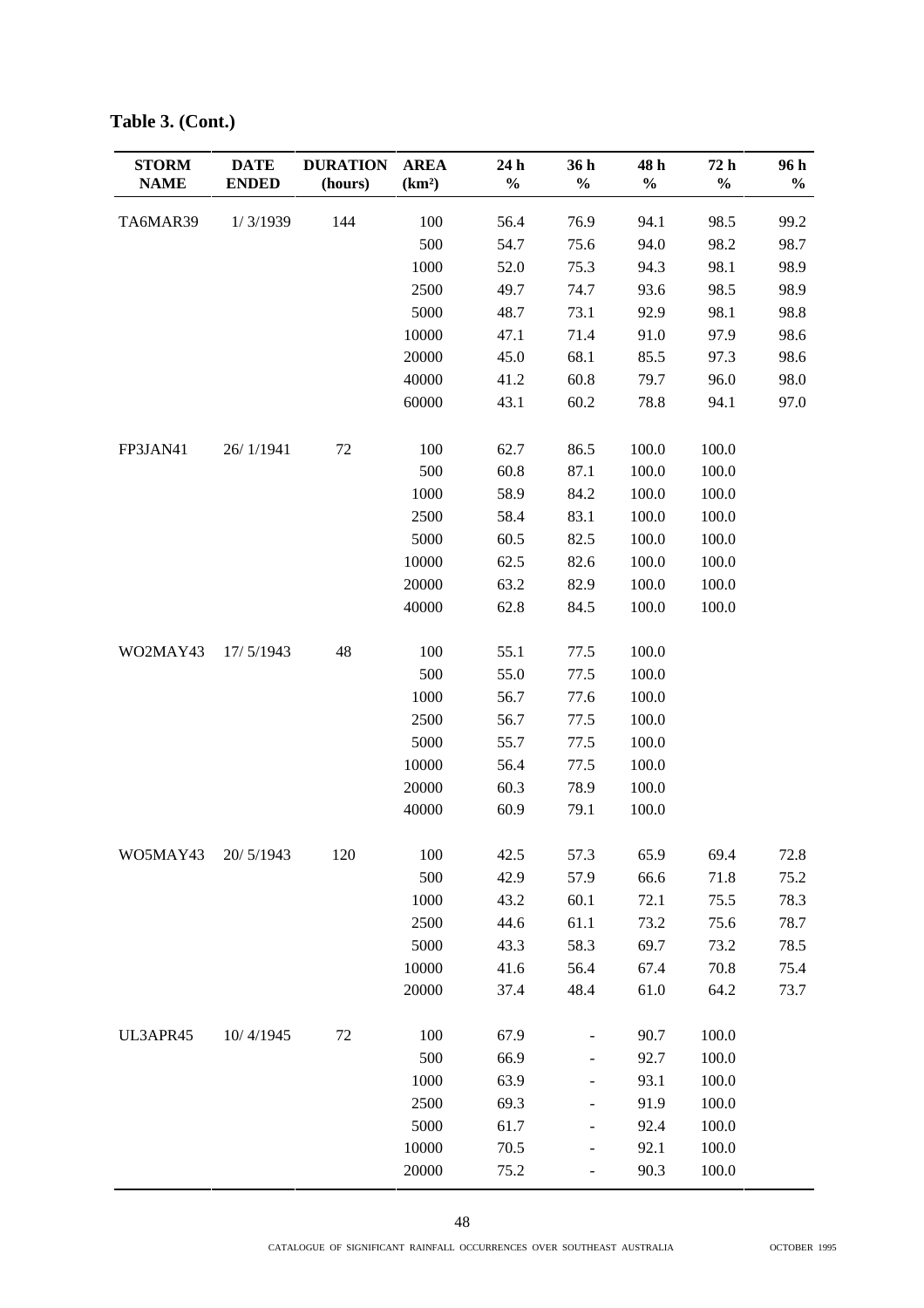| <b>STORM</b><br><b>NAME</b> | <b>DATE</b><br><b>ENDED</b> | <b>DURATION</b><br>(hours) | <b>AREA</b><br>(km <sup>2</sup> ) | 24 h<br>$\%$ | 36 h<br>$\frac{0}{0}$    | 48 h<br>$\frac{0}{0}$ | 72 h<br>$\%$ | 96 h<br>$\frac{0}{0}$ |
|-----------------------------|-----------------------------|----------------------------|-----------------------------------|--------------|--------------------------|-----------------------|--------------|-----------------------|
| YP2FEB46                    | 18/2/1946                   | 48                         | 100                               | 99.7         | 100.0                    | 100.0                 |              |                       |
|                             |                             |                            | 500                               | 99.8         | 100.0                    | 100.0                 |              |                       |
|                             |                             |                            | 1000                              | 99.8         | 100.0                    | 100.0                 |              |                       |
|                             |                             |                            | 2500                              | 98.7         | 100.0                    | 100.0                 |              |                       |
|                             |                             |                            | 5000                              | 95.4         | 100.0                    | 100.0                 |              |                       |
|                             |                             |                            | 10000                             | 94.5         | 100.0                    | 100.0                 |              |                       |
|                             |                             |                            | 20000                             | 90.0         | 100.0                    | 100.0                 |              |                       |
|                             |                             |                            | 40000                             | 90.9         | 100.0                    | 100.0                 |              |                       |
|                             |                             |                            | 60000                             | 91.2         | 100.0                    | 100.0                 |              |                       |
| MO1FEB46                    | 19/2/1946                   | 24                         | 100                               | 100.0        |                          |                       |              |                       |
|                             |                             |                            | 500                               | 100.0        |                          |                       |              |                       |
|                             |                             |                            | 1000                              | 100.0        |                          |                       |              |                       |
|                             |                             |                            | 2500                              | 100.0        |                          |                       |              |                       |
|                             |                             |                            | 5000                              | 100.0        |                          |                       |              |                       |
|                             |                             |                            | 10000                             | 100.0        |                          |                       |              |                       |
|                             |                             |                            | 20000                             | 100.0        |                          |                       |              |                       |
|                             |                             |                            | 40000                             | 100.0        |                          |                       |              |                       |
|                             |                             |                            | 60000                             | 100.0        |                          |                       |              |                       |
| PO3MAR46                    | 18/3/1946                   | $72\,$                     | 100                               | 65.4         | $\overline{\phantom{0}}$ | 94.3                  | 100.0        |                       |
|                             |                             |                            | 500                               | 66.8         | $\overline{a}$           | 96.5                  | 100.0        |                       |
|                             |                             |                            | 1000                              | 62.9         | -                        | 93.4                  | 100.0        |                       |
|                             |                             |                            | 2500                              | 62.7         | $\frac{1}{2}$            | 92.1                  | 100.0        |                       |
|                             |                             |                            | 5000                              | 65.4         | $\overline{\phantom{0}}$ | 89.8                  | 100.0        |                       |
|                             |                             |                            | 10000                             | 63.2         | -                        | 89.6                  | 100.0        |                       |
|                             |                             |                            | 20000                             | 61.5         | -                        | 87.7                  | 100.0        |                       |
| GF3MAR46                    | 26/3/1946                   | 72                         | 100                               | 48.5         | -                        | 92.0                  | 100.0        |                       |
|                             |                             |                            | 500                               | 47.3         | -                        | 91.1                  | 100.0        |                       |
|                             |                             |                            | 1000                              | 46.8         | -                        | 90.7                  | 100.0        |                       |
|                             |                             |                            | 2500                              | 46.5         | $\overline{\phantom{0}}$ | 90.6                  | 100.0        |                       |
|                             |                             |                            | 5000                              | 48.0         | $\overline{\phantom{0}}$ | 91.4                  | 100.0        |                       |
|                             |                             |                            | 10000                             | 47.2         | -                        | 91.0                  | 100.0        |                       |
|                             |                             |                            | 20000                             | 47.1         | $\overline{\phantom{0}}$ | 90.9                  | 100.0        |                       |

**Table 3. (Cont.)**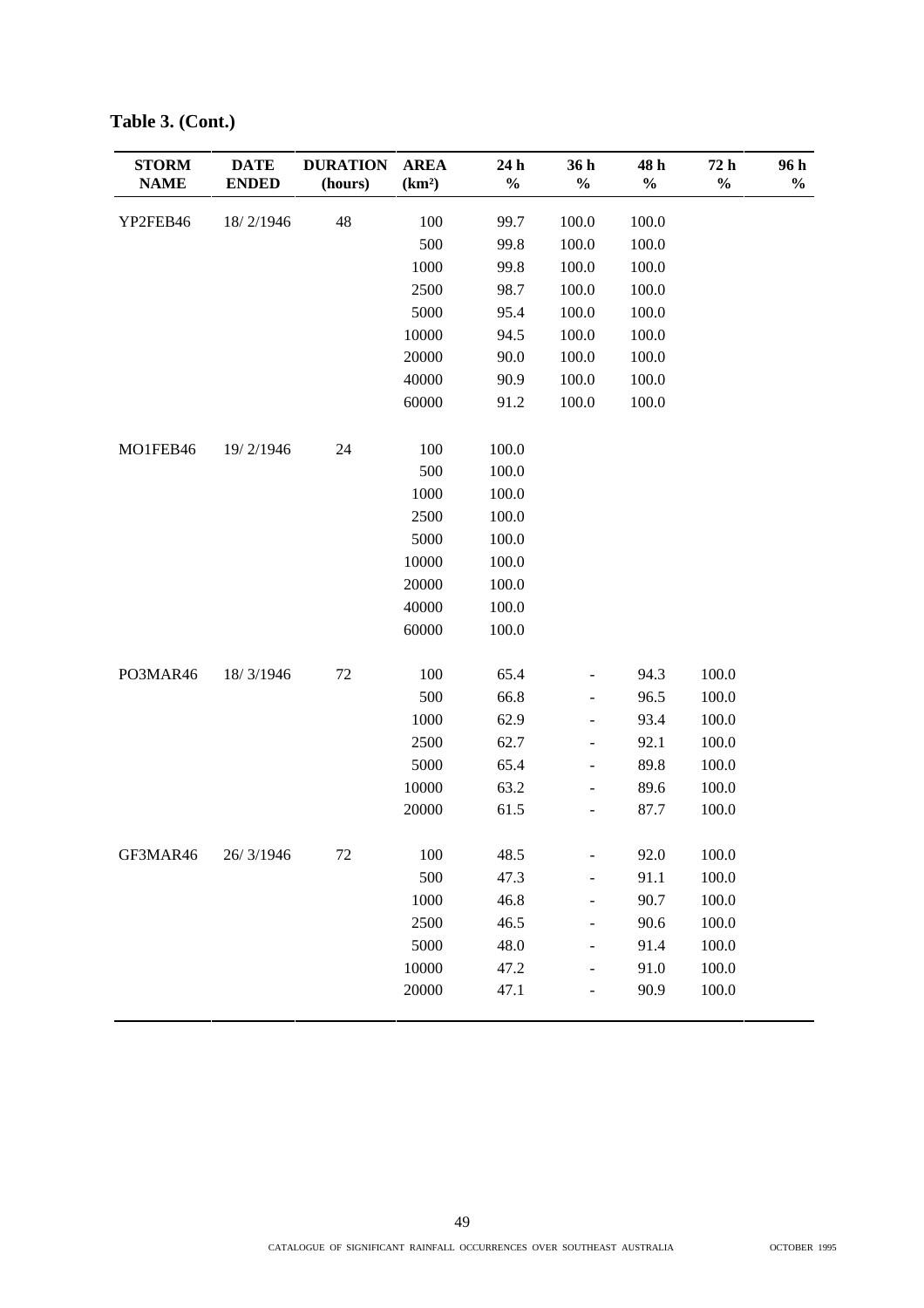| <b>STORM</b><br><b>NAME</b> | <b>DATE</b><br><b>ENDED</b> | <b>DURATION</b><br>(hours) | <b>AREA</b><br>(km <sup>2</sup> ) | 24 h<br>$\%$ | 36 h<br>$\frac{0}{0}$    | 48 h<br>$\frac{0}{0}$ | 72 h<br>$\frac{0}{0}$ | 96 h<br>$\frac{0}{0}$ |
|-----------------------------|-----------------------------|----------------------------|-----------------------------------|--------------|--------------------------|-----------------------|-----------------------|-----------------------|
| NA4APR46                    | 19/4/1946                   | 96                         | 100                               | 38.3         | $\overline{\phantom{0}}$ | 61.2                  | 81.7                  | 100.0                 |
|                             |                             |                            | 500                               | 36.6         | $\frac{1}{2}$            | 60.2                  | 80.8                  | 100.0                 |
|                             |                             |                            | 1000                              | 36.0         | $\overline{\phantom{a}}$ | 60.5                  | 81.0                  | 100.0                 |
|                             |                             |                            | 2500                              | 39.6         | -                        | 62.7                  | 83.1                  | 100.0                 |
|                             |                             |                            | 5000                              | 36.2         | $\overline{\phantom{0}}$ | 59.2                  | 78.5                  | 100.0                 |
|                             |                             |                            | 10000                             | 32.5         | $\frac{1}{2}$            | 53.9                  | 70.8                  | 100.0                 |
|                             |                             |                            | 20000                             | 37.2         | $\overline{\phantom{a}}$ | 58.8                  | 77.1                  | 100.0                 |
|                             |                             |                            | 40000                             | 37.9         | $\overline{\phantom{a}}$ | 59.5                  | 78.0                  | 100.0                 |
|                             |                             |                            | 60000                             | 37.9         | $\overline{\phantom{a}}$ | 59.5                  | 78.0                  | 100.0                 |
| TH1JAN47                    | 24/1/1947                   | 24                         | 100                               | 100.0        |                          |                       |                       |                       |
|                             |                             |                            | 500                               | 100.0        |                          |                       |                       |                       |
|                             |                             |                            | 1000                              | 100.0        |                          |                       |                       |                       |
|                             |                             |                            | 2500                              | 100.0        |                          |                       |                       |                       |
|                             |                             |                            | 5000                              | 100.0        |                          |                       |                       |                       |
|                             |                             |                            | 10000                             | 100.0        |                          |                       |                       |                       |
| RA5JUN49                    | 19/6/1949                   | 120                        | 100                               | 63.7         | 83.7                     | 91.2                  | 94.2                  | 97.6                  |
|                             |                             |                            | 500                               | 64.3         | 84.7                     | 91.3                  | 94.4                  | 97.6                  |
|                             |                             |                            | 1000                              | 64.7         | 85.0                     | 92.4                  | 95.5                  | 97.8                  |
|                             |                             |                            | 2500                              | 63.0         | 82.6                     | 90.8                  | 94.3                  | 97.7                  |
|                             |                             |                            | 5000                              | 60.9         | 80.4                     | 88.4                  | 92.0                  | 97.2                  |
|                             |                             |                            | 10000                             | 54.5         | 74.2                     | 83.1                  | 88.6                  | 96.5                  |
|                             |                             |                            | 20000                             | 48.8         | 68.7                     | 78.2                  | 85.6                  | 95.7                  |
|                             |                             |                            | 40000                             | 46.9         | 63.4                     | 70.6                  | 79.5                  | 93.1                  |
|                             |                             |                            | 60000                             | 46.7         | 62.6                     | 69.5                  | 78.6                  | 92.7                  |
| HA5AUG49                    | 29/8/1949                   | 120                        | 100                               | 47.1         | $\overline{\phantom{0}}$ | 75.7                  | 96.9                  | 100.0                 |
|                             |                             |                            | 500                               | 43.2         | -                        | 72.7                  | 95.4                  | 99.7                  |
|                             |                             |                            | 1000                              | 34.2         | $\overline{\phantom{0}}$ | 64.7                  | 92.7                  | 99.5                  |
|                             |                             |                            | 2500                              | 31.6         | $\overline{\phantom{0}}$ | 61.8                  | 90.7                  | 99.3                  |
|                             |                             |                            | 5000                              | 30.6         | $\overline{\phantom{0}}$ | 58.7                  | 87.7                  | 98.3                  |
|                             |                             |                            | 10000                             | 34.6         | -                        | 63.6                  | 88.9                  | 98.4                  |
|                             |                             |                            | 20000                             | 35.9         |                          | 65.2                  | 89.4                  | 98.5                  |
|                             |                             |                            | 40000                             | 35.9         |                          | 65.2                  | 89.4                  | 98.5                  |

**Table 3. (Cont.)**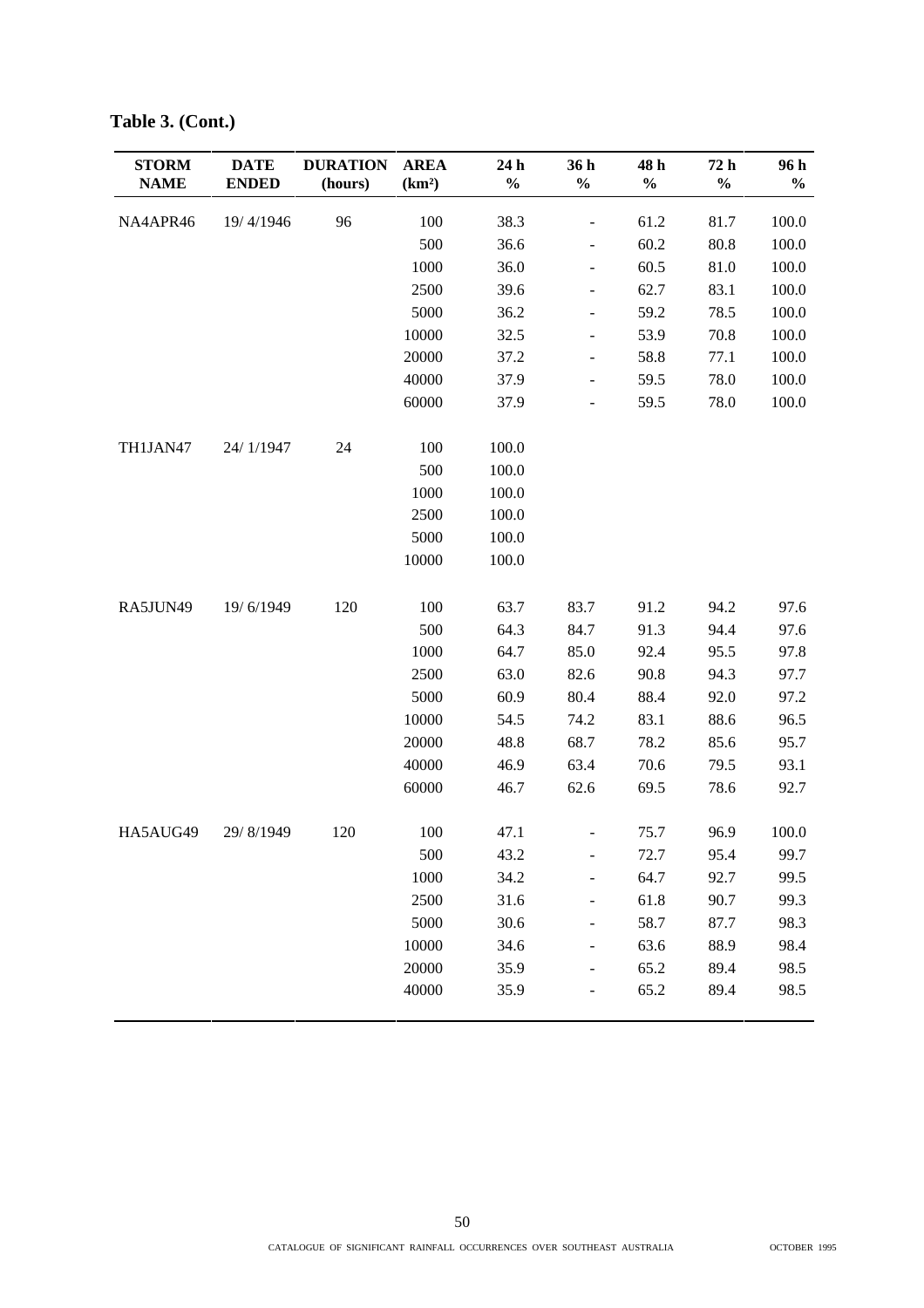| <b>STORM</b><br><b>NAME</b> | <b>DATE</b><br><b>ENDED</b> | <b>DURATION</b><br>(hours) | <b>AREA</b><br>(km <sup>2</sup> ) | 24 h<br>$\frac{0}{0}$ | 36 h<br>$\frac{0}{0}$        | 48 h<br>$\%$ | 72 h<br>$\frac{0}{0}$ | 96 h<br>$\frac{0}{0}$ |
|-----------------------------|-----------------------------|----------------------------|-----------------------------------|-----------------------|------------------------------|--------------|-----------------------|-----------------------|
| WP2FEB50                    | 3/2/1950                    | 48                         | 100                               | 100.0                 | $\qquad \qquad \blacksquare$ | 100.0        |                       |                       |
|                             |                             |                            | 500                               | 87.0                  | $\frac{1}{2}$                | 100.0        |                       |                       |
|                             |                             |                            | 1000                              | 78.4                  | $\frac{1}{2}$                | 100.0        |                       |                       |
|                             |                             |                            | 2500                              | 73.1                  | $\overline{\phantom{a}}$     | 100.0        |                       |                       |
|                             |                             |                            | 5000                              | 74.7                  | $\blacksquare$               | 100.0        |                       |                       |
|                             |                             |                            | 10000                             | 69.9                  | $\qquad \qquad \blacksquare$ | 100.0        |                       |                       |
|                             |                             |                            | 20000                             | 69.4                  | $\overline{\phantom{a}}$     | 100.0        |                       |                       |
|                             |                             |                            | 40000                             | 70.2                  | $\blacksquare$               | 100.0        |                       |                       |
|                             |                             |                            | 60000                             | 67.8                  | $\overline{\phantom{a}}$     | 100.0        |                       |                       |
| AR1MAR50                    | 17/3/1950                   | 24                         | 100                               | 100.0                 |                              |              |                       |                       |
|                             |                             |                            | 500                               | 100.0                 |                              |              |                       |                       |
|                             |                             |                            | 1000                              | 100.0                 |                              |              |                       |                       |
|                             |                             |                            | 2500                              | 100.0                 |                              |              |                       |                       |
|                             |                             |                            | 5000                              | 100.0                 |                              |              |                       |                       |
|                             |                             |                            | 10000                             | 100.0                 |                              |              |                       |                       |
|                             |                             |                            | 20000                             | 100.0                 |                              |              |                       |                       |
|                             |                             |                            | 40000                             | 100.0                 |                              |              |                       |                       |
|                             |                             |                            | 60000                             | 100.0                 |                              |              |                       |                       |
| RW4MAR50                    | 20/3/1950                   | 96                         | 100                               | 48.2                  | $\frac{1}{2}$                | 92.3         | 98.9                  | 100.0                 |
|                             |                             |                            | 500                               | 53.8                  | $\overline{\phantom{0}}$     | 91.0         | 98.6                  | 100.0                 |
|                             |                             |                            | 1000                              | 50.6                  | $\qquad \qquad \blacksquare$ | 90.2         | 98.3                  | 100.0                 |
|                             |                             |                            | 2500                              | 47.5                  | $\frac{1}{2}$                | 88.5         | 97.5                  | 100.0                 |
|                             |                             |                            | 5000                              | 44.4                  | $\overline{\phantom{a}}$     | 87.4         | 96.6                  | 100.0                 |
|                             |                             |                            | 10000                             | 45.7                  | $\overline{\phantom{a}}$     | 87.6         | 96.9                  | 100.0                 |
|                             |                             |                            | 20000                             | 47.7                  | $\qquad \qquad \blacksquare$ | 85.3         | 96.2                  | 100.0                 |
|                             |                             |                            | 40000                             | 43.7                  | $\overline{\phantom{m}}$     | 79.9         | 94.8                  | 100.0                 |
|                             |                             |                            | 60000                             | 43.4                  | $\overline{\phantom{a}}$     | 79.4         | 94.7                  | 100.0                 |
| CA7MAR50                    | 23/3/1950                   | 168                        | 100                               | 52.3                  | 54.0                         | 54.0         | 61.3                  | 70.2                  |
|                             |                             |                            | 500                               | 44.0                  | 45.5                         | 45.5         | 57.0                  | 74.3                  |
|                             |                             |                            | 1000                              | 39.9                  | 41.2                         | 43.0         | 56.8                  | 73.6                  |
|                             |                             |                            | 2500                              | 36.8                  | 37.8                         | 45.5         | 59.9                  | 73.1                  |
|                             |                             |                            | 5000                              | 36.3                  | 37.3                         | 45.2         | 58.9                  | 71.1                  |
|                             |                             |                            | 10000                             | 35.8                  | 38.4                         | 46.3         | 59.2                  | 71.0                  |
|                             |                             |                            | 20000                             | 28.0                  | 38.9                         | 41.3         | 56.0                  | 69.2                  |
|                             |                             |                            | 40000                             | 27.0                  | 34.9                         | 42.6         | 60.8                  | 69.4                  |
|                             |                             |                            | 60000                             | 30.8                  | 37.1                         | 46.7         | 65.6                  | 69.2                  |

**Table 3. (Cont.)**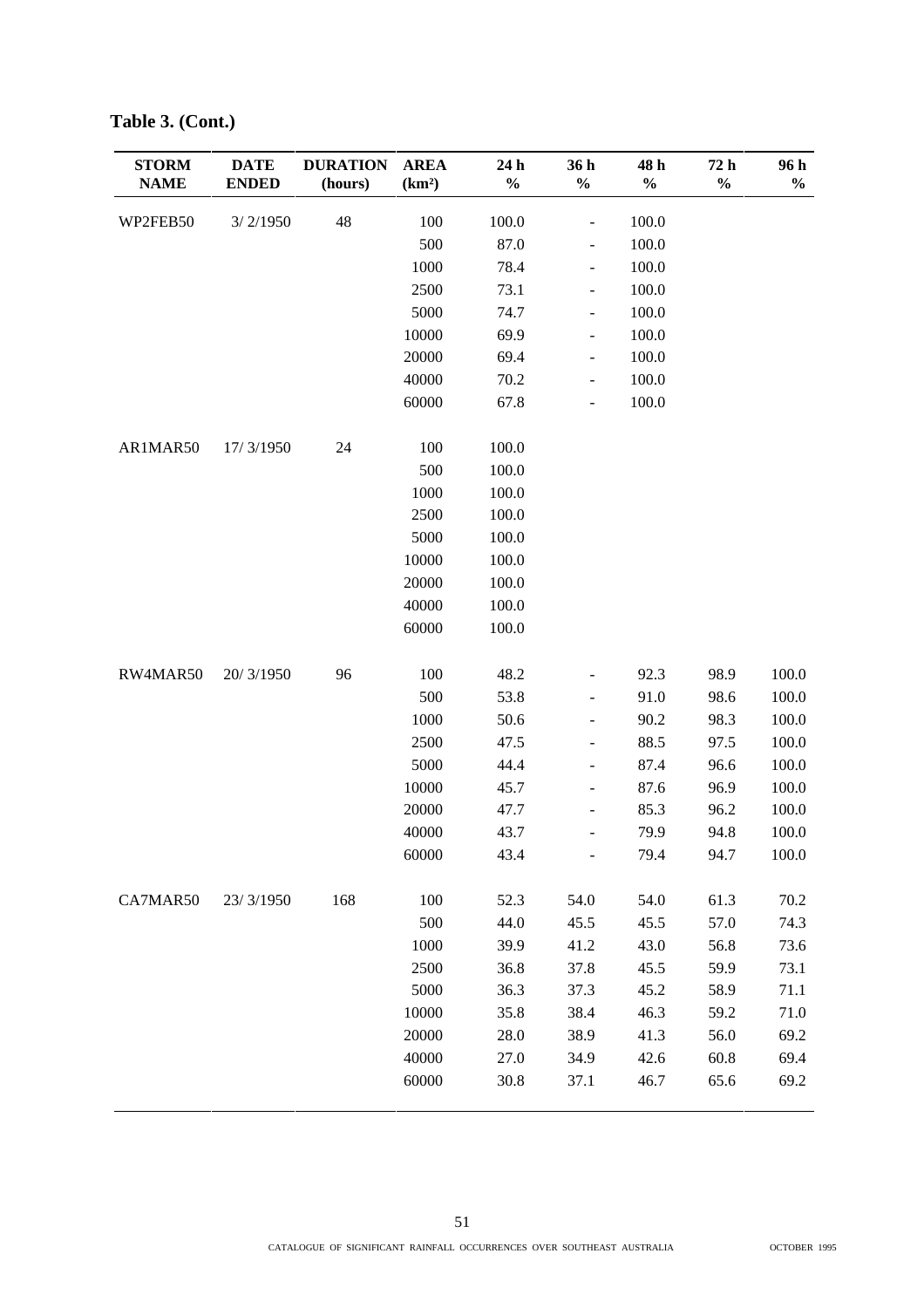| <b>STORM</b><br><b>NAME</b> | <b>DATE</b><br><b>ENDED</b> | <b>DURATION</b><br>(hours) | <b>AREA</b><br>(km <sup>2</sup> ) | 24 h<br>$\%$ | 36 h<br>$\%$                 | 48 h<br>$\%$ | 72 h<br>$\%$ | 96 h<br>$\frac{0}{0}$ |
|-----------------------------|-----------------------------|----------------------------|-----------------------------------|--------------|------------------------------|--------------|--------------|-----------------------|
| DO1JUN50                    | 24/6/1950                   | 24                         | 100                               | 100.0        |                              |              |              |                       |
|                             |                             |                            | 500                               | 100.0        |                              |              |              |                       |
|                             |                             |                            | 1000                              | 100.0        |                              |              |              |                       |
|                             |                             |                            | 2500                              | 100.0        |                              |              |              |                       |
|                             |                             |                            | 5000                              | 100.0        |                              |              |              |                       |
|                             |                             |                            | 10000                             | 100.0        |                              |              |              |                       |
|                             |                             |                            | 20000                             | 100.0        |                              |              |              |                       |
| DO5JUN50                    | 26/6/1950                   | 120                        | 100                               | 61.2         |                              | 84.4         | 95.5         | 98.3                  |
|                             |                             |                            | 500                               | 54.3         | -                            | 76.3         | 93.5         | 97.4                  |
|                             |                             |                            | 1000                              | 55.2         | $\frac{1}{2}$                | 77.4         | 92.5         | 97.0                  |
|                             |                             |                            | 2500                              | 47.8         | $\frac{1}{2}$                | 75.3         | 90.6         | 96.9                  |
|                             |                             |                            | 5000                              | 47.3         | -                            | 73.4         | 90.5         | 96.6                  |
|                             |                             |                            | 10000                             | 48.2         | $\overline{\phantom{0}}$     | 71.5         | 90.6         | 95.8                  |
|                             |                             |                            | 20000                             | 46.0         | $\overline{\phantom{0}}$     | 68.1         | 89.4         | 94.8                  |
|                             |                             |                            | 40000                             | 45.3         |                              | 67.2         | 89.1         | 94.6                  |
| WA3FEB51                    | 20/2/1951                   | $72\,$                     | 100                               | 57.8         | 85.9                         | 98.6         | 100.0        |                       |
|                             |                             |                            | 500                               | 64.3         | 89.4                         | 98.8         | 100.0        |                       |
|                             |                             |                            | 1000                              | 66.2         | 89.6                         | 98.9         | 100.0        |                       |
|                             |                             |                            | 2500                              | 66.9         | 89.1                         | 99.0         | 100.0        |                       |
|                             |                             |                            | 5000                              | 66.9         | 89.1                         | 99.0         | 100.0        |                       |
| BE5JUN52                    | 18/6/1952                   | 120                        | 100                               | 41.7         | $\overline{\phantom{0}}$     | 65.5         | 81.0         | 93.2                  |
|                             |                             |                            | 500                               | 36.8         | $\overline{\phantom{0}}$     | 62.8         | 79.9         | 92.5                  |
|                             |                             |                            | 1000                              | 37.1         | $\qquad \qquad \blacksquare$ | 62.8         | 78.8         | 92.3                  |
|                             |                             |                            | 2500                              | 38.4         | -                            | 60.5         | 76.8         | 91.4                  |
|                             |                             |                            | 5000                              | 38.8         | $\overline{\phantom{0}}$     | 57.9         | 74.8         | 90.6                  |
|                             |                             |                            | 10000                             | 40.7         |                              | 58.5         | 75.3         | 90.4                  |
|                             |                             |                            | 20000                             | 39.4         |                              | 58.0         | 76.2         | 91.2                  |
| VI5JUN52                    | 19/6/1952                   | 120                        | 100                               | 38.0         | 53.4                         | 61.3         | 78.5         | 90.0                  |
|                             |                             |                            | 500                               | 40.5         | 56.0                         | 63.8         | 81.0         | 91.5                  |
|                             |                             |                            | 1000                              | 40.9         | 57.5                         | 65.7         | 82.8         | 92.3                  |
|                             |                             |                            | 2500                              | 42.0         | 59.2                         | 67.7         | 83.3         | 92.8                  |
|                             |                             |                            | 5000                              | 42.7         | 57.7                         | 65.3         | 81.4         | 92.2                  |
|                             |                             |                            | 10000                             | 40.1         | 55.3                         | 63.0         | 79.1         | 91.8                  |
|                             |                             |                            | 20000                             | 38.2         | 52.9                         | 60.8         | 78.0         | 93.0                  |
|                             |                             |                            | 40000                             | 29.8         | 36.7                         | 49.0         | 70.0         | 92.5                  |
|                             |                             |                            | 60000                             | 35.5         | 44.7                         | 52.5         | 73.5         | 90.8                  |

**Table 3. (Cont.)**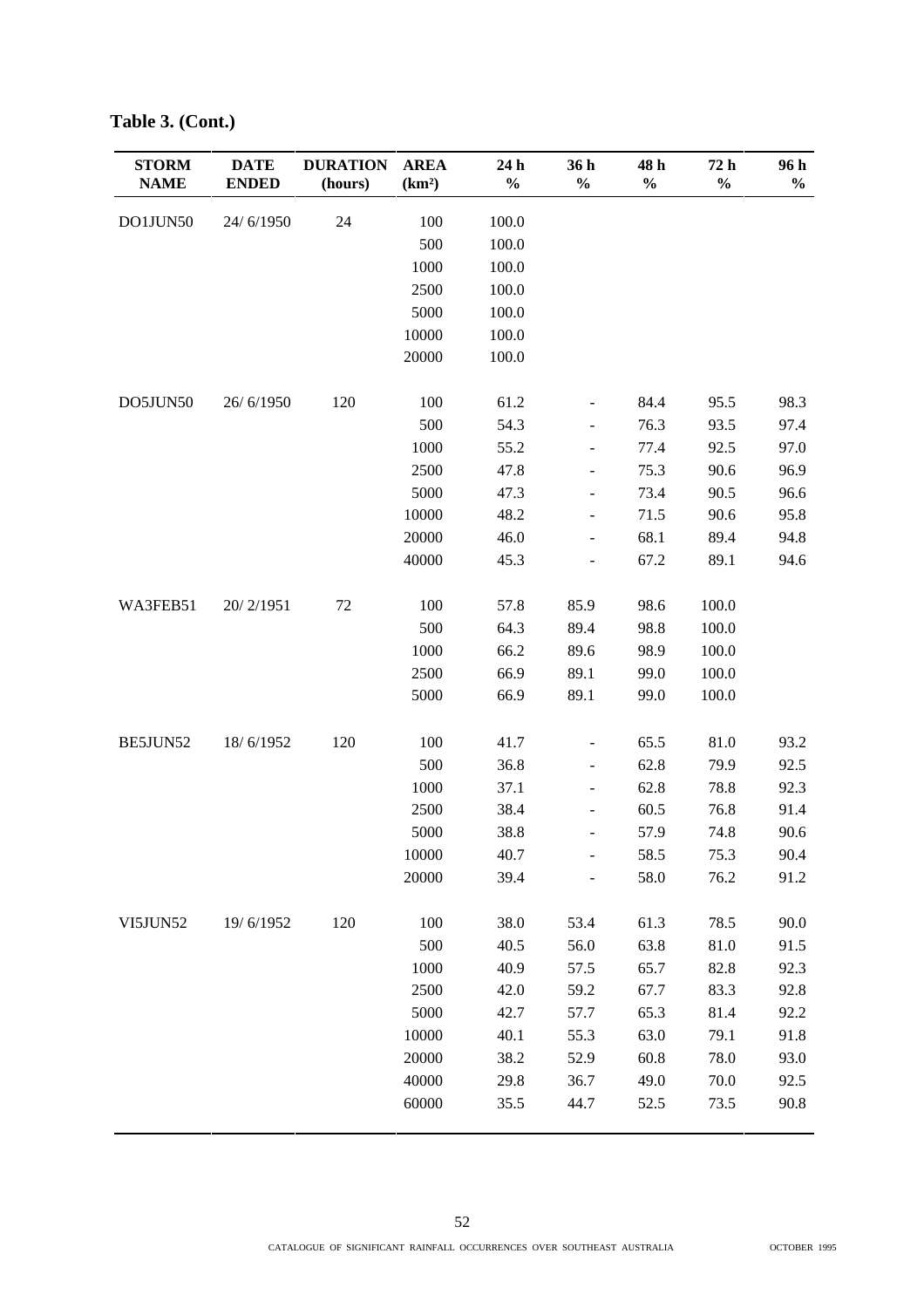| <b>STORM</b><br><b>NAME</b> | <b>DATE</b><br><b>ENDED</b> | <b>DURATION</b><br>(hours) | <b>AREA</b><br>(km <sup>2</sup> ) | 24 h<br>$\frac{0}{0}$ | 36 h<br>$\frac{0}{0}$ | 48 h<br>$\%$ | 72 h<br>$\frac{0}{0}$ | 96 h<br>$\frac{0}{0}$ |
|-----------------------------|-----------------------------|----------------------------|-----------------------------------|-----------------------|-----------------------|--------------|-----------------------|-----------------------|
| HA2FEB54                    | 21/2/1954                   | 48                         | 100                               | 67.6                  | 97.5                  | 100.0        |                       |                       |
|                             |                             |                            | 500                               | 75.3                  | 98.2                  | 100.0        |                       |                       |
|                             |                             |                            | 1000                              | 76.7                  | 98.4                  | 100.0        |                       |                       |
|                             |                             |                            | 2500                              | 78.9                  | 98.6                  | 100.0        |                       |                       |
|                             |                             |                            | 5000                              | 82.5                  | 98.9                  | 100.0        |                       |                       |
|                             |                             |                            | 10000                             | 84.4                  | 99.0                  | 100.0        |                       |                       |
|                             |                             |                            | 20000                             | 83.6                  | 98.9                  | 100.0        |                       |                       |
|                             |                             |                            | 40000                             | 83.5                  | 98.9                  | 100.0        |                       |                       |
| TH1FEB54                    | 21/2/1954                   | 24                         | 100                               | 100.0                 |                       |              |                       |                       |
|                             |                             |                            | 500                               | 100.0                 |                       |              |                       |                       |
|                             |                             |                            | $1000\,$                          | 100.0                 |                       |              |                       |                       |
|                             |                             |                            | 2500                              | 100.0                 |                       |              |                       |                       |
|                             |                             |                            | 5000                              | 100.0                 |                       |              |                       |                       |
|                             |                             |                            | 10000                             | 100.0                 |                       |              |                       |                       |
|                             |                             |                            | 20000                             | 100.0                 |                       |              |                       |                       |
| DO5FEB54                    | 22/2/1954                   | 120                        | 100                               | 68.4                  | 90.3                  | 93.1         | 93.1                  | 98.7                  |
|                             |                             |                            | 500                               | 72.1                  | 90.4                  | 93.7         | 93.7                  | 98.0                  |
|                             |                             |                            | 1000                              | 68.3                  | 91.0                  | 95.3         | 95.3                  | 97.4                  |
|                             |                             |                            | 2500                              | 71.6                  | 92.8                  | 96.6         | 96.6                  | 97.7                  |
|                             |                             |                            | 5000                              | 67.7                  | 91.0                  | 94.8         | 94.8                  | 97.8                  |
|                             |                             |                            | 10000                             | 70.1                  | 91.6                  | 95.6         | 95.6                  | 97.5                  |
|                             |                             |                            | 20000                             | 70.1                  | 91.6                  | 95.6         | 95.6                  | 97.5                  |
|                             |                             |                            | 40000                             | 70.1                  | 91.6                  | 95.6         | 95.6                  | 97.5                  |
| DU1FEB55                    | 24/2/1955                   | 24                         | 100                               | 100.0                 |                       |              |                       |                       |
|                             |                             |                            | 500                               | 100.0                 |                       |              |                       |                       |
|                             |                             |                            | 1000                              | 100.0                 |                       |              |                       |                       |
|                             |                             |                            | 2500                              | 100.0                 |                       |              |                       |                       |
|                             |                             |                            | 5000                              | 100.0                 |                       |              |                       |                       |
|                             |                             |                            | 10000                             | 100.0                 |                       |              |                       |                       |
|                             |                             |                            | 20000                             | 100.0                 |                       |              |                       |                       |
|                             |                             |                            | 40000                             | 100.0                 |                       |              |                       |                       |
|                             |                             |                            | 60000                             | $100.0\,$             |                       |              |                       |                       |

**Table 3. (Cont.)**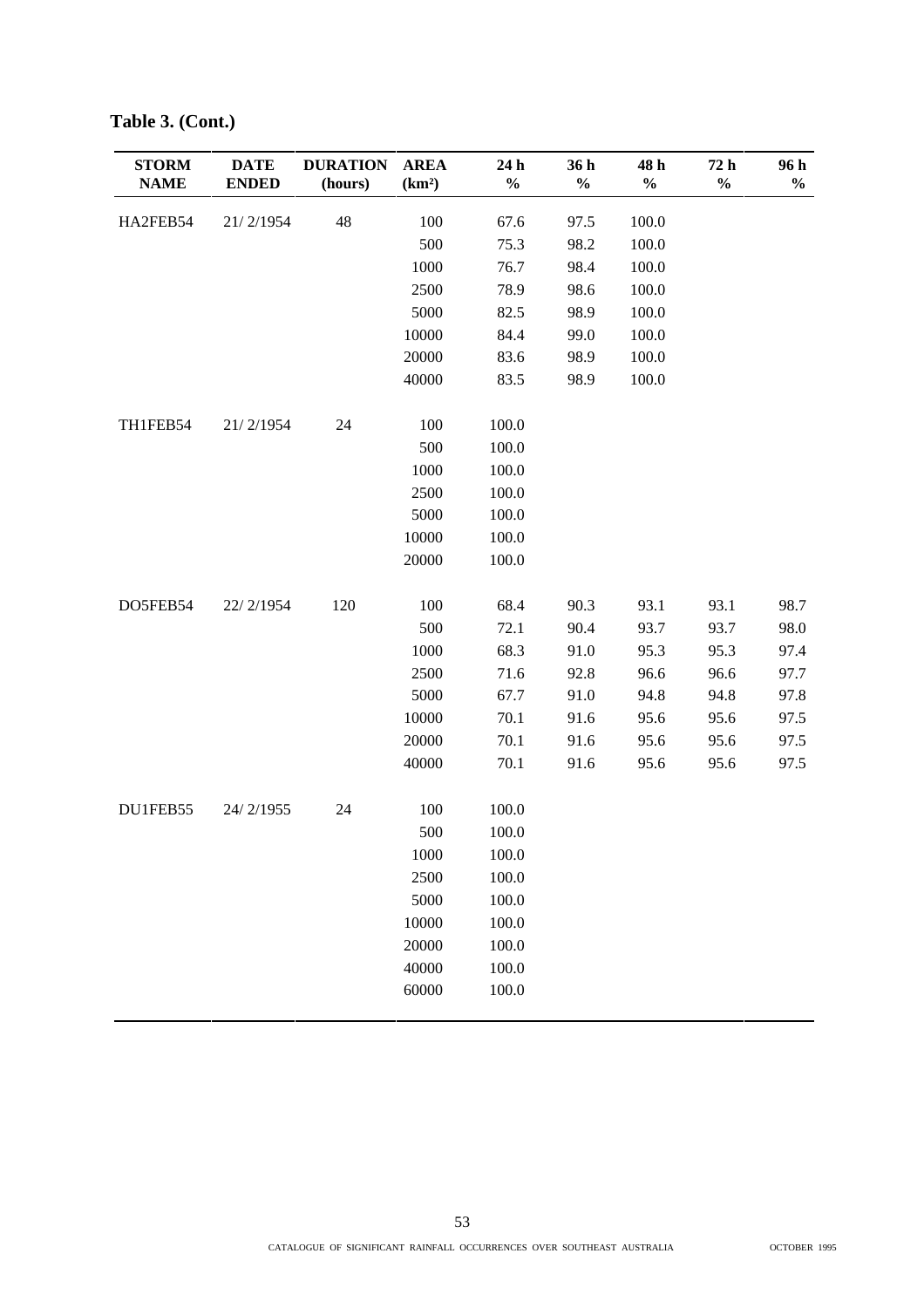| <b>STORM</b><br><b>NAME</b> | <b>DATE</b><br><b>ENDED</b> | <b>DURATION</b><br>(hours) | <b>AREA</b><br>(km <sup>2</sup> ) | 24 h<br>$\frac{0}{0}$ | 36 h<br>$\frac{0}{0}$ | 48 h<br>$\%$ | 72 h<br>$\frac{0}{0}$ | 96 h<br>$\frac{0}{0}$ |
|-----------------------------|-----------------------------|----------------------------|-----------------------------------|-----------------------|-----------------------|--------------|-----------------------|-----------------------|
| DU2FEB55                    | 25/2/1955                   | 48                         | 100                               | 52.5                  | 73.6                  | 100.0        |                       |                       |
|                             |                             |                            | 500                               | 59.8                  | 78.3                  | 100.0        |                       |                       |
|                             |                             |                            | 1000                              | 69.7                  | 83.6                  | 100.0        |                       |                       |
|                             |                             |                            | 2500                              | 69.0                  | 83.3                  | 100.0        |                       |                       |
|                             |                             |                            | 5000                              | 67.7                  | 82.6                  | 100.0        |                       |                       |
|                             |                             |                            | 10000                             | 71.9                  | 84.8                  | 100.0        |                       |                       |
|                             |                             |                            | 20000                             | 73.5                  | 85.7                  | 100.0        |                       |                       |
|                             |                             |                            | 40000                             | 71.5                  | 84.5                  | 100.0        |                       |                       |
|                             |                             |                            | 60000                             | 70.1                  | 83.7                  | 100.0        |                       |                       |
| DU3FEB55                    | 26/2/1955                   | 72                         | 100                               | 69.1                  | 89.0                  | 98.9         | 100.0                 |                       |
|                             |                             |                            | 500                               | 72.1                  | 86.0                  | 98.5         | 100.0                 |                       |
|                             |                             |                            | 1000                              | 78.4                  | 85.8                  | 98.7         | 100.0                 |                       |
|                             |                             |                            | 2500                              | 77.2                  | 84.9                  | 98.4         | 100.0                 |                       |
|                             |                             |                            | 5000                              | 76.7                  | 85.4                  | 98.5         | 100.0                 |                       |
|                             |                             |                            | 10000                             | 78.2                  | 84.0                  | 98.3         | 100.0                 |                       |
|                             |                             |                            | 20000                             | 79.7                  | 85.0                  | 98.5         | 100.0                 |                       |
|                             |                             |                            | 40000                             | 73.9                  | 79.4                  | 97.3         | 100.0                 |                       |
|                             |                             |                            | 60000                             | 72.2                  | 78.3                  | 97.1         | 100.0                 |                       |
| DU4FEB55                    | 26/2/1955                   | 96                         | 100                               | 68.3                  | 78.0                  | 95.4         | 99.4                  | 100.0                 |
|                             |                             |                            | 500                               | 69.2                  | 77.2                  | 93.2         | 99.5                  | 100.0                 |
|                             |                             |                            | 1000                              | 67.7                  | 74.3                  | 92.3         | 99.3                  | 100.0                 |
|                             |                             |                            | 2500                              | 68.0                  | 75.3                  | 92.7         | 99.4                  | 100.0                 |
|                             |                             |                            | 5000                              | 68.0                  | 75.1                  | 92.0         | 99.4                  | 100.0                 |
|                             |                             |                            | 10000                             | 67.5                  | 75.4                  | 90.1         | 99.5                  | 100.0                 |
|                             |                             |                            | 20000                             | 67.6                  | 74.7                  | 90.2         | 99.4                  | 100.0                 |
|                             |                             |                            | 40000                             | 69.7                  | 77.0                  | 90.5         | 99.5                  | 100.0                 |
|                             |                             |                            | 60000                             | 66.8                  | 75.0                  | 89.3         | 99.4                  | 100.0                 |
| DO1JAN59                    | 22/1/1959                   | 24                         | 100                               | 100.0                 |                       |              |                       |                       |
|                             |                             |                            | 500                               | 100.0                 |                       |              |                       |                       |
|                             |                             |                            | 1000                              | 100.0                 |                       |              |                       |                       |
|                             |                             |                            | 2500                              | 100.0                 |                       |              |                       |                       |
|                             |                             |                            | 5000                              | 100.0                 |                       |              |                       |                       |
|                             |                             |                            | 10000                             | 100.0                 |                       |              |                       |                       |
|                             |                             |                            | 20000                             | 100.0                 |                       |              |                       |                       |
|                             |                             |                            | 40000                             | 100.0                 |                       |              |                       |                       |

**Table 3. (Cont.)**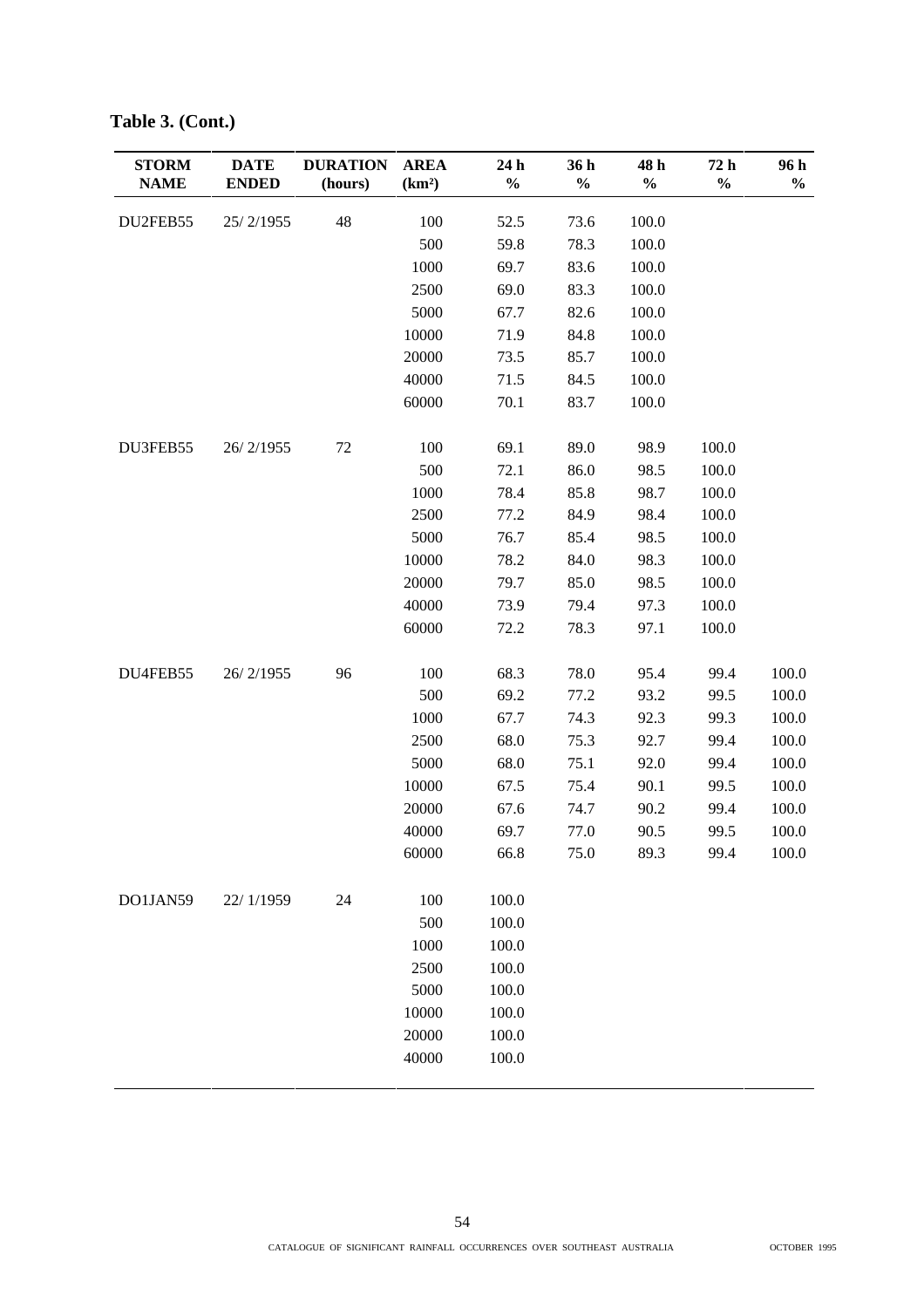| <b>STORM</b><br><b>NAME</b> | <b>DATE</b><br><b>ENDED</b> | <b>DURATION</b><br>(hours) | <b>AREA</b><br>(km <sup>2</sup> ) | 24 h<br>$\%$ | 36 h<br>$\frac{0}{0}$ | 48 h<br>$\%$ | 72 h<br>$\frac{0}{0}$ | 96 h<br>$\frac{0}{0}$ |
|-----------------------------|-----------------------------|----------------------------|-----------------------------------|--------------|-----------------------|--------------|-----------------------|-----------------------|
| DO5JAN59                    | 24/1/1959                   | 120                        | 100                               | 68.3         | 77.3                  | 82.2         | 93.3                  | 97.8                  |
|                             |                             |                            | 500                               | 65.1         | 73.5                  | 81.6         | 92.4                  | 96.3                  |
|                             |                             |                            | 1000                              | 65.6         | 74.6                  | 82.1         | 92.6                  | 96.5                  |
|                             |                             |                            | 2500                              | 63.3         | 75.1                  | 82.2         | 92.9                  | 97.2                  |
|                             |                             |                            | 5000                              | 62.6         | 74.7                  | 81.7         | 92.1                  | 97.0                  |
|                             |                             |                            | 10000                             | 59.9         | 71.0                  | 80.7         | 92.4                  | 97.3                  |
|                             |                             |                            | 20000                             | 59.1         | 69.8                  | 80.4         | 92.5                  | 97.4                  |
|                             |                             |                            | 40000                             | 59.1         | 69.8                  | 80.4         | 92.5                  | 97.4                  |
| BA1APR59                    | 2/4/1959                    | 24                         | 100                               | 100.0        |                       |              |                       |                       |
|                             |                             |                            | 500                               | 100.0        |                       |              |                       |                       |
|                             |                             |                            | 1000                              | 100.0        |                       |              |                       |                       |
|                             |                             |                            | 2500                              | 100.0        |                       |              |                       |                       |
|                             |                             |                            | 5000                              | 100.0        |                       |              |                       |                       |
|                             |                             |                            | 10000                             | 100.0        |                       |              |                       |                       |
|                             |                             |                            | 20000                             | 100.0        |                       |              |                       |                       |
| SE2APR60                    | 23/4/1960                   | 48                         | 100                               | 75.4         | 89.7                  | 100.0        |                       |                       |
|                             |                             |                            | 500                               | 75.3         | 89.6                  | 100.0        |                       |                       |
|                             |                             |                            | 1000                              | 75.3         | 89.7                  | 100.0        |                       |                       |
|                             |                             |                            | 2500                              | 75.3         | 89.6                  | 100.0        |                       |                       |
|                             |                             |                            | 5000                              | 76.6         | 90.4                  | 100.0        |                       |                       |
|                             |                             |                            | 10000                             | 75.3         | 89.7                  | 100.0        |                       |                       |
|                             |                             |                            | 20000                             | 75.5         | 89.2                  | 100.0        |                       |                       |
|                             |                             |                            | 40000                             | 69.7         | 90.9                  | 100.0        |                       |                       |
| WO3NOV61                    | 20/11/1961                  | 72                         | 100                               | 55.7         | 83.6                  | 91.3         | 100.0                 |                       |
|                             |                             |                            | 500                               | 57.5         | 83.7                  | 91.0         | 100.0                 |                       |
|                             |                             |                            | 1000                              | 55.8         | 81.5                  | 88.7         | 100.0                 |                       |
|                             |                             |                            | 2500                              | 52.9         | 78.4                  | 85.5         | 100.0                 |                       |
| DO4MAY63                    | 10/5/1963                   | 96                         | 100                               | 50.0         | 65.9                  | 74.8         | 87.7                  | 100.0                 |
|                             |                             |                            | 500                               | 50.8         | 67.1                  | 76.1         | 88.5                  | 100.0                 |
|                             |                             |                            | 1000                              | 49.8         | 66.3                  | 75.1         | 86.7                  | 100.0                 |
|                             |                             |                            | 2500                              | 49.3         | 65.9                  | 74.9         | 86.1                  | 100.0                 |
|                             |                             |                            | 5000                              | 51.4         | 65.9                  | 74.4         | 87.4                  | 100.0                 |
|                             |                             |                            | 10000                             | 53.4         | 64.1                  | 72.1         | 89.2                  | 100.0                 |
|                             |                             |                            | 20000                             | 48.1         | 62.4                  | 70.1         | 89.0                  | 100.0                 |

**Table 3. (Cont.)**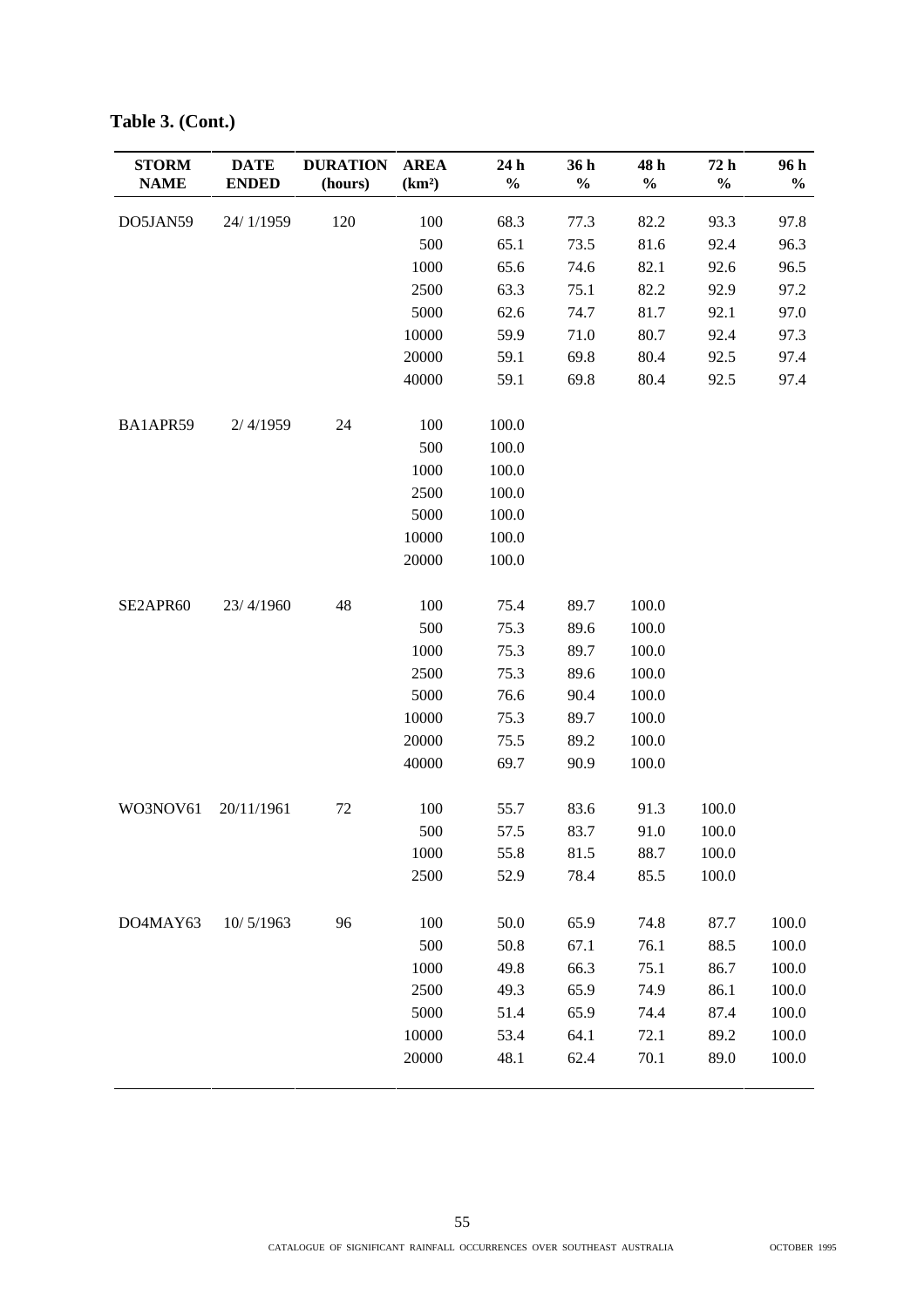| <b>STORM</b><br><b>NAME</b> | <b>DATE</b><br><b>ENDED</b> | <b>DURATION</b><br>(hours) | <b>AREA</b><br>(km <sup>2</sup> ) | 24 h<br>$\%$ | 36 h<br>$\frac{0}{0}$ | 48 h<br>$\%$ | 72 h<br>$\frac{0}{0}$ | 96 h<br>$\%$ |
|-----------------------------|-----------------------------|----------------------------|-----------------------------------|--------------|-----------------------|--------------|-----------------------|--------------|
| BL3JUN64                    | 12/6/1964                   | $72\,$                     | 100                               | 60.0         | 76.6                  | 88.7         | 100.0                 |              |
|                             |                             |                            | 500                               | 60.6         | 77.4                  | 88.8         | 100.0                 |              |
|                             |                             |                            | 1000                              | 60.7         | 77.5                  | 88.7         | 100.0                 |              |
|                             |                             |                            | 2500                              | 63.2         | 78.3                  | 85.9         | 100.0                 |              |
|                             |                             |                            | 5000                              | 62.6         | 77.2                  | 84.2         | 100.0                 |              |
|                             |                             |                            | 10000                             | 44.3         | 64.6                  | 74.3         | 100.0                 |              |
|                             |                             |                            | 20000                             | 46.4         | 67.4                  | 77.7         | 100.0                 |              |
|                             |                             |                            | 40000                             | 36.7         | 57.1                  | 69.8         | 100.0                 |              |
|                             |                             |                            | 60000                             | 39.2         | 54.8                  | 69.7         | 100.0                 |              |
| LA2FEB69                    | 10/2/1969                   | 48                         | 100                               | 75.0         | 90.0                  | 100.0        |                       |              |
|                             |                             |                            | 500                               | 78.0         | 90.9                  | 100.0        |                       |              |
|                             |                             |                            | 1000                              | 79.0         | 91.1                  | 100.0        |                       |              |
|                             |                             |                            | 2500                              | 80.2         | 91.7                  | 100.0        |                       |              |
|                             |                             |                            | 5000                              | 82.4         | 92.8                  | 100.0        |                       |              |
|                             |                             |                            | 10000                             | 82.0         | 92.6                  | 100.0        |                       |              |
|                             |                             |                            | 20000                             | 75.7         | 90.2                  | 100.0        |                       |              |
|                             |                             |                            | 40000                             | 71.8         | 89.0                  | 100.0        |                       |              |
|                             |                             |                            | 60000                             | 73.1         | 89.4                  | 100.0        |                       |              |
| BD2MAY69                    | 31/5/1969                   | 48                         | 100                               | 65.2         | 88.1                  | 100.0        |                       |              |
|                             |                             |                            | 500                               | 66.3         | 88.8                  | 100.0        |                       |              |
|                             |                             |                            | 1000                              | 63.6         | 87.0                  | 100.0        |                       |              |
|                             |                             |                            | 2500                              | 63.2         | 86.7                  | 100.0        |                       |              |
|                             |                             |                            | 5000                              | 64.2         | 88.2                  | 100.0        |                       |              |
|                             |                             |                            | 10000                             | 66.3         | 89.3                  | 100.0        |                       |              |
|                             |                             |                            | 20000                             | 70.0         | 90.5                  | 100.0        |                       |              |
|                             |                             |                            | 40000                             | 72.9         | 94.3                  | 100.0        |                       |              |
|                             |                             |                            | 60000                             | 76.6         | 95.1                  | 100.0        |                       |              |
| LI3AUG70                    | 25/8/1970                   | 72                         | 100                               | 64.9         | 77.8                  | 98.6         | 100.0                 |              |
|                             |                             |                            | 500                               | 65.2         | 79.2                  | 98.7         | 100.0                 |              |
|                             |                             |                            | 1000                              | 64.7         | 79.1                  | 98.5         | 100.0                 |              |
|                             |                             |                            | 2500                              | 65.8         | 80.6                  | 98.6         | 100.0                 |              |
|                             |                             |                            | 5000                              | 65.6         | 76.7                  | 96.2         | 100.0                 |              |
|                             |                             |                            | 10000                             | 64.2         | 74.9                  | 95.4         | 100.0                 |              |
|                             |                             |                            | 20000                             | 66.3         | 76.2                  | 94.9         | 100.0                 |              |
|                             |                             |                            | 40000                             | 64.0         | 74.7                  | 93.2         | 100.0                 |              |
|                             |                             |                            | 60000                             | 64.6         | 74.6                  | 92.9         | 100.0                 |              |

**Table 3. (Cont.)**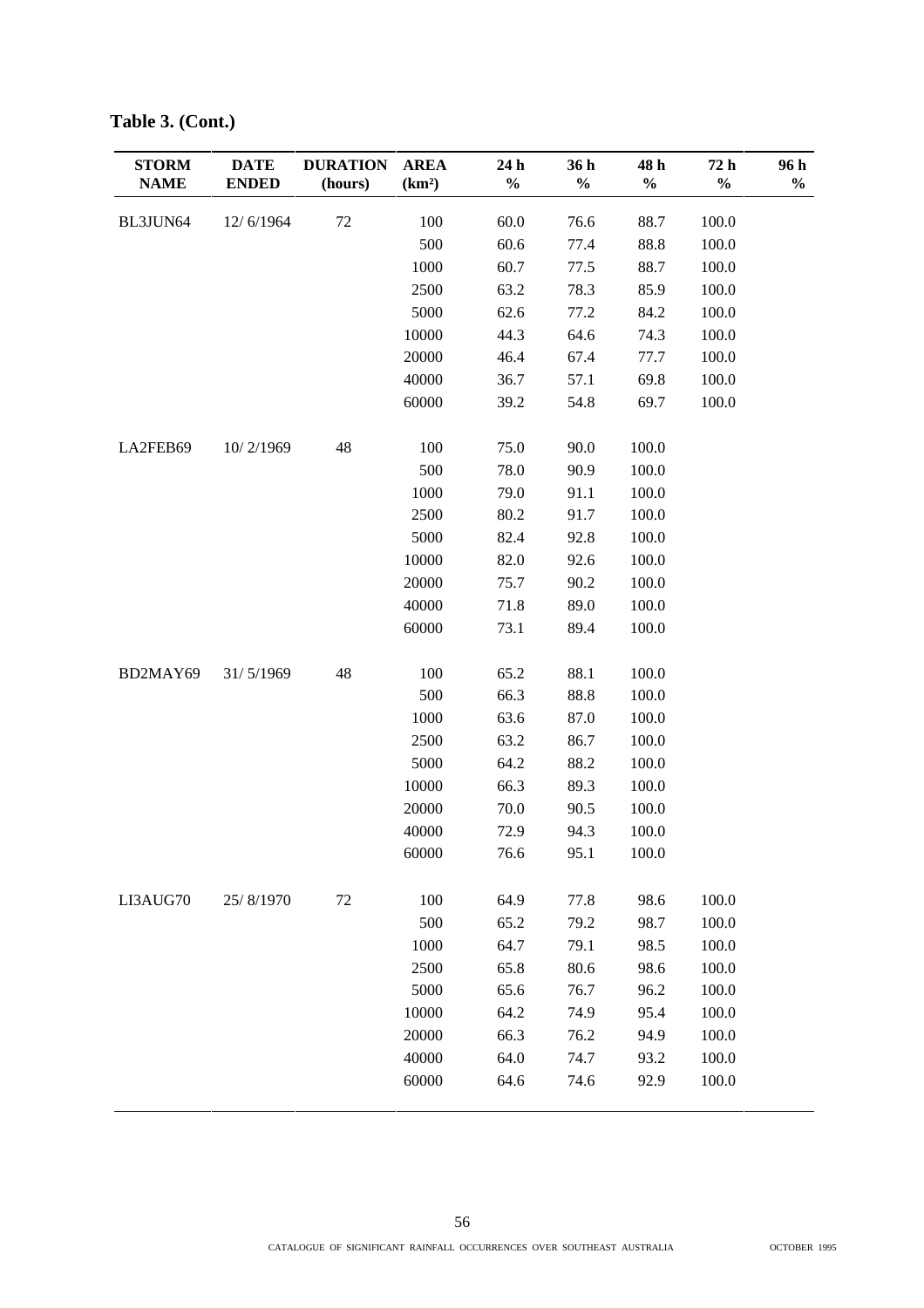| <b>STORM</b><br><b>NAME</b> | <b>DATE</b><br><b>ENDED</b> | <b>DURATION</b><br>(hours) | <b>AREA</b><br>(km <sup>2</sup> ) | 24h<br>$\frac{0}{0}$ | 36 h<br>$\frac{0}{0}$ | 48 h<br>$\%$ | 72 h<br>$\frac{0}{0}$ | 96 h<br>$\frac{0}{0}$ |
|-----------------------------|-----------------------------|----------------------------|-----------------------------------|----------------------|-----------------------|--------------|-----------------------|-----------------------|
| VA1JAN71                    | 30/1/1971                   | 24                         | 100                               | 100.0                |                       |              |                       |                       |
|                             |                             |                            | 500                               | 100.0                |                       |              |                       |                       |
|                             |                             |                            | 1000                              | 100.0                |                       |              |                       |                       |
|                             |                             |                            | 2500                              | 100.0                |                       |              |                       |                       |
|                             |                             |                            | 5000                              | 100.0                |                       |              |                       |                       |
|                             |                             |                            | 10000                             | 100.0                |                       |              |                       |                       |
|                             |                             |                            | 20000                             | 100.0                |                       |              |                       |                       |
| ED5FEB71                    | 8/2/1971                    | 120                        | 100                               | 62.3                 | 67.0                  | 77.7         | 87.5                  | 96.4                  |
|                             |                             |                            | 500                               | 61.0                 | 66.9                  | 72.3         | 85.2                  | 95.8                  |
|                             |                             |                            | 1000                              | 60.1                 | 66.2                  | 69.8         | 83.9                  | 95.5                  |
|                             |                             |                            | 2500                              | 56.2                 | 61.9                  | 77.4         | 85.9                  | 94.6                  |
|                             |                             |                            | 5000                              | 53.7                 | 59.5                  | 76.4         | 85.2                  | 94.2                  |
|                             |                             |                            | 10000                             | 49.8                 | 56.1                  | 72.7         | 83.2                  | 94.0                  |
|                             |                             |                            | 20000                             | 49.0                 | 55.3                  | 71.8         | 82.8                  | 94.0                  |
| TH1JAN74                    | 8/1/1974                    | 24                         | 100                               | 100.0                |                       |              |                       |                       |
|                             |                             |                            | 500                               | 100.0                |                       |              |                       |                       |
|                             |                             |                            | 1000                              | 100.0                |                       |              |                       |                       |
|                             |                             |                            | 2500                              | 100.0                |                       |              |                       |                       |
|                             |                             |                            | 5000                              | 100.0                |                       |              |                       |                       |
|                             |                             |                            | 10000                             | 100.0                |                       |              |                       |                       |
|                             |                             |                            | 20000                             | 100.0                |                       |              |                       |                       |
|                             |                             |                            | 40000                             | 100.0                |                       |              |                       |                       |
|                             |                             |                            | 60000                             | 100.0                |                       |              |                       |                       |
| MP4JAN74                    | 13/1/1974                   | 96                         | 100                               | 75.7                 | 78.1                  | 90.1         | 97.4                  | 100.0                 |
|                             |                             |                            | 500                               | 65.7                 | 67.9                  | 79.7         | 93.7                  | 100.0                 |
|                             |                             |                            | 1000                              | 61.3                 | 63.3                  | 75.1         | 92.4                  | 100.0                 |
|                             |                             |                            | 2500                              | 53.5                 | 56.0                  | 67.5         | 90.3                  | 100.0                 |
|                             |                             |                            | 5000                              | 47.7                 | 52.9                  | 62.8         | 88.9                  | 100.0                 |
|                             |                             |                            | 10000                             | 46.4                 | 52.1                  | 62.3         | 88.6                  | 100.0                 |
|                             |                             |                            | 20000                             | 41.2                 | 57.5                  | 62.3         | 87.9                  | 100.0                 |
|                             |                             |                            | 40000                             | 41.2                 | 63.8                  | 64.6         | 88.4                  | 100.0                 |
|                             |                             |                            | 60000                             | 40.4                 | 64.1                  | 64.1         | 88.2                  | 100.0                 |

**Table 3. (Cont.)**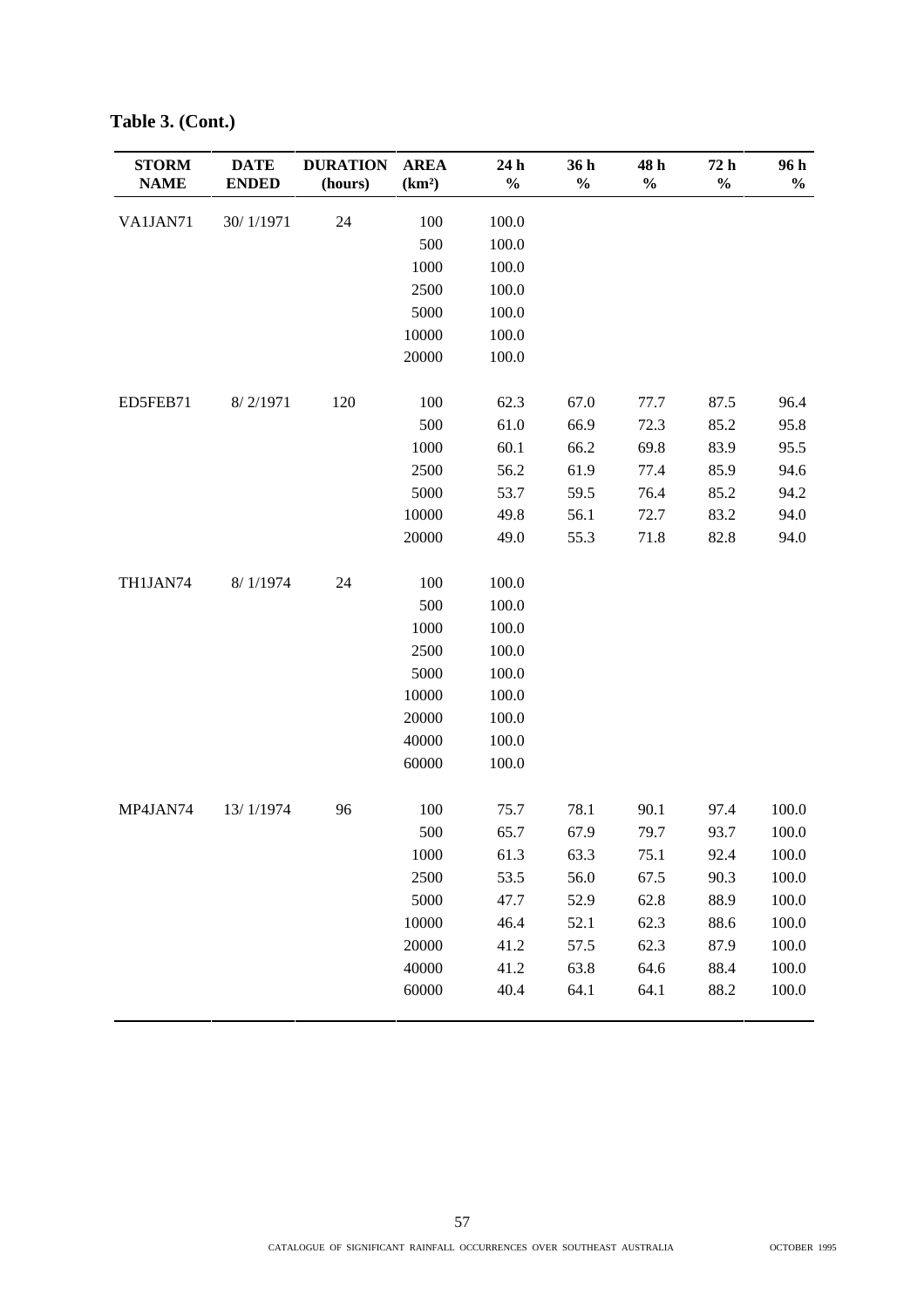| <b>STORM</b><br><b>NAME</b> | <b>DATE</b><br><b>ENDED</b> | <b>DURATION</b><br>(hours) | <b>AREA</b><br>(km <sup>2</sup> ) | 24 h<br>$\frac{0}{0}$ | 36 h<br>$\frac{0}{0}$ | 48 h<br>$\%$ | 72 h<br>$\frac{0}{0}$ | 96 h<br>$\frac{0}{0}$ |
|-----------------------------|-----------------------------|----------------------------|-----------------------------------|-----------------------|-----------------------|--------------|-----------------------|-----------------------|
| TH2MAR74                    | 11/3/1974                   | 48                         | 100                               | 82.0                  | 95.9                  | 100.0        |                       |                       |
|                             |                             |                            | 500                               | 82.5                  | 95.7                  | 100.0        |                       |                       |
|                             |                             |                            | 1000                              | 81.8                  | 96.0                  | 100.0        |                       |                       |
|                             |                             |                            | 2500                              | 81.4                  | 96.2                  | 100.0        |                       |                       |
|                             |                             |                            | 5000                              | 82.6                  | 97.1                  | 100.0        |                       |                       |
|                             |                             |                            | 10000                             | 81.2                  | 98.1                  | 100.0        |                       |                       |
|                             |                             |                            | 20000                             | 80.8                  | 98.4                  | 100.0        |                       |                       |
|                             |                             |                            | 40000                             | 80.8                  | 98.4                  | 100.0        |                       |                       |
| NC5MAR74                    | 14/3/1974                   | 120                        | 100                               | 47.7                  | 61.6                  | 63.5         | 83.4                  | 99.8                  |
|                             |                             |                            | 500                               | 45.5                  | 59.4                  | 61.3         | 83.8                  | 99.8                  |
|                             |                             |                            | 1000                              | 44.8                  | 60.3                  | 62.2         | 85.2                  | 99.8                  |
|                             |                             |                            | 2500                              | 45.4                  | 60.8                  | 62.7         | 85.6                  | 99.9                  |
|                             |                             |                            | 5000                              | 45.7                  | 60.3                  | 62.1         | 85.3                  | 99.9                  |
|                             |                             |                            | 10000                             | 41.4                  | 55.6                  | 59.8         | 85.4                  | 99.8                  |
|                             |                             |                            | 20000                             | 41.5                  | 52.6                  | 58.3         | 87.1                  | 99.9                  |
|                             |                             |                            | 40000                             | 41.5                  | 52.6                  | 58.3         | 87.1                  | 99.9                  |
| TH5MAR74                    | 14/3/1974                   | 120                        | 100                               | 57.8                  | 76.6                  | 80.0         | 92.5                  | 99.8                  |
|                             |                             |                            | 500                               | 60.1                  | 79.2                  | 82.6         | 93.0                  | 99.8                  |
|                             |                             |                            | 1000                              | 57.6                  | 77.9                  | 81.6         | 92.1                  | 99.6                  |
|                             |                             |                            | 2500                              | 56.5                  | 74.8                  | 78.5         | 90.7                  | 99.5                  |
|                             |                             |                            | 5000                              | 57.2                  | 73.4                  | 76.9         | 89.8                  | 99.1                  |
|                             |                             |                            | 10000                             | 56.9                  | 73.0                  | 76.1         | 90.7                  | 99.3                  |
|                             |                             |                            | 20000                             | 53.6                  | 69.0                  | 72.1         | 89.4                  | 99.2                  |
| GE2MAR74                    | 23/3/1974                   | 48                         | 100                               | 92.1                  | 94.5                  | 100.0        |                       |                       |
|                             |                             |                            | 500                               | 77.2                  | 92.4                  | 100.0        |                       |                       |
|                             |                             |                            | 1000                              | 70.1                  | 91.5                  | 100.0        |                       |                       |
|                             |                             |                            | 2500                              | 76.1                  | 89.3                  | 100.0        |                       |                       |
|                             |                             |                            | 5000                              | 78.6                  | 87.1                  | 100.0        |                       |                       |
|                             |                             |                            | 10000                             | 78.6                  | 87.1                  | 100.0        |                       |                       |
| CH2APR74                    | 22/4/1974                   | 48                         | 100                               | 86.0                  | 89.6                  | 100.0        |                       |                       |
|                             |                             |                            | 500                               | 85.6                  | 89.3                  | 100.0        |                       |                       |
|                             |                             |                            | 1000                              | 86.4                  | 89.6                  | 100.0        |                       |                       |
|                             |                             |                            | 2500                              | 87.3                  | 90.4                  | 100.0        |                       |                       |
|                             |                             |                            | 5000                              | 87.1                  | 88.2                  | 100.0        |                       |                       |
|                             |                             |                            | 10000                             | 81.8                  | 87.5                  | 100.0        |                       |                       |

**Table 3. (Cont.)**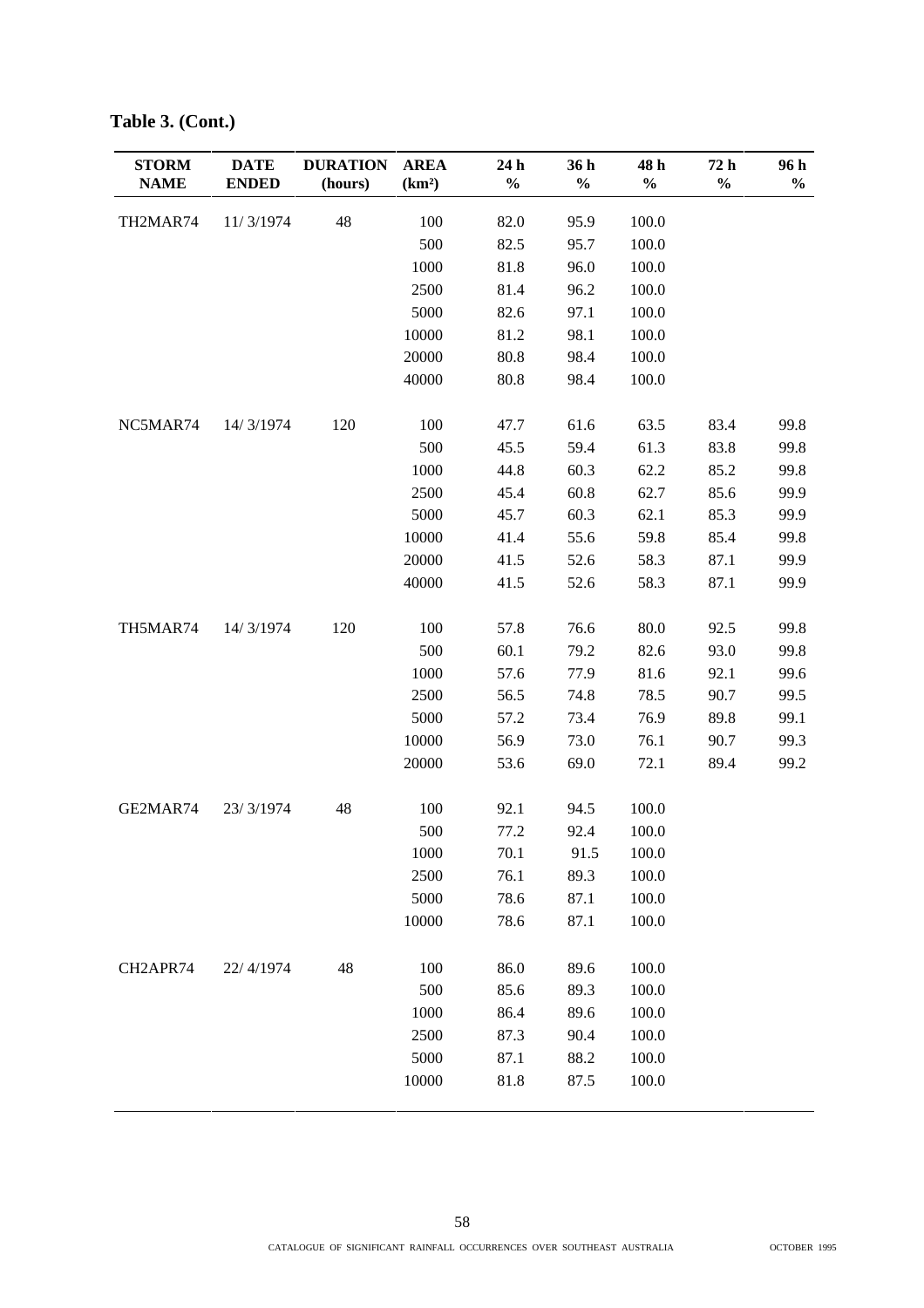| <b>STORM</b> | <b>DATE</b>  | <b>DURATION</b> | <b>AREA</b>        | 24 h          | 36 h          | 48 h          | 72h   | 96 h          |
|--------------|--------------|-----------------|--------------------|---------------|---------------|---------------|-------|---------------|
| <b>NAME</b>  | <b>ENDED</b> | (hours)         | (km <sup>2</sup> ) | $\frac{0}{0}$ | $\frac{0}{0}$ | $\frac{0}{0}$ | $\%$  | $\frac{0}{0}$ |
| BU3AUG74     | 29/8/1974    | 72              | 100                | 50.3          | 67.3          | 90.7          | 100.0 |               |
|              |              |                 | 500                | 50.6          | 67.0          | 90.8          | 100.0 |               |
|              |              |                 | 1000               | 50.9          | 66.8          | 90.8          | 100.0 |               |
|              |              |                 | 2500               | 51.7          | 66.9          | 91.0          | 100.0 |               |
|              |              |                 | 5000               | 51.2          | 67.6          | 91.0          | 100.0 |               |
|              |              |                 | 10000              | 52.1          | 69.2          | 91.4          | 100.0 |               |
|              |              |                 | 20000              | 54.8          | 70.2          | 92.2          | 100.0 |               |
|              |              |                 | 40000              | 49.6          | 68.0          | 90.6          | 100.0 |               |
|              |              |                 | 60000              | 47.8          | 66.1          | 89.0          | 100.0 |               |
| WO3MAR75     | 11/3/1975    | 72              | 100                | 78.2          | 90.2          | 98.1          | 100.0 |               |
|              |              |                 | 500                | 76.5          | 90.4          | 98.8          | 100.0 |               |
|              |              |                 | 1000               | 73.0          | 89.3          | 98.1          | 100.0 |               |
|              |              |                 | 2500               | 72.3          | 89.2          | 98.2          | 100.0 |               |
|              |              |                 | 5000               | 70.9          | 89.1          | 98.4          | 100.0 |               |
| LE1JUN75     | 21/6/1975    | 24              | 100                | 100.0         |               |               |       |               |
|              |              |                 | 500                | 100.0         |               |               |       |               |
|              |              |                 | 1000               | 100.0         |               |               |       |               |
|              |              |                 | 2500               | 100.0         |               |               |       |               |
|              |              |                 | 5000               | 100.0         |               |               |       |               |
|              |              |                 | 10000              | 100.0         |               |               |       |               |
|              |              |                 | 20000              | 100.0         |               |               |       |               |
|              |              |                 | 40000              | 100.0         |               |               |       |               |
| YU1DEC75     | 13/12/1975   | 24              | 100                | 100.0         |               |               |       |               |
|              |              |                 | 500                | 100.0         |               |               |       |               |
|              |              |                 | 1000               | 100.0         |               |               |       |               |
|              |              |                 | 2500               | $100.0\,$     |               |               |       |               |
|              |              |                 | 5000               | 100.0         |               |               |       |               |
|              |              |                 | 10000              | 100.0         |               |               |       |               |
|              |              |                 | 20000              | 100.0         |               |               |       |               |
|              |              |                 | 40000              | 100.0         |               |               |       |               |
|              |              |                 | 60000              | 100.0         |               |               |       |               |
| GG5OCT76     | 18/10/1976   | 120             | 100                | 35.0          | 49.4          | 59.4          | 79.8  | 94.1          |
|              |              |                 | 500                | 34.1          | 48.4          | 58.0          | 78.9  | 94.0          |
|              |              |                 | 1000               | 36.8          | 51.9          | 62.2          | 82.6  | 94.2          |
|              |              |                 | 2500               | 36.4          | 51.0          | 61.7          | 84.0  | 94.0          |
|              |              |                 | 5000               | 36.5          | 51.0          | 61.9          | 84.1  | 93.8          |
|              |              |                 | 10000              | 35.1          | 52.4          | 62.1          | 82.9  | 94.2          |
|              |              |                 | 20000              | 32.7          | 51.5          | 61.8          | 78.9  | 92.9          |

**Table 3. (Cont.)**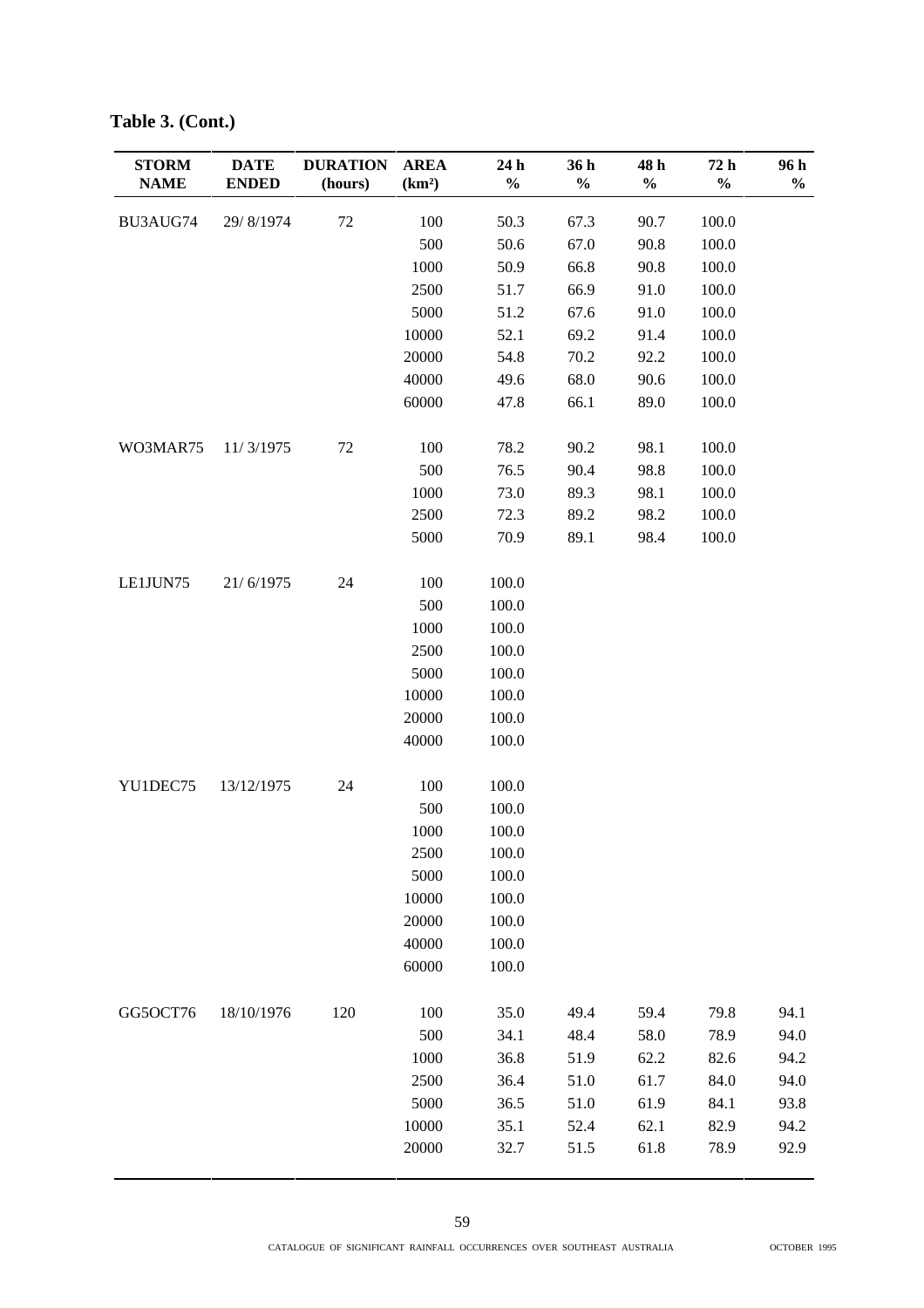| <b>STORM</b><br><b>NAME</b> | <b>DATE</b><br><b>ENDED</b> | <b>DURATION</b><br>(hours) | <b>AREA</b><br>(km <sup>2</sup> ) | 24 h<br>$\frac{0}{0}$ | 36 h<br>$\frac{0}{0}$ | 48 h<br>$\frac{1}{2}$ | 72 h<br>$\frac{0}{0}$ | 96 h<br>$\frac{0}{0}$ |
|-----------------------------|-----------------------------|----------------------------|-----------------------------------|-----------------------|-----------------------|-----------------------|-----------------------|-----------------------|
| RA1MAR77                    | 27/3/1977                   | 24                         | 100                               | 100.0                 |                       |                       |                       |                       |
|                             |                             |                            | 500                               | 100.0                 |                       |                       |                       |                       |
|                             |                             |                            | 1000                              | 100.0                 |                       |                       |                       |                       |
|                             |                             |                            | 2500                              | 100.0                 |                       |                       |                       |                       |
|                             |                             |                            | 5000                              | 100.0                 |                       |                       |                       |                       |
|                             |                             |                            | 10000                             | 100.0                 |                       |                       |                       |                       |
|                             |                             |                            | 20000                             | 100.0                 |                       |                       |                       |                       |
|                             |                             |                            | 40000                             | 100.0                 |                       |                       |                       |                       |
| ME1APR77                    | 8/4/1977                    | 24                         | 100                               | 100.0                 |                       |                       |                       |                       |
|                             |                             |                            | 500                               | 100.0                 |                       |                       |                       |                       |
|                             |                             |                            | 1000                              | 100.0                 |                       |                       |                       |                       |
|                             |                             |                            | 2500                              | 100.0                 |                       |                       |                       |                       |
|                             |                             |                            | 5000                              | 100.0                 |                       |                       |                       |                       |
|                             |                             |                            | 10000                             | 100.0                 |                       |                       |                       |                       |
| WO3MAR78                    | 21/3/1978                   | $72\,$                     | 100                               | 42.2                  | 64.0                  | 76.8                  | 100.0                 |                       |
|                             |                             |                            | 500                               | 41.8                  | 63.9                  | 76.7                  | 100.0                 |                       |
|                             |                             |                            | 1000                              | 42.0                  | 63.6                  | 76.4                  | 100.0                 |                       |
|                             |                             |                            | 2500                              | 41.4                  | 60.8                  | 74.3                  | 100.0                 |                       |
| MW4MAR78                    | 21/3/1978                   | 96                         | 100                               | 54.9                  | 70.9                  | 88.0                  | 97.5                  | 100.0                 |
|                             |                             |                            | 500                               | 56.9                  | 71.5                  | 88.1                  | 97.0                  | 100.0                 |
|                             |                             |                            | 1000                              | 55.5                  | 70.8                  | 87.8                  | 97.0                  | 100.0                 |
|                             |                             |                            | 2500                              | 54.4                  | 69.3                  | 85.6                  | 97.2                  | 100.0                 |
|                             |                             |                            | 5000                              | 54.9                  | 69.3                  | 85.1                  | 97.0                  | 100.0                 |
|                             |                             |                            | 10000                             | 55.1                  | 68.5                  | 84.9                  | 96.9                  | 100.0                 |
|                             |                             |                            | 20000                             | 49.7                  | 64.2                  | 77.4                  | 95.8                  | 100.0                 |
|                             |                             |                            | 40000                             | 51.1                  | 66.8                  | 78.6                  | 93.9                  | 100.0                 |
| CA2APR78                    | 3/4/1978                    | 48                         | 100                               | 70.4                  | 96.1                  | 100.0                 |                       |                       |
|                             |                             |                            | 500                               | 65.4                  | 96.3                  | 100.0                 |                       |                       |
|                             |                             |                            | 1000                              | 65.9                  | 96.3                  | 100.0                 |                       |                       |
|                             |                             |                            | 2500                              | 63.8                  | 96.4                  | 100.0                 |                       |                       |
|                             |                             |                            | 5000                              | 61.6                  | 96.6                  | 100.0                 |                       |                       |
|                             |                             |                            | 10000                             | 60.8                  | 96.9                  | 100.0                 |                       |                       |
|                             |                             |                            | 20000                             | 60.4                  | 97.3                  | 100.0                 |                       |                       |

**Table 3. (Cont.)**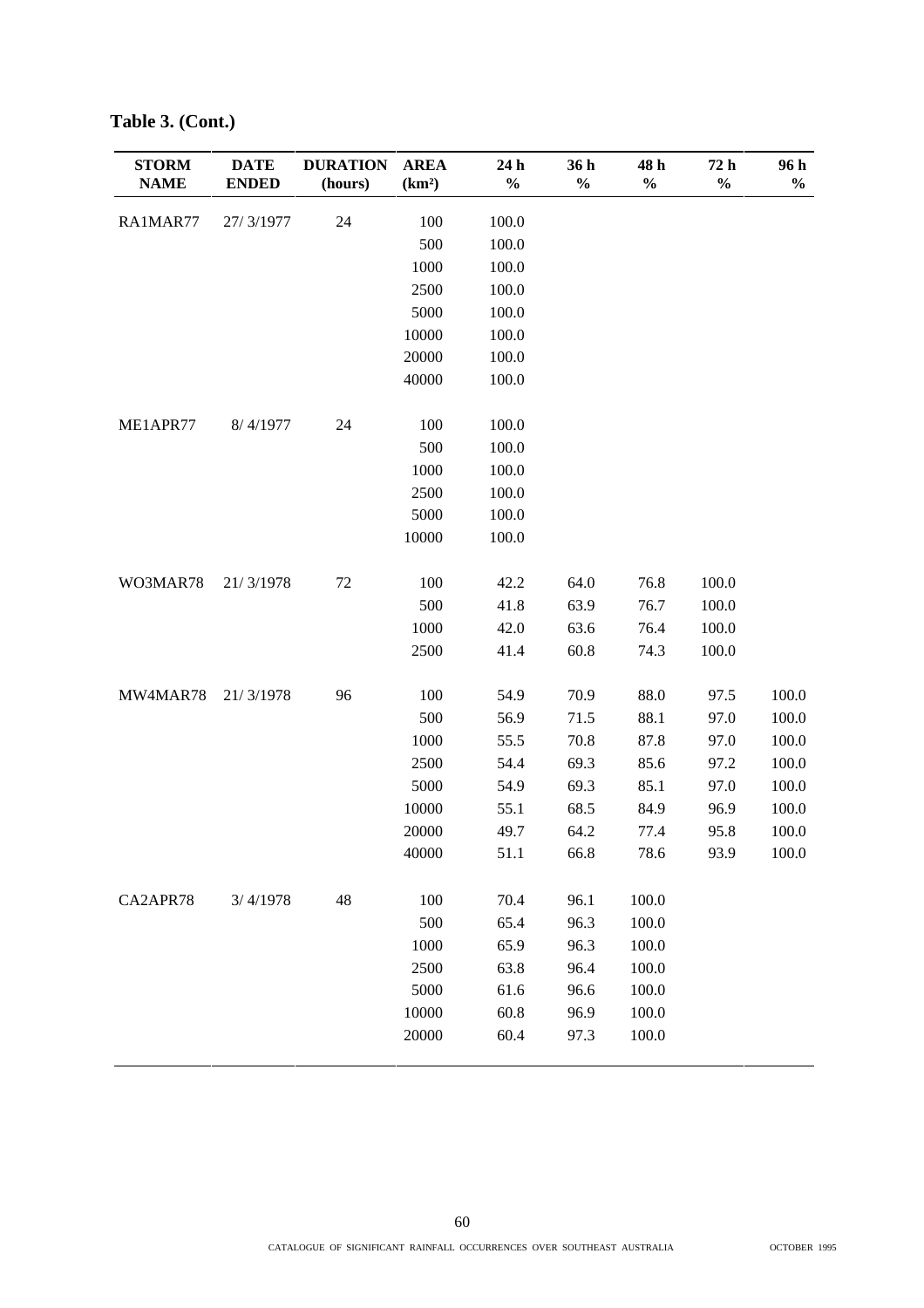| <b>STORM</b><br><b>NAME</b> | <b>DATE</b><br><b>ENDED</b> | <b>DURATION</b><br>(hours) | <b>AREA</b><br>(km <sup>2</sup> ) | 24 h<br>$\frac{0}{0}$ | 36 h<br>$\frac{0}{0}$ | 48 h<br>$\%$ | 72 h<br>$\frac{0}{0}$ | 96 h<br>$\frac{0}{0}$ |
|-----------------------------|-----------------------------|----------------------------|-----------------------------------|-----------------------|-----------------------|--------------|-----------------------|-----------------------|
| TA2JUN78                    | 4/6/1978                    | 48                         | 100                               | 74.8                  | 96.6                  | 100.0        |                       |                       |
|                             |                             |                            | 500                               | 75.2                  | 96.8                  | 100.0        |                       |                       |
|                             |                             |                            | 1000                              | 75.2                  | 96.7                  | 100.0        |                       |                       |
|                             |                             |                            | 2500                              | 77.1                  | 97.3                  | 100.0        |                       |                       |
|                             |                             |                            | 5000                              | 79.9                  | 97.7                  | 100.0        |                       |                       |
|                             |                             |                            | 10000                             | 87.2                  | 98.7                  | 100.0        |                       |                       |
| SC1FEB81                    | 7/2/1981                    | 24                         | 100                               | 100.0                 |                       |              |                       |                       |
|                             |                             |                            | 500                               | 100.0                 |                       |              |                       |                       |
|                             |                             |                            | 1000                              | 100.0                 |                       |              |                       |                       |
|                             |                             |                            | 2500                              | 100.0                 |                       |              |                       |                       |
|                             |                             |                            | 5000                              | 100.0                 |                       |              |                       |                       |
| OB2MAY81                    | 26/5/1981                   | 48                         | 100                               | 61.3                  | 61.3                  | 100.0        |                       |                       |
|                             |                             |                            | 500                               | 56.9                  | 56.9                  | 100.0        |                       |                       |
|                             |                             |                            | 1000                              | 59.8                  | 59.8                  | 100.0        |                       |                       |
|                             |                             |                            | 2500                              | 90.9                  | 95.2                  | 100.0        |                       |                       |
|                             |                             |                            | 5000                              | 95.4                  | 100.0                 | 100.0        |                       |                       |
|                             |                             |                            | 10000                             | 94.9                  | 100.0                 | 100.0        |                       |                       |
|                             |                             |                            | 20000                             | 95.2                  | 100.0                 | 100.0        |                       |                       |
|                             |                             |                            | 40000                             | 94.6                  | 100.0                 | 100.0        |                       |                       |
|                             |                             |                            | 60000                             | 95.1                  | 100.0                 | 100.0        |                       |                       |
| CO3OCT82                    | 12/10/1982                  | $72\,$                     | 100                               | 58.8                  | 76.5                  | 93.6         | 100.0                 |                       |
|                             |                             |                            | 500                               | 59.3                  | 76.5                  | 93.5         | 100.0                 |                       |
|                             |                             |                            | 1000                              | 60.2                  | 77.3                  | 93.7         | 100.0                 |                       |
|                             |                             |                            | 2500                              | 61.5                  | 78.6                  | 94.2         | 100.0                 |                       |
|                             |                             |                            | 5000                              | 63.0                  | 79.6                  | 94.3         | 100.0                 |                       |
|                             |                             |                            | 10000                             | 62.9                  | 77.9                  | 93.6         | 100.0                 |                       |
|                             |                             |                            | 20000                             | 62.6                  | 76.4                  | 93.0         | 100.0                 |                       |
|                             |                             |                            | 40000                             | 60.4                  | 73.6                  | 92.2         | 100.0                 |                       |
|                             |                             |                            | 60000                             | 55.8                  | 70.0                  | 91.4         | 100.0                 |                       |
| DT1MAR83                    | 3/3/1983                    | 24                         | 100                               | 100.0                 |                       |              |                       |                       |
|                             |                             |                            | 500                               | 100.0                 |                       |              |                       |                       |
|                             |                             |                            | 1000                              | 100.0                 |                       |              |                       |                       |
|                             |                             |                            | 2500                              | 100.0                 |                       |              |                       |                       |
|                             |                             |                            | 5000                              | 100.0                 |                       |              |                       |                       |
|                             |                             |                            | 10000                             | 100.0                 |                       |              |                       |                       |
|                             |                             |                            | 20000                             | 100.0                 |                       |              |                       |                       |

**Table 3. (Cont.)**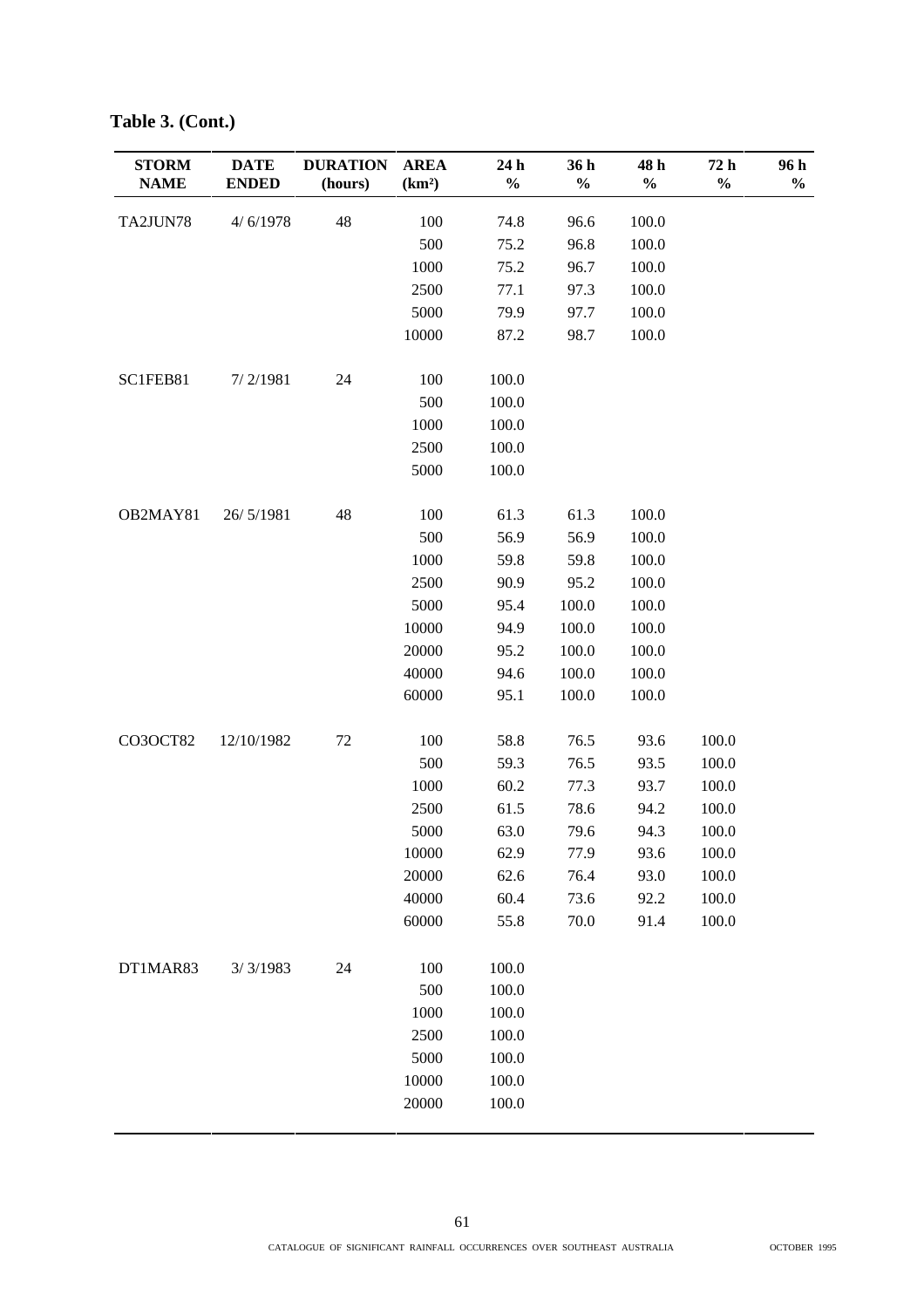| <b>STORM</b><br><b>NAME</b> | <b>DATE</b><br><b>ENDED</b> | <b>DURATION</b><br>(hours) | <b>AREA</b><br>(km <sup>2</sup> ) | 24 h<br>$\frac{0}{0}$ | 36h<br>$\frac{0}{0}$         | 48 h<br>$\%$ | 72h<br>$\%$ | 96 h<br>$\frac{0}{0}$ |
|-----------------------------|-----------------------------|----------------------------|-----------------------------------|-----------------------|------------------------------|--------------|-------------|-----------------------|
| FB2MAR83                    | 21/3/1983                   | 48                         | 100                               | 63.7                  | $\overline{\phantom{0}}$     | 100.0        |             |                       |
|                             |                             |                            | 500                               | 57.4                  | $\overline{\phantom{a}}$     | 100.0        |             |                       |
|                             |                             |                            | 1000                              | 56.8                  | $\qquad \qquad \blacksquare$ | 100.0        |             |                       |
|                             |                             |                            | 2500                              | 57.0                  | $\overline{\phantom{0}}$     | 100.0        |             |                       |
|                             |                             |                            | 5000                              | 60.5                  | -                            | 100.0        |             |                       |
|                             |                             |                            | 10000                             | 58.5                  | $\overline{\phantom{0}}$     | 100.0        |             |                       |
|                             |                             |                            | 20000                             | 66.5                  | $\frac{1}{2}$                | 100.0        |             |                       |
|                             |                             |                            | 40000                             | 66.9                  | $\qquad \qquad \blacksquare$ | 100.0        |             |                       |
|                             |                             |                            | 60000                             | 65.4                  | $\overline{\phantom{0}}$     | 100.0        |             |                       |
| DA2FEB84                    | 19/2/1984                   | 48                         | 100                               | 95.8                  | 99.7                         | 100.0        |             |                       |
|                             |                             |                            | 500                               | 94.8                  | 99.6                         | 100.0        |             |                       |
|                             |                             |                            | 1000                              | 94.1                  | 99.5                         | 100.0        |             |                       |
|                             |                             |                            | 2500                              | 93.1                  | 99.4                         | 100.0        |             |                       |
|                             |                             |                            | 5000                              | 93.1                  | 99.4                         | 100.0        |             |                       |
|                             |                             |                            | 10000                             | 93.1                  | 99.4                         | 100.0        |             |                       |
| DO2JUL85                    | 10/7/1985                   | 48                         | 100                               | 88.3                  | 96.0                         | 100.0        |             |                       |
|                             |                             |                            | 500                               | 88.2                  | 96.3                         | 100.0        |             |                       |
|                             |                             |                            | 1000                              | 88.2                  | 96.3                         | 100.0        |             |                       |
|                             |                             |                            | 2500                              | 88.5                  | 96.6                         | 100.0        |             |                       |
|                             |                             |                            | 5000                              | 88.9                  | 96.8                         | 100.0        |             |                       |
|                             |                             |                            | 10000                             | 89.1                  | 96.9                         | 100.0        |             |                       |
|                             |                             |                            | 20000                             | 88.3                  | 96.5                         | 100.0        |             |                       |
|                             |                             |                            | 40000                             | 88.2                  | 95.8                         | 100.0        |             |                       |
|                             |                             |                            | 60000                             | 88.2                  | 95.8                         | 100.0        |             |                       |
| SY1AUG86                    | 6/ 8/1986                   | 24                         | 100                               | 100.0                 |                              |              |             |                       |
|                             |                             |                            | 500                               | 100.0                 |                              |              |             |                       |
|                             |                             |                            | 1000                              | $100.0\,$             |                              |              |             |                       |
|                             |                             |                            | 2500                              | 100.0                 |                              |              |             |                       |
|                             |                             |                            | 5000                              | 100.0                 |                              |              |             |                       |
|                             |                             |                            | 10000                             | 100.0                 |                              |              |             |                       |
|                             |                             |                            | 20000                             | 100.0                 |                              |              |             |                       |
| SY4AUG86                    | 7/8/1986                    | 96                         | 100                               | 55.0                  | 68.4                         | 82.2         | 98.7        | 100.0                 |
|                             |                             |                            | 500                               | 58.1                  | 76.7                         | 86.8         | 99.4        | 100.0                 |
|                             |                             |                            | 1000                              | 58.5                  | 75.9                         | 86.2         | 99.0        | 100.0                 |
|                             |                             |                            | 2500                              | 58.6                  | 72.9                         | 84.4         | 98.7        | 100.0                 |
|                             |                             |                            | 5000                              | 59.8                  | 72.3                         | 84.1         | 98.7        | 100.0                 |
|                             |                             |                            | 10000                             | 61.0                  | 73.2                         | 84.6         | 98.8        | 100.0                 |
|                             |                             |                            | 20000                             | 61.0                  | 73.2                         | 84.6         | 98.8        | 100.0                 |

**Table 3. (Cont.)**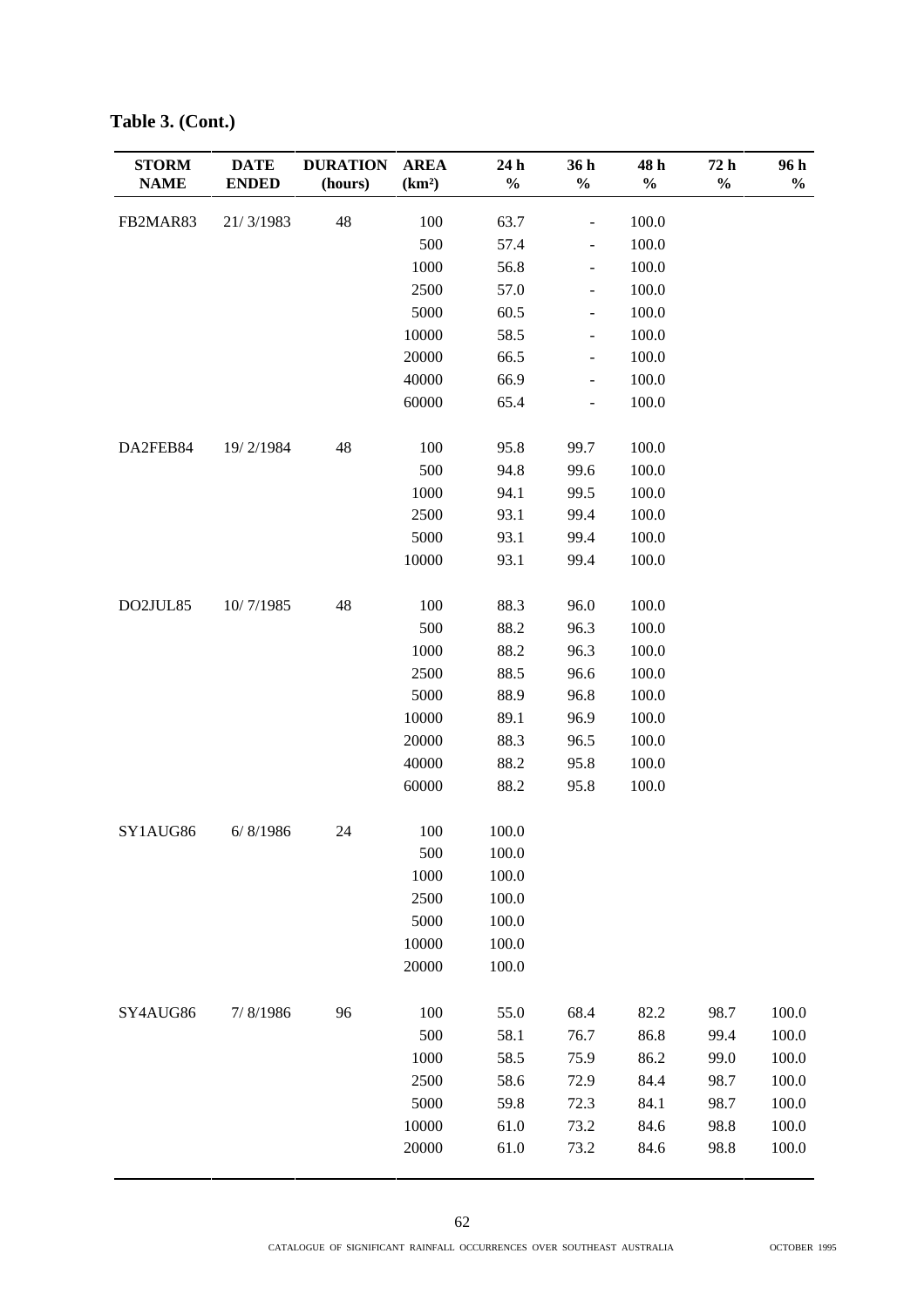| <b>STORM</b><br><b>NAME</b> | <b>DATE</b><br><b>ENDED</b> | <b>DURATION</b><br>(hours) | <b>AREA</b><br>(km <sup>2</sup> ) | 24 h<br>$\frac{0}{0}$ | 36 h<br>$\frac{0}{0}$ | 48 h<br>$\frac{0}{0}$ | 72 h<br>$\frac{0}{0}$ | 96 h<br>$\frac{0}{0}$ |
|-----------------------------|-----------------------------|----------------------------|-----------------------------------|-----------------------|-----------------------|-----------------------|-----------------------|-----------------------|
| SP4MAY87                    | 12/5/1987                   | 96                         | 100                               | 61.3                  | 64.4                  | 79.6                  | 89.8                  | 100.0                 |
|                             |                             |                            | 500                               | 64.3                  | 68.3                  | 81.4                  | 90.4                  | 100.0                 |
|                             |                             |                            | 1000                              | 62.9                  | 66.6                  | 79.6                  | 88.7                  | 100.0                 |
|                             |                             |                            | 2500                              | 64.5                  | 68.9                  | 80.0                  | 88.7                  | 100.0                 |
|                             |                             |                            | 5000                              | 61.4                  | 66.8                  | 76.9                  | 87.2                  | 100.0                 |
|                             |                             |                            | 10000                             | 63.9                  | 70.0                  | 78.1                  | 88.7                  | 100.0                 |
|                             |                             |                            | 20000                             | 63.7                  | 70.0                  | 78.1                  | 88.3                  | 100.0                 |
| NY3APR89                    | 3/4/1989                    | 72                         | 100                               | 85.4                  | 100.0                 | 100.0                 | 100.0                 |                       |
|                             |                             |                            | 500                               | 85.6                  | 100.0                 | 100.0                 | 100.0                 |                       |
|                             |                             |                            | 1000                              | 89.1                  | 100.0                 | 100.0                 | 100.0                 |                       |
|                             |                             |                            | 2500                              | 89.9                  | 100.0                 | 100.0                 | 100.0                 |                       |
|                             |                             |                            | 5000                              | 89.4                  | 99.6                  | 99.6                  | 100.0                 |                       |
|                             |                             |                            | 10000                             | 89.6                  | 98.5                  | 98.5                  | 100.0                 |                       |
|                             |                             |                            | 20000                             | 88.7                  | 97.7                  | 97.7                  | 100.0                 |                       |
|                             |                             |                            | 40000                             | 86.3                  | 93.8                  | 93.8                  | 100.0                 |                       |
|                             |                             |                            | 60000                             | 84.5                  | 91.8                  | 91.8                  | 100.0                 |                       |
| NE3FEB90                    | 4/2/1990                    | $72\,$                     | 100                               | 57.4                  | 68.5                  | 94.8                  | 100.0                 |                       |
|                             |                             |                            | 500                               | 59.9                  | 70.2                  | 95.6                  | 100.0                 |                       |
|                             |                             |                            | 1000                              | 59.2                  | 69.7                  | 95.5                  | 100.0                 |                       |
|                             |                             |                            | 2500                              | 57.9                  | 68.8                  | 95.2                  | 100.0                 |                       |
|                             |                             |                            | 5000                              | 56.7                  | 68.3                  | 94.9                  | 100.0                 |                       |
|                             |                             |                            | 10000                             | 55.1                  | 67.2                  | 93.7                  | 100.0                 |                       |
|                             |                             |                            | 20000                             | 53.8                  | 67.7                  | 93.4                  | 100.0                 |                       |
|                             |                             |                            | 40000                             | 52.8                  | 67.8                  | 93.0                  | 100.0                 |                       |
| NY7APR90                    | 14/4/1990                   | 168                        | 100                               | 34.1                  | 37.9                  | 40.1                  | 59.4                  | 71.1                  |
|                             |                             |                            | 500                               | 35.1                  | 37.6                  | 39.1                  | 54.5                  | 72.1                  |
|                             |                             |                            | 1000                              | 37.4                  | 37.4                  | 37.4                  | 54.1                  | 71.6                  |
|                             |                             |                            | 2500                              | 36.0                  | 36.0                  | 36.2                  | 56.2                  | 69.4                  |
|                             |                             |                            | 5000                              | 33.5                  | 35.1                  | 38.3                  | 56.4                  | 65.7                  |
|                             |                             |                            | 10000                             | 31.2                  | 36.8                  | 40.1                  | 59.4                  | 67.3                  |
|                             |                             |                            | 20000                             | 30.8                  | 39.0                  | 43.9                  | 61.3                  | 70.5                  |
|                             |                             |                            | 40000                             | 32.9                  | 43.7                  | 48.5                  | 60.9                  | 72.8                  |
|                             |                             |                            | 60000                             | 33.3                  | 46.4                  | 52.4                  | 61.1                  | 75.3                  |

**Table 3. (Cont.)**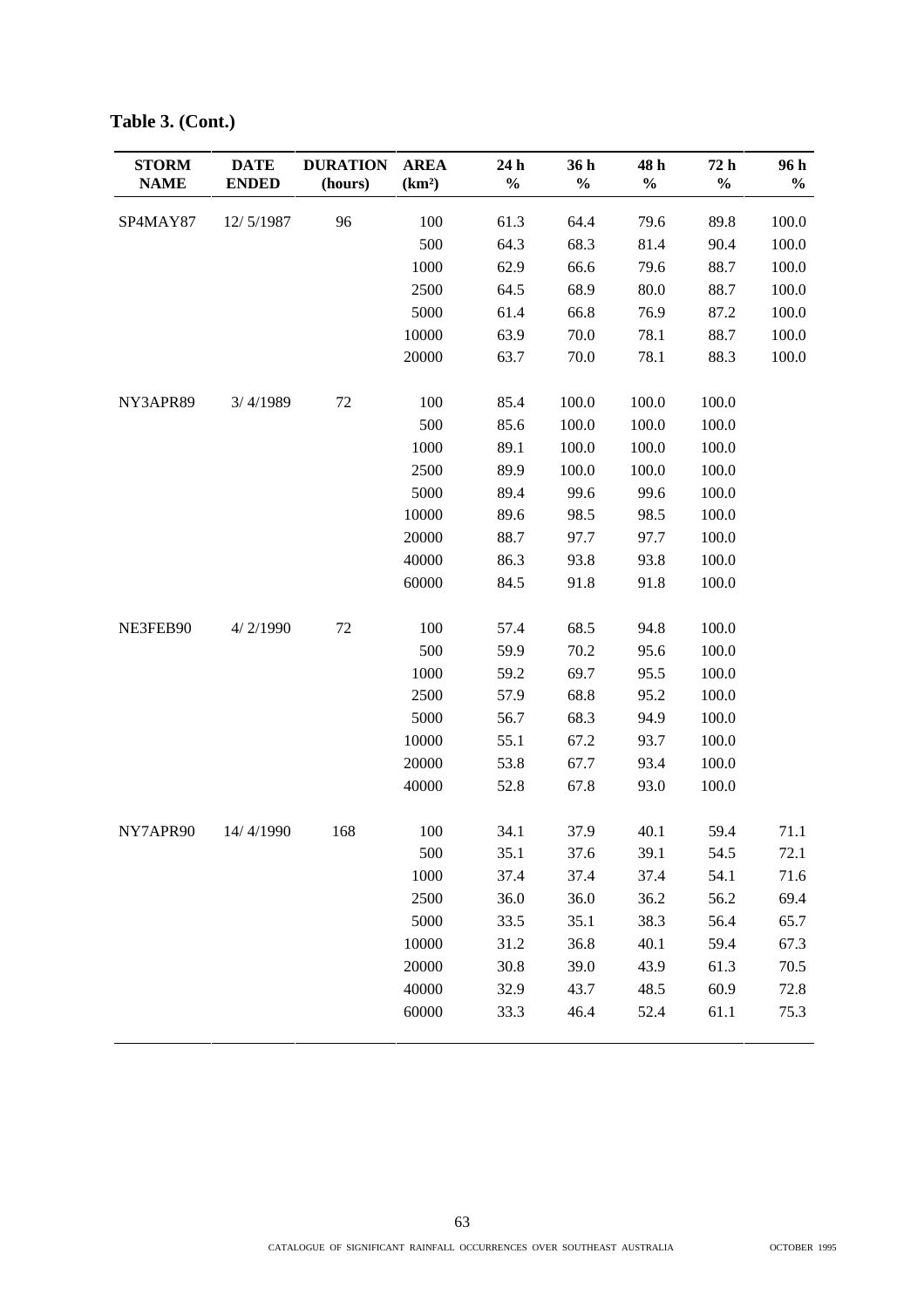| <b>STORM</b><br><b>NAME</b> | <b>DATE</b><br><b>ENDED</b> | <b>DURATION</b><br>(hours) | <b>AREA</b><br>(km <sup>2</sup> ) | 24h<br>$\frac{0}{0}$ | 36h<br>$\frac{6}{6}$ | 48 h<br>$\%$ | 72 h<br>$\%$ | 96 h<br>$\%$ |
|-----------------------------|-----------------------------|----------------------------|-----------------------------------|----------------------|----------------------|--------------|--------------|--------------|
| GI3APR90                    | 22/4/1990                   | 72                         | 100                               | 78.6                 | 89.7                 | 100.0        | 100.0        |              |
|                             |                             |                            | 500                               | 77.8                 | 90.2                 | 99.8         | 100.0        |              |
|                             |                             |                            | 1000                              | 78.3                 | 92.2                 | 99.6         | 100.0        |              |
|                             |                             |                            | 2500                              | 77.6                 | 92.0                 | 99.4         | 100.0        |              |
|                             |                             |                            | 5000                              | 78.0                 | 91.2                 | 99.4         | 100.0        |              |
|                             |                             |                            | 10000                             | 79.8                 | 93.5                 | 99.4         | 100.0        |              |
|                             |                             |                            | 20000                             | 79.1                 | 93.3                 | 100.0        | 100.0        |              |
|                             |                             |                            | 40000                             | 80.4                 | 93.8                 | 99.7         | 100.0        |              |
|                             |                             |                            | 60000                             | 79.9                 | 91.9                 | 98.4         | 100.0        |              |
|                             |                             |                            |                                   |                      |                      |              |              |              |

**Table 3. (Cont.)**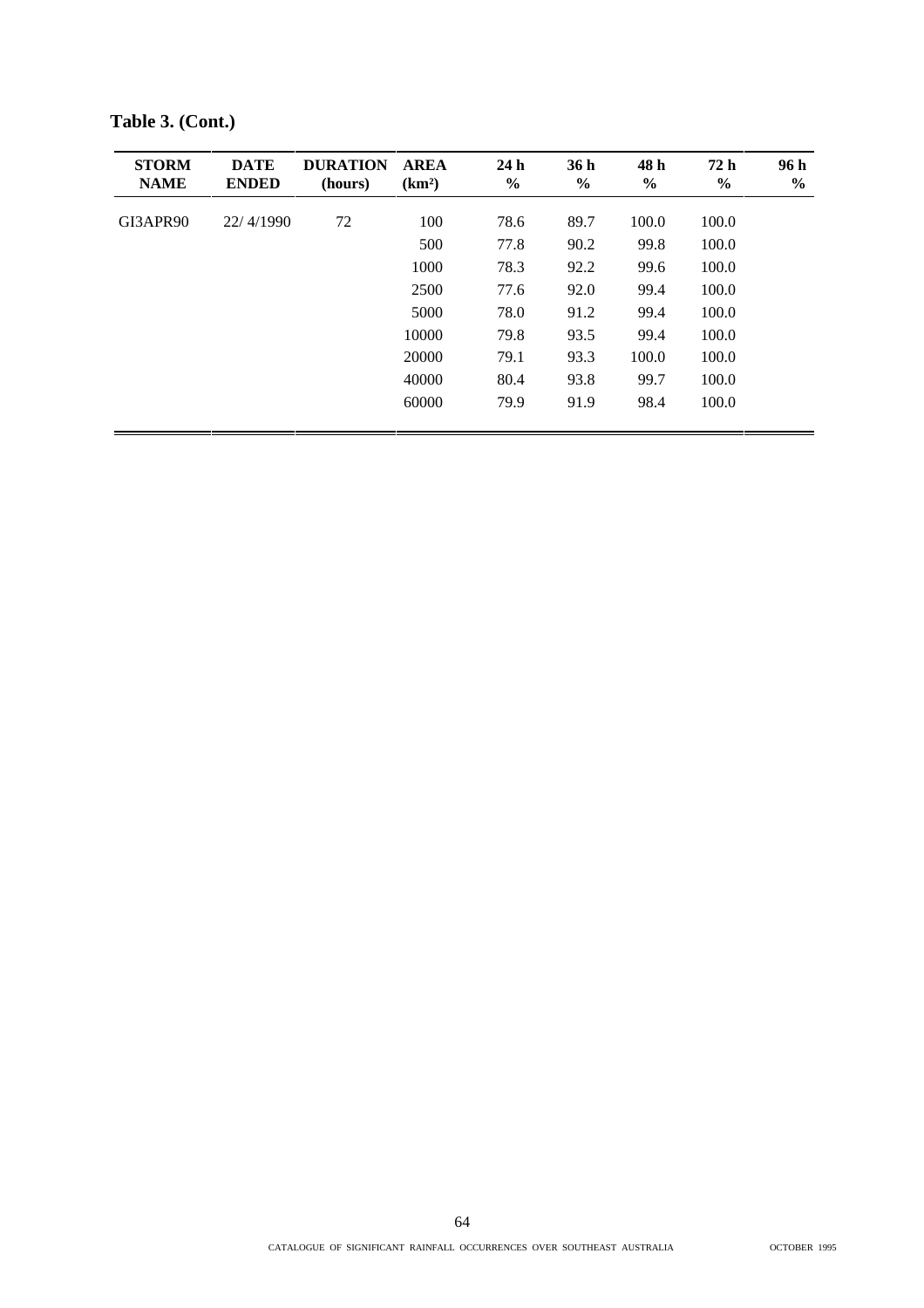## **5. SUMMARY**

Mean rainfall depths at standard areas and maximum proportions of the total rainfall depth at standard durations and areas within 110 significant rainfall events in the southeast of Australia have been analysed. The locations of these rainstorms are listed in Table 1.

The mean rainfall depth for each rainstorm at up to ten standard areas covering the rainfall extent are presented in Table 2.

The maximum proportions of the total rainfall depth within standard durations and at the standard areas for each of the events is given at intervals up to the duration of the rainfall or to 96 hours, whichever is the shorter. These are presented in Table 3.

The tables in the Appendix give information about the sources of data used in deriving Tables 2 and 3. The number of daily and 3-hourly or pluviograph stations that provided data for deriving the temporal distributions, along with the weights given to the 3-hourly or pluviograph data, are listed in Table A1. Table A2 gives the location of those 3-hourly reporting stations with an alphabetical code in Table A1, and Table A3 lists the reports and studies used to supplement data from the Bureau of Meteorology computer archive.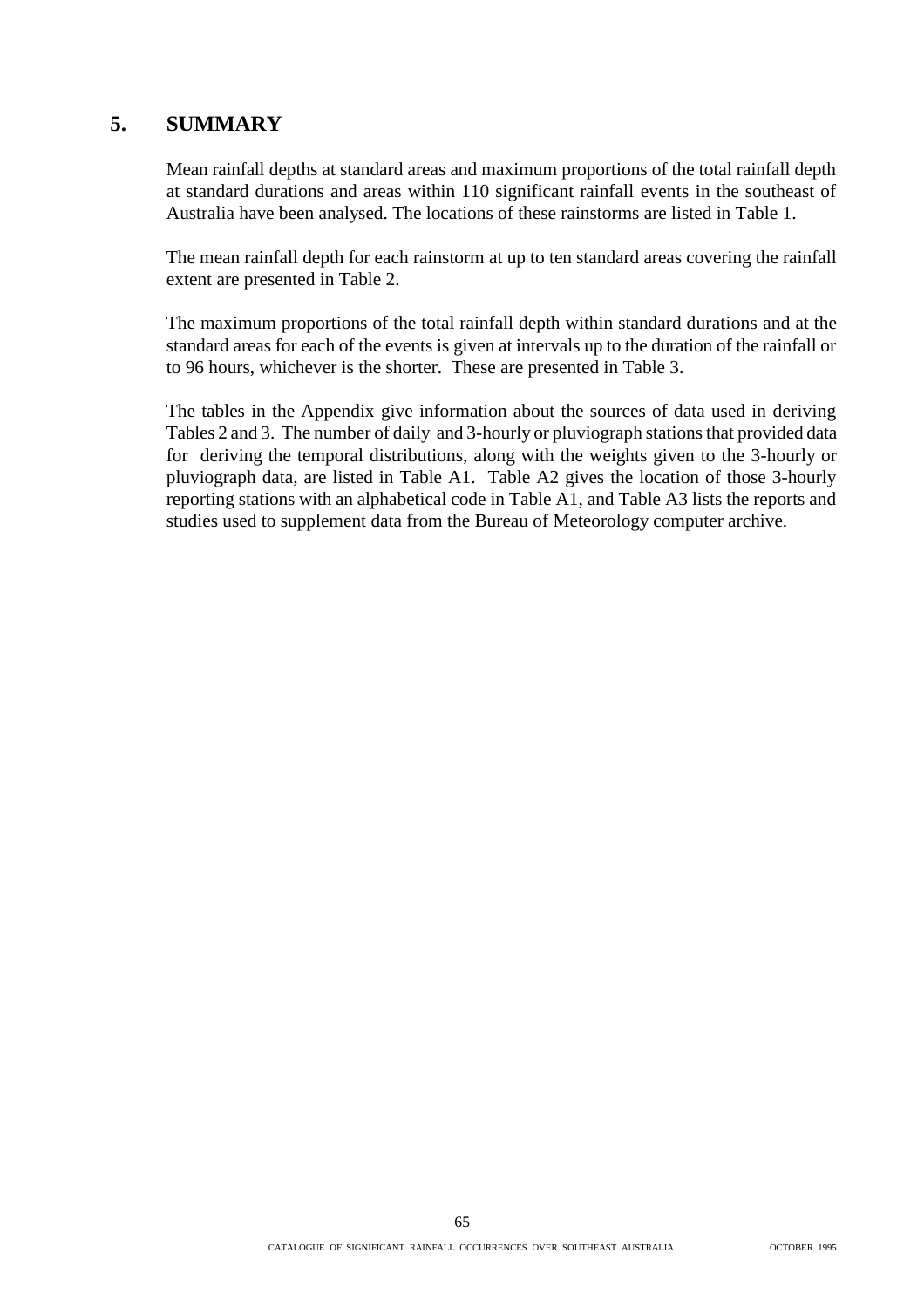## **6. REFERENCES**

Bureau of Meteorology (1988). '*List of Pluviograph Stations Australia*'. February 1988

Canterford, R.P., Hutchinson, M.F. and Turner, L.H. (1985). 'The use of Laplacian Smoothing Spline Surfaces for the Analysis of Design Rainfalls'. *Hydrology and Water Resources Symposium*, Institution of Engineers, Australia, 14-16 May, Sydney.

Kennedy, M.R., Pearce, H.J., Canterford, R.P. and Minty, L.J. (1988). 'The Estimation of Generalised Probable Maximum Precipitation In Australia'. *ANCOLD Bulletin No.79*, April 1988, pp 6-16.

Minty, L.J., Meighen, J. and Kennedy, M.R. (1996). '*Development of the Generalized Southeast Australia Method for Estimating Probable Maximum Precipitation'.* Hydrology Report Series No. 4, Hydrometeorological Advisory Service, Bureau of Meteorology.

Thiessen, A.H. (1911). 'Precipitation Averages for Large Areas'. *Monthly Weather Review, Vol. 39*, pp 1082-1084.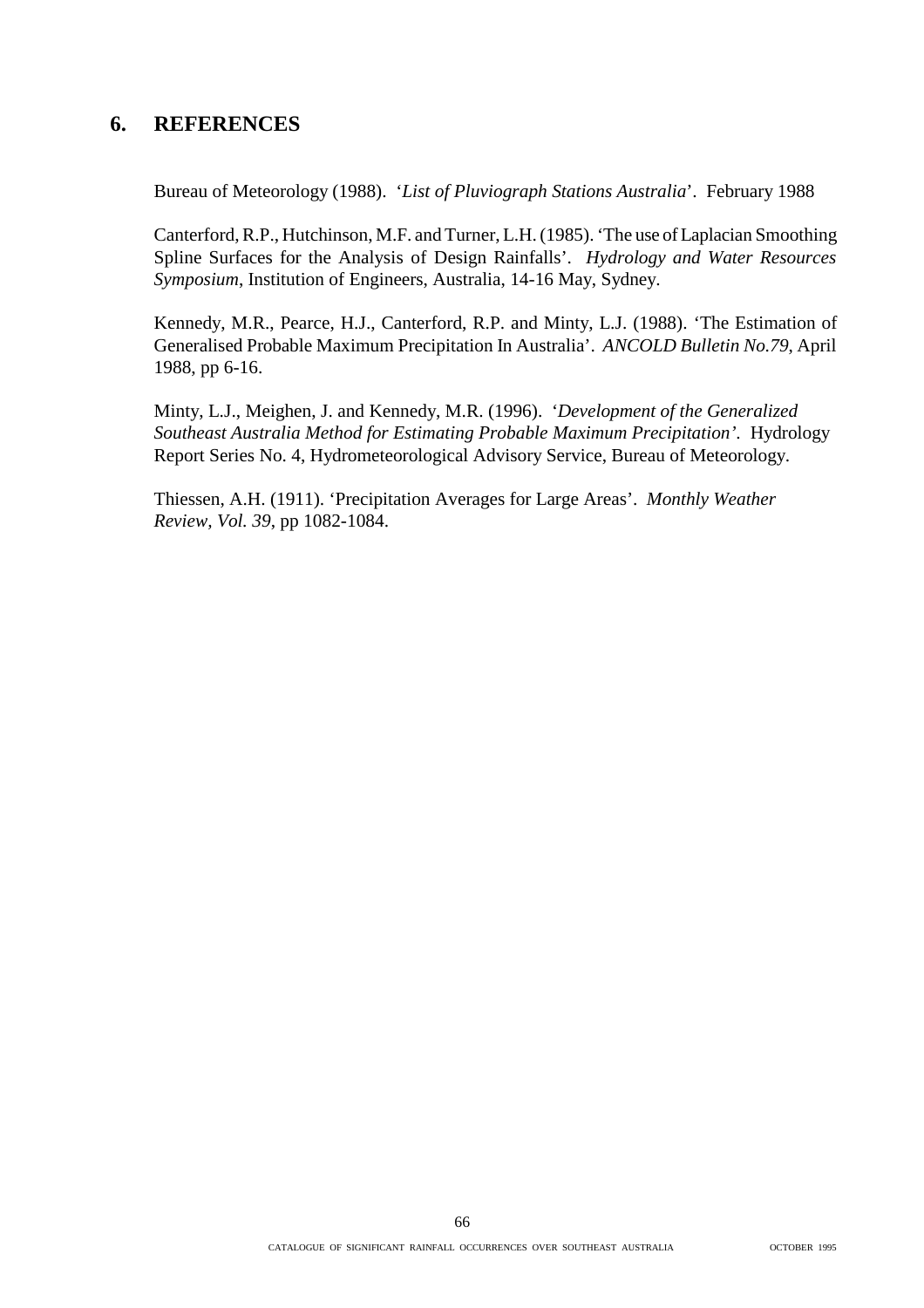# **APPENDIX**

### **INFORMATION ABOUT THE DATA USED IN DERIVING TEMPORAL PATTERNS**

The method of utilising any available temporal data was an important component in deriving the temporal distributions used in calculating the maximum percentages of the total rainfall as described in Section 4. Australia has a very sparse network of pluviograph stations and some of the events in this catalogue date from the time prior to their introduction. This meant that maximum information had to be extracted from any available data.

Any 3-hourly or pluviograph data or other useful information in rainstorm reports was subjectively weighted as a simple proportion of one. The geographical position of the site for which temporal information was available within the rainfall extent, and the match between the daily temporal distribution at the site and that calculated for the rainstorm, were used as a guide. The weights for each source of temporal information plus the number of daily rainfall stations used, are given in Table A1.

Some 3-hourly data are not 'real' but were constructed for a site or region from past storm studies (see Tables A2 and A3).

**Key to Table A1.**

**Storm Name:** As for Table 1.

#### **Area:**

As for Table 3.

#### **Stations - Daily:**

The number of daily rainfall observing stations (usually Bureau of Meteorology stations) within the parallelograms. These stations were thoroughly checked and any doubtful observations were eliminated.

If a rainstorm lasted for only one day, no daily station data was required. This is coded by -99.

#### **Stations - 3-hourly:**

The number of sources of 3-hourly rainfall data used to derive the temporal patterns. They were usually located within or near the boundaries of the parallelograms. Some of these 3 hourly patterns were constructed from past studies of the storm.

#### **Weighting of 3-Hourly Stations - No.:**

The following numbering system is used in Table A1.

(i) A five digit number preceding the weighting is the station number as assigned to official Bureau of Meteorology stations.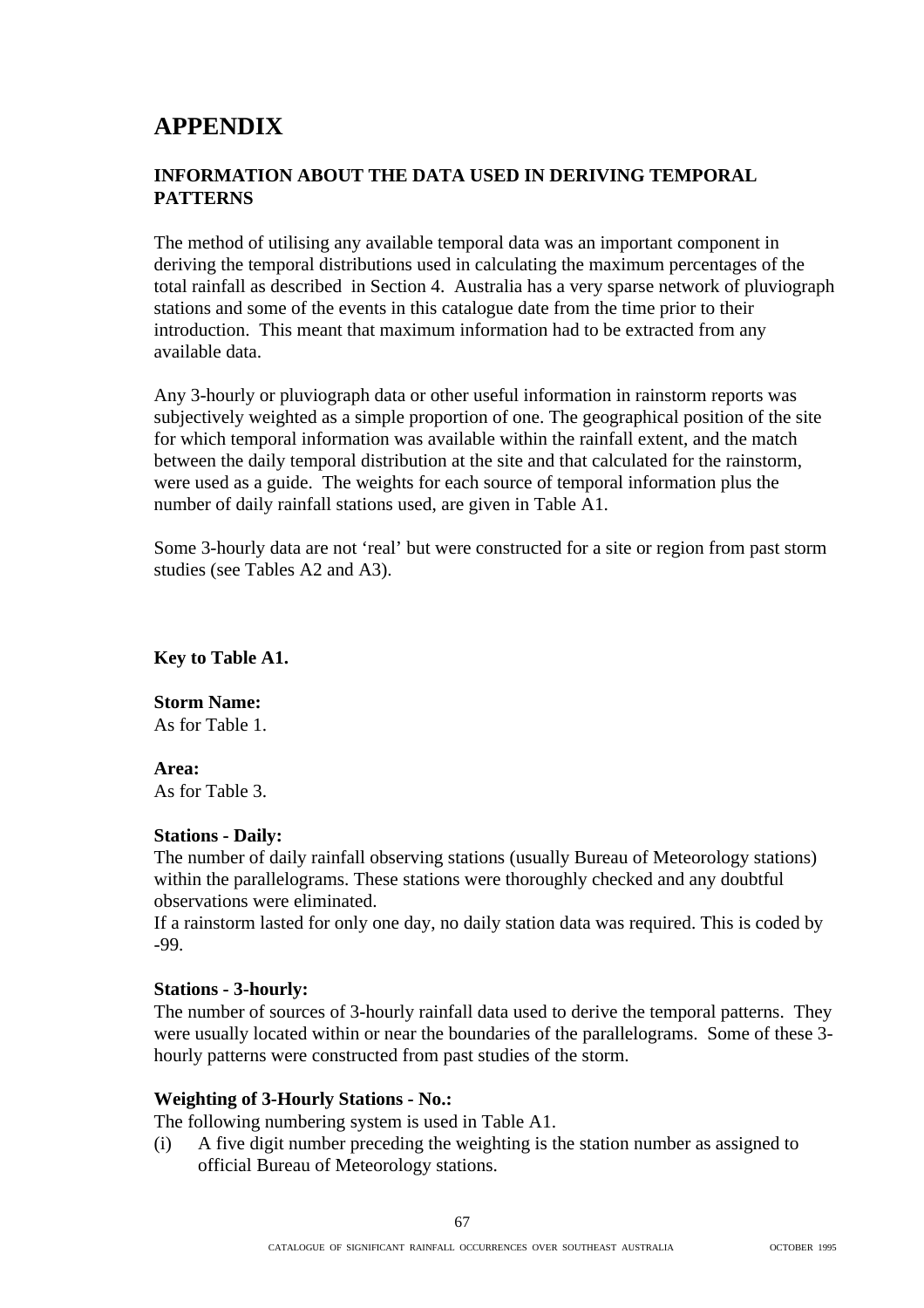- (ii) A six digit number starting with a '5' indicates that the gauge is owned by another authority.
- (iii) A three digit station number or a six digit station number starting with a '6' indicates that the gauge belongs to the Hydro-Electric Commission of Tasmania. These mostly duplicate Bureau of Meteorology sites.
- (iv) The location of sites or regions coded alphabetically in Table A1 are given in Table A2. The sources of the information to construct the patterns are given in Table A3.

#### **Weighting of 3-Hourly Stations - Weight:**

The weight given to each set of temporal pattern data for a rainstorm as a proportion of one.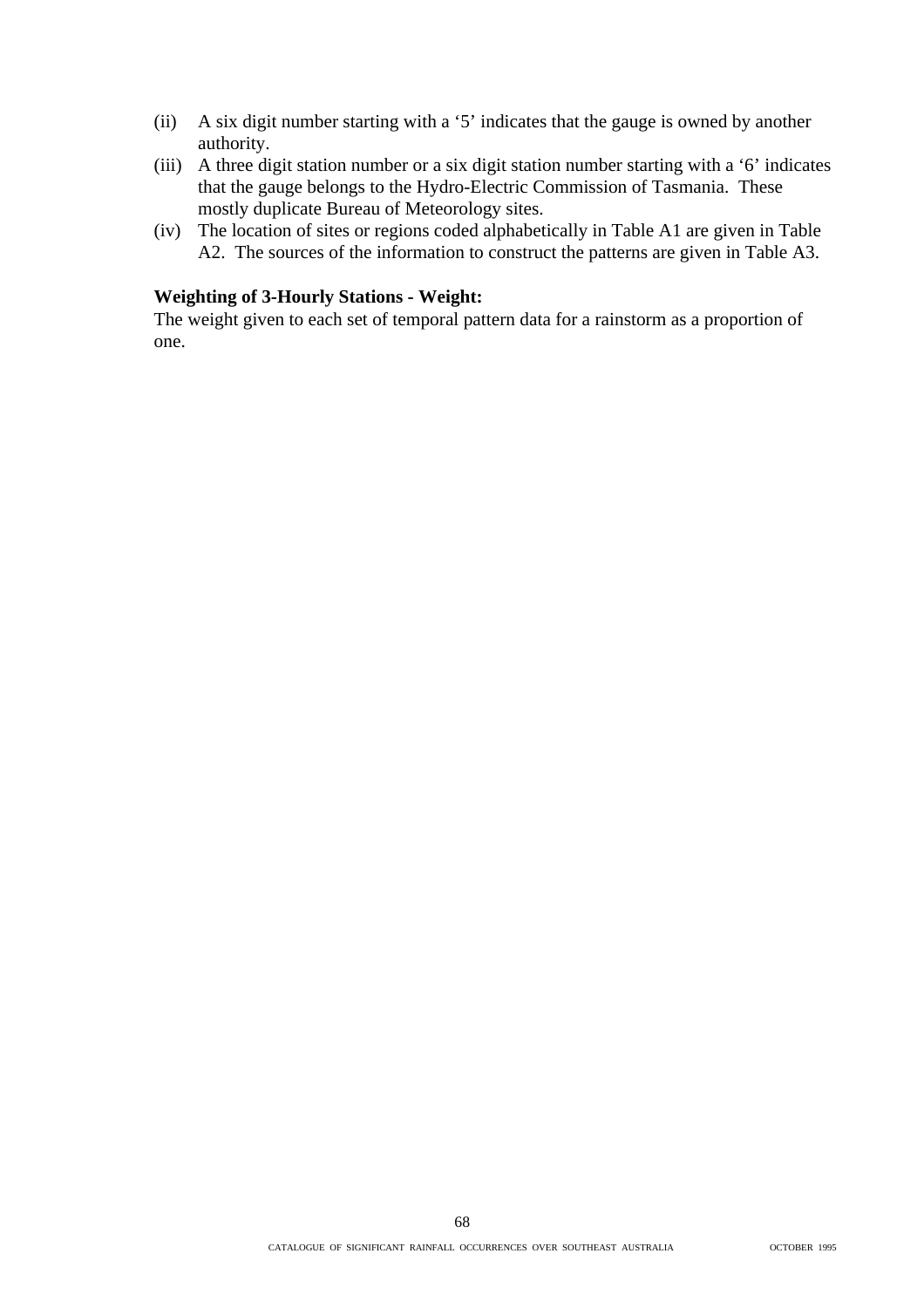| <b>STORM</b> | <b>AREA</b>        |                  | <b>STATIONS</b> |                           |            | WEIGHTING OF 3-HOURLY STATIONS |            |            |
|--------------|--------------------|------------------|-----------------|---------------------------|------------|--------------------------------|------------|------------|
| <b>NAME</b>  | (km <sup>2</sup> ) | Daily            | 3-Hourly        |                           | No. Weight | No. Weight                     | No. Weight | No. Weight |
|              |                    |                  |                 |                           |            |                                |            |            |
| ST4APR89     | 40000              | 53               | $\mathbf{1}$    | A                         | 1.000      |                                |            |            |
|              | 20000              | $36\,$           | $\mathbf{1}$    | $\boldsymbol{\mathsf{A}}$ | 1.000      |                                |            |            |
|              | 10000              | $30\,$           | $\mathbf{1}$    | A                         | 1.000      |                                |            |            |
|              | 5000               | $25\,$           | $\mathbf{1}$    | A                         | 1.000      |                                |            |            |
|              | 2500               | 14               | $\mathbf{1}$    | A                         | 1.000      |                                |            |            |
|              | 1000               | $\boldsymbol{7}$ | $\mathbf{1}$    | A                         | 1.000      |                                |            |            |
|              | 500                | $\boldsymbol{7}$ | $\mathbf{1}$    | A                         | 1.000      |                                |            |            |
|              | $100\,$            | $\sqrt{3}$       | $\mathbf{1}$    | $\boldsymbol{\mathsf{A}}$ | $1.000\,$  |                                |            |            |
| WV1MAR10     | 60000              | $-99$            | $\mathbf{1}$    | $\, {\bf B}$              | 1.000      |                                |            |            |
|              | 40000              | $-99$            | $\mathbf{1}$    | $\, {\bf B}$              | 1.000      |                                |            |            |
|              | 20000              | $-99$            | $\mathbf{1}$    | $\, {\bf B}$              | 1.000      |                                |            |            |
|              | 10000              | $-99$            | $\mathbf{1}$    | $\, {\bf B}$              | 1.000      |                                |            |            |
|              | 5000               | $-99$            | $\mathbf{1}$    | $\, {\bf B}$              | 1.000      |                                |            |            |
|              | 2500               | $-99$            | $\mathbf{1}$    | $\, {\bf B}$              | $1.000\,$  |                                |            |            |
|              | 1000               | $-99$            | $\mathbf{1}$    | $\, {\bf B}$              | 1.000      |                                |            |            |
|              | 500                | $-99$            | $\mathbf{1}$    | $\, {\bf B}$              | 1.000      |                                |            |            |
|              | 100                | $-99$            | $\mathbf{1}$    | $\bf{B}$                  | 1.000      |                                |            |            |
| WI3MAR21     | 60000              | $46\,$           | $\mathbf{1}$    | 23000                     | 1.000      |                                |            |            |
|              | 40000              | $40\,$           | $\,1\,$         | 23000                     | $1.000\,$  |                                |            |            |
|              | 20000              | $35\,$           | $\mathbf{1}$    | 23000                     | 1.000      |                                |            |            |
|              | 10000              | $12\,$           | $\mathbf{1}$    | 23000                     | 1.000      |                                |            |            |
|              | 5000               | $10\,$           | $\mathbf{1}$    | 23000                     | 1.000      |                                |            |            |
|              | 2500               | $\boldsymbol{7}$ | $\mathbf{1}$    | 23000                     | 1.000      |                                |            |            |
|              | 1000               | $\overline{4}$   | $\mathbf{1}$    | 23000                     | 1.000      |                                |            |            |
|              | 500                | $\sqrt{2}$       | $\mathbf{1}$    | 23000                     | 1.000      |                                |            |            |
|              | 100                | $\mathbf{1}$     | $\mathbf{1}$    | 23000                     | 1.000      |                                |            |            |
|              |                    |                  |                 |                           |            |                                |            |            |
| BU1MAY25     | 10000              | $-99$            | $\mathbf{1}$    | $\mathbf C$               | 1.000      |                                |            |            |
|              | 5000               | $-99$            | $\mathbf{1}$    | ${\bf C}$                 | 1.000      |                                |            |            |
|              | 2500               | $-99$            | $\mathbf{1}$    | $\mathsf C$               | 1.000      |                                |            |            |
|              | 1000               | $-99$            | $\mathbf{1}$    | $\mathbf C$               | 1.000      |                                |            |            |
|              | 500                | $-99$            | $\mathbf{1}$    | ${\bf C}$                 | $1.000\,$  |                                |            |            |
|              | 100                | $-99$            | $\mathbf{1}$    | $\mathsf{C}$              | 1.000      |                                |            |            |
| BU4MAY25     | 60000              | 35               | $\mathbf{1}$    | ${\bf C}$                 | 1.000      |                                |            |            |
|              | 40000              | 35               | $\mathbf{1}$    | ${\bf C}$                 | 1.000      |                                |            |            |
|              | 20000              | 33               | 1               | $\mathbf C$               | 1.000      |                                |            |            |
|              | $10000\,$          | $23\,$           | $\mathbf{1}$    | ${\bf C}$                 | 1.000      |                                |            |            |
|              | 5000               | $16\,$           | $\mathbf{1}$    | $\mathbf C$               | 1.000      |                                |            |            |
|              | 2500               | $12\,$           | $\mathbf{1}$    | $\mathbf C$               | 1.000      |                                |            |            |
|              | $1000\,$           | $\boldsymbol{7}$ | $\mathbf{1}$    | $\mathsf{C}$              | 1.000      |                                |            |            |
|              | 500                | $\sqrt{6}$       | $\mathbf{1}$    | ${\bf C}$                 | 1.000      |                                |            |            |
|              | 100                | $\sqrt{2}$       | $\mathbf{1}$    | $\mathsf C$               | 1.000      |                                |            |            |
|              |                    |                  |                 |                           |            |                                |            |            |

#### **Table A1. Number of Observation Sites and the Weight Assigned to the 3-Hourly Temporal Pattern Information for Each Standard Area in Each Storm.**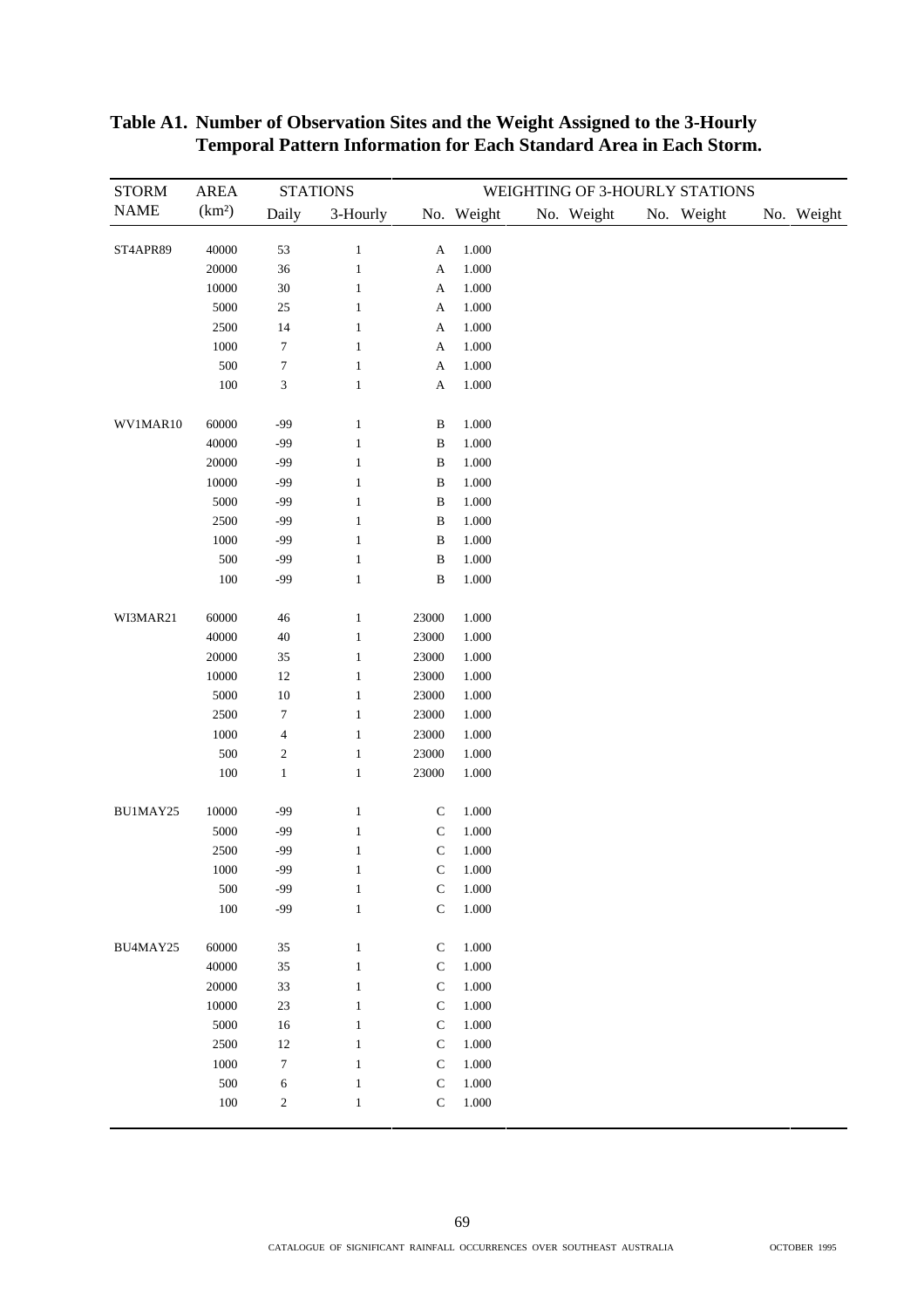| <b>STORM</b> | <b>AREA</b>        |                  | <b>STATIONS</b>              |                |                |       |            |       | WEIGHTING OF 3-HOURLY STATIONS |       |            |
|--------------|--------------------|------------------|------------------------------|----------------|----------------|-------|------------|-------|--------------------------------|-------|------------|
| <b>NAME</b>  | (km <sup>2</sup> ) | Daily            | 3-Hourly                     |                | No. Weight     |       | No. Weight |       | No. Weight                     |       | No. Weight |
|              |                    |                  |                              |                |                |       |            |       |                                |       |            |
| MT2APR29     | 60000              | 106              | $\mathbf{1}$                 | 94029          | 1.000          |       |            |       |                                |       |            |
|              | 40000              | 82               | $\mathbf{1}$                 | 94029          | 1.000          |       |            |       |                                |       |            |
|              | 20000              | 74               | $\mathbf{1}$                 | 94029          | 1.000          |       |            |       |                                |       |            |
|              | 10000              | 36               | $\mathbf{1}$                 | 94029          | 1.000          |       |            |       |                                |       |            |
|              | 5000               | $22\,$           | $\mathbf{1}$                 | 94029          | 1.000          |       |            |       |                                |       |            |
|              | 2500               | 14               | $\mathbf{1}$                 | 94029          | 1.000          |       |            |       |                                |       |            |
|              | 1000               | 8                | $\mathbf{1}$                 | 94029          | 1.000          |       |            |       |                                |       |            |
|              | 500<br>100         | 4<br>3           | $\mathbf{1}$<br>$\mathbf{1}$ | 94029<br>94029 | 1.000<br>1.000 |       |            |       |                                |       |            |
|              |                    |                  |                              |                |                |       |            |       |                                |       |            |
| WD2DEC30     | 20000              | $72\,$           | 4                            | 86071          | 0.050          | 86096 | 0.050      | 87029 | 0.100                          | 87061 | 0.800      |
|              | 10000              | $47\,$           | 4                            | 86071          | 0.050          | 86096 | 0.050      | 87029 | 0.100                          | 87061 | 0.800      |
|              | 5000               | $31\,$           | 4                            | 86071          | 0.050          | 86096 | 0.050      | 87029 | 0.500                          | 87061 | 0.400      |
|              | 2500               | 24               | $\boldsymbol{2}$             | 87029          | 0.600          | 87061 | 0.400      |       |                                |       |            |
|              | 1000               | 17               | $\boldsymbol{2}$             | 87029          | 0.600          | 87061 | 0.400      |       |                                |       |            |
|              | 500                | 11               | $\boldsymbol{2}$             | 87029          | 0.800          | 87061 | 0.200      |       |                                |       |            |
|              | 100                | 5                | $\sqrt{2}$                   | 87029          | 0.800          | 87061 | 0.200      |       |                                |       |            |
|              |                    |                  |                              |                |                |       |            |       |                                |       |            |
| TH1FEB31     | 60000              | -99              | $\mathbf{1}$                 | 40214          | 1.000          |       |            |       |                                |       |            |
|              | 40000              | -99              | $\mathbf{1}$                 | 40214          | 1.000          |       |            |       |                                |       |            |
|              | 20000              | $-99$            | $\mathbf{1}$                 | 40214          | 1.000          |       |            |       |                                |       |            |
|              | 10000              | $-99$            | $\mathbf{1}$                 | 40214          | 1.000          |       |            |       |                                |       |            |
|              | 5000               | $-99$            | $\,1\,$                      | 40214          | 1.000          |       |            |       |                                |       |            |
|              | 2500               | -99              | $\mathbf{1}$                 | 40214          | 1.000          |       |            |       |                                |       |            |
|              | 1000<br>500        | -99<br>$-99$     | $\mathbf{1}$<br>$\mathbf{1}$ | 40214          | 1.000          |       |            |       |                                |       |            |
|              | 100                | $-99$            | $\mathbf{1}$                 | 40214<br>40214 | 1.000<br>1.000 |       |            |       |                                |       |            |
|              |                    |                  |                              |                |                |       |            |       |                                |       |            |
| AV2DEC33     | 60000              | 122              | 4                            | 86071          | 0.250          | 87029 | 0.250      | 87036 | 0.250                          | 87061 | 0.250      |
|              | 40000              | 141              | 4                            | 86071          | 0.250          | 87029 | 0.250      | 87036 | 0.250                          | 87061 | 0.250      |
|              | 20000              | 87               | 3                            | 87029          | 0.340          | 87036 | 0.330      | 87061 | 0.330                          |       |            |
|              | 10000              | 51               | $\overline{c}$               | 87029          | 0.400          | 87036 | 0.600      |       |                                |       |            |
|              | 5000               | 37               | $\boldsymbol{2}$             | 87029          | 0.200          | 87036 | 0.800      |       |                                |       |            |
|              | 2500               | 24               | $\mathbf{1}$                 | 87036          | 1.000          |       |            |       |                                |       |            |
|              | 1000               | 10               | $\mathbf{1}$                 | 87036          | 1.000          |       |            |       |                                |       |            |
|              | 500                | 7                | $\mathbf{1}$                 | 87036          | 1.000          |       |            |       |                                |       |            |
|              | 100                | 3                | $\mathbf{1}$                 | 87036          | 1.000          |       |            |       |                                |       |            |
| WA5DEC34     | 20000              | 101              | 5                            | 86096          | 0.100          | 86999 | 0.500      | 87029 | 0.100                          | 87036 | 0.100      |
|              |                    |                  |                              | 87061          | 0.200          |       |            |       |                                |       |            |
|              | 10000              | 49               | 5                            | 86096          | 0.100          | 86999 | 0.500      | 87029 | 0.100                          | 87036 | 0.100      |
|              |                    |                  |                              | 87061          | 0.200          |       |            |       |                                |       |            |
|              | 5000               | 33               | 5                            | 86096          | 0.100          | 86999 | 0.500      | 87029 | 0.100                          | 87936 | 0.100      |
|              |                    |                  |                              | 87061          | 0.200          |       |            |       |                                |       |            |
|              | 2500               | 24               | $\boldsymbol{2}$             | 86096          | 0.500          | 86999 | 0.500      |       |                                |       |            |
|              | 1000               | 12               | $\overline{\mathbf{c}}$      | 86096          | 0.500          | 86999 | 0.500      |       |                                |       |            |
|              | 500                | $\boldsymbol{7}$ | $\overline{\mathbf{c}}$      | 86096          | 0.500          | 86999 | 0.500      |       |                                |       |            |
|              | 100                | 3                | $\boldsymbol{2}$             | 86096          | 0.500          | 86999 | 0.500      |       |                                |       |            |
|              |                    |                  |                              |                |                |       |            |       |                                |       |            |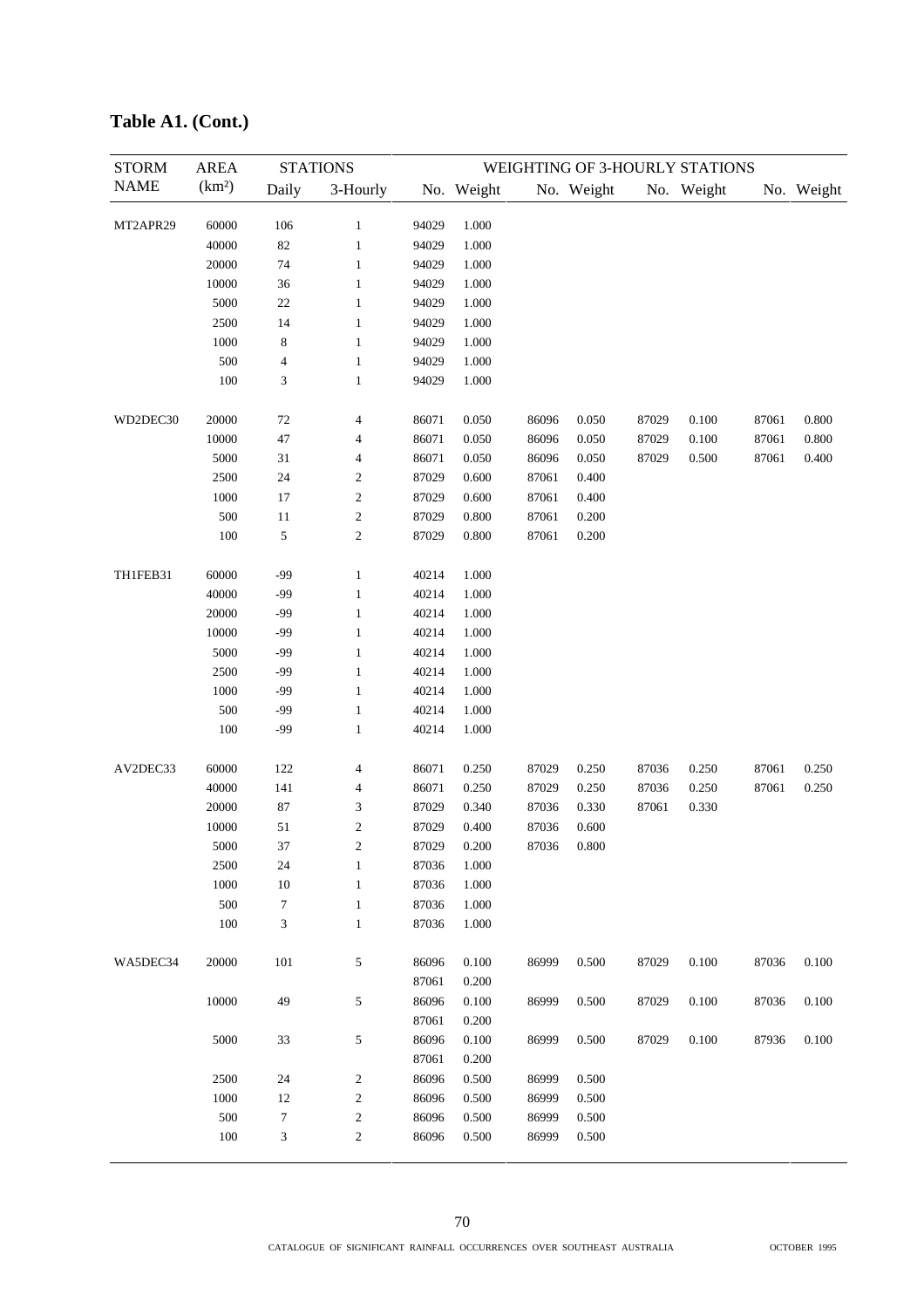| <b>STORM</b> | <b>AREA</b>        |                  | <b>STATIONS</b>         |             |            |                           |            |       | WEIGHTING OF 3-HOURLY STATIONS |            |
|--------------|--------------------|------------------|-------------------------|-------------|------------|---------------------------|------------|-------|--------------------------------|------------|
| <b>NAME</b>  | (km <sup>2</sup> ) | Daily            | 3-Hourly                |             | No. Weight |                           | No. Weight |       | No. Weight                     | No. Weight |
| TA6MAR39     | 60000              | 98               | $\mathbf{1}$            | $\mathbf D$ | 1.000      |                           |            |       |                                |            |
|              | 40000              | 115              | $\mathbf{1}$            | $\mathbf D$ | 1.000      |                           |            |       |                                |            |
|              | 20000              | 68               | $\mathbf{1}$            | D           | 1.000      |                           |            |       |                                |            |
|              | 10000              | $47\,$           | $\mathbf{1}$            | $\mathbf D$ | 1.000      |                           |            |       |                                |            |
|              | 5000               | $27\,$           | $\mathbf{1}$            | $\mathbf D$ | 1.000      |                           |            |       |                                |            |
|              | 2500               | $18\,$           | $\mathbf{1}$            | $\mathbf D$ | 1.000      |                           |            |       |                                |            |
|              | 1000               | $\,$ 8 $\,$      | $\mathbf{1}$            | $\mathbf D$ | 1.000      |                           |            |       |                                |            |
|              | 500                | 6                | $\mathbf{1}$            | $\mathbf D$ | 1.000      |                           |            |       |                                |            |
|              | 100                | 3                | $\mathbf{1}$            | $\mathbf D$ | 1.000      |                           |            |       |                                |            |
| FP3JAN41     | 40000              | 67               | $\mathbf{1}$            | 23000       | 1.000      |                           |            |       |                                |            |
|              | 20000              | $75\,$           | $\mathbf{1}$            | 23000       | 1.000      |                           |            |       |                                |            |
|              | 10000              | 50               | $\mathbf{1}$            | 23000       | 1.000      |                           |            |       |                                |            |
|              | 5000               | $31\,$           | $\mathbf{1}$            | 23000       | 1.000      |                           |            |       |                                |            |
|              | 2500               | 19               | $\mathbf{1}$            | 23000       | 1.000      |                           |            |       |                                |            |
|              | 1000               | $\,$ 8 $\,$      | $\mathbf{1}$            | 23000       | 1.000      |                           |            |       |                                |            |
|              | 500                | $\sqrt{6}$       | $\mathbf{1}$            | 23000       | 1.000      |                           |            |       |                                |            |
|              | 100                | 3                | $\mathbf{1}$            | 23000       | 1.000      |                           |            |       |                                |            |
| WO2MAY43     | 20000              | 61               | $\mathbf{1}$            | E           | 1.000      |                           |            |       |                                |            |
|              | 10000              | 44               | $\mathbf{1}$            | $\mathbf E$ | 1.000      |                           |            |       |                                |            |
|              | 5000               | $22\,$           | $\mathbf{1}$            | $\mathbf E$ | 1.000      |                           |            |       |                                |            |
|              | 2500               | $17\,$           | $\mathbf{1}$            | $\mathbf E$ | 1.000      |                           |            |       |                                |            |
|              | 1000               | $\tau$           | $\mathbf{1}$            | $\mathbf E$ | 1.000      |                           |            |       |                                |            |
|              | 500                | 6                | $\mathbf{1}$            | $\mathbf E$ | 1.000      |                           |            |       |                                |            |
|              | 100                | 3                | $\mathbf{1}$            | $\mathbf E$ | 1.000      |                           |            |       |                                |            |
| WO5MAY43     | 20000              | 50               | 3                       | $\mathbf E$ | 0.400      | $\boldsymbol{\mathrm{F}}$ | 0.300      | 66062 | 0.300                          |            |
|              | 10000              | 35               | $\boldsymbol{2}$        | $\mathbf E$ | 0.500      | F                         | 0.500      |       |                                |            |
|              | 5000               | 19               | $\boldsymbol{2}$        | $\mathbf E$ | 0.500      | F                         | 0.500      |       |                                |            |
|              | 2500               | $10\,$           | $\overline{\mathbf{c}}$ | $\mathbf E$ | 0.500      | F                         | 0.500      |       |                                |            |
|              | 1000               | 5                | $\sqrt{2}$              | $\mathbf E$ | 0.500      | $\boldsymbol{\mathrm{F}}$ | 0.500      |       |                                |            |
|              | 500                | $\overline{c}$   | 1                       | Е           | 1.000      |                           |            |       |                                |            |
|              | 100                | $\mathbf{1}$     | $\mathbf{1}$            | $\mathbf E$ | 1.000      |                           |            |       |                                |            |
| YP2FEB46     | 60000              | 41               | $\mathbf{1}$            | 23000       | 1.000      |                           |            |       |                                |            |
|              | 40000              | 32               | $\mathbf{1}$            | 23000       | 1.000      |                           |            |       |                                |            |
|              | 20000              | $22\,$           | $\mathbf{1}$            | 23000       | 1.000      |                           |            |       |                                |            |
|              | 10000              | 18               | $\mathbf{1}$            | 23000       | 1.000      |                           |            |       |                                |            |
|              | 5000               | 11               | $\mathbf{1}$            | 23000       | 1.000      |                           |            |       |                                |            |
|              | 2500               | $\sqrt{5}$       | $\mathbf{1}$            | 23000       | 1.000      |                           |            |       |                                |            |
|              | 1000               | $\boldsymbol{2}$ | $\mathbf{1}$            | 23000       | 1.000      |                           |            |       |                                |            |
|              | 500                | $\boldsymbol{2}$ | $\mathbf{1}$            | 23000       | 1.000      |                           |            |       |                                |            |
|              | 100                | $\sqrt{2}$       | $\mathbf{1}$            | 23000       | 1.000      |                           |            |       |                                |            |
| MO1FEB46     | 60000              | 102              | 3                       | 91009       | 0.500      | 91049                     | 0.200      | 91104 | 0.300                          |            |
|              | 40000              | 112              | 3                       | 91009       | 0.500      | 91049                     | 0.200      | 91104 | 0.300                          |            |
|              | 20000              | 79               | 3                       | 91009       | 0.500      | 91049                     | 0.200      | 91104 | 0.300                          |            |
|              | 10000              | 50               | 3                       | 91009       | 0.500      | 91049                     | 0.200      | 91104 | 0.300                          |            |
|              | 5000               | $31\,$           | 3                       | 91009       | 0.600      | 91049                     | 0.150      | 91104 | 0.250                          |            |
|              | 2500               | 19               | 3                       | 91009       | 0.600      | 91049                     | 0.150      | 91104 | 0.250                          |            |
|              | 1000               | 11               | 3                       | 91009       | 0.700      | 91049                     | 0.100      | 91104 | 0.200                          |            |
|              | 500                | $\boldsymbol{7}$ | 3                       | 91009       | 0.700      | 91049                     | 0.100      | 91104 | 0.200                          |            |
|              | 100                | 3                | 3                       | 91009       | 0.700      | 91049                     | 0.100      | 91104 | 0.200                          |            |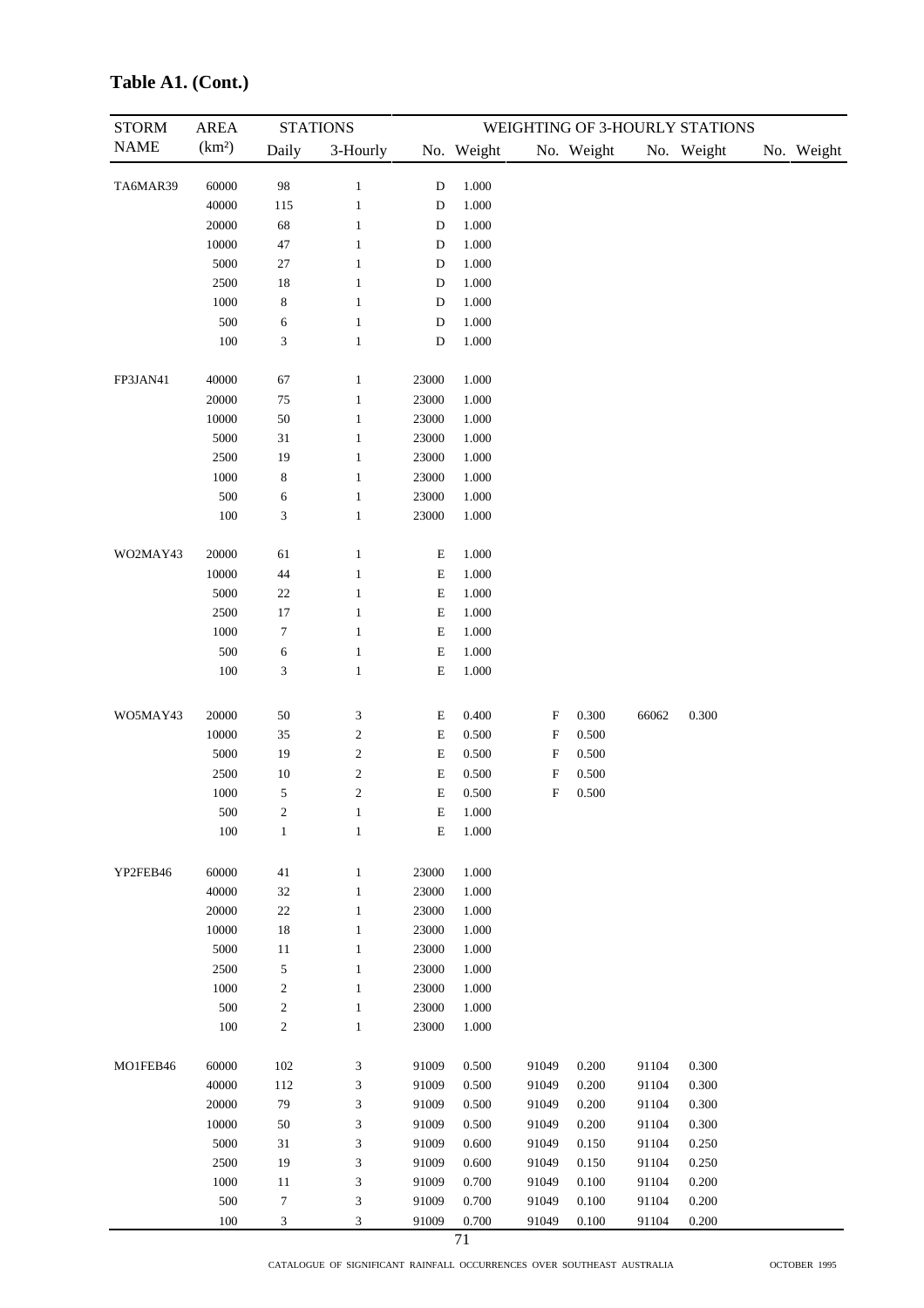| <b>STORM</b> | <b>AREA</b>        |                             | <b>STATIONS</b>             |           |            |        |            |       | WEIGHTING OF 3-HOURLY STATIONS |       |            |
|--------------|--------------------|-----------------------------|-----------------------------|-----------|------------|--------|------------|-------|--------------------------------|-------|------------|
| <b>NAME</b>  | (km <sup>2</sup> ) | Daily                       | 3-Hourly                    |           | No. Weight |        | No. Weight |       | No. Weight                     |       | No. Weight |
| TH1JAN47     | 40000              | $-99$                       | $\mathbf{1}$                | 40214     | 1.000      |        |            |       |                                |       |            |
|              | 20000              | $-99$                       | $\mathbf{1}$                | 40214     | 1.000      |        |            |       |                                |       |            |
|              | 10000              | -99                         | $\mathbf{1}$                | 40214     | 1.000      |        |            |       |                                |       |            |
|              | 5000               | -99                         | $\mathbf{1}$                | 40214     | 1.000      |        |            |       |                                |       |            |
|              | 2500               | -99                         | $\mathbf{1}$                | 40214     | 1.000      |        |            |       |                                |       |            |
|              | 1000               | -99                         | $\mathbf{1}$                | 40214     | 1.000      |        |            |       |                                |       |            |
|              | 500                | -99                         | $\mathbf{1}$                | 40214     | 1.000      |        |            |       |                                |       |            |
|              | 100                | $-99$                       | $\mathbf{1}$                | 40214     | 1.000      |        |            |       |                                |       |            |
| RA5JUN49     | 40000              | 84                          | $\overline{c}$              | ${\bf G}$ | 0.500      | H      | 0.500      |       |                                |       |            |
|              | 20000              | $70\,$                      | $\sqrt{2}$                  | ${\bf G}$ | 0.500      | H      | 0.500      |       |                                |       |            |
|              | 10000              | 37                          | $\overline{c}$              | ${\bf G}$ | 0.500      | Η      | 0.500      |       |                                |       |            |
|              | 5000               | $27\,$                      | $\sqrt{2}$                  | ${\bf G}$ | 0.500      | H      | 0.500      |       |                                |       |            |
|              | 2500               | 19                          | $\sqrt{2}$                  | G         | 0.500      | H      | 0.500      |       |                                |       |            |
|              | 1000               | 13                          | $\ensuremath{\mathfrak{Z}}$ | G         | 0.450      | Η      | 0.450      | 66063 | 0.100                          |       |            |
|              | 500                | 9                           | $\ensuremath{\mathfrak{Z}}$ | G         | 0.400      | H      | 0.400      | 66063 | 0.200                          |       |            |
|              | 100                | 3                           | 3                           | ${\bf G}$ | 0.350      | H      | 0.350      | 66063 | 0.300                          |       |            |
| CA7MAR50     | 60000              | 84                          | 3                           | 70015     | 0.400      | 74114  | 0.500      | 63023 | 0.100                          |       |            |
|              | 40000              | $70\,$                      | $\ensuremath{\mathfrak{Z}}$ | 70015     | 0.400      | 74114  | 0.500      | 63023 | 0.100                          |       |            |
|              | 20000              | $41\,$                      | $\ensuremath{\mathfrak{Z}}$ | 70015     | 0.400      | 74114  | 0.500      | 63023 | 0.100                          |       |            |
|              | 10000              | 34                          | $\mathbf{1}$                | 70015     | 1.000      |        |            |       |                                |       |            |
|              | 5000               | 24                          | $\mathbf{1}$                | 70015     | 1.000      |        |            |       |                                |       |            |
|              | 2500               | 17                          | $\mathbf{1}$                | 70015     | 1.000      |        |            |       |                                |       |            |
|              | 1000               | 9                           | $\mathbf{1}$                | 70015     | 1.000      |        |            |       |                                |       |            |
|              | 500                | $\ensuremath{\mathfrak{Z}}$ | $\mathbf{1}$                | 70015     | 1.000      |        |            |       |                                |       |            |
|              | $100\,$            | $\,1\,$                     | $\mathbf{1}$                | 70015     | 1.000      |        |            |       |                                |       |            |
| WA3FEB51     | 20000              | $51\,$                      | $\mathbf{1}$                | 85103     | 1.000      |        |            |       |                                |       |            |
|              | $10000\,$          | $31\,$                      | $\mathbf{1}$                | 85103     | 1.000      |        |            |       |                                |       |            |
|              | 5000               | $22\,$                      | $\mathbf{1}$                | 85103     | 1.000      |        |            |       |                                |       |            |
|              | 2500               | 15                          | $\mathbf{1}$                | 85103     | 1.000      |        |            |       |                                |       |            |
|              | $1000\,$           | 8                           | 1                           | 85103     | 1.000      |        |            |       |                                |       |            |
|              | 500                | 6                           | $\mathbf{1}$                | 85103     | 1.000      |        |            |       |                                |       |            |
|              | 100                | 3                           | $\mathbf{1}$                | 85103     | 1.000      |        |            |       |                                |       |            |
| VI5JUN52     | 60000              | 106                         | $\sqrt{5}$                  | 85103     | 0.340      | 86038  | 0.080      | 86096 | 0.080                          | 86999 | 0.080      |
|              |                    |                             |                             | 90087     | 0.340      | 686038 | 0.080      |       |                                |       |            |
|              | 40000              | 134                         | $\sqrt{5}$                  | 85103     | 0.520      | 86038  | $0.120\,$  | 86096 | 0.120                          | 86999 | 0.120      |
|              |                    |                             |                             | 686038    | 0.120      |        |            |       |                                |       |            |
|              | 20000              | 59                          | $\mathbf{1}$                | 85103     | 1.000      |        |            |       |                                |       |            |
|              | 10000              | 38                          | $\mathbf{1}$                | 85103     | 1.000      |        |            |       |                                |       |            |
|              | 5000               | 32                          | $\mathbf{1}$                | 85103     | 1.000      |        |            |       |                                |       |            |
|              | 2500               | 23                          | $\mathbf{1}$                | 85103     | 1.000      |        |            |       |                                |       |            |
|              | 1000               | 13                          | $\mathbf{1}$                | 85103     | 1.000      |        |            |       |                                |       |            |
|              | 500                | $\sqrt{6}$                  | $\mathbf{1}$                | 85103     | 1.000      |        |            |       |                                |       |            |
|              | 100                | $\mathfrak 3$               | $\mathbf{1}$                | 85103     | 1.000      |        |            |       |                                |       |            |
| HA2FEB54     | 20000              | 47                          | $\overline{c}$              | 58025     | 0.500      | 60076  | 0.500      |       |                                |       |            |
|              | 10000              | $30\,$                      | $\sqrt{2}$                  | 58025     | 0.500      | 60076  | 0.500      |       |                                |       |            |
|              | 5000               | 23                          | $\sqrt{2}$                  | 58025     | 0.400      | 60076  | 0.600      |       |                                |       |            |
|              | 2500               | 18                          | $\sqrt{2}$                  | 58025     | 0.400      | 60076  | 0.600      |       |                                |       |            |
|              | 1000               | 14                          | $\sqrt{2}$                  | 58025     | 0.300      | 60076  | 0.700      |       |                                |       |            |
|              | 500                | $\boldsymbol{7}$            | $\boldsymbol{2}$            | 58025     | 0.300      | 60076  | 0.700      |       |                                |       |            |
|              | 100                | $\ensuremath{\mathfrak{Z}}$ | $\sqrt{2}$                  | 58025     | 0.200      | 60076  | 0.800      |       |                                |       |            |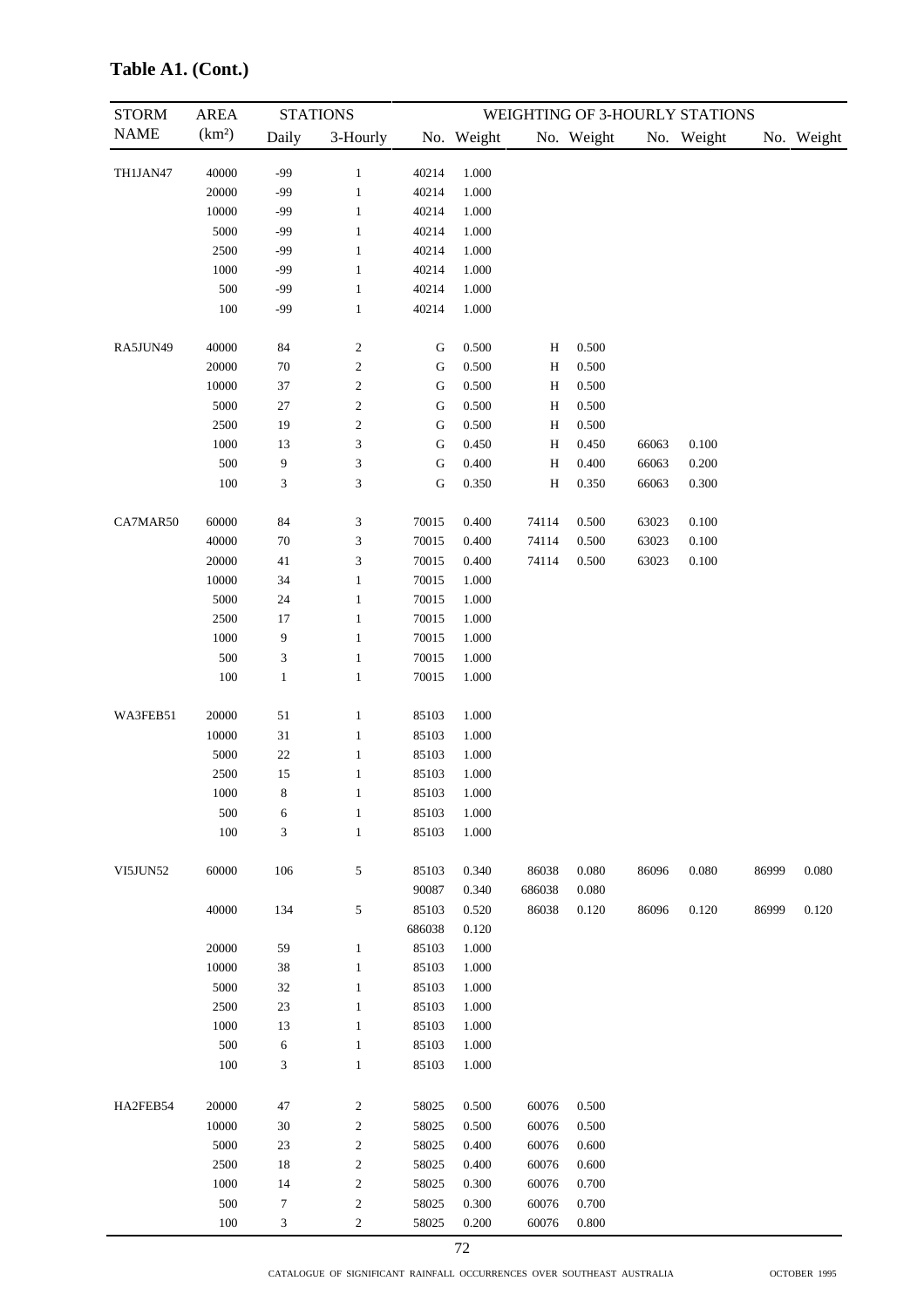| <b>STORM</b> | <b>AREA</b>        |                          | <b>STATIONS</b>         |          |            |       |            | WEIGHTING OF 3-HOURLY STATIONS |            |
|--------------|--------------------|--------------------------|-------------------------|----------|------------|-------|------------|--------------------------------|------------|
| <b>NAME</b>  | (km <sup>2</sup> ) | Daily                    | 3-Hourly                |          | No. Weight |       | No. Weight | No. Weight                     | No. Weight |
|              |                    |                          |                         |          |            |       |            |                                |            |
|              |                    |                          |                         |          |            |       |            |                                |            |
| TH1FEB54     | 10000              | 52                       | $\mathbf{1}$            | 58013    | $1.000\,$  |       |            |                                |            |
|              | 5000               | $38\,$                   | $\mathbf{1}$            | 58013    | 1.000      |       |            |                                |            |
|              | 2500               | $23\,$                   | 1                       | 58013    | 1.000      |       |            |                                |            |
|              | 1000               | $17\,$                   | $\mathbf{1}$            | 58013    | 1.000      |       |            |                                |            |
|              | 500                | $11\,$                   | $\mathbf{1}$            | 58013    | 1.000      |       |            |                                |            |
|              | 100                | $\overline{\mathcal{L}}$ | $\mathbf{1}$            | 58013    | 1.000      |       |            |                                |            |
| DO5FEB54     | 10000              | 33                       | $\mathbf{1}$            | 58025    | 0.500      | 60076 | 0.500      |                                |            |
|              | 5000               | $24\,$                   | 1                       | 58025    | 0.500      | 60076 | 0.500      |                                |            |
|              | 2500               | $17\,$                   | 1                       | 58025    | 0.500      | 60076 | 0.500      |                                |            |
|              | 1000               | 13                       | $\mathbf{1}$            | 58025    | 0.500      | 60076 | 0.500      |                                |            |
|              | 500                | $\boldsymbol{7}$         | 1                       | 58025    | 0.500      | 60076 | 0.500      |                                |            |
|              | 100                | 3                        | $\mathbf{1}$            | 58025    | 0.500      | 60076 | 0.500      |                                |            |
| DU1FEB55     | 60000              | $-99$                    | $\mathbf{1}$            | $\bf{I}$ | 0.800      | 55024 | 0.200      |                                |            |
|              | 40000              | $-99$                    | $\mathbf{1}$            | $\bf{I}$ | 0.800      | 55024 | 0.200      |                                |            |
|              | 20000              | $-99$                    | $\mathbf{1}$            | $\bf{I}$ | 0.900      | 55024 | 0.100      |                                |            |
|              | 10000              | $-99$                    | 1                       | $\bf{I}$ | 0.900      | 55024 | 0.100      |                                |            |
|              | 5000               | $-99$                    | 1                       | 1        | 1.000      |       |            |                                |            |
|              | 2500               | $-99$                    | 1                       | 1        | 1.000      |       |            |                                |            |
|              | 1000               | $-99$                    | 1                       | Ι        | $1.000\,$  |       |            |                                |            |
|              | 500                | $-99$                    | 1                       | I        | 1.000      |       |            |                                |            |
|              | 100                | $-99$                    | 1                       | $\bf{I}$ | 1.000      |       |            |                                |            |
| DU2FEB55     | 60000              | 102                      | $\overline{\mathbf{c}}$ | $\bf{I}$ | 0.800      | 55024 | 0.200      |                                |            |
|              | 40000              | 67                       | $\overline{c}$          | $\bf{I}$ | 0.800      | 55024 | 0.200      |                                |            |
|              | 20000              | 37                       | 2                       | $\bf{I}$ | 0.900      | 55024 | $0.100\,$  |                                |            |
|              | 10000              | 21                       | $\boldsymbol{2}$        | $\bf{I}$ | 0.900      | 55024 | 0.100      |                                |            |
|              | 5000               | 14                       | $\mathbf{1}$            | $\bf{I}$ | 1.000      |       |            |                                |            |
|              | 2500               | 9                        | $\mathbf{1}$            | $\bf{I}$ | 1.000      |       |            |                                |            |
|              | 1000               | 5                        | 1                       | I        | 1.000      |       |            |                                |            |
|              | 500                | $\overline{c}$           | $\mathbf{1}$            | $\bf{I}$ | 1.000      |       |            |                                |            |
|              | 100                | $\mathbf{1}$             | $\mathbf{1}$            | $\bf I$  | 1.000      |       |            |                                |            |
|              |                    |                          |                         |          |            |       |            |                                |            |
| DU3FEB55     | 60000              | 100                      | $\mathbf{1}$            | 55024    | 1.000      |       |            |                                |            |
|              | 40000              | 66                       | $\mathbf{1}$            | 55024    | 1.000      |       |            |                                |            |
|              | 20000              | $37\,$                   | $\mathbf{1}$            | 55024    | 1.000      |       |            |                                |            |
|              | 10000              | 21                       | $\mathbf{1}$            | 55024    | 1.000      |       |            |                                |            |
|              | 5000               | 14                       | $\mathbf{1}$            | 55024    | 1.000      |       |            |                                |            |
|              | 2500               | $10\,$                   | $\mathbf{1}$            | 55024    | 1.000      |       |            |                                |            |
|              | 1000               | $\mathfrak s$            | $\mathbf{1}$            | 55024    | 1.000      |       |            |                                |            |
|              | 500                | $\sqrt{2}$               | $\,1$                   | 55024    | 1.000      |       |            |                                |            |
|              | 100                | $1\,$                    | $\,1$                   | 55024    | 1.000      |       |            |                                |            |
| DU4FEB55     | 60000              | 150                      | $\mathbf{1}$            | 55024    | 1.000      |       |            |                                |            |
|              | 40000              | 96                       | $\mathbf{1}$            | 55024    | 1.000      |       |            |                                |            |
|              | 20000              | 67                       | $\mathbf{1}$            | 55024    | 1.000      |       |            |                                |            |
|              | 10000              | $37\,$                   | $\mathbf{1}$            | 55024    | 1.000      |       |            |                                |            |
|              | 5000               | $26\,$                   | $\mathbf{1}$            | 55024    | 1.000      |       |            |                                |            |
|              | 2500               | 13                       | $\mathbf{1}$            | 55024    | 1.000      |       |            |                                |            |
|              | 1000               | $10\,$                   | $\mathbf{1}$            | 55024    | 1.000      |       |            |                                |            |
|              | 500                | $\mathfrak s$            | $\mathbf{1}$            | 55024    | 1.000      |       |            |                                |            |
|              | 100                | $\sqrt{2}$               | $\mathbf{1}$            | 55024    | 1.000      |       |            |                                |            |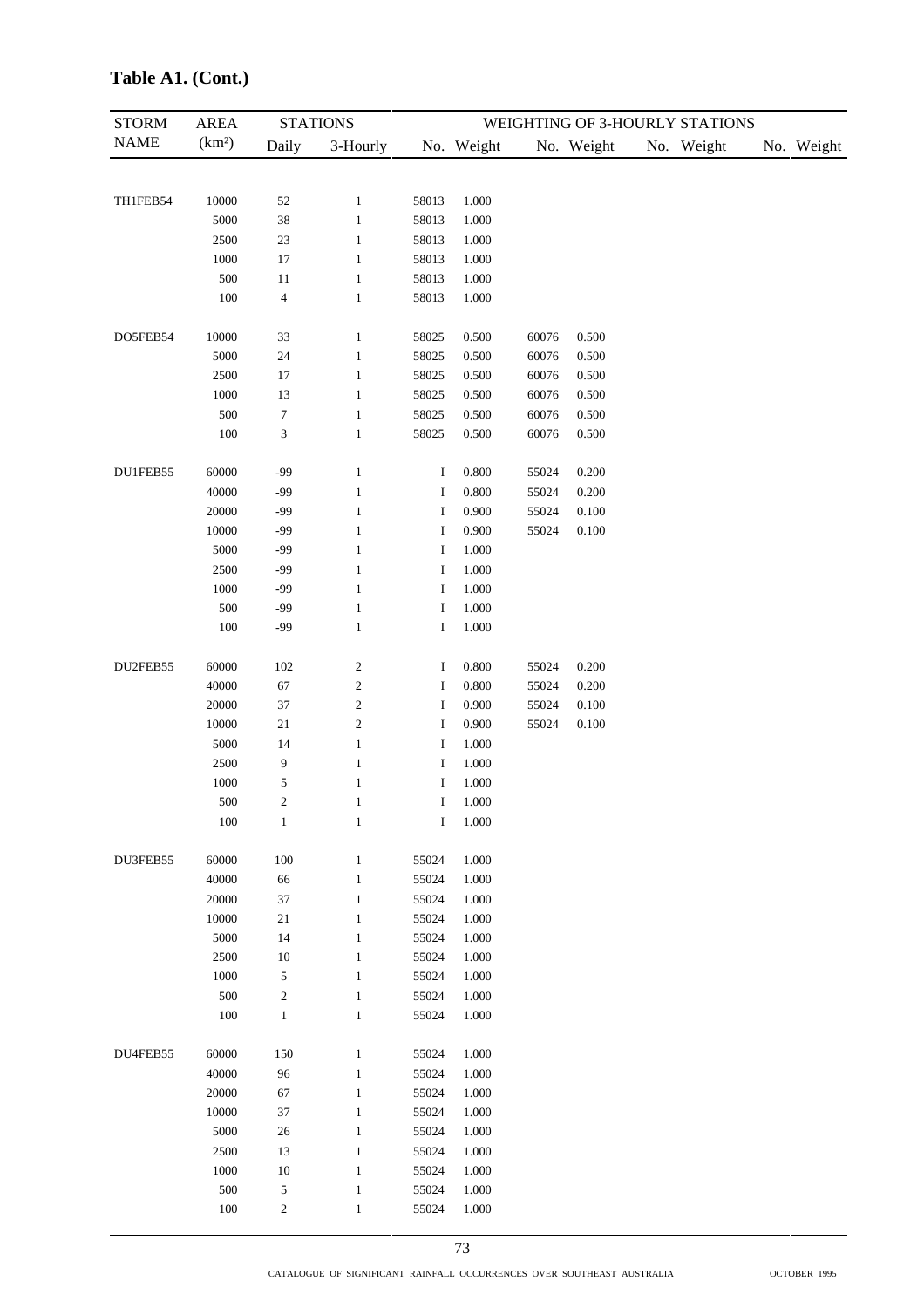| <b>NAME</b><br>(km <sup>2</sup> )<br>Daily<br>3-Hourly<br>No. Weight<br>No. Weight<br>No. Weight<br>No. Weight<br>$\ensuremath{\mathfrak{Z}}$<br>DO1JAN59<br>10000<br>41<br>59004<br>0.400<br>59013<br>0.400<br>59017<br>0.200<br>5000<br>24<br>$\sqrt{2}$<br>59004<br>0.500<br>59013<br>0.500<br>$\sqrt{2}$<br>2500<br>16<br>59004<br>0.500<br>59013<br>0.500<br>10<br>$\sqrt{2}$<br>1000<br>59004<br>0.500<br>59013<br>0.500<br>$\sqrt{2}$<br>500<br>8<br>59004<br>0.500<br>59013<br>0.500<br>100<br>3<br>$\mathbf{1}$<br>59013<br>1.000 |       |
|--------------------------------------------------------------------------------------------------------------------------------------------------------------------------------------------------------------------------------------------------------------------------------------------------------------------------------------------------------------------------------------------------------------------------------------------------------------------------------------------------------------------------------------------|-------|
|                                                                                                                                                                                                                                                                                                                                                                                                                                                                                                                                            |       |
|                                                                                                                                                                                                                                                                                                                                                                                                                                                                                                                                            |       |
|                                                                                                                                                                                                                                                                                                                                                                                                                                                                                                                                            |       |
|                                                                                                                                                                                                                                                                                                                                                                                                                                                                                                                                            |       |
|                                                                                                                                                                                                                                                                                                                                                                                                                                                                                                                                            |       |
|                                                                                                                                                                                                                                                                                                                                                                                                                                                                                                                                            |       |
|                                                                                                                                                                                                                                                                                                                                                                                                                                                                                                                                            |       |
|                                                                                                                                                                                                                                                                                                                                                                                                                                                                                                                                            |       |
| 41<br>DO5JAN59<br>10000<br>3<br>59004<br>0.400<br>59013<br>0.400<br>59017<br>0.200                                                                                                                                                                                                                                                                                                                                                                                                                                                         |       |
| $\sqrt{2}$<br>5000<br>24<br>59004<br>0.500<br>59013<br>0.500                                                                                                                                                                                                                                                                                                                                                                                                                                                                               |       |
| $\sqrt{2}$<br>2500<br>16<br>59004<br>0.500<br>59013<br>0.500                                                                                                                                                                                                                                                                                                                                                                                                                                                                               |       |
| $10\,$<br>$\sqrt{2}$<br>1000<br>59004<br>0.500<br>59013<br>0.500                                                                                                                                                                                                                                                                                                                                                                                                                                                                           |       |
| 500<br>8<br>$\sqrt{2}$<br>59004<br>0.500<br>59013<br>0.500                                                                                                                                                                                                                                                                                                                                                                                                                                                                                 |       |
| 100<br>3<br>59013<br>1.000<br>$\mathbf{1}$                                                                                                                                                                                                                                                                                                                                                                                                                                                                                                 |       |
| BA1APR59<br>20000<br>$-99$<br>$\mathbf{1}$<br>1.000<br>63253                                                                                                                                                                                                                                                                                                                                                                                                                                                                               |       |
| 10000<br>$-99$<br>63253<br>1.000<br>$\mathbf{1}$                                                                                                                                                                                                                                                                                                                                                                                                                                                                                           |       |
| 5000<br>$-99$<br>$\mathbf{1}$<br>63253<br>1.000                                                                                                                                                                                                                                                                                                                                                                                                                                                                                            |       |
| 2500<br>$-99$<br>$\mathbf{1}$<br>63253<br>1.000                                                                                                                                                                                                                                                                                                                                                                                                                                                                                            |       |
| 1000<br>$-99$<br>$\mathbf{1}$<br>63253<br>1.000                                                                                                                                                                                                                                                                                                                                                                                                                                                                                            |       |
| 500<br>$-99$<br>$\mathbf{1}$<br>1.000<br>63253                                                                                                                                                                                                                                                                                                                                                                                                                                                                                             |       |
| 100<br>$-99$<br>$\mathbf{1}$<br>1.000<br>63253                                                                                                                                                                                                                                                                                                                                                                                                                                                                                             |       |
| $11\,$<br>SE2APR60<br>40000<br>129<br>92019<br>0.09<br>92042<br>0.09<br>92079<br>0.09<br>93006                                                                                                                                                                                                                                                                                                                                                                                                                                             | 0.09  |
| 0.09<br>94029<br>591006<br>0.09<br>596003<br>0.100<br>597003                                                                                                                                                                                                                                                                                                                                                                                                                                                                               | 0.09  |
| 597062<br>0.09<br>0.09<br>0.09<br>691104<br>694008                                                                                                                                                                                                                                                                                                                                                                                                                                                                                         |       |
| 20000<br>85<br>7<br>92019<br>0.100<br>92042<br>92079<br>0.100<br>93006<br>0.100                                                                                                                                                                                                                                                                                                                                                                                                                                                            | 0.100 |
| 591006<br>0.100<br>596003<br>$0.400\,$<br>691104<br>0.100                                                                                                                                                                                                                                                                                                                                                                                                                                                                                  |       |
| 10000<br>67<br>6<br>92019<br>0.080<br>92079<br>0.080<br>93006<br>0.080<br>591006                                                                                                                                                                                                                                                                                                                                                                                                                                                           | 0.080 |
| 596003<br>0.600<br>691104<br>0.080                                                                                                                                                                                                                                                                                                                                                                                                                                                                                                         |       |
| 5000<br>47<br>$\overline{\mathcal{A}}$<br>92019<br>0.100<br>92079<br>0.100<br>93006<br>0.100<br>596003                                                                                                                                                                                                                                                                                                                                                                                                                                     | 0.700 |
| $\sqrt{2}$<br>2500<br>34<br>93006<br>596003<br>0.800<br>0.200                                                                                                                                                                                                                                                                                                                                                                                                                                                                              |       |
| $\sqrt{2}$<br>1000<br>21<br>93006<br>0.200<br>596003<br>0.800                                                                                                                                                                                                                                                                                                                                                                                                                                                                              |       |
| $500\,$<br>9<br>93006<br>$0.200\,$<br>$\overline{\mathbf{c}}$<br>596003<br>0.800                                                                                                                                                                                                                                                                                                                                                                                                                                                           |       |
| $\sqrt{2}$<br>100<br>2<br>93006<br>0.200<br>596003<br>0.800                                                                                                                                                                                                                                                                                                                                                                                                                                                                                |       |
|                                                                                                                                                                                                                                                                                                                                                                                                                                                                                                                                            |       |
| WO3NOV61<br>10000<br>42<br>3<br>66037<br>0.100<br>66062<br>0.700<br>68076<br>0.200                                                                                                                                                                                                                                                                                                                                                                                                                                                         |       |
| 5000<br>$30\,$<br>$\ensuremath{\mathfrak{Z}}$<br>0.100<br>66037<br>0.200<br>66062<br>0.700<br>68076                                                                                                                                                                                                                                                                                                                                                                                                                                        |       |
| 2500<br>$\sqrt{2}$<br>17<br>66037<br>0.200<br>66062<br>0.800                                                                                                                                                                                                                                                                                                                                                                                                                                                                               |       |
| $\sqrt{2}$<br>1000<br>11<br>66037<br>0.200<br>66062<br>0.800                                                                                                                                                                                                                                                                                                                                                                                                                                                                               |       |
| $\sqrt{2}$<br>500<br>5<br>66037<br>0.200<br>66062<br>0.800                                                                                                                                                                                                                                                                                                                                                                                                                                                                                 |       |
| $\sqrt{2}$<br>$\boldsymbol{2}$<br>100<br>66037<br>0.200<br>66062<br>0.800                                                                                                                                                                                                                                                                                                                                                                                                                                                                  |       |
| DO4MAY63<br>20000<br>63<br>$\overline{\mathbf{c}}$<br>57033<br>0.500<br>57104<br>0.500                                                                                                                                                                                                                                                                                                                                                                                                                                                     |       |
| $\sqrt{2}$<br>10000<br>50<br>57033<br>59013<br>0.200<br>0.800                                                                                                                                                                                                                                                                                                                                                                                                                                                                              |       |
| $\sqrt{2}$<br>5000<br>32<br>57033<br>0.300<br>59013<br>0.700                                                                                                                                                                                                                                                                                                                                                                                                                                                                               |       |
| $\sqrt{2}$<br>2500<br>59013<br>20<br>57033<br>0.400<br>0.600                                                                                                                                                                                                                                                                                                                                                                                                                                                                               |       |
| $\sqrt{2}$<br>9<br>1000<br>57033<br>0.600<br>59013<br>0.400                                                                                                                                                                                                                                                                                                                                                                                                                                                                                |       |
| $\sqrt{2}$<br>500<br>3<br>59013<br>57033<br>0.700<br>0.300                                                                                                                                                                                                                                                                                                                                                                                                                                                                                 |       |
| 100<br>$\overline{c}$<br>$\mathbf{2}$<br>59013<br>57033<br>0.800<br>0.200                                                                                                                                                                                                                                                                                                                                                                                                                                                                  |       |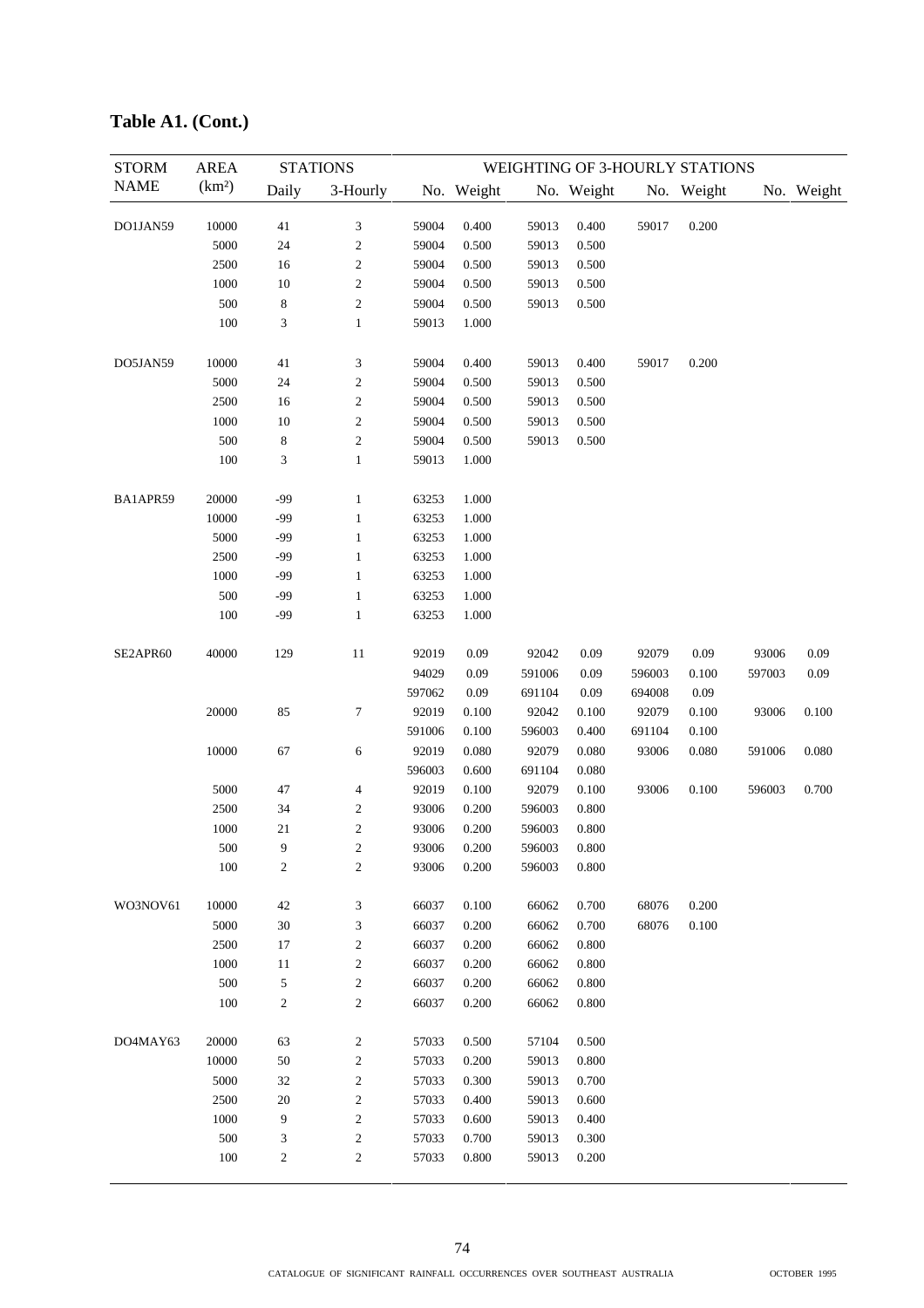| <b>STORM</b> | <b>AREA</b>        |                         | <b>STATIONS</b>       |                |                |        |            |        | WEIGHTING OF 3-HOURLY STATIONS |        |            |
|--------------|--------------------|-------------------------|-----------------------|----------------|----------------|--------|------------|--------|--------------------------------|--------|------------|
| <b>NAME</b>  | (km <sup>2</sup> ) | Daily                   | 3-Hourly              |                | No. Weight     |        | No. Weight |        | No. Weight                     |        | No. Weight |
| BL3JUN64     | 60000              | 84                      | $11\,$                | 61142          | 0.090          | 61152  | 0.090      | 61240  | 0.090                          | 63108  | 0.090      |
|              |                    |                         |                       | 66037          | 0.090          | 66062  | 0.090      | 66063  | 0.090                          | 67033  | 0.100      |
|              |                    |                         |                       | 68117          | 0.090          | 68131  | 0.090      | 68187  | 0.090                          |        |            |
|              | 40000              | 62                      | $11\,$                | 61142          | 0.090          | 61152  | 0.090      | 61240  | 0.090                          | 63108  | 0.090      |
|              |                    |                         |                       | 66037          | 0.090          | 66062  | 0.090      | 66063  | 0.090                          | 67033  | 0.100      |
|              |                    |                         |                       | 68117          | 0.090          | 68131  | 0.090      | 68187  | 0.090                          |        |            |
|              | 20000              | $47\,$                  | 5                     | 66062          | 0.100          | 67033  | 0.500      | 68117  | 0.100                          | 68131  | 0.100      |
|              |                    |                         |                       | 68187          | 0.200          |        |            |        |                                |        |            |
|              | 10000              | 79                      | 5                     | 66062          | 0.100          | 67033  | 0.500      | 68117  | 0.100                          | 68131  | 0.100      |
|              |                    |                         |                       | 68187          | 0.200          |        |            |        |                                |        |            |
|              | 5000               | 43                      | 3                     | 68117          | 0.200          | 68131  | 0.500      | 68187  | 0.300                          |        |            |
|              | 2500               | 37                      | 3                     | 68117          | 0.200          | 68131  | 0.500      | 68187  | 0.300                          |        |            |
|              | 1000               | $17\,$                  | 3                     | 68117          | 0.500          | 68131  | 0.300      | 68187  | 0.200                          |        |            |
|              | 500                | 12                      | 3                     | 68117          | 0.500          | 68131  | 0.300      | 68187  | 0.200                          |        |            |
|              | 100                | $\overline{4}$          | 3                     | 68117          | 0.500          | 68131  | 0.300      | 68187  | 0.200                          |        |            |
| LA2FEB69     | 60000              | $88\,$                  | $\mathbf{1}$          | 23785          | 1.000          |        |            |        |                                |        |            |
|              | 40000              | 73                      | 1                     | 23785          | 1.000          |        |            |        |                                |        |            |
|              | 20000              | 41                      | 1                     | 23785          | 1.000          |        |            |        |                                |        |            |
|              | 10000              | $25\,$                  | $\mathbf{1}$          | 23785          | 1.000          |        |            |        |                                |        |            |
|              | 5000               | 15                      | 1                     | 23785          | 1.000          |        |            |        |                                |        |            |
|              | 2500               | 11                      | 1                     | 23785          | 1.000          |        |            |        |                                |        |            |
|              | 1000               | $\sqrt{5}$              | 1                     | 23785          | 1.000          |        |            |        |                                |        |            |
|              | 500                | $\overline{\mathbf{4}}$ | 1                     | 23785          | 1.000          |        |            |        |                                |        |            |
|              | 100                | 1                       | 1                     | 23785          | 1.000          |        |            |        |                                |        |            |
| BD2MAY69     | 60000              | 130                     | 30                    | 91099          | 0.037          | 91104  | 0.019      | 91194  | 0.037                          | 91198  | 0.037      |
|              |                    |                         |                       | 92011          | 0.019          | 92019  | 0.037      | 92042  | 0.037                          | 92079  | 0.037      |
|              |                    |                         |                       | 93027          | 0.037          | 94008  | 0.010      | 96005  | 0.037                          | 96014  | 0.037      |
|              |                    |                         |                       | 96015          | 0.037          | 96027  | 0.037      | 96058  | 0.037                          | 97008  | 0.037      |
|              |                    |                         |                       | 97013          | 0.037          | 97050  | 0.037      | 97051  | 0.037                          | 595000 | 0.037      |
|              |                    |                         |                       | 596000         | 0.037          | 596001 | 0.037      | 596002 | 0.037                          | 596007 | 0.037      |
|              |                    |                         |                       | 596012         | 0.037          | 596045 | 0.037      | 597022 | 0.037                          | 597037 | 0.037      |
|              |                    |                         |                       | 691104         | 0.018          | 694008 | 0.009      |        |                                |        |            |
|              | 40000              | 182                     | 19                    | 91104          | 0.031          | 91194  | 0.062      | 91198  | 0.062                          | 92011  | 0.030      |
|              |                    |                         |                       | 92019          | 0.062          | 92042  | 0.062      | 92079  | 0.062                          | 93027  | 0.062      |
|              |                    |                         |                       | 94008          | 0.020          | 96014  | 0.062      | 96058  | 0.062                          | 595000 | 0.062      |
|              |                    |                         |                       | 596000         | 0.062          | 596001 | 0.062      | 596007 | 0.062                          | 596012 | 0.062      |
|              |                    |                         |                       | 596045         | 0.062          | 691104 | 0.031      | 694008 | 0.020                          |        |            |
|              | 20000              | 88                      | $10\,$                | 91104          | 0.050          | 91194  | 0.140      | 91198  | 0.140                          | 92011  | 0.100      |
|              |                    |                         |                       | 92019          | 0.140          | 92042  | 0.140      | 92079  | 0.140                          | 94008  | 0.050      |
|              |                    |                         |                       | 691104         | 0.050          | 694008 | 0.050      |        |                                |        |            |
|              | 10000              | 48                      | 5                     | 91194<br>92079 | 0.200<br>0.200 | 91198  | 0.200      | 92019  | 0.200                          | 92042  | 0.200      |
|              | 5000               | 28                      |                       | 91194          | 0.350          | 91198  | 0.300      | 92042  | 0.350                          |        |            |
|              | 2500               | 17                      | 3<br>$\boldsymbol{2}$ | 91194          | 0.500          | 92042  | 0.500      |        |                                |        |            |
|              | 1000               | $10\,$                  | $\mathfrak{2}$        | 91194          | 0.500          | 92042  | 0.500      |        |                                |        |            |
|              | 500                | $\,$ 8 $\,$             | $\mathbf{1}$          | 92042          | 1.000          |        |            |        |                                |        |            |
|              | 100                | 5                       | $\mathbf{1}$          | 92042          | 1.000          |        |            |        |                                |        |            |
|              |                    |                         |                       |                |                |        |            |        |                                |        |            |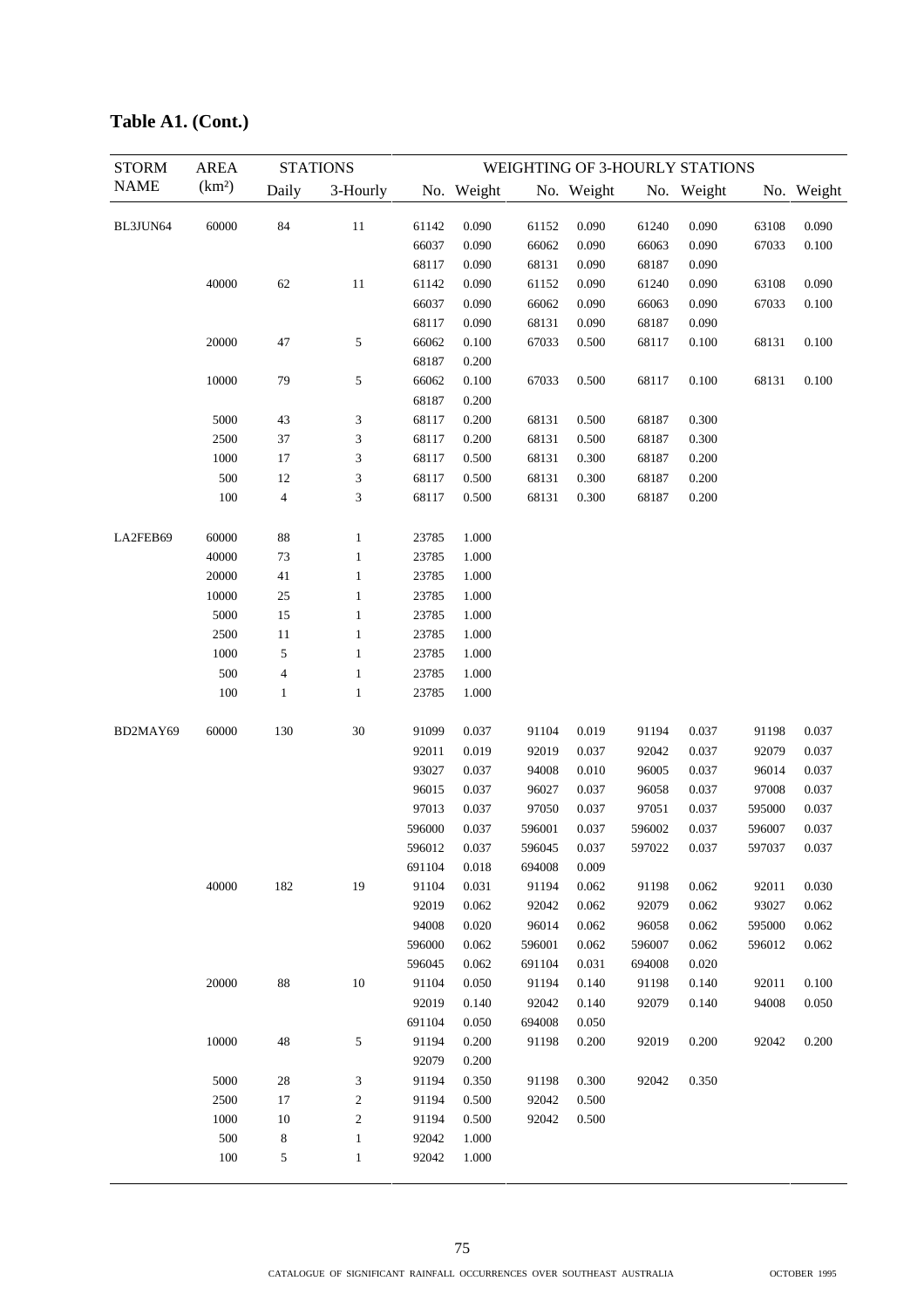| <b>STORM</b> | <b>AREA</b>        |             | <b>STATIONS</b>  |        |            |        |            |        | WEIGHTING OF 3-HOURLY STATIONS |        |            |
|--------------|--------------------|-------------|------------------|--------|------------|--------|------------|--------|--------------------------------|--------|------------|
| <b>NAME</b>  | (km <sup>2</sup> ) | Daily       | 3-Hourly         |        | No. Weight |        | No. Weight |        | No. Weight                     |        | No. Weight |
| LI3AUG70     | 60000              | 125         | 31               | 613    | 0.033      | 91009  | 0.033      | 91099  | 0.033                          | 91104  | 0.032      |
|              |                    |             |                  | 91179  | 0.032      | 91194  | 0.032      | 91198  | 0.032                          | 92019  | 0.032      |
|              |                    |             |                  | 92042  | 0.032      | 92079  | 0.032      | 96005  | 0.033                          | 96014  | 0.032      |
|              |                    |             |                  | 96015  | 0.032      | 96027  | 0.032      | 96058  | 0.032                          | 97008  | 0.032      |
|              |                    |             |                  | 97051  | 0.032      | 591000 | 0.033      | 591004 | 0.033                          | 596000 | 0.032      |
|              |                    |             |                  | 596001 | 0.032      | 596002 | 0.032      | 596005 | 0.033                          | 596007 | 0.033      |
|              |                    |             |                  | 596012 | 0.032      | 596045 | 0.032      | 596047 | 0.032                          | 597004 | 0.032      |
|              |                    |             |                  | 597010 | 0.032      | 597037 | 0.032      | 691104 | 0.032                          |        |            |
|              | 40000              | 168         | 25               | 613    | 0.040      | 91009  | 0.040      | 91099  | 0.040                          | 91104  | 0.040      |
|              |                    |             |                  | 91179  | 0.040      | 91194  | 0.040      | 91198  | 0.040                          | 92019  | 0.040      |
|              |                    |             |                  | 92042  | 0.040      | 96005  | 0.040      | 96015  | 0.040                          | 96027  | 0.040      |
|              |                    |             |                  | 96058  | 0.040      | 97008  | 0.040      | 591000 | 0.040                          | 591004 | 0.040      |
|              |                    |             |                  | 596001 | 0.040      | 596005 | 0.040      | 596007 | 0.040                          | 596012 | 0.040      |
|              |                    |             |                  | 596045 | 0.040      | 596047 | 0.040      | 597004 | 0.040                          | 597010 | 0.040      |
|              |                    |             |                  | 691104 | 0.040      |        |            |        |                                |        |            |
|              | 20000              | 87          | 15               | 613    | 0.070      | 91009  | 0.070      | 91099  | 0.070                          | 91179  | 0.055      |
|              |                    |             |                  | 96005  | 0.070      | 96058  | 0.070      | 591000 | 0.070                          | 591004 | 0.070      |
|              |                    |             |                  | 596001 | 0.070      | 596005 | 0.070      | 596007 | 0.070                          | 596012 | 0.070      |
|              |                    |             |                  | 596045 | 0.055      | 597004 | 0.070      | 597010 | 0.050                          |        |            |
|              | 10000              | 52          | 10               | 613    | 0.100      | 91009  | 0.100      | 91099  | 0.100                          | 96005  | 0.100      |
|              |                    |             |                  | 591000 | 0.100      | 591004 | 0.100      | 596001 | 0.100                          | 596005 | 0.100      |
|              |                    |             |                  | 596007 | 0.100      | 596012 | 0.100      |        |                                |        |            |
|              | 5000               | 39          | $\boldsymbol{7}$ | 613    | 0.175      | 91009  | 0.100      | 91099  | 0.150                          | 96005  | 0.150      |
|              |                    |             |                  | 591000 | 0.150      | 591004 | 0.175      | 596005 | 0.100                          |        |            |
|              | 2500               | 22          | 4                | 613    | 0.300      | 96005  | 0.200      | 591000 | 0.200                          | 591004 | 0.300      |
|              | 1000               | 13          | 4                | 613    | 0.300      | 96005  | 0.200      | 591000 | 0.200                          | 591004 | 0.300      |
|              | 500                | 8           | $\mathfrak{2}$   | 613    | 0.500      | 591004 | 0.500      |        |                                |        |            |
|              | 100                | 3           | $\mathfrak{2}$   | 613    | 0.500      | 591004 | 0.500      |        |                                |        |            |
|              |                    |             |                  |        |            |        |            |        |                                |        |            |
| VA1JAN71     | 20000              | 67          | 6                | 84078  | 0.250      | 85034  | 0.200      | 85072  | 0.100                          | 85088  | 0.250      |
|              |                    |             |                  | 85103  | 0.100      | 85264  | 0.100      |        |                                |        |            |
|              | 10000              | 35          | 6                | 84078  | 0.200      | 85034  | 0.250      | 85072  | 0.100                          | 85088  | 0.250      |
|              |                    |             |                  | 85103  | 0.100      | 85264  | 0.100      |        |                                |        |            |
|              | 5000               | 13          | 5                | 85034  | 0.300      | 85072  | 0.100      | 85088  | 0.300                          | 85103  | 0.100      |
|              |                    |             |                  | 85170  | 0.200      |        |            |        |                                |        |            |
|              | 2500               | 11          | 4                | 85034  | 0.400      | 85088  | 0.300      | 85103  | 0.200                          | 85170  | 0.100      |
|              | 1000               | 5           | 2                | 85034  | 0.500      | 85088  | 0.500      |        |                                |        |            |
|              | 500                | $\sqrt{2}$  | $\boldsymbol{2}$ | 85034  | 0.500      | 85088  | 0.500      |        |                                |        |            |
|              | 100                | $\mathbf 1$ | $\mathfrak{2}$   | 85034  | 0.500      | 85088  | 0.500      |        |                                |        |            |
| ED5FEB71     | 10000              | 43          | 2                | 69102  | 0.800      | 70015  | 0.200      |        |                                |        |            |
|              | 5000               | 24          | $\mathfrak{2}$   | 69102  | 0.800      | 70015  | 0.200      |        |                                |        |            |
|              | 2500               | 16          | $\mathfrak{2}$   | 69102  | 0.800      | 70015  | 0.200      |        |                                |        |            |
|              | 1000               | 12          | $\mathbf{1}$     | 69102  | 1.000      |        |            |        |                                |        |            |
|              | 500                | 8           | $\mathbf{1}$     | 69102  | 1.000      |        |            |        |                                |        |            |
|              | 100                | $\sqrt{5}$  | $\,1$            | 69102  | 1.000      |        |            |        |                                |        |            |
|              |                    |             |                  |        |            |        |            |        |                                |        |            |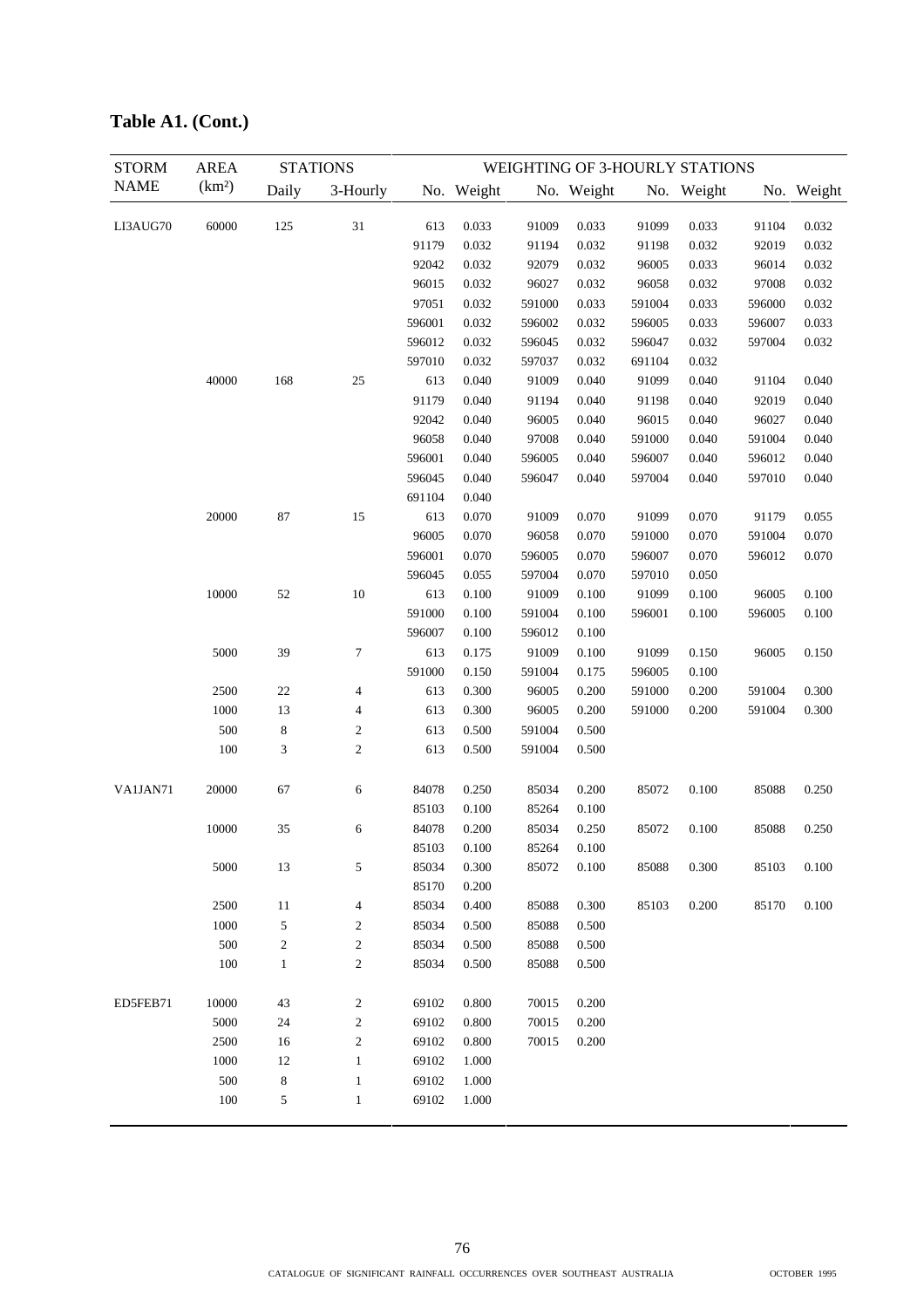| <b>STORM</b> | <b>AREA</b>        |                         | <b>STATIONS</b> |       |            |              |            |       | WEIGHTING OF 3-HOURLY STATIONS |       |            |
|--------------|--------------------|-------------------------|-----------------|-------|------------|--------------|------------|-------|--------------------------------|-------|------------|
| <b>NAME</b>  | (km <sup>2</sup> ) | Daily                   | 3-Hourly        |       | No. Weight |              | No. Weight |       | No. Weight                     |       | No. Weight |
|              |                    |                         |                 |       |            |              |            |       |                                |       |            |
| TH1JAN74     | 60000              | -99                     | $\mathbf{1}$    | 52062 | 1.000      |              |            |       |                                |       |            |
|              | 40000              | -99                     | $\mathbf{1}$    | 52062 | 1.000      |              |            |       |                                |       |            |
|              | 20000              | -99                     | $\mathbf{1}$    | 52062 | 1.000      |              |            |       |                                |       |            |
|              | 10000              | -99                     | $\mathbf{1}$    | 52062 | 1.000      |              |            |       |                                |       |            |
|              | 5000               | -99                     | $\mathbf{1}$    | 52062 | 1.000      |              |            |       |                                |       |            |
|              | 2500               | -99                     | $\mathbf{1}$    | 52062 | 1.000      |              |            |       |                                |       |            |
|              | 1000               | -99                     | $\mathbf{1}$    | 52062 | 1.000      |              |            |       |                                |       |            |
|              | 500                | -99                     | $\mathbf{1}$    | 52062 | 1.000      |              |            |       |                                |       |            |
|              | 100                | -99                     | $\mathbf{1}$    | 52062 | 1.000      |              |            |       |                                |       |            |
| TH2MAR74     | 20000              | 91                      | 3               | 58044 | 0.300      | 58076        | 0.500      | 59040 | 0.200                          |       |            |
|              | 10000              | 48                      | 3               | 58044 | 0.300      | 58076        | 0.500      | 59040 | 0.200                          |       |            |
|              | 5000               | $27\,$                  | $\mathfrak{2}$  | 58044 | 0.800      | 58076        | 0.200      |       |                                |       |            |
|              | 2500               | 17                      | $\mathbf{1}$    | 58044 | 1.000      |              |            |       |                                |       |            |
|              | 1000               | 11                      | $\mathbf{1}$    | 58044 | 1.000      |              |            |       |                                |       |            |
|              | 500                | $\boldsymbol{7}$        | $\mathbf{1}$    | 58044 | 1.000      |              |            |       |                                |       |            |
|              | 100                | 3                       | $\mathbf{1}$    | 58044 | 1.000      |              |            |       |                                |       |            |
| TH5MAR74     | 40000              | 136                     | 14              | 40052 | 0.080      | 40160        | 0.080      | 40192 | 0.050                          | 40197 | 0.080      |
|              |                    |                         |                 | 56059 | 0.050      | 58026        | 0.050      | 58044 | 0.080                          | 58072 | 0.080      |
|              |                    |                         |                 | 58076 | 0.080      | 58081        | 0.050      | 58109 | 0.080                          | 58129 | 0.080      |
|              |                    |                         |                 | 58131 | 0.080      | 58158        | 0.080      |       |                                |       |            |
|              | 20000              | $80\,$                  | 12              | 40052 | 0.100      | 40160        | 0.050      | 40192 | 0.025                          | 40197 | 0.100      |
|              |                    |                         |                 | 58044 | 0.120      | 58072        | 0.050      | 58076 | 0.120                          | 58081 | 0.025      |
|              |                    |                         |                 | 58109 | 0.050      | 58129        | 0.120      | 58131 | 0.120                          | 58158 | 0.120      |
|              | 10000              | 50                      | 9               | 40052 | 0.080      | 40192        | 0.020      | 58044 | 0.120                          | 58072 | 0.080      |
|              |                    |                         |                 | 58076 | 0.160      | 58081        | 0.020      | 58129 | 0.120                          | 58131 | 0.160      |
|              |                    |                         |                 | 58158 | 0.160      |              |            |       |                                |       |            |
|              | 5000               | 32                      | 6               | 58044 | 0.200      | 58072        | 0.200      | 58109 | 0.100                          | 58129 | 0.200      |
|              |                    |                         |                 | 58131 | 0.200      | 58158        | 0.100      |       |                                |       |            |
|              | 2500               | 23                      | 5               | 58044 | 0.100      | 58072        | 0.200      | 58129 | 0.200                          | 58131 | 0.400      |
|              |                    |                         |                 | 58158 | 0.100      |              |            |       |                                |       |            |
|              | $1000\,$           | 11                      | 2               | 58072 | 0.200      | 58131  0.800 |            |       |                                |       |            |
|              | 500                | 7                       | $\mathbf{1}$    | 58131 | 1.000      |              |            |       |                                |       |            |
|              | 100                | $\overline{\mathbf{4}}$ | $\mathbf{1}$    | 58131 | 1.000      |              |            |       |                                |       |            |
| NC5MAR74     | 20000              | 77                      | $\mathbf{1}$    | 59040 | 1.000      |              |            |       |                                |       |            |
|              | 10000              | 53                      | $\mathbf{1}$    | 59040 | 1.000      |              |            |       |                                |       |            |
|              | 5000               | 35                      | $\mathbf{1}$    | 59040 | 1.000      |              |            |       |                                |       |            |
|              | 2500               | 18                      | $\mathbf{1}$    | 59040 | 1.000      |              |            |       |                                |       |            |
|              | 1000               | 11                      | $\mathbf{1}$    | 59040 | 1.000      |              |            |       |                                |       |            |
|              | 500                | 8                       |                 | 59040 | 0.800      | 60030        | 0.200      |       |                                |       |            |
|              | 100                | $\mathbf{2}$            | $\mathbf{1}$    | 59040 | 1.000      |              |            |       |                                |       |            |
| GE2MAR74     | 5000               | 24                      | 3               | 91194 | 0.340      | 92042        | 0.330      | 92092 | 0.330                          |       |            |
|              | 2500               | 16                      | 3               | 91194 | 0.300      | 92042        | 0.400      | 92092 | 0.300                          |       |            |
|              | 1000               | 8                       | 3               | 91194 | 0.300      | 92042        | 0.400      | 92092 | 0.300                          |       |            |
|              | 500                | 6                       | 3               | 91194 | 0.200      | 92042        | 0.500      | 92092 | 0.300                          |       |            |
|              | 100                | 3                       | 3               | 91194 | 0.200      | 92042        | 0.500      | 92092 | 0.300                          |       |            |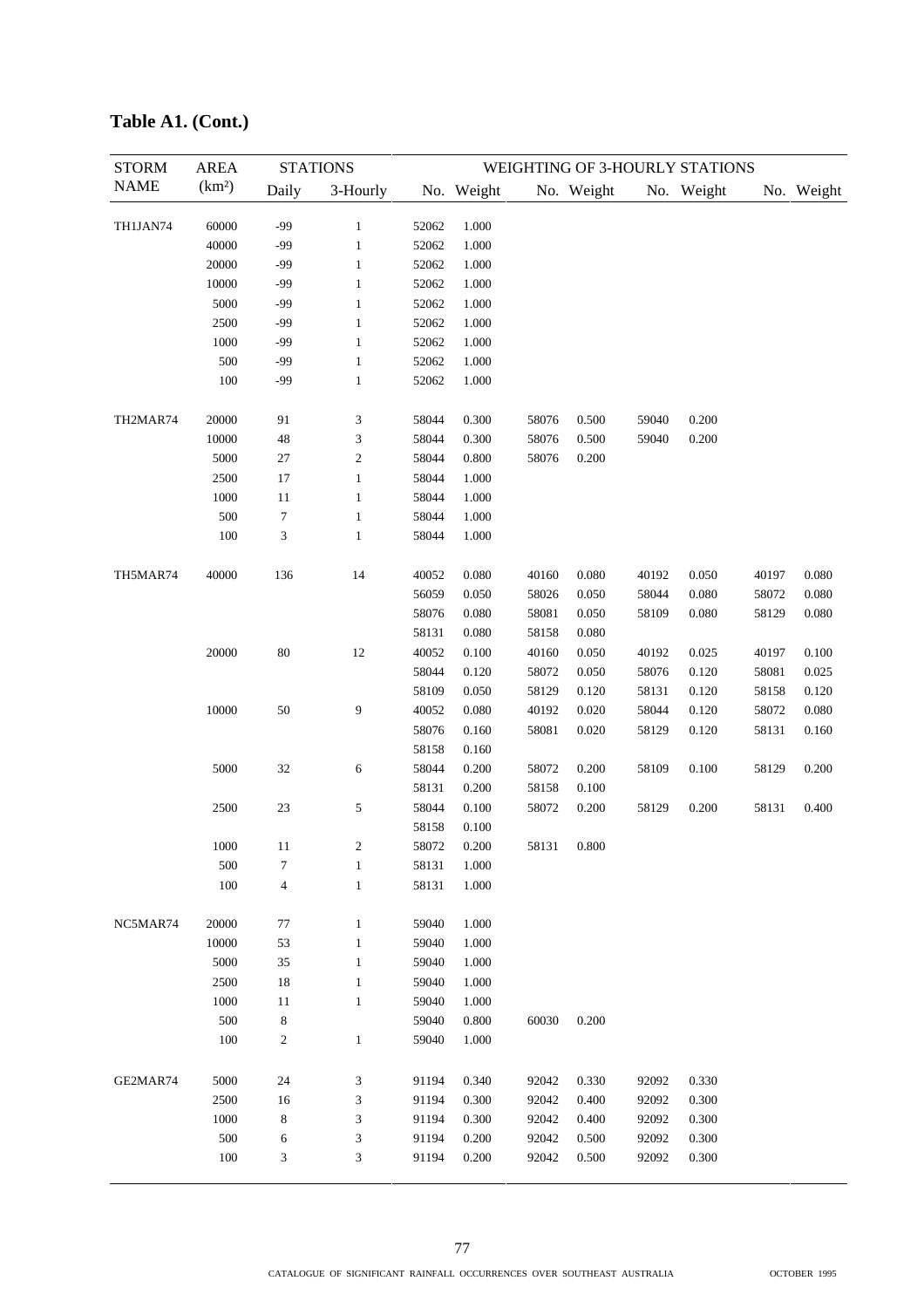| <b>STORM</b> | <b>AREA</b>        |                         | <b>STATIONS</b>  |       |            |        |            |        | WEIGHTING OF 3-HOURLY STATIONS |        |            |
|--------------|--------------------|-------------------------|------------------|-------|------------|--------|------------|--------|--------------------------------|--------|------------|
| <b>NAME</b>  | (km <sup>2</sup> ) | Daily                   | 3-Hourly         |       | No. Weight |        | No. Weight |        | No. Weight                     |        | No. Weight |
| CH2APR74     | 10000              | 42                      | 4                | 57105 | 0.100      | 58076  | 0.100      | 59000  | 0.300                          | 59040  | 0.500      |
|              | 5000               | 30                      | 4                | 57105 | 0.100      | 58076  | 0.100      | 59000  | 0.400                          | 59040  | 0.400      |
|              | 2500               | $22\,$                  | 4                | 57105 | 0.100      | 58076  | 0.100      | 59000  | 0.700                          | 59040  | 0.300      |
|              | 1000               | 14                      | 4                | 57105 | 0.100      | 58076  | 0.100      | 59000  | 0.600                          | 59040  | 0.200      |
|              | 500                | 10                      | 4                | 57105 | 0.100      | 58076  | 0.100      | 59000  | 0.500                          | 59040  | 0.300      |
|              | 100                | 5                       | 4                | 57105 | 0.100      | 58076  | 0.100      | 59000  | 0.500                          | 59040  | 0.300      |
| BU3AUG74     | 60000              | 34                      | $\mathbf{1}$     | 70014 | 1.000      |        |            |        |                                |        |            |
|              | 40000              | 44                      | $\mathbf{1}$     | 70014 | 1.000      |        |            |        |                                |        |            |
|              | 20000              | 45                      | $\mathbf{1}$     | 70014 | 1.000      |        |            |        |                                |        |            |
|              | 10000              | 40                      | $\mathbf{1}$     | 70014 | 1.000      |        |            |        |                                |        |            |
|              | 5000               | 25                      | $\mathbf{1}$     | 70014 | 1.000      |        |            |        |                                |        |            |
|              | 2500               | 19                      | $\mathbf{1}$     | 70014 | 1.000      |        |            |        |                                |        |            |
|              | 1000               | 5                       | 1                | 70014 | 1.000      |        |            |        |                                |        |            |
|              | 500                | $\overline{\mathbf{4}}$ | $\mathbf{1}$     | 70014 | 1.000      |        |            |        |                                |        |            |
|              | 100                | 1                       | $\mathbf{1}$     | 70014 | 1.000      |        |            |        |                                |        |            |
| LE1JUN75     | 40000              | 191                     | 16               | 61174 | 0.071      | 61178  | 0.071      | 61211  | 0.072                          | 61238  | 0.071      |
|              |                    |                         |                  | 61336 | 0.072      | 66037  | 0.036      | 66062  | 0.036                          | 66137  | 0.072      |
|              |                    |                         |                  | 68076 | 0.071      | 68117  | 0.071      | 68131  | 0.071                          | 68195  | 0.071      |
|              |                    |                         |                  | 70012 | 0.071      | 666037 | 0.036      | 666062 | 0.036                          | 667033 | 0.072      |
|              | 20000              | 111                     | 8                | 61211 | 0.170      | 61336  | 0.170      | 66037  | 0.080                          | 66062  | 0.080      |
|              |                    |                         |                  | 66137 | 0.170      | 666037 | 0.080      | 666062 | 0.080                          | 667033 | 0.170      |
|              | 10000              | 66                      | 8                | 61211 | 0.170      | 61336  | 0.170      | 66037  | 0.080                          | 66062  | 0.080      |
|              |                    |                         |                  | 66137 | 0.170      | 666037 | 0.080      | 666062 | 0.080                          | 667033 | 0.170      |
|              | 5000               | 30                      | 4                | 61211 | 0.250      | 61336  | 0.250      | 66137  | 0.250                          | 667033 | 0.250      |
|              | 2500               | 28                      | 2                | 61211 | 0.500      | 667033 | 0.500      |        |                                |        |            |
|              | 1000               | 14                      | $\boldsymbol{2}$ | 61211 | 0.500      | 667033 | 0.500      |        |                                |        |            |
|              | 500                | $\boldsymbol{7}$        | $\mathfrak{2}$   | 61211 | 0.500      | 667033 | 0.500      |        |                                |        |            |
|              | 100                | 3                       | $\overline{c}$   | 61211 | 0.500      | 667033 | 0.500      |        |                                |        |            |
| GG5OCT76     | 20000              | 53                      | $\mathbf{1}$     | 69000 | 1.000      |        |            |        |                                |        |            |
|              | 10000              | 37                      | 1                | 69000 | 1.000      |        |            |        |                                |        |            |
|              | 5000               | 23                      | $\mathbf{1}$     | 69000 | 1.000      |        |            |        |                                |        |            |
|              | 2500               | 13                      | $\mathbf{1}$     | 69000 | 1.000      |        |            |        |                                |        |            |
|              | 1000               | 6                       | $\mathbf{1}$     | 69000 | 1.000      |        |            |        |                                |        |            |
|              | 500                | $\overline{4}$          | 1                | 69000 | 1.000      |        |            |        |                                |        |            |
|              | 100                | 4                       | $\mathbf{2}$     | 69000 | 0.500      | 84122  | 0.500      |        |                                |        |            |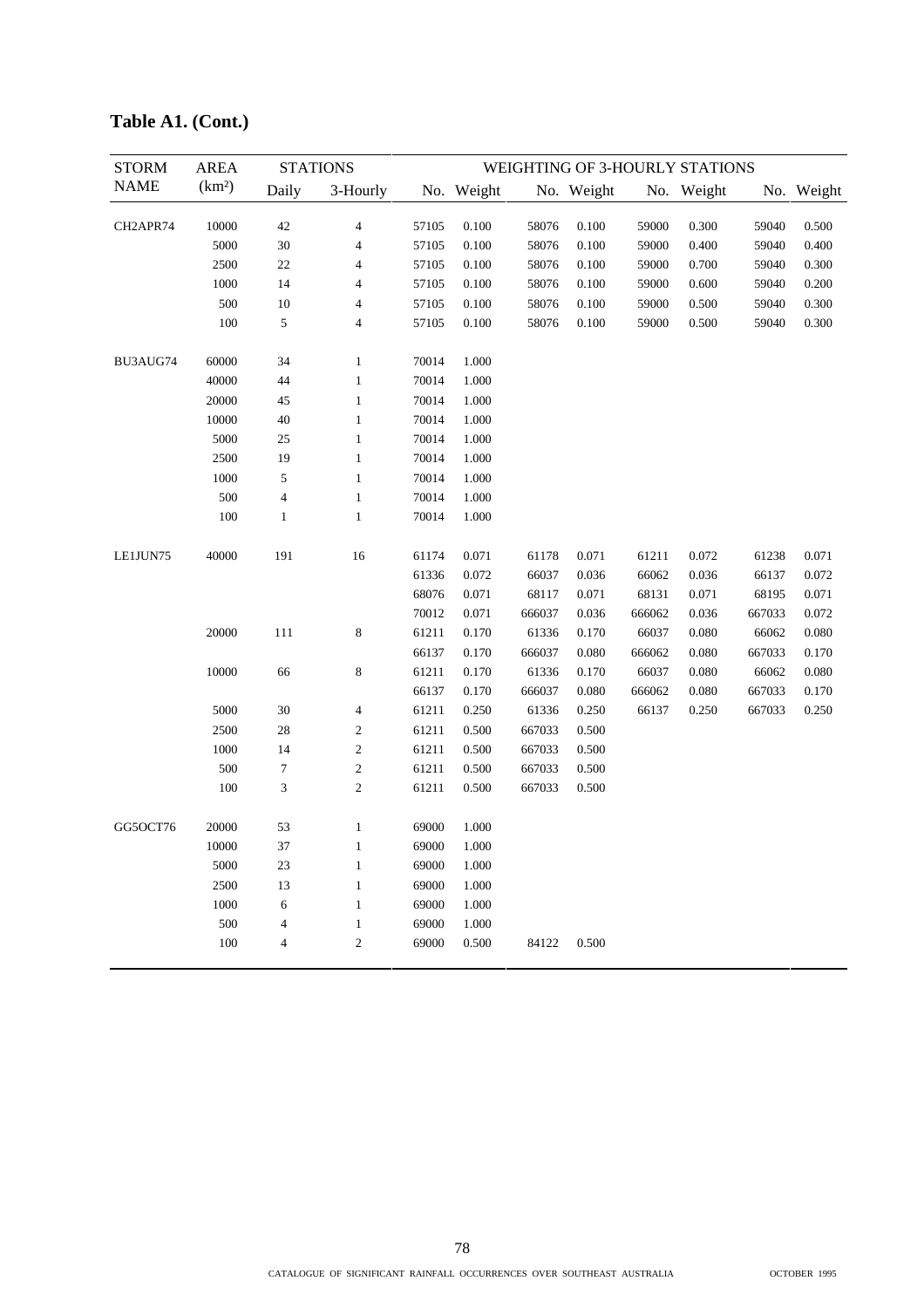| <b>STORM</b> | <b>AREA</b>        | <b>STATIONS</b>          |                             |        |            |         |            |        | WEIGHTING OF 3-HOURLY STATIONS |        |            |
|--------------|--------------------|--------------------------|-----------------------------|--------|------------|---------|------------|--------|--------------------------------|--------|------------|
| <b>NAME</b>  | (km <sup>2</sup> ) | Daily                    | 3-Hourly                    |        | No. Weight |         | No. Weight |        | No. Weight                     |        | No. Weight |
| RA1MAR77     | 40000              | 118                      | $23\,$                      | J      | 0.046      | $\bf K$ | 0.046      | 613    | 0.046                          | 91009  | 0.046      |
|              |                    |                          |                             | 91079  | 0.046      | 91099   | 0.046      | 91104  | 0.023                          | 91186  | 0.046      |
|              |                    |                          |                             | 91194  | 0.046      | 91198   | 0.046      | 92042  | 0.042                          | 93027  | 0.046      |
|              |                    |                          |                             | 96005  | 0.046      | 96044   | 0.042      | 96046  | 0.046                          | 591000 | 0.046      |
|              |                    |                          |                             | 591004 | 0.046      | 596001  | 0.046      | 596012 | 0.046                          | 597004 | 0.046      |
|              |                    |                          |                             | 597010 | 0.042      | 597022  | 0.046      | 691104 | 0.023                          |        |            |
|              | 20000              | 90                       | 18                          | J      | 0.060      | K       | 0.060      | 613    | 0.060                          | 91009  | 0.060      |
|              |                    |                          |                             | 91079  | 0.054      | 91099   | 0.060      | 91104  | 0.030                          | 91186  | 0.060      |
|              |                    |                          |                             | 91198  | 0.060      | 93027   | 0.060      | 96005  | 0.060                          | 96046  | 0.053      |
|              |                    |                          |                             | 591000 | 0.060      | 591004  | 0.060      | 596001 | 0.060                          | 596012 | 0.060      |
|              |                    |                          |                             | 597022 | 0.053      | 691104  | 0.030      |        |                                |        |            |
|              | 10000              | 59                       | 11                          | J      | 0.100      | $\bf K$ | 0.100      | 613    | 0.100                          | 91009  | 0.100      |
|              |                    |                          |                             | 91104  | 0.050      | 91186   | 0.100      | 93027  | 0.100                          | 96046  | 0.100      |
|              |                    |                          |                             | 596001 | 0.100      | 596012  | 0.100      | 691104 | 0.050                          |        |            |
|              | 5000               | 44                       | 6                           | J      | 0.200      | 91009   | 0.200      | 91186  | 0.200                          | 93027  | 0.100      |
|              |                    |                          |                             | 596001 | 0.200      | 596012  | 0.100      |        |                                |        |            |
|              | 2500               | 24                       | 3                           | J      | 0.300      | 91009   | 0.350      | 91186  | 0.350                          |        |            |
|              | 1000               | 14                       | $\sqrt{2}$                  | 91009  | 0.500      | 91186   | 0.500      |        |                                |        |            |
|              | 500                | 10                       | $\mathbf{1}$                | 91186  | 1.000      |         |            |        |                                |        |            |
|              | 100                | $\overline{\mathcal{A}}$ | $\mathbf{1}$                | 91186  | 1.000      |         |            |        |                                |        |            |
| ME1APR77     | 10000              | 60                       | $\sqrt{5}$                  | 86038  | 0.100      | 86282   | 0.100      | 87031  | 0.400                          | 87065  | 0.200      |
|              |                    |                          |                             | 87104  | 0.200      |         |            |        |                                |        |            |
|              | 5000               | 60                       | $\sqrt{5}$                  | 86038  | 0.100      | 86282   | 0.100      | 87031  | 0.400                          | 87065  | 0.200      |
|              |                    |                          |                             | 87104  | 0.200      |         |            |        |                                |        |            |
|              | 2500               | 30                       | 5                           | 86038  | 0.100      | 86282   | 0.100      | 87031  | 0.400                          | 87065  | 0.200      |
|              |                    |                          |                             | 87104  | 0.200      |         |            |        |                                |        |            |
|              | 1000               | 11                       | $\sqrt{5}$                  | 86038  | 0.100      | 86282   | 0.100      | 87031  | 0.600                          | 87065  | 0.100      |
|              |                    |                          |                             | 87104  | 0.100      |         |            |        |                                |        |            |
|              | 500                | 8                        | $\ensuremath{\mathfrak{Z}}$ | 87031  | 0.800      | 87065   | 0.100      | 87104  | 0.100                          |        |            |
|              | 100                | 6                        | $\mathbf{1}$                | 87031  | 1.000      |         |            |        |                                |        |            |
| WO3MAR78     | 10000              | 56                       | 3                           | 68117  | 0.700      | 68131   | 0.200      |        | 69049  0.100                   |        |            |
|              | 5000               | 42                       | $\overline{c}$              | 68117  | 0.800      | 68131   | 0.200      |        |                                |        |            |
|              | 2500               | 30                       | $\sqrt{2}$                  | 68117  | 0.800      | 68131   | 0.200      |        |                                |        |            |
|              | 1000               | 15                       | $\mathbf{1}$                | 68117  | 1.000      |         |            |        |                                |        |            |
|              | 500                | 10                       | $\mathbf{1}$                | 68117  | 1.000      |         |            |        |                                |        |            |
|              | 100                | $\overline{\mathcal{L}}$ | $\mathbf{1}$                | 68117  | 1.000      |         |            |        |                                |        |            |
| MW4MAR78     | 40000              | 173                      | $22\,$                      | 61078  | 0.055      | 61174   | 0.055      | 61211  | 0.060                          | 61233  | 0.055      |
|              |                    |                          |                             | 61238  | 0.055      | 61309   | 0.055      | 61311  | 0.055                          | 63039  | 0.060      |
|              |                    |                          |                             | 63108  | 0.055      | 66037   | 0.030      | 66062  | 0.030                          | 66137  | 0.055      |
|              |                    |                          |                             | 67033  | 0.030      | 68076   | 0.030      | 68117  | 0.055                          | 68131  | 0.055      |
|              |                    |                          |                             | 68195  | 0.055      | 70012   | 0.055      | 666037 | 0.025                          | 666062 | 0.025      |
|              |                    |                          |                             | 667033 | 0.025      | 668076  | 0.025      |        |                                |        |            |
|              | 20000              | 111                      | $12\,$                      | 61211  | 0.100      | 63039   | 0.100      | 63108  | 0.100                          | 66037  | 0.050      |
|              |                    |                          |                             | 66062  | 0.050      | 66137   | 0.100      | 67033  | 0.050                          | 68117  | 0.100      |
|              |                    |                          |                             | 68131  | 0.100      | 68195   | 0.100      | 666062 | 0.050                          | 667033 | 0.050      |
|              | 10000              | 47                       | 4                           | 61211  | 0.250      | 63039   | 0.250      | 63108  | 0.250                          | 67033  | 0.250      |
|              | 5000               | 25                       | 4                           | 61211  | 0.250      | 63039   | 0.250      | 63108  | 0.250                          | 67033  | 0.250      |
|              | 2500               | $21\,$                   | $\boldsymbol{2}$            | 61211  | 0.500      | 63039   | 0.500      |        |                                |        |            |
|              | 1000               | 11                       | $\mathbf{1}$                | 63039  | 1.000      |         |            |        |                                |        |            |
|              | 500                | 6                        | $\mathbf{1}$                | 63039  | 1.000      |         |            |        |                                |        |            |
|              | 100                | $\overline{\mathcal{A}}$ | $\mathbf{1}$                | 63039  | 1.000      |         |            |        |                                |        |            |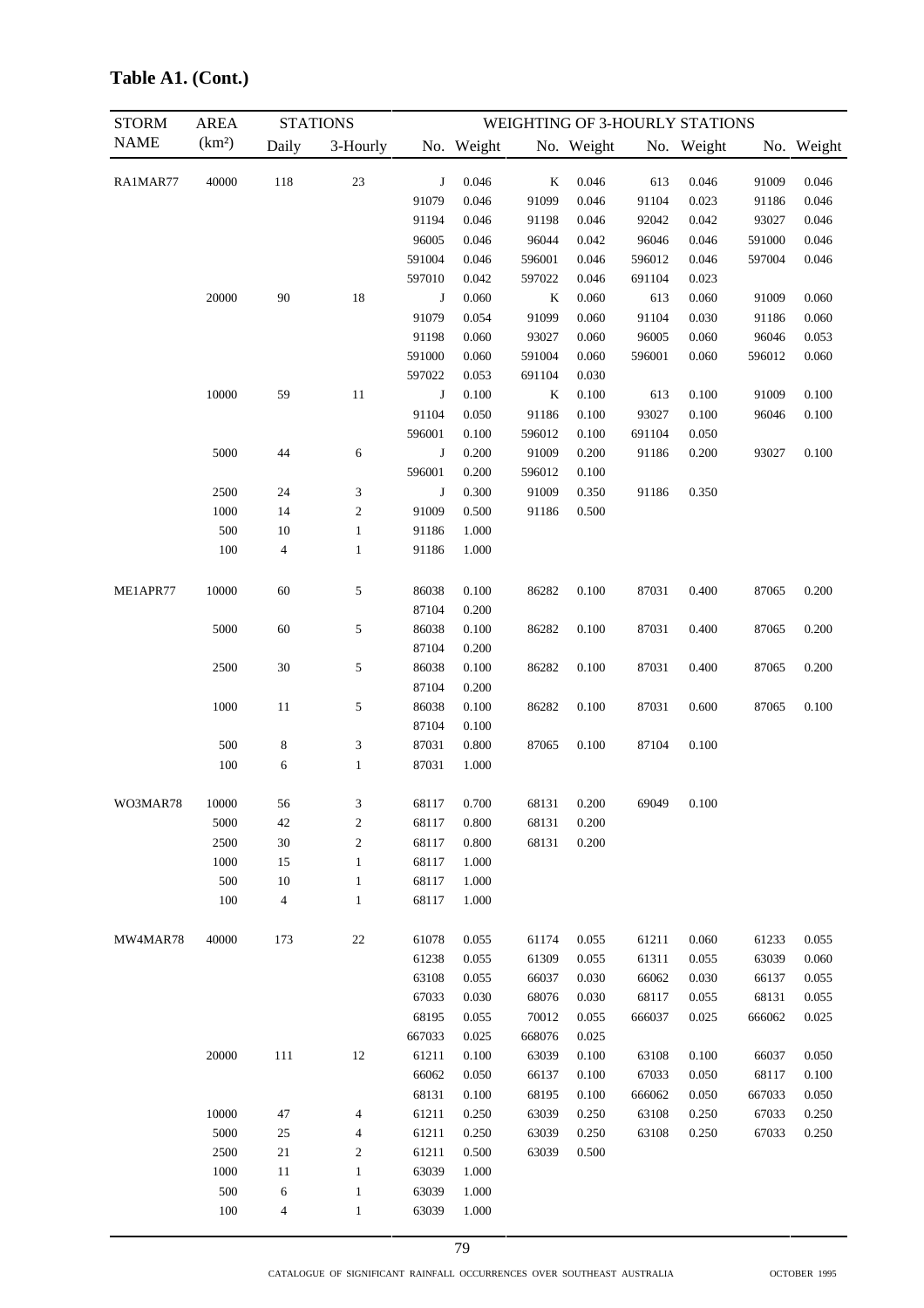| <b>STORM</b> | <b>AREA</b>        |                             | <b>STATIONS</b>             |                |                |           |            |               | WEIGHTING OF 3-HOURLY STATIONS |       |            |
|--------------|--------------------|-----------------------------|-----------------------------|----------------|----------------|-----------|------------|---------------|--------------------------------|-------|------------|
| <b>NAME</b>  | (km <sup>2</sup> ) | Daily                       | 3-Hourly                    |                | No. Weight     |           | No. Weight |               | No. Weight                     |       | No. Weight |
| CA2APR78     | 20000              | $42\,$                      | $\mathbf{1}$                | 84005          | 1.000          |           |            |               |                                |       |            |
|              | 10000              | $24\,$                      | $\mathbf{1}$                | 84005          | 1.000          |           |            |               |                                |       |            |
|              | 5000               | 15                          | $\mathbf{1}$                | 84005          | 1.000          |           |            |               |                                |       |            |
|              | 2500               | $10\,$                      | $\mathbf{1}$                | 84005          | 1.000          |           |            |               |                                |       |            |
|              | 1000               | 6                           | $\mathbf{1}$                | 84005          | 1.000          |           |            |               |                                |       |            |
|              | 500                | $\overline{\mathcal{A}}$    | $\mathbf{1}$                | 84005          | 1.000          |           |            |               |                                |       |            |
|              | 100                | $\boldsymbol{2}$            | $\mathbf{1}$                | 84005          | 1.000          |           |            |               |                                |       |            |
| TA2JUN78     | 10000              | 51                          | 5                           | 87017<br>90087 | 0.200<br>0.200 | 87075     | 0.200      | 87154         | 0.200                          | 89094 | 0.200      |
|              | 5000               | 31                          | $\sqrt{2}$                  | 89094          | 0.500          | 90087     | 0.500      |               |                                |       |            |
|              | 2500               | 15                          | $\overline{\mathbf{c}}$     | 89094          | 0.200          | 90087     | 0.800      |               |                                |       |            |
|              | 1000               | $10\,$                      | $\mathbf{1}$                | 90087          | 1.000          |           |            |               |                                |       |            |
|              | 500                | 6                           | $\mathbf{1}$                | 90087          | 1.000          |           |            |               |                                |       |            |
|              | 100                | 3                           | $\mathbf{1}$                | 90087          | 1.000          |           |            |               |                                |       |            |
| SC1FEB81     | 5000               | $-99$                       | $\,1$                       | L              | 1.000          |           |            |               |                                |       |            |
|              | 2500               | $-99$                       | $\mathbf{1}$                | L              | 1.000          |           |            |               |                                |       |            |
|              | 1000               | $-99$                       | $\mathbf{1}$                | L              | 1.000          |           |            |               |                                |       |            |
|              | 500                | $-99$                       | $\mathbf{1}$                | L              | 1.000          |           |            |               |                                |       |            |
|              | $100\,$            | $-99$                       | $\mathbf{1}$                | L              | 1.000          |           |            |               |                                |       |            |
| OB2MAY81     | 60000              | 122                         | $\overline{\mathbf{c}}$     | 84078          | 0.700          | 85072     | 0.300      |               |                                |       |            |
|              | 40000              | 94                          | $\boldsymbol{2}$            | 84078          | 0.700          | 85072     | 0.300      |               |                                |       |            |
|              | 20000              | $\sqrt{48}$                 | $\boldsymbol{2}$            | 84078          | 0.700          | 85072     | 0.300      |               |                                |       |            |
|              | 10000              | 32                          | $\sqrt{2}$                  | 84078          | 0.700          | 85072     | 0.300      |               |                                |       |            |
|              | 5000               | 20                          | $\boldsymbol{2}$            | 84078          | 0.700          | 85072     | 0.300      |               |                                |       |            |
|              | 2500               | 14                          | $\sqrt{2}$                  | 84078          | 0.700          | 85072     | 0.300      |               |                                |       |            |
|              | 1000               | $\mathfrak s$               | $\,1$                       | 84078          | 1.000          |           |            |               |                                |       |            |
|              | 500                | $\overline{\mathcal{A}}$    | $\mathbf{1}$                | 84078          | 1.000          |           |            |               |                                |       |            |
|              | 100                | $\boldsymbol{2}$            | $\mathbf{1}$                | 84078          | 1.000          |           |            |               |                                |       |            |
| CO3OCT82     | 60000              | 146                         | $\mathbf{1}$                | 60106          | 1.000          |           |            |               |                                |       |            |
|              | 40000              | 101                         | $\mathbf{1}$                | 60106          | 1.000          |           |            |               |                                |       |            |
|              | 20000              | 54                          | $\mathbf{1}$                | 60106          | 1.000          |           |            |               |                                |       |            |
|              | 10000              | 42                          | $\mathbf{1}$                | 60106          | 1.000          |           |            |               |                                |       |            |
|              | 5000               | 18                          | $\mathbf{1}$                | 60106          | 1.000          |           |            |               |                                |       |            |
|              | 2500               | 15                          | $\mathbf{1}$                | 60106          | 1.000          |           |            |               |                                |       |            |
|              | 1000               | 9                           | $\mathbf{1}$                | 60106          | 1.000          |           |            |               |                                |       |            |
|              | 500                | 5                           | $\mathbf{1}$                | 60106          | 1.000          |           |            |               |                                |       |            |
|              | 100                | $\ensuremath{\mathfrak{Z}}$ | $\mathbf{1}$                | 60106          | 1.000          |           |            |               |                                |       |            |
| DT1MAR83     | 5000               | $-99$                       | $\mathbf{1}$                | 23321          | 1.000          |           |            |               |                                |       |            |
|              | 2500               | -99                         | $\mathbf{1}$                | 23321          | 1.000          |           |            |               |                                |       |            |
|              | 1000               | -99                         | $\mathbf{1}$                | 23321          | 1.000          |           |            |               |                                |       |            |
|              | 500                | $-99$                       | $\mathbf{1}$                | 23321          | 1.000          |           |            |               |                                |       |            |
|              | 100                | -99                         | $\mathbf{1}$                | 23321          | 1.000          |           |            |               |                                |       |            |
| DA2FEB84     | 10000              | 50                          | 3                           | $\mathbf M$    | 0.400          | ${\bf N}$ | 0.300      | $\mathcal{O}$ | 0.300                          |       |            |
|              | 5000               | 37                          | 3                           | $\mathbf M$    | 0.400          | N         | 0.300      | $\mathcal{O}$ | 0.300                          |       |            |
|              | 2500               | $27\,$                      | 3                           | $\mathbf M$    | 0.400          | N         | 0.300      | $\mathcal{O}$ | 0.300                          |       |            |
|              | 1000               | 14                          | 3                           | $\mathbf M$    | 0.500          | N         | 0.250      | O             | 0.250                          |       |            |
|              | 500                | $\,$ 8 $\,$                 | 3                           | $\mathbf M$    | 0.600          | N         | 0.200      | $\mathbf{O}$  | 0.200                          |       |            |
|              | 100                | $\overline{4}$              | $\ensuremath{\mathfrak{Z}}$ | $\mathbf M$    | 0.700          | ${\bf N}$ | 0.150      | $\mathcal O$  | 0.150                          |       |            |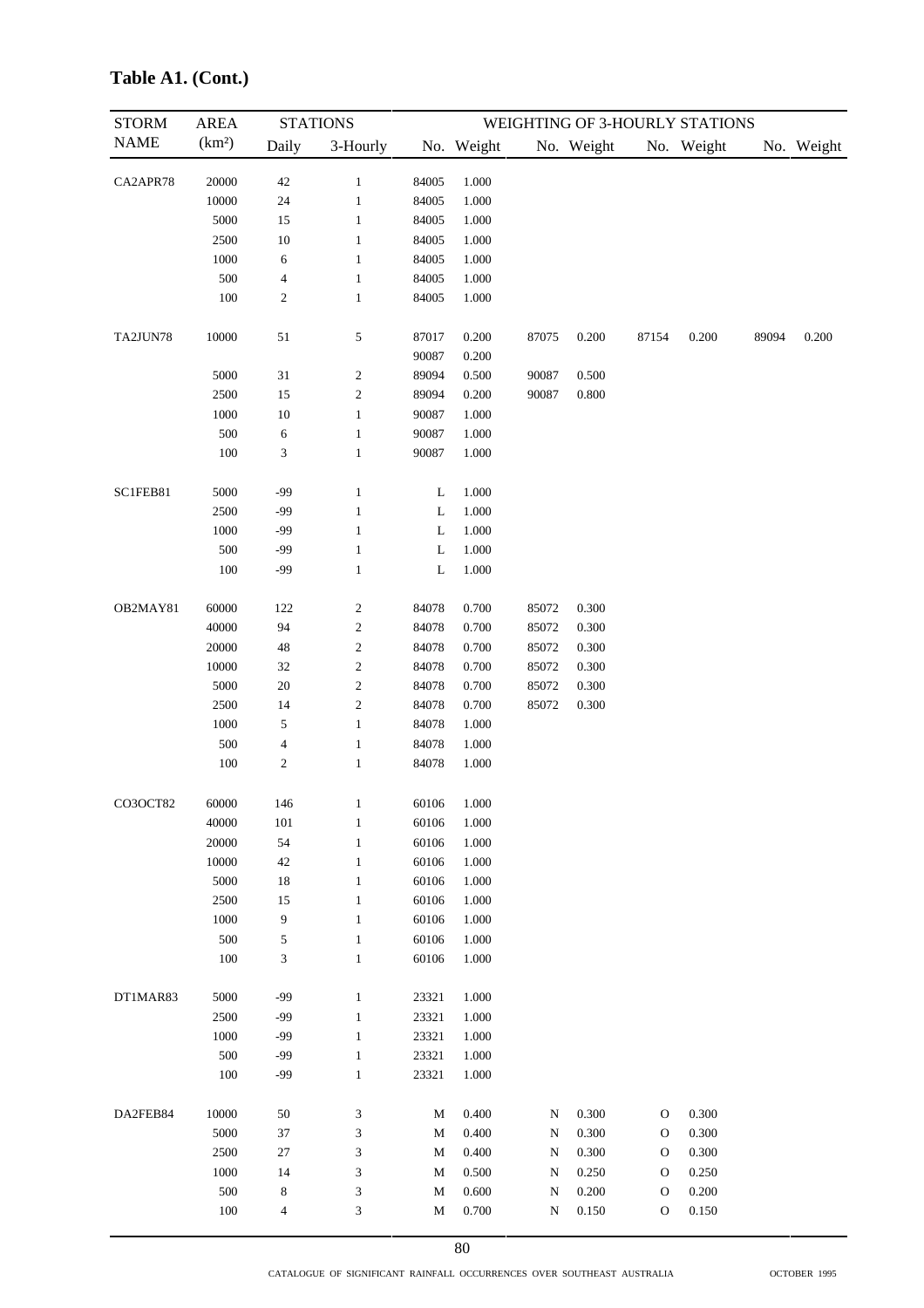| <b>STORM</b> | <b>AREA</b>        | <b>STATIONS</b>             |                | WEIGHTING OF 3-HOURLY STATIONS |            |             |            |              |                      |       |            |
|--------------|--------------------|-----------------------------|----------------|--------------------------------|------------|-------------|------------|--------------|----------------------|-------|------------|
| <b>NAME</b>  | (km <sup>2</sup> ) | Daily                       | 3-Hourly       |                                | No. Weight |             | No. Weight |              | No. Weight           |       | No. Weight |
|              |                    |                             |                |                                |            |             |            |              |                      |       |            |
| DO2JUL85     | 40000              | 116                         | $\mathbf{1}$   | 59040                          | 1.000      |             |            |              |                      |       |            |
|              | 20000              | 69                          | $\mathbf{1}$   | 59040                          | 1.000      |             |            |              |                      |       |            |
|              | 10000              | $42\,$                      | $\mathbf{1}$   | 59040                          | 1.000      |             |            |              |                      |       |            |
|              | 5000               | 32                          | $\mathbf{1}$   | 59040                          | 1.000      |             |            |              |                      |       |            |
|              | 2500               | $22\,$                      | $\mathbf{1}$   | 59040                          | 1.000      |             |            |              |                      |       |            |
|              | 1000               | 15                          | $\,1$          | 59040                          | 1.000      |             |            |              |                      |       |            |
|              | 500                | 12                          | $\,1$          | 59040                          | 1.000      |             |            |              |                      |       |            |
|              | 100                | $\overline{4}$              | $\mathbf{1}$   | 59040                          | 1.000      |             |            |              |                      |       |            |
| SY1AUG86     | 10000              | $-99$                       | $\,1$          | 66062                          | 1.000      |             |            |              |                      |       |            |
|              | 5000               | -99                         | $\mathbf{1}$   | 66062                          | 1.000      |             |            |              |                      |       |            |
|              | 2500               | $-99$                       | $\mathbf{1}$   | 66062                          | 1.000      |             |            |              |                      |       |            |
|              | 1000               | -99                         | $\mathbf{1}$   | 66062                          | 1.000      |             |            |              |                      |       |            |
|              | 500                | $-99$                       | $\mathbf{1}$   | 66062                          | 1.000      |             |            |              |                      |       |            |
|              | 100                | $-99$                       | $\mathbf{1}$   | 66062                          | 1.000      |             |            |              |                      |       |            |
| SY4AUG86     | 20000              | 108                         | $\mathbf{1}$   | 666062                         | 1.000      |             |            |              |                      |       |            |
|              | 10000              | 68                          | $\mathbf{1}$   | 666062                         | 1.000      |             |            |              |                      |       |            |
|              | 5000               | 38                          | $\mathbf{1}$   | 666062                         | 1.000      |             |            |              |                      |       |            |
|              | 2500               | 21                          | $\mathbf{1}$   | 666062                         | 1.000      |             |            |              |                      |       |            |
|              | 1000               | 13                          | $\mathbf{1}$   | 666062                         | 1.000      |             |            |              |                      |       |            |
|              | 500                | 6                           | $\mathbf{1}$   | 666062                         | 1.000      |             |            |              |                      |       |            |
|              | 100                | $\ensuremath{\mathfrak{Z}}$ | $\mathbf{1}$   | 666062                         | 1.000      |             |            |              |                      |       |            |
| SP4MAY87     | 20000              | 81                          | $\sqrt{5}$     | 58072                          | 0.100      | 58109       | 0.200      | 58113        | 0.400                | 58129 | 0.200      |
|              |                    |                             |                | 58131                          | 0.100      |             |            |              |                      |       |            |
|              | 10000              | 55                          | $\sqrt{5}$     | 58072                          | 0.100      | 58109       | 0.200      | 58113        | 0.400                | 58129 | 0.200      |
|              |                    |                             |                | 58131                          | 0.100      |             |            |              |                      |       |            |
|              | 5000               | 36                          | 5              | 58072                          | 0.100      | 58109       | 0.200      | 58113        | 0.400                | 58129 | 0.200      |
|              |                    |                             |                | 58131                          | 0.100      |             |            |              |                      |       |            |
|              | 2500               | 36                          | 5              | 58072                          | 0.100      | 58109       | 0.400      | 58113        | 0.200                | 58129 | 0.200      |
|              |                    |                             |                | 58131                          | 0.100      |             |            |              |                      |       |            |
|              | $1000\,$           | 16                          | 5              | 58072                          | $0.100\,$  | 58109       | 0.400      |              | $58113 \qquad 0.200$ | 58129 | 0.200      |
|              |                    |                             |                | 58131                          | 0.100      |             |            |              |                      |       |            |
|              | 500                | $10\,$                      | 3              | 58109                          | 0.300      | 58113       | 0.300      | 58129        | 0.400                |       |            |
|              | $100\,$            | 5                           | $\mathbf{1}$   | 58109                          | 0.250      | 58113       | 0.250      | 58129        | 0.500                |       |            |
| NY3APR89     | 60000              | 50                          | 3              | $\, {\bf P}$                   | 0.340      | Q           | 0.330      | R            | 0.330                |       |            |
|              | 40000              | $40\,$                      | 3              | $\mathbf P$                    | 0.340      | ${\bf Q}$   | 0.330      | ${\bf R}$    | 0.330                |       |            |
|              | 20000              | 23                          | 3              | $\, {\bf P}$                   | 0.400      | ${\bf Q}$   | 0.400      | $\mathbb{R}$ | 0.200                |       |            |
|              | 10000              | 17                          | 3              | $\mathbf P$                    | 0.400      | ${\bf Q}$   | 0.400      | $\mathbb{R}$ | 0.200                |       |            |
|              | 5000               | 9                           | 3              | $\, {\bf P}$                   | 0.500      | Q           | 0.400      | $\mathbb{R}$ | 0.100                |       |            |
|              | 2500               | 6                           | 3              | $\, {\bf P}$                   | 0.500      | Q           | 0.400      | $\mathbb{R}$ | 0.100                |       |            |
|              | 1000               | 3                           | $\mathfrak{2}$ | $\mathbf P$                    | 0.500      | $\mathbf Q$ | 0.500      |              |                      |       |            |
|              | 500                | 3                           | $\mathbf{1}$   | P                              | 1.000      |             |            |              |                      |       |            |
|              | $100\,$            | $\boldsymbol{2}$            | $\mathbf{1}$   | $\, {\bf P}$                   | $1.000\,$  |             |            |              |                      |       |            |
|              |                    |                             |                |                                |            |             |            |              |                      |       |            |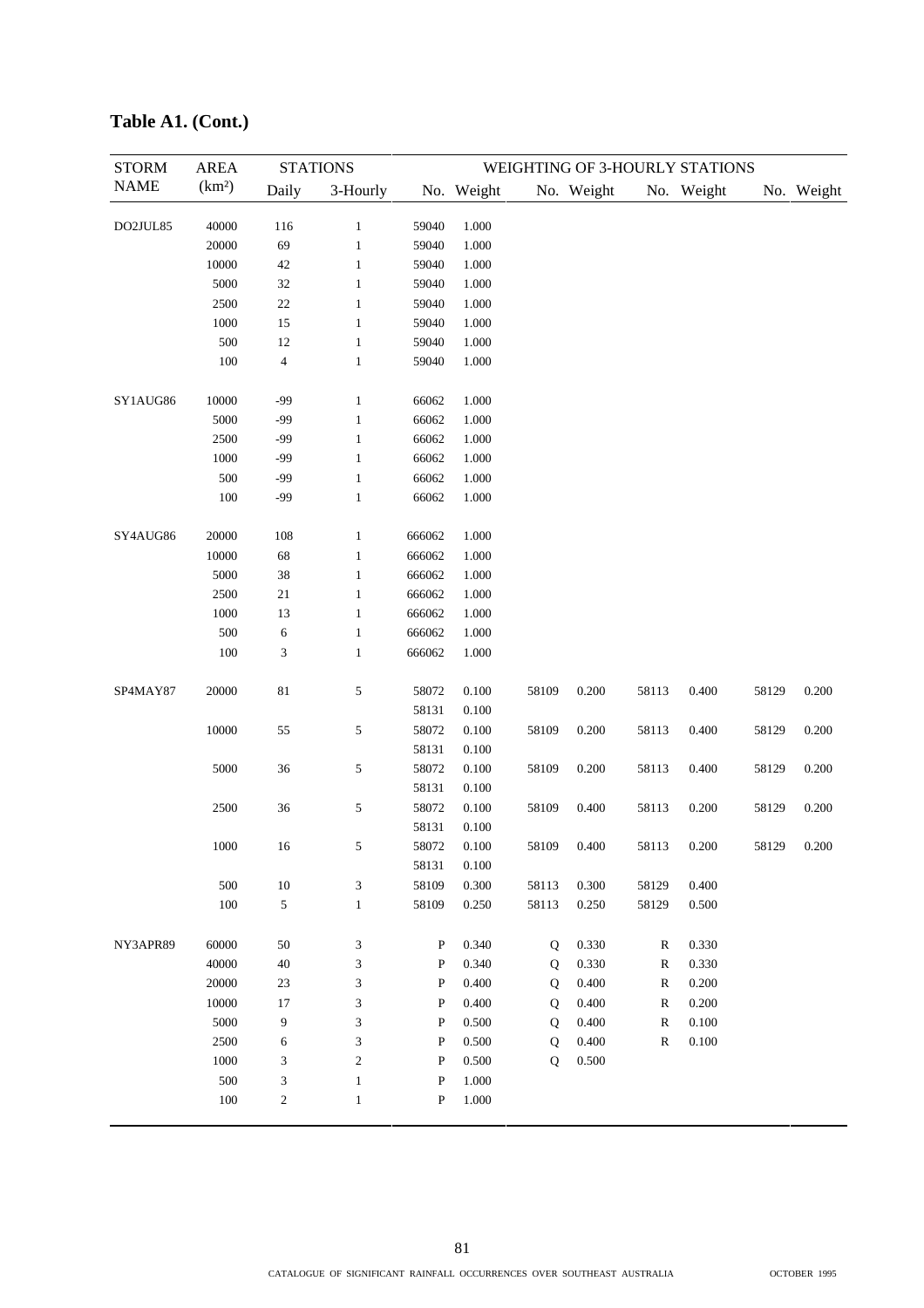| <b>STORM</b> | <b>AREA</b><br>(km <sup>2</sup> ) | <b>STATIONS</b>         |                         | WEIGHTING OF 3-HOURLY STATIONS |            |       |            |       |            |       |            |
|--------------|-----------------------------------|-------------------------|-------------------------|--------------------------------|------------|-------|------------|-------|------------|-------|------------|
| <b>NAME</b>  |                                   | Daily                   | 3-Hourly                |                                | No. Weight |       | No. Weight |       | No. Weight |       | No. Weight |
| NE3FEB90     | 60000                             | 134                     | 5                       | 61078                          | 0.100      | 66037 | 0.100      | 66062 | 0.100      | 66137 | 0.100      |
|              |                                   |                         |                         | 67033                          | 0.600      |       |            |       |            |       |            |
|              | 40000                             | 116                     | 5                       | 61078                          | 0.100      | 66037 | 0.100      | 66062 | 0.100      | 66137 | 0.100      |
|              |                                   |                         |                         | 67033                          | 0.600      |       |            |       |            |       |            |
|              | 20000                             | 98                      | 5                       | 61078                          | 0.100      | 66037 | 0.125      | 66062 | 0.125      | 66137 | 0.125      |
|              |                                   |                         |                         | 67033                          | 0.500      |       |            |       |            |       |            |
|              | 10000                             | 83                      | 5                       | 61078                          | 0.100      | 66037 | 0.150      | 66062 | 0.150      | 66137 | 0.150      |
|              |                                   |                         |                         | 67033                          | 0.400      |       |            |       |            |       |            |
|              | 5000                              | 56                      | 5                       | 61078                          | 0.100      | 66037 | 0.150      | 66062 | 0.150      | 66137 | 0.150      |
|              |                                   |                         |                         | 67033                          | 0.400      |       |            |       |            |       |            |
|              | 2500                              | $20\,$                  | 5                       | 61078                          | 0.100      | 66037 | 0.175      | 66062 | 0.175      | 66137 | 0.175      |
|              |                                   |                         |                         | 67033                          | 0.300      |       |            |       |            |       |            |
|              | 1000                              | 13                      | 5                       | 61078                          | 0.100      | 66037 | 0.200      | 66062 | 0.200      | 66137 | 0.200      |
|              |                                   |                         |                         | 67033                          | 0.200      |       |            |       |            |       |            |
|              | 500                               | $\tau$                  | 5                       | 61078                          | 0.100      | 66037 | 0.200      | 66062 | 0.200      | 66137 | 0.200      |
|              |                                   |                         |                         | 67033                          | 0.200      |       |            |       |            |       |            |
|              | 100                               | 3                       | 5                       | 61078                          | 0.100      | 66037 | 0.200      | 66062 | 0.200      | 66137 | 0.200      |
|              |                                   |                         |                         | 67033                          | 0.200      |       |            |       |            |       |            |
| NY7APR90     | 60000                             | 68                      | 2                       | 50121                          | 0.500      | 51049 | 0.500      |       |            |       |            |
|              | 40000                             | 51                      | $\mathfrak{2}$          | 50121                          | 0.500      | 51049 | 0.500      |       |            |       |            |
|              | 20000                             | 37                      | $\boldsymbol{2}$        | 50121                          | 0.500      | 51049 | 0.500      |       |            |       |            |
|              | 10000                             | $22\,$                  | $\boldsymbol{2}$        | 50121                          | 0.500      | 51049 | 0.500      |       |            |       |            |
|              | 5000                              | 16                      | $\overline{\mathbf{c}}$ | 50121                          | 0.500      | 51049 | 0.500      |       |            |       |            |
|              | 2500                              | 9                       | $\overline{\mathbf{c}}$ | 50121                          | 0.500      | 51049 | 0.500      |       |            |       |            |
|              | 1000                              | $\tau$                  | $\sqrt{2}$              | 50121                          | 0.500      | 51049 | 0.500      |       |            |       |            |
|              | 500                               | $\overline{\mathbf{4}}$ | $\sqrt{2}$              | 50121                          | 0.500      | 51049 | 0.500      |       |            |       |            |
|              | 100                               | $\mathbf{1}$            | $\overline{c}$          | 50121                          | 0.500      | 51049 | 0.500      |       |            |       |            |
| GI3ARP90     | 60000                             | 109                     | 14                      | 83017                          | 0.075      | 83033 | 0.075      | 83025 | 0.075      | 84005 | 0.075      |
|              |                                   |                         |                         | 84015                          | 0.075      | 85034 | 0.075      | 85072 | 0.075      | 85072 | 0.075      |
|              |                                   |                         |                         | 85227                          | 0.075      | 85240 | 0.075      | 85254 | 0.075      | 85269 | 0.075      |
|              |                                   |                         |                         | 85278                          | 0.100      | 88023 | 0.075      |       |            |       |            |
|              | 40000                             | 93                      | 13                      | 83017                          | 0.080      | 83033 | 0.080      | 83025 | 0.080      | 84005 | 0.080      |
|              |                                   |                         |                         | 84015                          | 0.080      | 85034 | 0.080      | 85072 | 0.080      | 85072 | 0.080      |
|              |                                   |                         |                         | 85227                          | 0.080      | 85240 | 0.080      | 85254 | 0.080      | 85269 | 0.080      |
|              |                                   |                         |                         | 85278                          | 0.120      |       |            |       |            |       |            |
|              | 20000                             | 51                      | 10                      | 83033                          | 0.100      | 83025 | 0.100      | 84005 | 0.100      | 84015 | 0.100      |
|              |                                   |                         |                         | 85034                          | 0.100      | 85072 | 0.100      | 85254 | 0.100      | 85254 | 0.100      |
|              |                                   |                         |                         | 85269                          | 0.100      | 85278 | 0.200      |       |            |       |            |
|              | 10000                             | 29                      | 6                       | 83033                          | 0.100      | 84015 | 0.100      | 85034 | 0.200      | 85254 | 0.200      |
|              |                                   |                         |                         | 85269                          | 0.100      | 85278 | 0.300      |       |            |       |            |
|              | 5000                              | 20                      | 3                       | 85034                          | 0.200      | 85254 | 0.300      | 85278 | 0.500      |       |            |
|              | 2500                              | 15                      | 3                       | 85034                          | 0.300      | 85254 | 0.500      | 85278 | 0.200      |       |            |
|              | 1000                              | $\,$ 8 $\,$             | 3                       | 85034                          | 0.600      | 85254 | 0.200      | 85278 | 0.200      |       |            |
|              | 500                               | 5                       | $\mathfrak{2}$          | 85034                          | 0.200      | 85278 | 0.800      |       |            |       |            |
|              | 100                               | $\mathbf{1}$            | $\mathbf{1}$            | 85278                          | 1.000      |       |            |       |            |       |            |
|              |                                   |                         |                         |                                |            |       |            |       |            |       |            |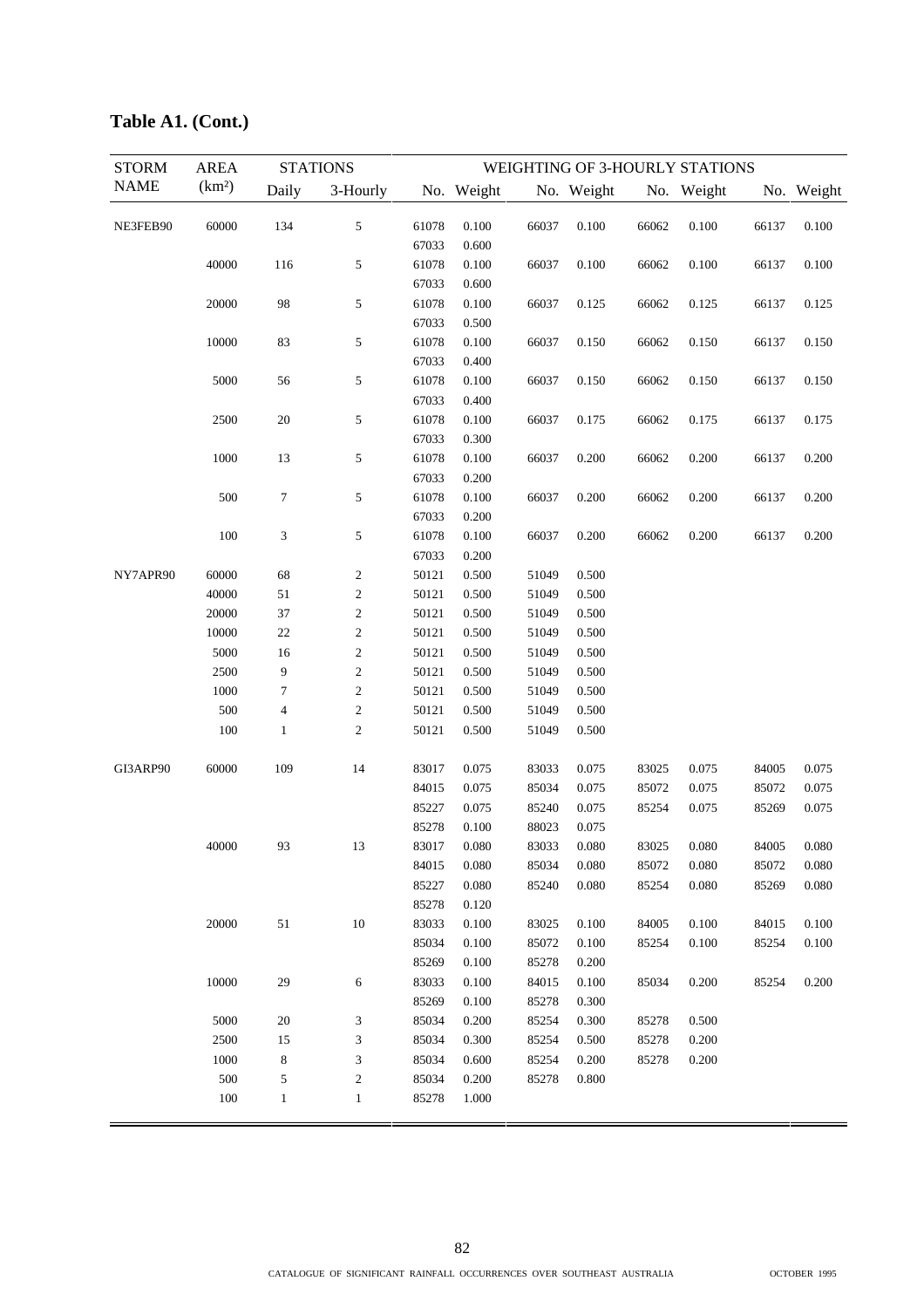#### **Table A2. Sites or Regions of the Sources of Temporal Pattern Information Coded Alphabetically in Table A1.**

#### **Key to Table A2.**

**Storm :** As for Table 1.

**Code:** Alphabetical code used in Table A1.

**Region or Site:** The region or site for which the 3-hourly temporal pattern was constructed. The source of information used to constuct the patterns is given in Table A3.

| <b>STORM</b>         | <b>CODE</b>                   | <b>REGION OR SITE</b>                                                                                                                                                                                                                                                             |  |  |  |  |
|----------------------|-------------------------------|-----------------------------------------------------------------------------------------------------------------------------------------------------------------------------------------------------------------------------------------------------------------------------------|--|--|--|--|
| ST4APR89             | A                             | Constructed from patterns at Gawler Junction, Turretfield and South<br>Para River                                                                                                                                                                                                 |  |  |  |  |
| WV1MAR10             | B                             | Constucted from patterns given for Cairn Curran and Coliban<br>Catchments.                                                                                                                                                                                                        |  |  |  |  |
| BU1MAY25<br>BU4MAY25 | $\mathcal{C}$                 | Constructed from patterns given for the Murrumbigee Catchment<br>above Burrinjuck.                                                                                                                                                                                                |  |  |  |  |
| TA6MAR39             | D                             | Constucted from patterns at stations in the Cheshunt and Yackandandah<br>region, near Beechworth.                                                                                                                                                                                 |  |  |  |  |
| WO2MAY43             | E                             | Shoalhaven                                                                                                                                                                                                                                                                        |  |  |  |  |
| WO5MAY43             | $\boldsymbol{\mathrm{F}}$     | Kangaroo Catchment                                                                                                                                                                                                                                                                |  |  |  |  |
| RA5JUN49             | G                             | Constructed from rainfall observations near the Warkworth Dam                                                                                                                                                                                                                     |  |  |  |  |
|                      | H                             | catchment and the 3-hourly weather observations at Rathmines.<br>Constructed from rainfall observations near the Grahamstown Dam<br>catchment and the 3-hourly weather observations at Nobby's Head.                                                                              |  |  |  |  |
| DU1FEB55<br>DU2FEB55 | $\mathbf I$                   | Wellington                                                                                                                                                                                                                                                                        |  |  |  |  |
| RA1MAR77             | J<br>K                        | Golden Valley<br>Lake Mackenzie                                                                                                                                                                                                                                                   |  |  |  |  |
| SC1FEB81             | L                             | <b>Eraring Power Station</b>                                                                                                                                                                                                                                                      |  |  |  |  |
| DA2FEB84             | M<br>${\bf N}$<br>$\mathbf O$ | Wongawilli<br><b>Beth Salem</b><br>Brogers No. 2                                                                                                                                                                                                                                  |  |  |  |  |
| NY3APR89             | ${\bf P}$<br>Q<br>$\mathbf R$ | Benah<br>$31.33^\circ$ S<br>147.33°E<br>Marrawombie<br>$31.10^\circ$ S<br>147.13°E<br>30.77°S<br><b>Bogan Downs</b><br>146.97°E<br>Temporal patterns were constucted from reports from these three farms<br>as collected by the NSW Regional Office of the Bureau of Meteorology. |  |  |  |  |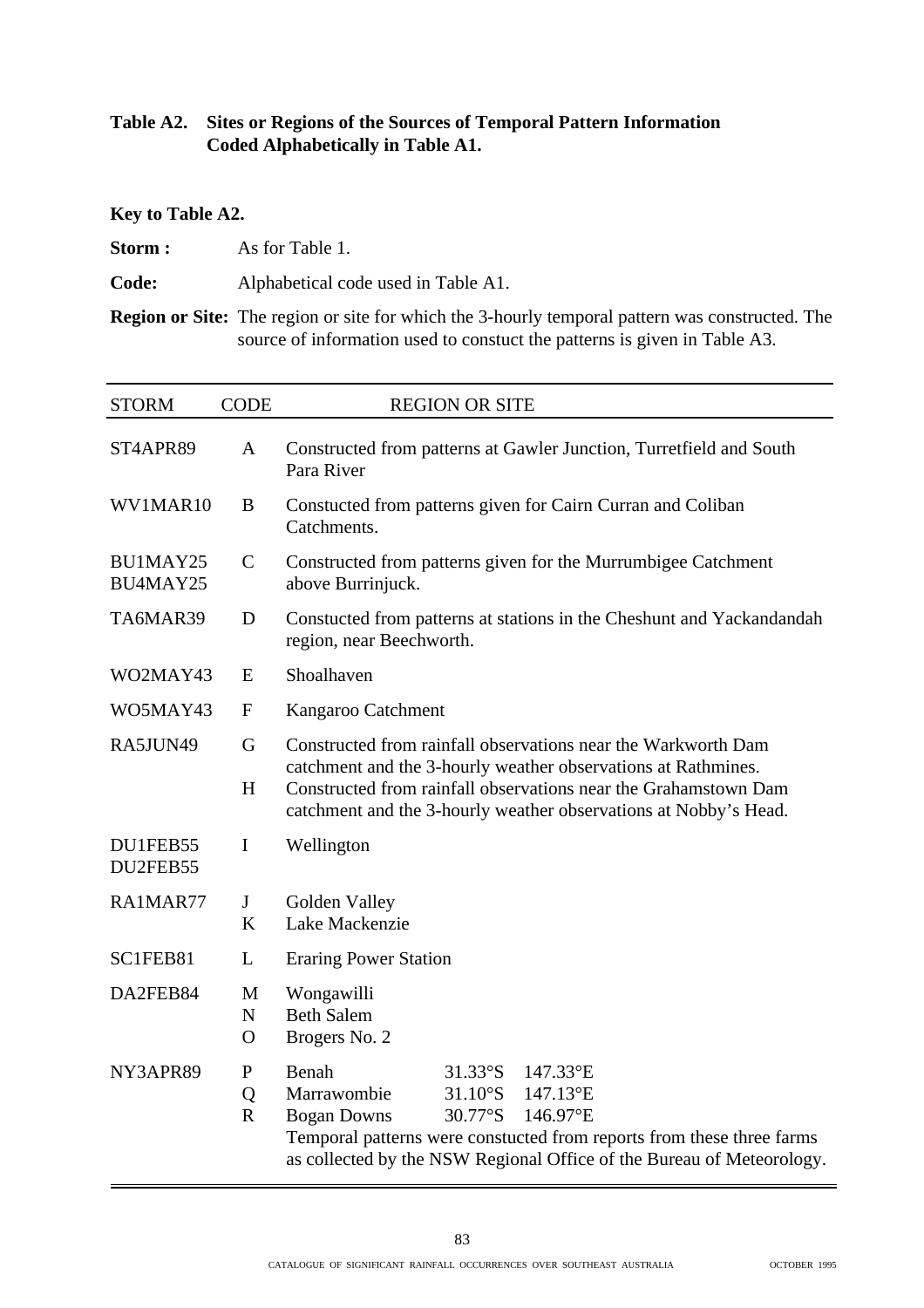#### **Table A3. Reports and Studies Used to Supplement the Bureau of Meteorology Rainfall and Temporal Pattern Data**

| <b>STORM</b>                                 | <b>REFERENCE</b>                                                                                                                                                                                                                                                                         |
|----------------------------------------------|------------------------------------------------------------------------------------------------------------------------------------------------------------------------------------------------------------------------------------------------------------------------------------------|
| ST4APR89                                     | Estimation of Extreme Precipitation - Gawler Basin (1980). Unpublished<br>report by the S.A. Regional Office of the Bureau of Meteorology prepared for<br>the Electricity and Water Supply Dept of S.A.                                                                                  |
| UL4FEB98                                     | Bureau of Meteorology (1970). Estimation of Extreme Precipitation -<br>Shoalhaven Sub-Catchments. Unpublished report for Sauti (Aust) P/L.<br>5 pp.                                                                                                                                      |
| WV1MAR10                                     | Estimation of Probable Maximum Precipitation for Cairn Curran Reservoir<br>Catchment Area and Catchments of Coliban Storages (August, 1985).<br>Unpublished report prepared for the Rural Water Commission of Victoria by<br>the Victorian Regional Office of the Bureau of Meteorology. |
| BU1MAY25<br>BU4MAY25                         | Bureau of Meteorology (1970). Estimation of Extreme Precipitation Over the<br>Catchment of the Murrumbidgee River above Burrinjuck Dam. Unpublished<br>report prepared for the Water Conservation and Irrigation Commission.                                                             |
| TA6MAR39                                     | Estimation of Probable Maximum Precipitation for Cairn Curran Reservoir<br>Catchment Area and Catchments of Coliban Storages (August, 1985).<br>Unpublished report prepared for the Rural Water Commission of Victoria by<br>the Victorian Regional Office of the Bureau of Meteorology. |
| WO2MAY43<br>WO5MAY43                         | Estimation of Extreme Precipitation for the Shoalhaven River Catchments.<br>Unpublished Bureau of Meteorology report for the Water Conservation and<br>Irrigation Commission of New South Wales.                                                                                         |
| RA5JUN49                                     | Bureau of Meteorology (1966). Study for the Catchment of Warkworth Dam<br>on the Wollombi River.                                                                                                                                                                                         |
|                                              | Bureau of Meteorology (1978). Estimation of Extreme Precipitation Over the<br>Catchment of Grahamstown Dam. Unpublished report for the Hunter District<br>Water Board. 10 pp.                                                                                                            |
| DU1FEB55<br>DU2FEB55<br>DU3FEB55<br>DU4FEB55 | Bond, H. G. and Wiesner, C. J. (1955). The Floods of February 1955 in New<br>South Wales. Aust. Met. Mag. 1-33                                                                                                                                                                           |
| SE2APR60                                     | Hydro-Electric Commission of Tasmania (1960). Rainstorm, April 20-23,<br>1960 in Southeast Australia. Unpublished internal report.                                                                                                                                                       |
| WO3NOV61                                     | Moss, J. M. (1962). The Storm of November 1961. Unpublished Bureau of<br>Meteorology report. 11pp.                                                                                                                                                                                       |